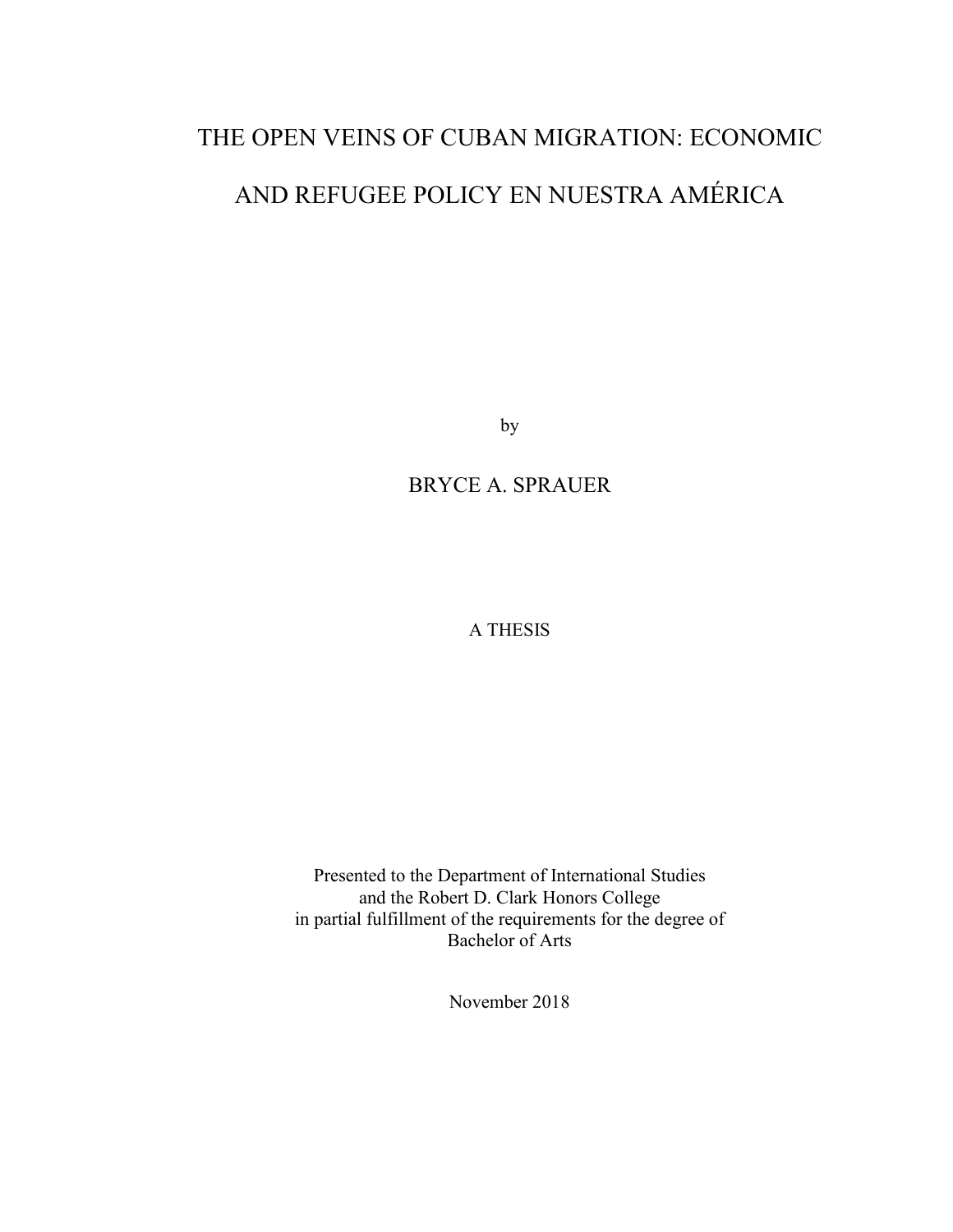### **An Abstract of the Thesis of**

Bryce A. Sprauer for the degree of Bachelor of Arts in the Department of International Studies to be taken November, 2018.

Title: The Open Veins of Cuban Migration: Economic and Migration Policy en Nuestra América.

Approved:

Daniel J. Tichenor

The Americas can be observed as an active conflict zone, both by armed violence and economic violence. Through a framework of conflict analysis between the United States and Cuba, this research aims to answer the following questions: What are the historical, geopolitical and economic factors that shape the ongoing conflict as well as the migration and refugee policies between Cuba and the United States? What are the effects of these policies in the lives of Cuban migrants? These questions allow for an exploration of the stark contradictions between economic and migration policies in the region between these key sending, transit, and receiving states. On the one hand, Cuba has experienced the longest and most severe economic sanctions by the U.S. embargo, currently lasting 56 years and continuously causing indirect violence in the form of restricted access to medications and resources. On the other hand, Cubans have been the only nationality in the world that the United States permits automatic refugee status upon arriving to the United States. The increase in Cuban migration from 2014-2017 is politically connected to, and even a result of relations "normalizing" between the United States and Cuba. I will explore how the United States migration policies function to turn refugees into migrants in what can be called a "manageable labor cycle."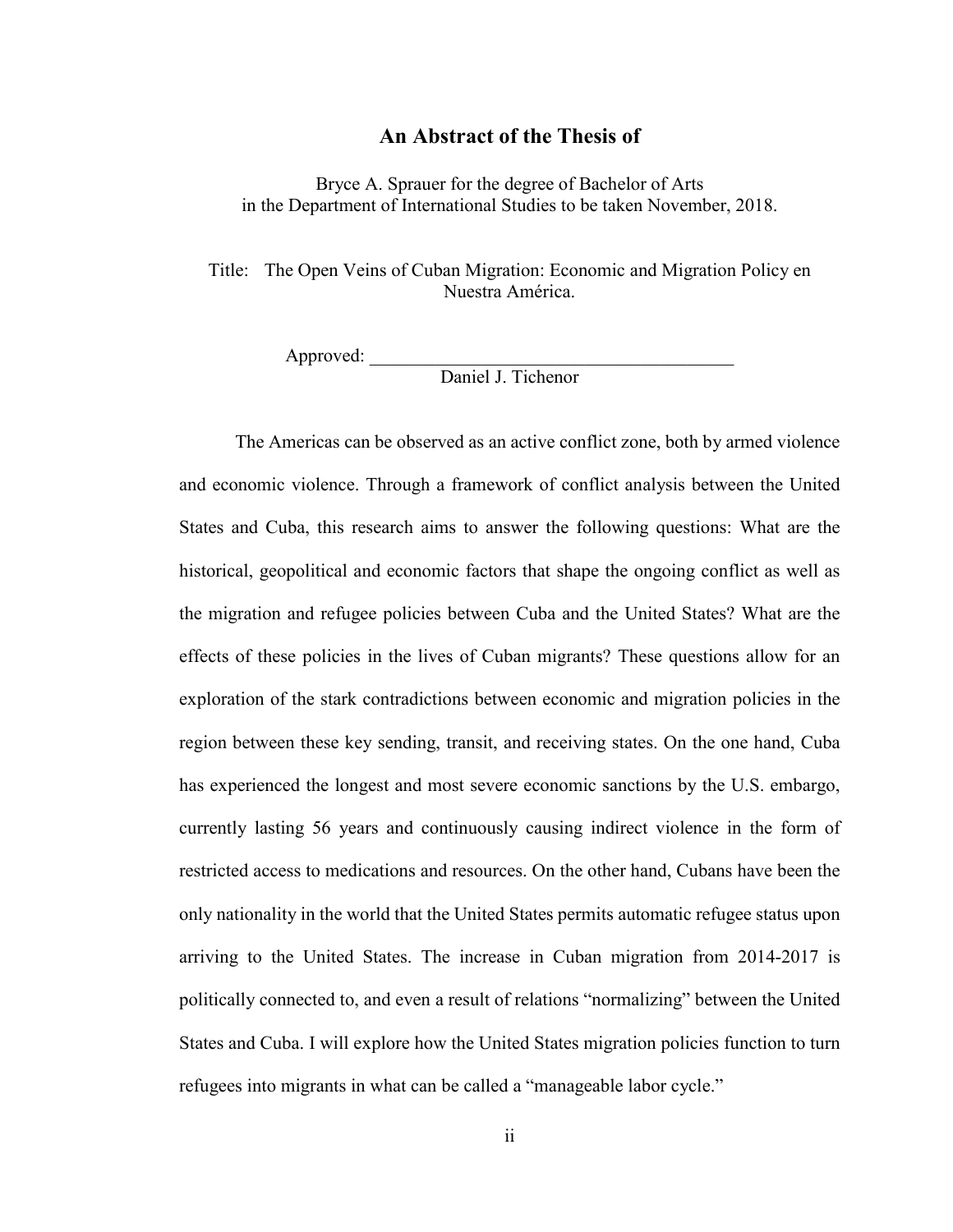### **Acknowledgements**

I would like to thank all of the people that have contributed to helping make this research possible. My deepest gratitude to my professors at the University of Oregon for all their inspiration, their hard questions, and their guidance through this challenging process. I am especially grateful for my Thesis Committee members, Professor Joseph Fracchia, Professor Daniel Tichenor, and Galen Martin. Thank you for your support and critique. It has been a true privilege to study at the Robert D. Clark Honors College, which has provided the curriculum, expertise and structure to make this research experience and opportunity possible. I also extend my gratitude to the academics, intellectuals, students, activists and workers that I had the opportunity of meeting and having conversations with in Oregon, Mexico, Cuba, Guatemala, Geneva and Greece. Many of these conversations led me to ask critical and nuanced questions and to attempt to answer them with their perspectives and lived experiences in mind. Special gratitude to the people in states of migration themselves, for sharing your stories of personal experience with me.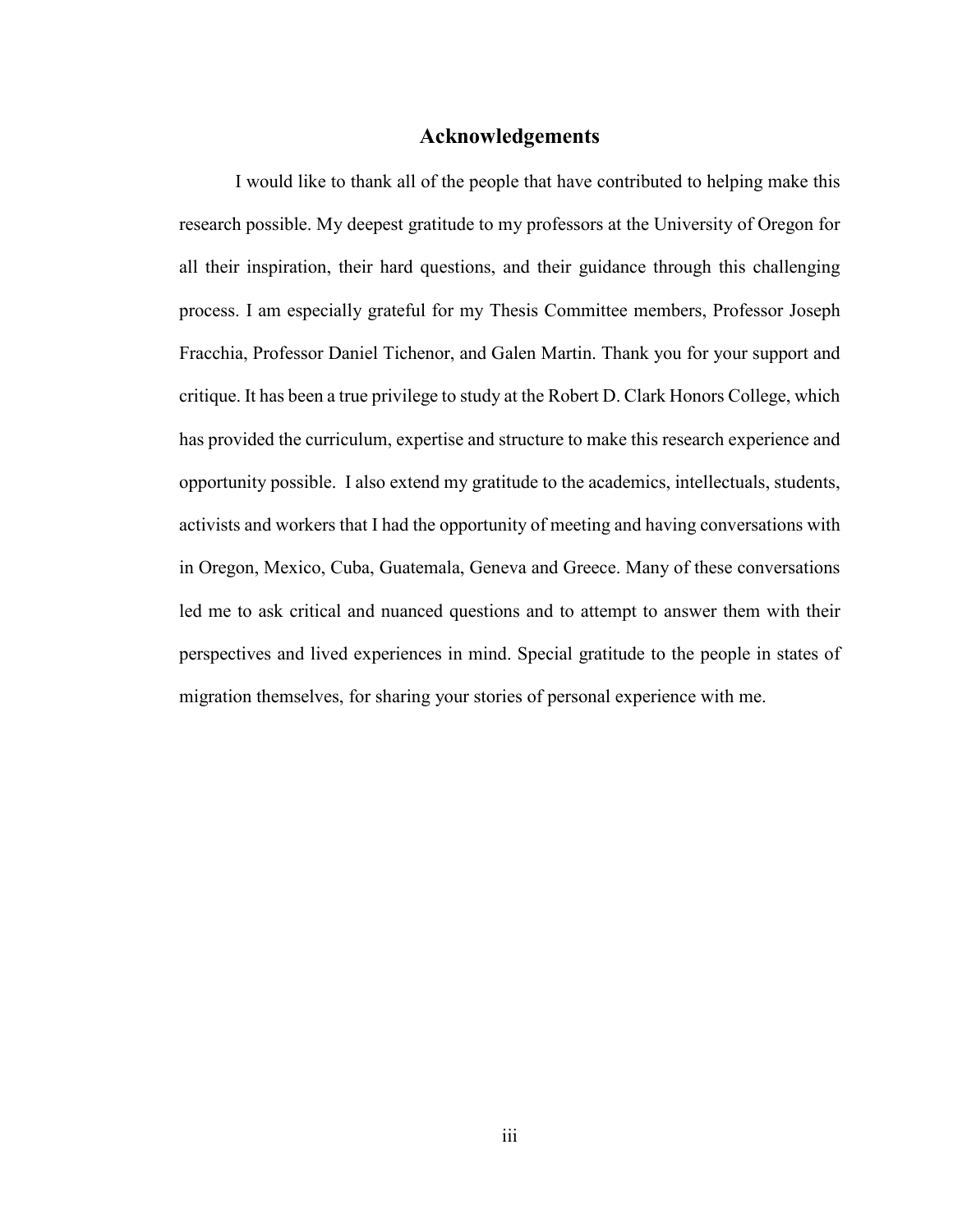### **Table of Contents**

| Introduction                                 | 1   |
|----------------------------------------------|-----|
| Theoretical Framework                        | 12  |
| Historical Context of the U.S.-Cuba Conflict | 32  |
| U.S.-Cuba Economic & Migration Policies      | 44  |
| Case Study: Cuban Migration 2014-2017        | 64  |
| Analysis                                     | 74  |
| Conclusion                                   | 96  |
| Appendix                                     | 101 |
| Bibliography                                 | 104 |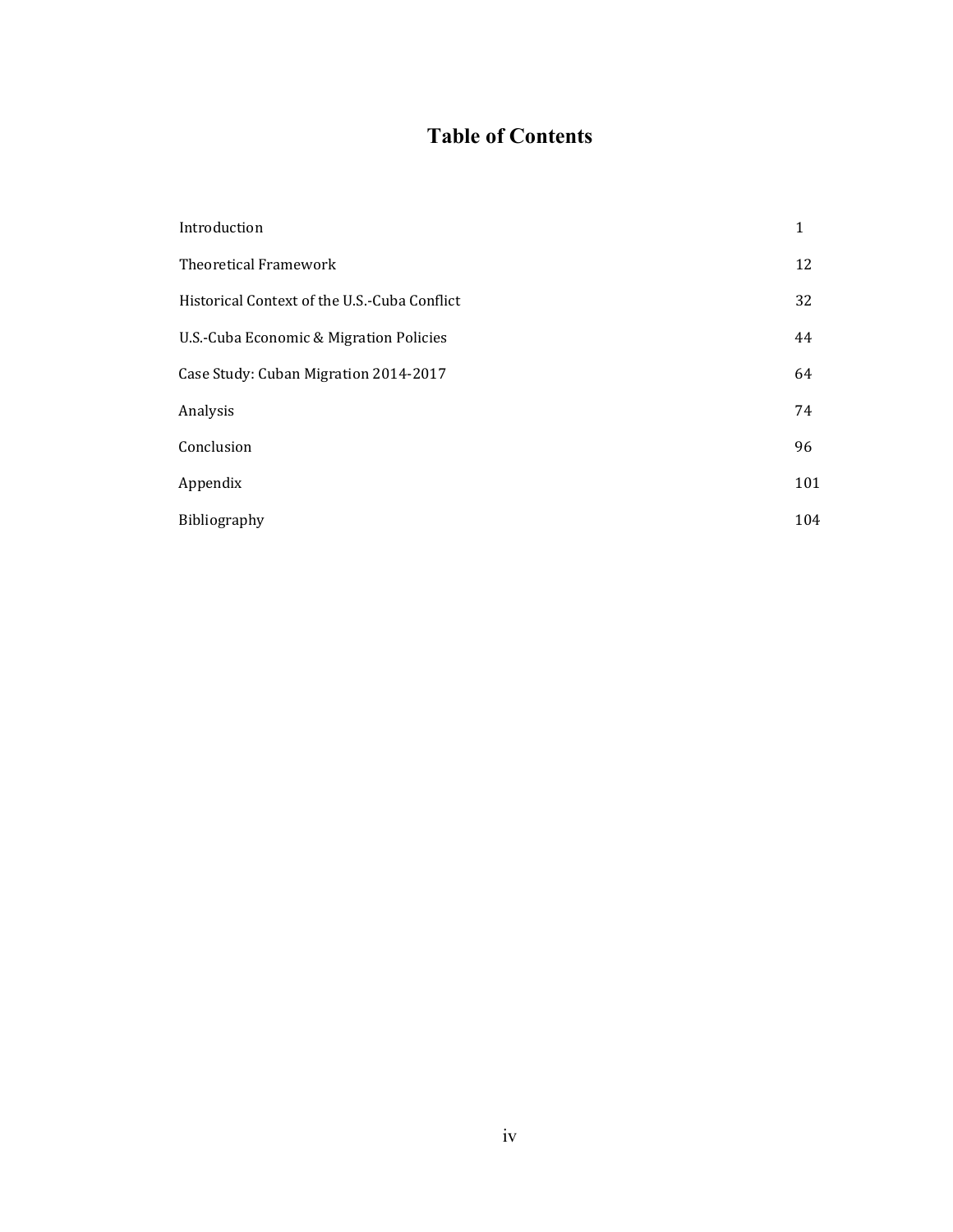# **List of Figures**

[Figure 1: "](https://docs.google.com/document/d/1Vna_dzqQOlXruF9FPCqcDKrjSgTd9zbT2NkAjXODDSk/edit#heading=h.1y810tw)The Neoliberal Cycle" from *Deported: Immigrant Policing, Disposable Labor and Global Capitalism* by Tanya Golash-Boza. 9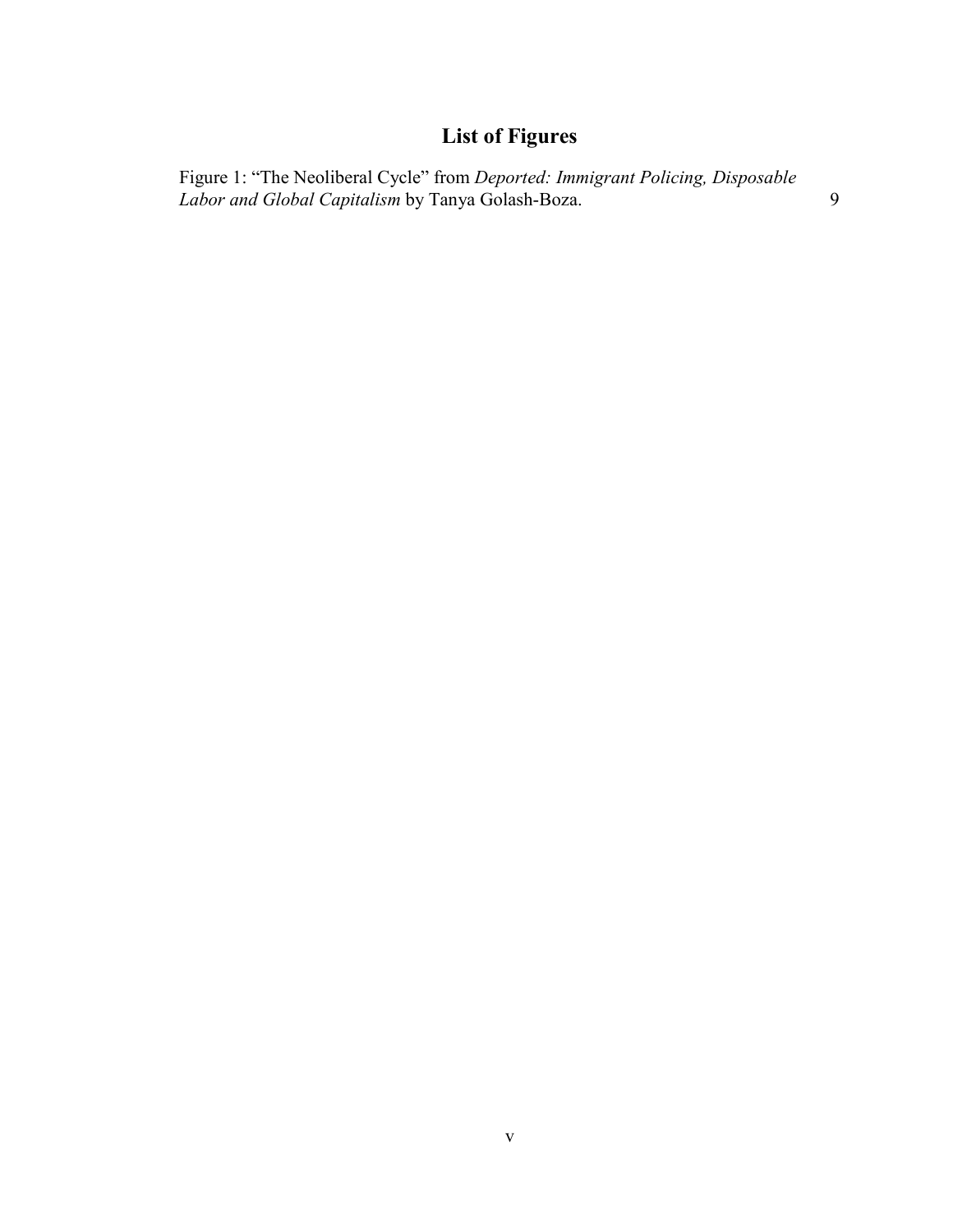### **Introduction**

Cuba nos une en extranjero suelo, Auras de Cuba nuestro amor desea: Cuba es tu corazón, Cuba es mi cielo, Cuba en tu libro mi palabra sea.

-José Martí.

It was a blistering and dry afternoon in the summer of 2017 in a small, conservative town north of Thessaloniki, Greece. A couple with two kids opened their current home, a one room apartment on the edge of town, to four students to join them for tea. Sitting together over tea would soon turn in to hours of tea, lunch, and dessert. This family was from Iraq, and the father, who was previously the CEO of an Iraqi company, was violently threatened to turn over all of his assets. Their house was bombed and destroyed, now only a pile of grey rubble, as he displayed on his smartphone for the students to see. At that point, they had already spent years in Greece, waiting for family reunification to Germany, where their other daughter was living with an uncle. They apologized that the apartment was so small and explained that the kitchen in their old house was the size of this current apartment all together. They repeated many times how grateful they were to have the opportunity to host guests in their home, since it was an activity they had done daily in Iraq with neighbors and family. They mentioned frequently how deeply they missed hosting and spending time with others over tea and that they wished they could have been hosting in their old home. After hours of conversation over what seemed like an endless amount of food and desserts, the father said a simple phrase on his thoughts about refugees. With his wife standing beside him, he said, "while there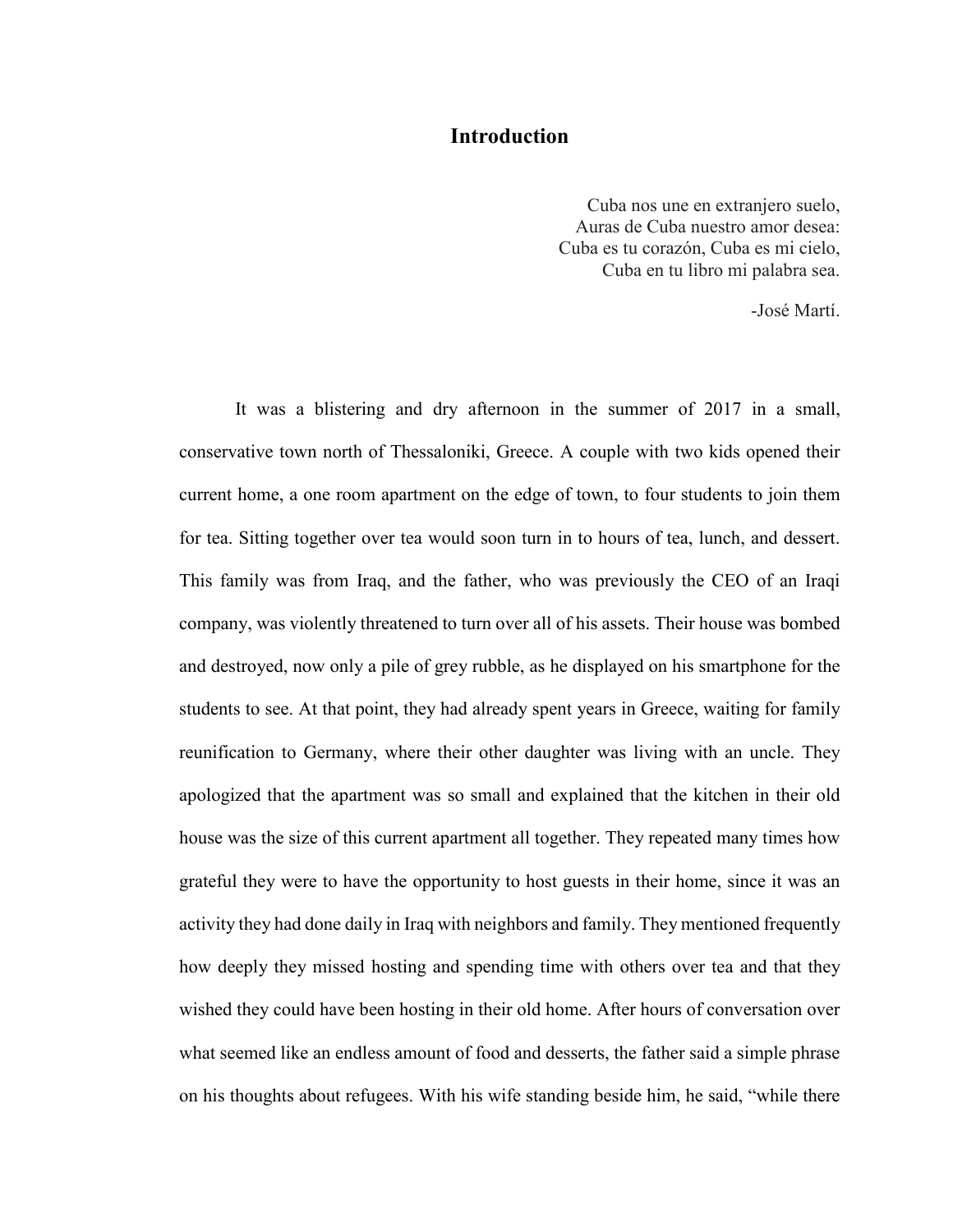is still *one* drop of oil in my country, there will be war." He went on to explain that while there is war, he and his family would remain, either waiting or relocated, as refugees. With war comes displacement of people and refugee policies attempting to respond. Although our conversation referenced a conflict from a completely different region, his particular comment pushed me to consider the parallels of economic interests, displacement, and migration in Latin America, the topic of my ongoing research.

After studying international migration in the Americas, the work of other academic researchers as well as conversations with colleagues initially compelled me to ask and respond to necessary questions of how to ensure the protection of the rights of refugees. However, in the process, it became clear that the protection of abstract, procedural rights is continuously deficient, necessitating a critique of the structures that perpetuate the displacement of people, who in effect, become refugees. The general political ideology that shapes the United States immigration and refugee laws are restrictionist and exclusionary. In my personal context, I grew up on the West Coast, observing the criminalization of immigrants and the impacts of mass deportations. In my studies, I saw an ethical dilemma in the contradiction between the violence that Central American and Haitian migrants faced when crossing Mexico to the United States and attempting to seek asylum from persecution and violence in their home countries and the automatic refugee status given to Cubans making the same journey.

My research process revealed the necessity of historical analysis when seeking to understand and respond to *any* conflict. Such historical analysis frames the root ideologies and legal structures of both the United States as a nation-state, as well as the undeniable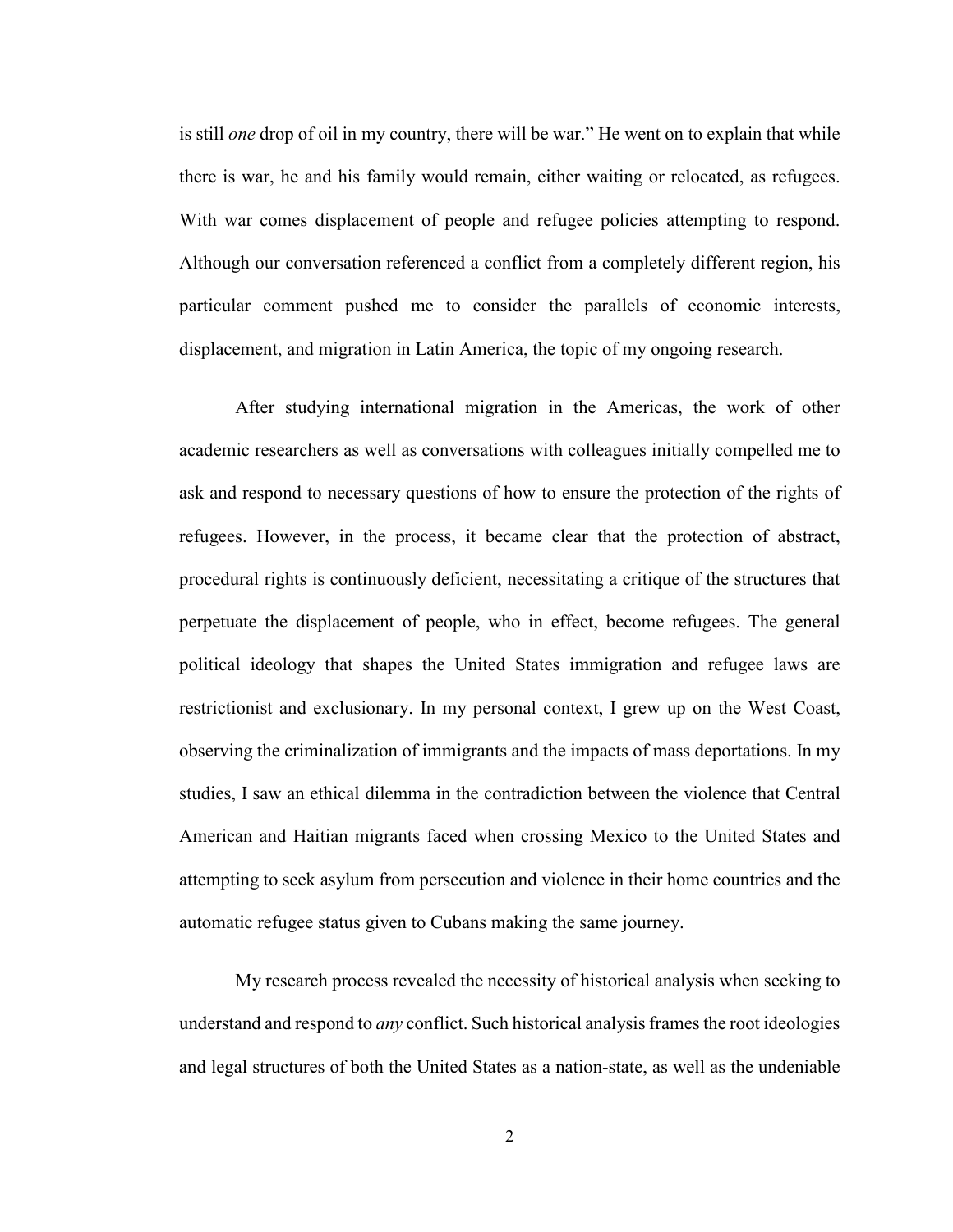design of colonialism and imperialism throughout the Americas. Without analyzing to the root causes of displacement of people from their land, the cycle of demanding that the human rights of refugees be protected struggles to create structural results. Such structures are upheld by the power of resources and property to shape policy decisions. This research aims to identify and analyze how ideological and structural defense of economic and political power behind re-creating and protecting private property relates to refugee *and* asylum policy, including how it impacts displacement of people due to structural cycles of violence.

Thus, through a framework of conflict analysis between the United States and Cuba, this research aims to answer the following questions: What are the historical, geopolitical and economic factors that shape the ongoing conflict and the migration and refugee policies between Cuba and the United States? What are the effects of these policies in the lives of Cuban migrants? These questions provide an exploration of the stark contradictions in economic and migration politics in the region between these key sending, transit, and receiving states.

The most recent increase in Cuban migration, from 2014-2017, is politically connected to diplomatic relations "normalizing" between the United States and Cuba. Although the term "normalizing" can be misleading. It can more accurately be described as the renewal of overt and public diplomacy, as covert or "back-channel" diplomacy continued throughout the previous decades. In fact, some reported that so called "normalizations" between the United States and Cuba has not changed anything of significance within the country, but has only increased emigration, or those leaving the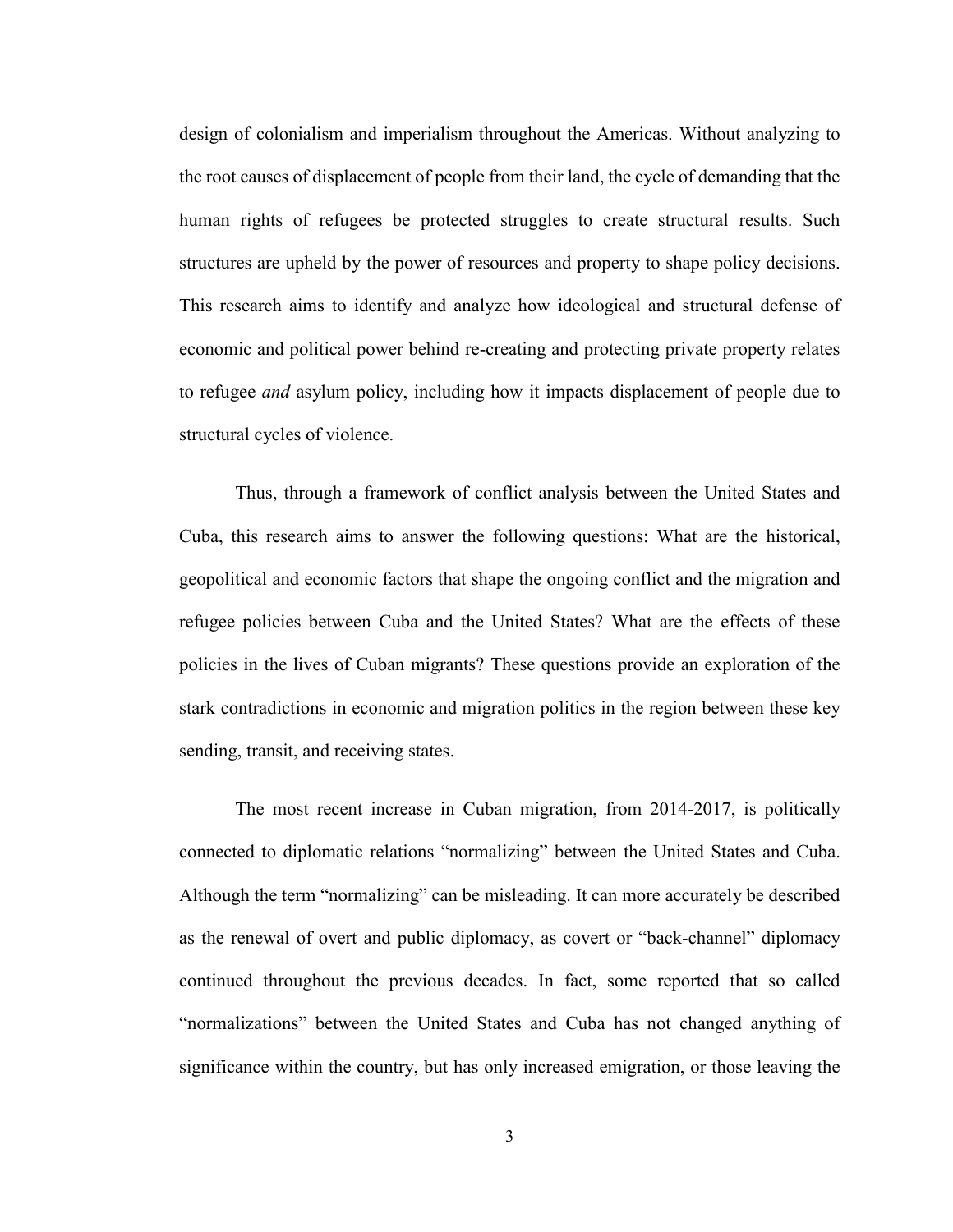island. As a result of the overt diplomacy and normalization process between Raul Castro and Barack Obama, starting in December of 2015, many Cubans were rapidly leaving Cuba for the United States in order to arrive before the Cuban Adjustment Act could be eliminated.

This migration phenomenon has brought new diversification of migration routes and an amplification of social networks. The characteristics of this new migration pattern illustrate that the demographic of those most recently emigrating from Cuba have financial and social capital, as a trip in total will cost between 10-15 thousand USD. Some Cuban migrants flew to countries like  $Ecuador<sup>1</sup>$  $Ecuador<sup>1</sup>$  $Ecuador<sup>1</sup>$  with a tourist visa and then either flying to the United States or taking buses through Central American countries and Mexico to get to the United States. Others pay thousands of dollars to be smuggled between Miami Cuban American gangs and the Mexican drug gangs. The array of costs to traverse Central America and Mexico to get to the United States should not be normalized or taken for granted as a natural aspect of migration.

Despite the peculiarities of the Cuban economic and political system, it is not possible to escape the severities of the global capitalist economy, even when there is a lack of personal fulfillment, generated by the obstacles of their own system, is shown as a vital motivation of migrants… The transnational social spaces accompanying the same development of modernity associated with capitalism. The migratory movements form part of this reality more than ideological viewpoints/perspectives (Moreira Seijos, 371).

Despite their categorization as economic migrants searching for increased opportunity, the Cubans emigrating from the island from 2014-2017 are highly educated professionals of the middle, working class, and are generally not the poorest in Cuban

<span id="page-8-0"></span> <sup>1</sup> Ecuador initially played a major role in the start of many current Cuban migrants' transition by offering many easily obtainable tourist visas.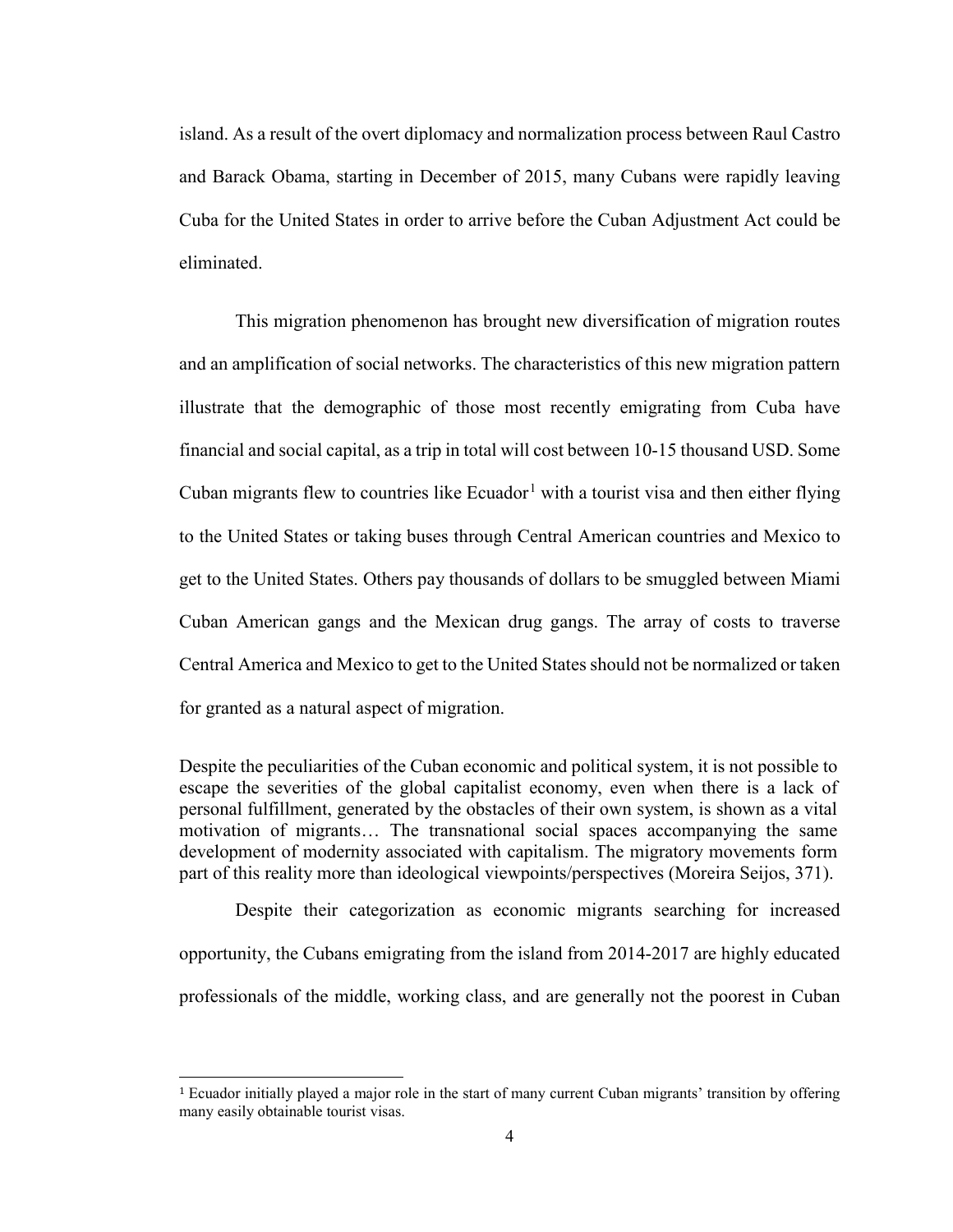society. While Cubans have access to high-quality and free education from elementary school to postgraduate studies and specializations, many educated and trained professionals need to have multiple jobs to support their families due to the lack of financial capital throughout the Cuban economy. It is common for highly skilled professionals to work in tourism sectors, particularly because of the dual currency with a much higher rate that foreigners must use when on the island. Due to this factor, the Cuban government has continuously called for reforms to the U.S. preferential immigration laws pertaining to Cubans because it results in a "brain drain" of their society and economy as well as a dangerous and undocumented migration journey.

It is precisely this contradiction where the central questions of this research develop: the contradiction between the United States' violent economic policies that most severely impacts Cuban citizens, often causing displacement, and the subsequent preferential refugee policies toward Cuban migrants upon arriving to the United States. On the one hand, Cuba has experienced the longest and most severe economic sanctions than any other country by the U.S. embargo,<sup>[2](#page-9-0)</sup> currently lasting 56 years, causing indirect violence in the form of restricted access to medications and resources. On the other hand, Cubans are also the only nationality in the world that the United States has provided the exceptional privilege of automatic refugee status upon arriving to the United States.

<span id="page-9-0"></span><sup>&</sup>lt;sup>2</sup> "The economic sanctions against Cuba by the United States are applied extraterritorially and thus affect the citizens and companies of third countries. For this reason, Cubans call the state of siege imposed by Washington a 'blockade,' an operation designed to cut off completely all supplies and not simply an 'embargo,' which is an administrative measure or legal barrier aimed at preventing the movement of goods from one country to another… In 1916, Woodrow Wilson underscored the international legal standard of blockades. He said, "The United States does not recognize the right of any foreign power to impose barriers to the exercise of the commercial rights of non-interested nations, by using the blockage when there is no state of war." "Officially, the United States to this day has never been at war with Cuba, including the military intervention in the island in 1898, because the enemy at the time was Spain" (Lamrani, 56).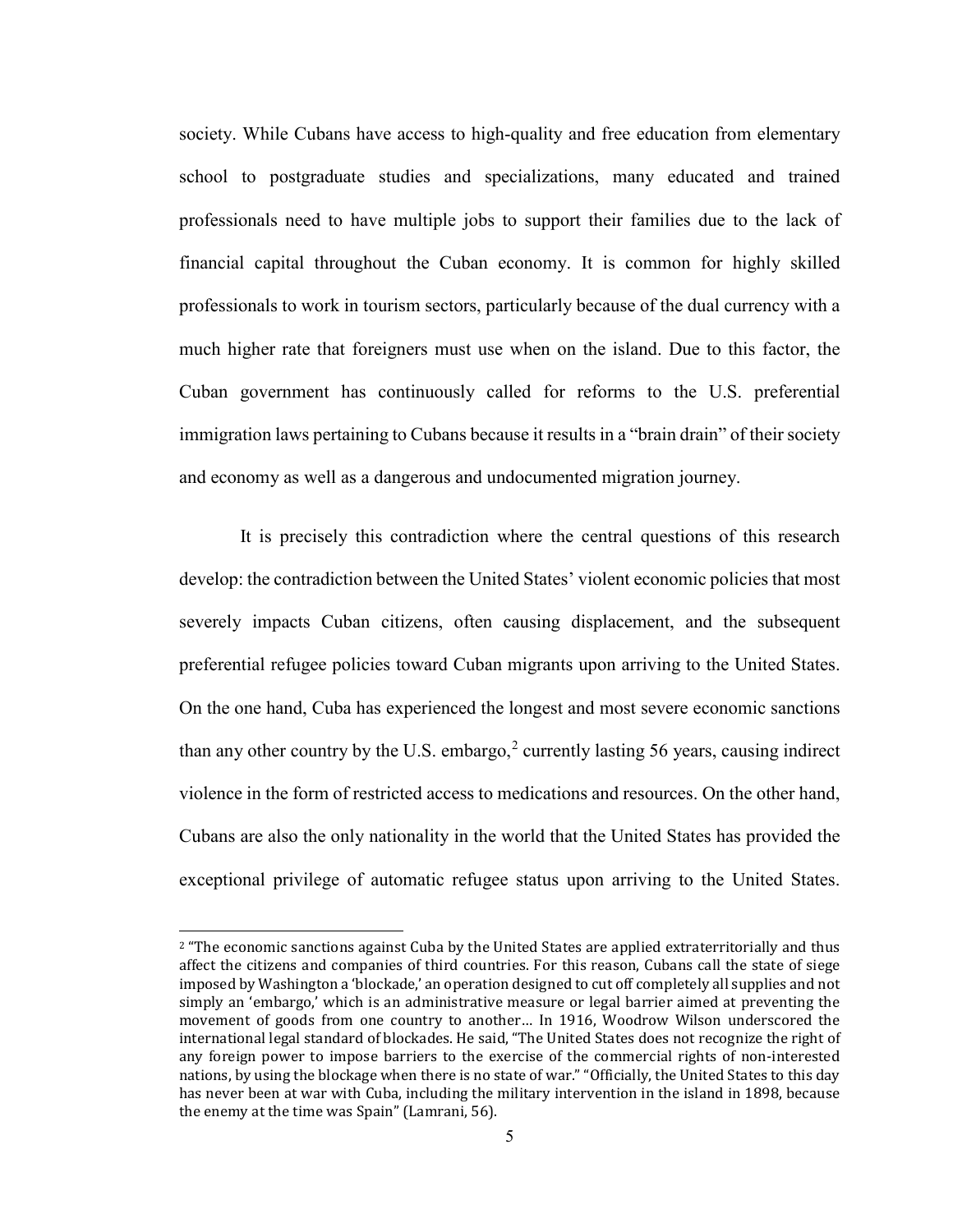While there are a wide variety of economic and commercial sanctions on Cuba, there are also a multitude of U.S. policies that enable and encourage the emigration of Cubans, specifically working, educated professionals.

The United States government's preferential refugee treatment of Cubans compared to other nationalities from Latin America is also reflected in the response of other governments and people in the region. For example, Guatemalans who are fleeing extreme cases of femicide, organized violence, and violent identity-based discrimination have had their asylum requests accepted at a rate of 1.8% since the 1980s and are labeled by United States government entities as 'merely economic migrants.' Overall, the United States rejects 50% of asylum seekers. Cubans leaving the island primarily for economic opportunities have received an automatic, federally sanctioned status of "refugee" as well as benefits such as work visas, healthcare, higher education scholarships, and eligibility to gain citizenship after residing in the United States for a year and one day*. [3](#page-10-0)* Following such contradictions in refugee policy for different nationalities, this research focuses on Cuban migrants as they pass *through* Central America and Mexico, encountering rejection, violence, and extortion, but also facilitation and privileges through laws and social networks. Looking at the regional relations and responses of both governments and

<http://cis.org/Growing-Numbers-of-Cuban-Migrants-in-the-United-States#18>

<span id="page-10-0"></span> <sup>3</sup> Access to Refugee Assistance: Cubans, as presumed refugees, have immediate access on arrival to federal welfare benefits, including: TANF (cash welfare), SNAP (food stamps), and Medicaid. Cubans are also issued a work permit and a Social Security number[.17](http://cis.org/Growing-Numbers-of-Cuban-Migrants-in-the-United-States#17) Last year, the *South Florida Sun Sentinel* newspaper published an investigative series on the islanders' systematic abuse of these benefits. Access to these benefits creates a significant incentive for Cuban migration to the United States.

The original Cuban Adjustment Act of 1966 allowed Cubans to become permanent residents if they had been present in the United States for at least 2 years. The Immigration and Nationality Act Amendments of 1976 reduced this time to one year.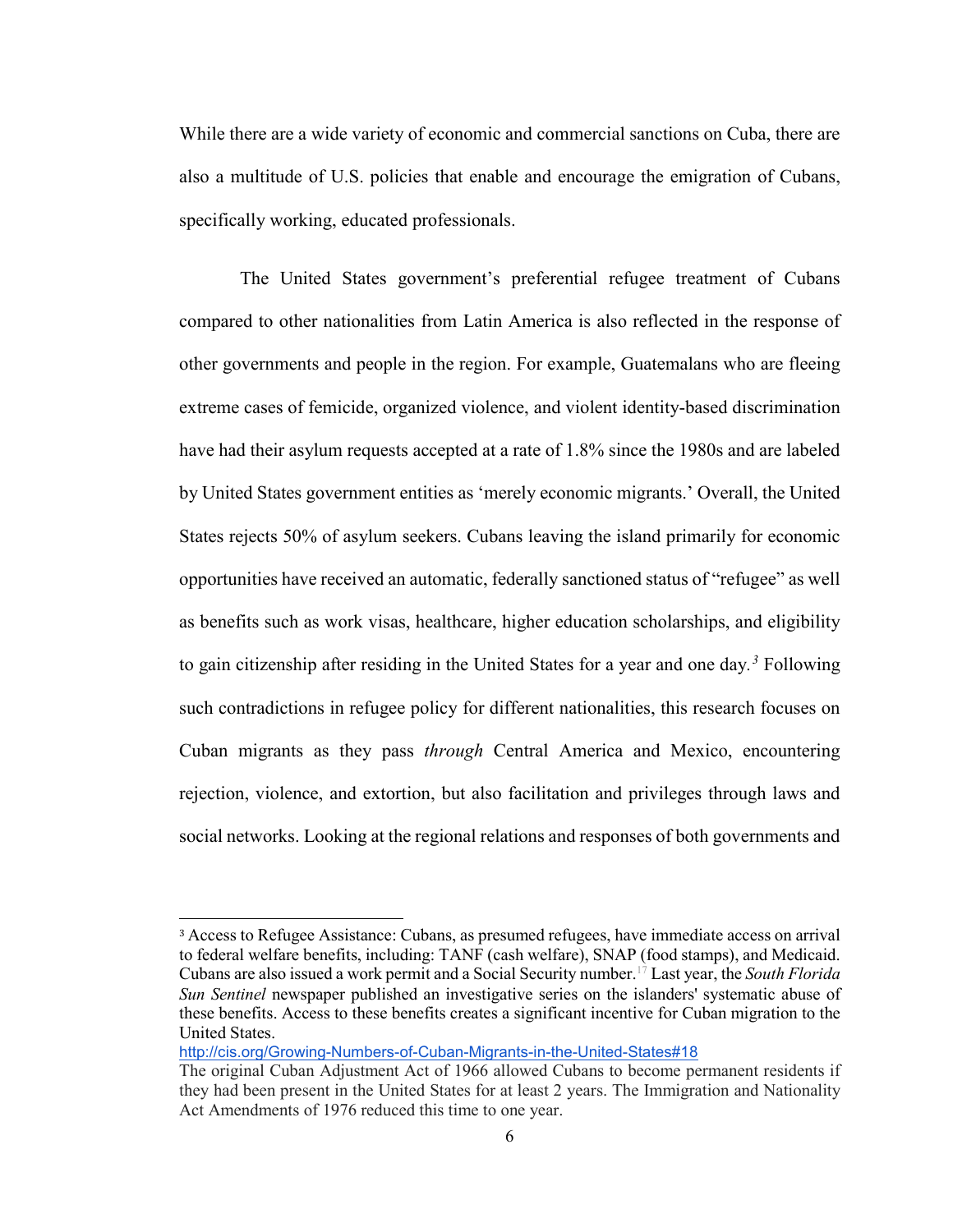people reveals some of the economic and political interests behind the discrepancies in the discursive, procedural, and humanitarian response to immigrants in the Americas and specifically in the United States.

There are underlying political and economic interests on the part of the U.S. for restricting legal immigration from the island but encouraging perilous transcontinental immigration. Such political choices can mislead and manipulate Cuban individuals who decide to migrate as well as exclude migrants from other nationalities from protection. These underlying political and economic motives can begin to be questioned by asking: why does U.S. government only provide a very limited number of visas to Cubans to travel to its country, but allows any Cuban – who has first experienced dangers such as human trafficking, extortion, robbery, narco-gang based violence and political attack from other countries' governments by migrating by land – to *then* receive automatic asylum and a fast-track to citizenship?

There are three concepts that carry and structure my analysis and argument of the conflict between the United States and Cuba that need to be defined: violence, neoliberalism, and property. As a central pillar to my research, violence and economic violence must be defined. Rooting back to Middle French c1370 the word *violence* means "to inflict harm, injury, or damage on; to restrict, constrain, or alter unnaturally" (Oxford English Dictionary). Understanding the etymological use of this word, *violence*, frames the way in which we can begin to associate how economic policies such as the embargo on Cuba, or more generally historic and ongoing colonialism and neoliberalism, materialize into violence. More insidious than violence in a physical sense, is the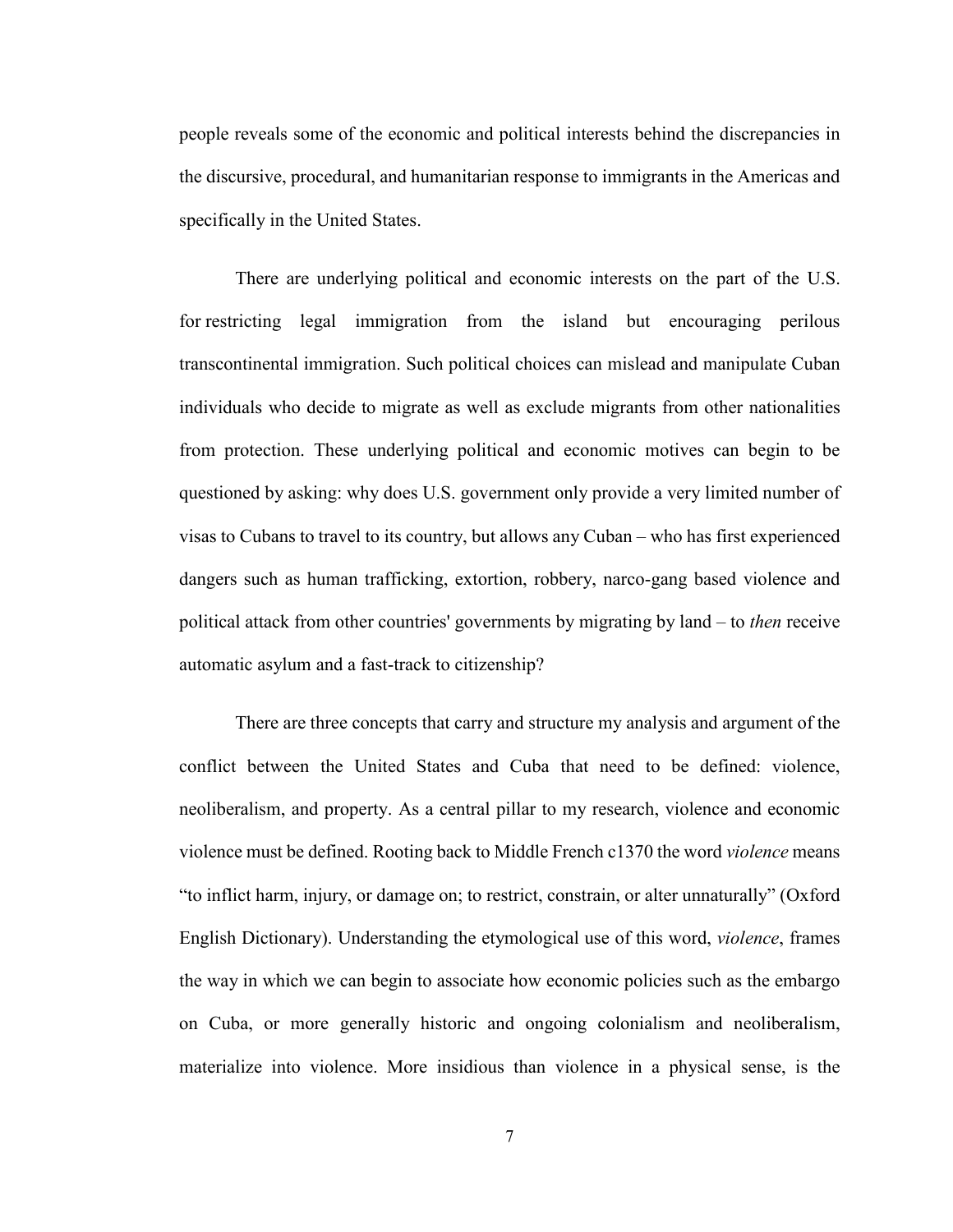constraint and restrain carried out by the rule of law. Such violence, particularly economic, which encompasses war and climate related violence, in fact creates the means for displacement of people. Hence, why I research the economic and migration policies between the United States and Cuba through historical conflict analysis.

Neoliberalism, like liberalism, is "inseparable from the workings and class dynamics of the capitalist system." It "signifies a particular regime of liberalism, capitalism, and democracy that has been globalized since the 1970s… a historical regime of capitalism… " (Phelan, Dawes). In the context of economic violence and migration or displacement, Tanya Golash-Boza's theoretical framework of the neoliberal cycle has informed my understanding and utilization of neoliberalism:

The neoliberal cycle refers to the interconnected aspects of neoliberal reforms implemented in the United States and abroad. These elements include outsourcing; economic restructuring; cutbacks in social services; the enhancement of the police, the military, and immigration enforcement; and the privatization of public services. Neoliberal reforms generally involve cuts to government funding—with the notable exception of the military and law enforcement—and are designed to integrate countries into the global economy. These reforms constitute a cycle insofar as they lead to and reproduce one another. This cycle of restricted labor mobility and deportation is crucial to the maintenance of global apartheid—a system where mostly white and affluent citizens of the world are free to travel to where they like whereas the poor are forced to make do in places where there are less resources (Nevins and Aizeki 2008). Global apartheid would not be feasible without deportation, as deportation is the physical manifestation of policies that determine who is permitted to live where (Golash-Boza, 2-3).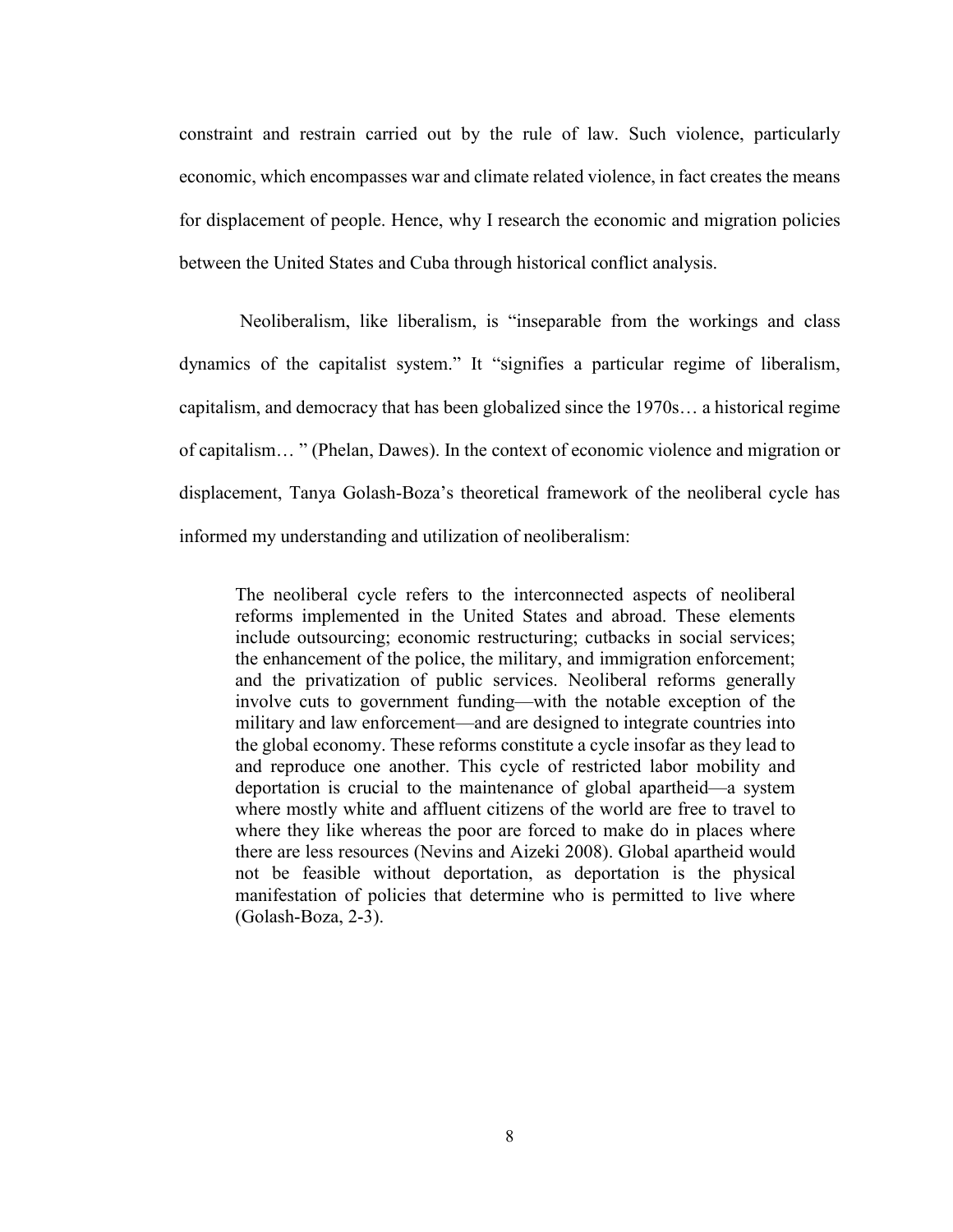

[Figure 1: "](https://docs.google.com/document/d/1Vna_dzqQOlXruF9FPCqcDKrjSgTd9zbT2NkAjXODDSk/edit#heading=h.1y810tw)The Neoliberal Cycle" from *Deported: Immigrant Policing, Disposable Labor and Global Capitalism* by Tanya Golash-Boza (Golash-Boza, 3).

Last, when I refer to property throughout the thesis, I do not mean personal private property such as one's home or computer; by property, I mean corporate, agricultural, industrial property in the means of production and exchange.

This research is problematizing the mainstream distinction between refugees and economic migrants as though they are quite different. However, both migrants and refugees are fleeing because of violence that is displacing people. Whether it is war, climate disasters, or economic constraint, all of these forms of violence are displacing people. Focusing on the distinction between refugees and economic migrants does not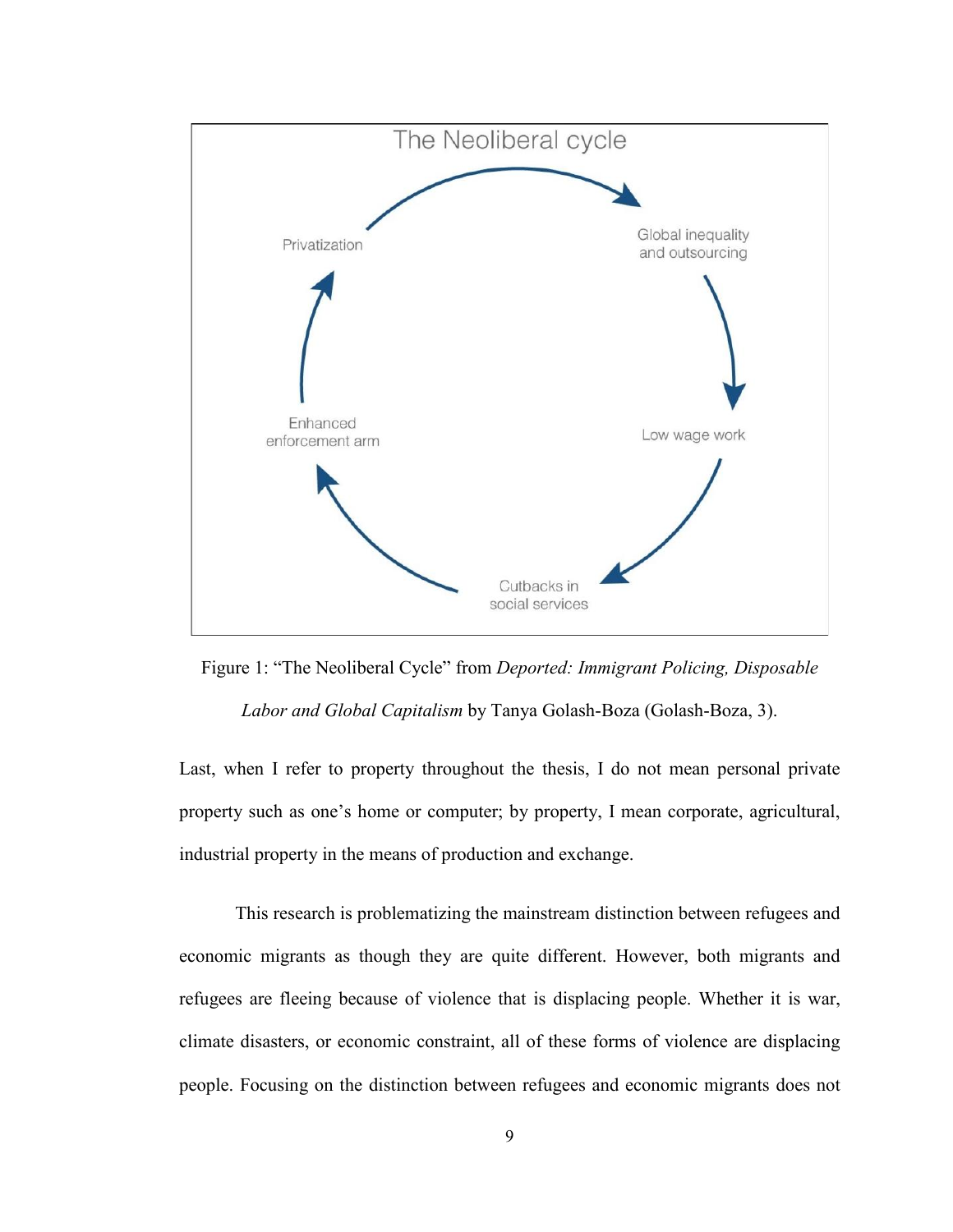discuss displacement for both. While not all individual migrants leave their home countries to flee violence, the structures and patterns of international migration have been constructed through historical violence such as colonialism, wars, as well as resource extraction and privatization. Thus, the binary definition of migrants and refugees limits our understanding of international migration. For this reason, the displacement is an act of violence that reproduces more violence, as exemplified in historical and ongoing colonialism and policies such as the economic embargo on Cuba. This research is also based on the idea that there *is* a political distinction between refugees and political asylum. It is important to take these distinctions into account since mainstream discussions tend to treat these categories as equals; and conversely, to paternalize refugees and to criminalize economic migrants.

The first part of this thesis forms a theoretical framework around questions of rights to asylum, its necessity for existing, it's relation to private property rights, and its limitations within a liberal-capitalist global economic system. The following section attends to the historical context that lays the foundation and necessitates the Cuban Revolution, the subsequent economic embargo, Cuba's nationalization of private property on the island, and thus, the ongoing conflict between the United States and Cuba. As historical analysis is fundamental to this research, the first discussion will be on the context of Cuban history. It is also critical to discuss the ideological and material foundations of the United States as a nation and society forming its contemporary policies. Next, I will illustrate and the economic and migration policies between the United States and Cuba ranging from the 1959 Cuban Revolution to the migration phenomenon of 2014. This brings us to the case study: the context and impact of Cuban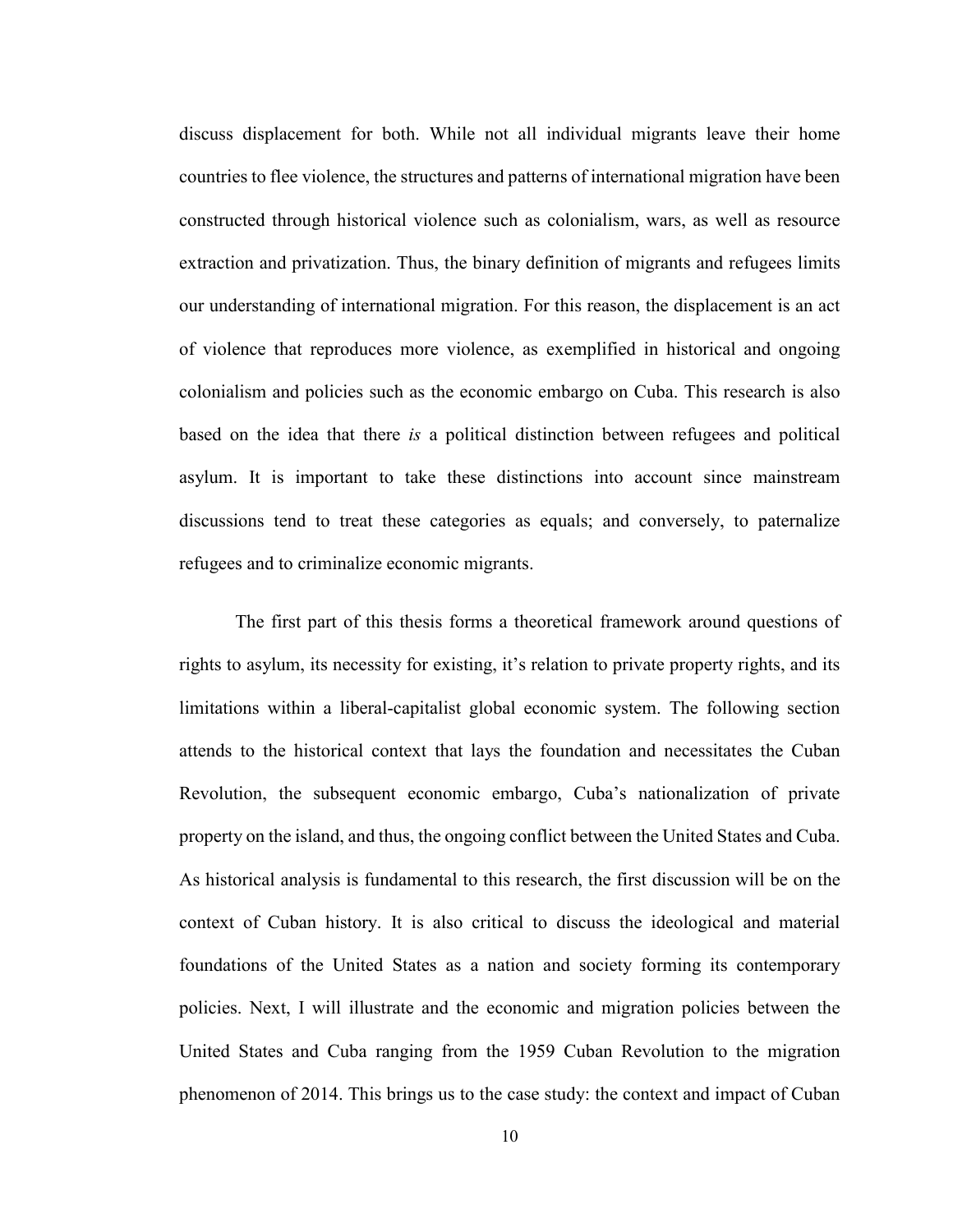migrants passing through Mexico in order to arrive to the United States in the years 2014- 2016. Finally, in the analysis section, I will unravel how the United States migration policies function to turn refugees into migrants in what can be called a "manageable labor cycle." I end with an example comparing Cuban migrants to Haitian migrants, highlighting their eligibility to enter into the liberal structures of the United States society and economy. In conclusion, I discuss the "normalization" of relations between the United States and Cuba and the implications of such changes as well as aspirations of future research.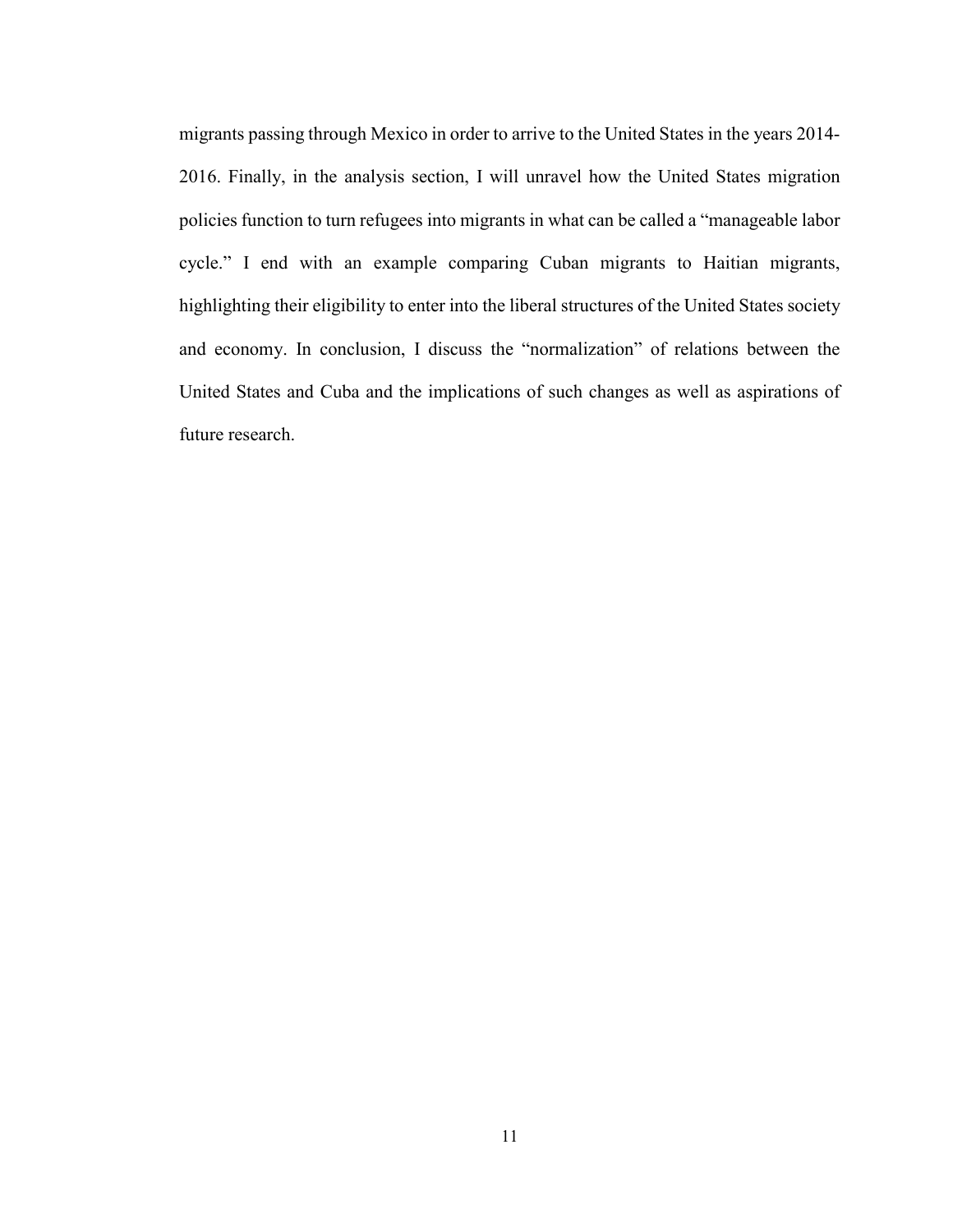### **Theoretical Framework**

### **Economic Violence & Displacement - The U.S. Embargo on Cuba**

The regional project of the United States government to maintain economic imperialism in the Americas manifests in policies of privatization, neoliberalism, and migration. While some might argue that such policies are only the competitive market economy at play, in fact international markets were built through colonialism and expropriation, constructing economic imperialism. There can be no competition when there is not an equal ground. The Americas can be observed as an active conflict zone by its armed violence, a massive military industry producing and selling weapons, as well as by the ongoing commercial privatization of property and resources. Economic policies like the U.S. embargo on Cuba, the North American Free Trade Agreement (NAFTA) and the Central American Free Trade Agreement (CAFTA) all affect the identity of the regional conflict. So-called "normalization" of relations, as it was described between Raúl Castro and Barack Obama in 2015, is merely a way to make sense of, or to rationalize, and reconcile–asymmetrically and temporarily–such deeply rooted and multidimensional conflicts. Normalizing relations, much like peace treaties, comes with asymmetrical consequences and outcomes that often benefit the nation that holds more power. At the core of the countless policies and interventions throughout the Americas, both military and economic, the defined identity of the conflict remains the same: the dominant control of how property and resources are controlled and profited from.

Capitalist economic policies can indeed be either directly or indirectly violent, most commonly impacting citizens more than the targeted government. In cases of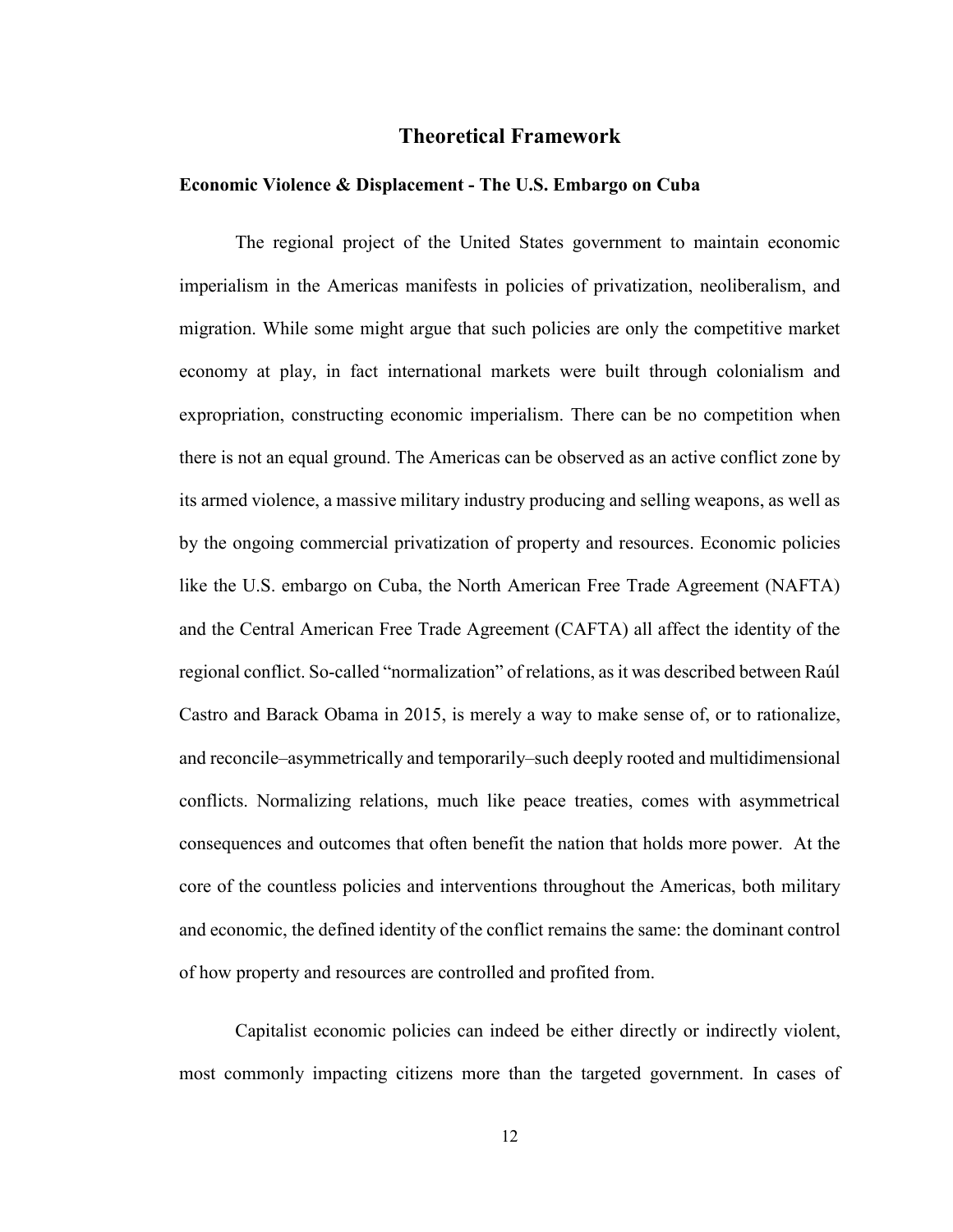economic sanctions that the United States has enforced on other countries, the very rhetoric of the U.S. government is one of wartime offensive, and the violence experienced by people in those countries is crippling and real. While understanding conflicts such as the U.S. embargo on Cuba as one of economic violence, targeted genocide as the Cuban government has described, it is important to ask what a solution or a "peace" process would look like. Because the conflict is already composed of both asymmetrical power and destruction between stakeholders, it is critical to utilize analysis through *political economy*:

[U]nder the liberal paradigm, a major reason for ending war is to realize potential gains from trade. But even when such gains are high, the costs and benefits of peace and enhanced trade are not evenly distributed. Political economy models help identify how adjustment costs are distributed among different groups and how the likely losers may violently oppose both peace and trade liberalization. Thus, it may be helpful to design compensations or transitory measures for those who stand to lose wealth and power from peace. Political economy approaches challenge the liberal peace paradigm by relaxing the unitary actor assumptions that consider each warring party or trading nation as a single homogenous group. Instead, it concentrates on conflict over distributional issues both within and between groups (Carbonnier, pg. 16).

While citizens in Cuba are not in armed conflict, internal and external economic policies have caused them to experience violence. Cubans have suffered economic violence in the form of restricted access to medications and other resources, prohibited trade with other countries, and financial stagnation, creating circumstances that more often displace Cubans for economic reasons. And while internal economic reforms have controlled and limited individual economic engagement, the the natural isolation of the island as well as the imposed isolation of the U.S. embargo and Helms-Burton Act violently impact Cubans in their daily lives. These two policies block and penalize trade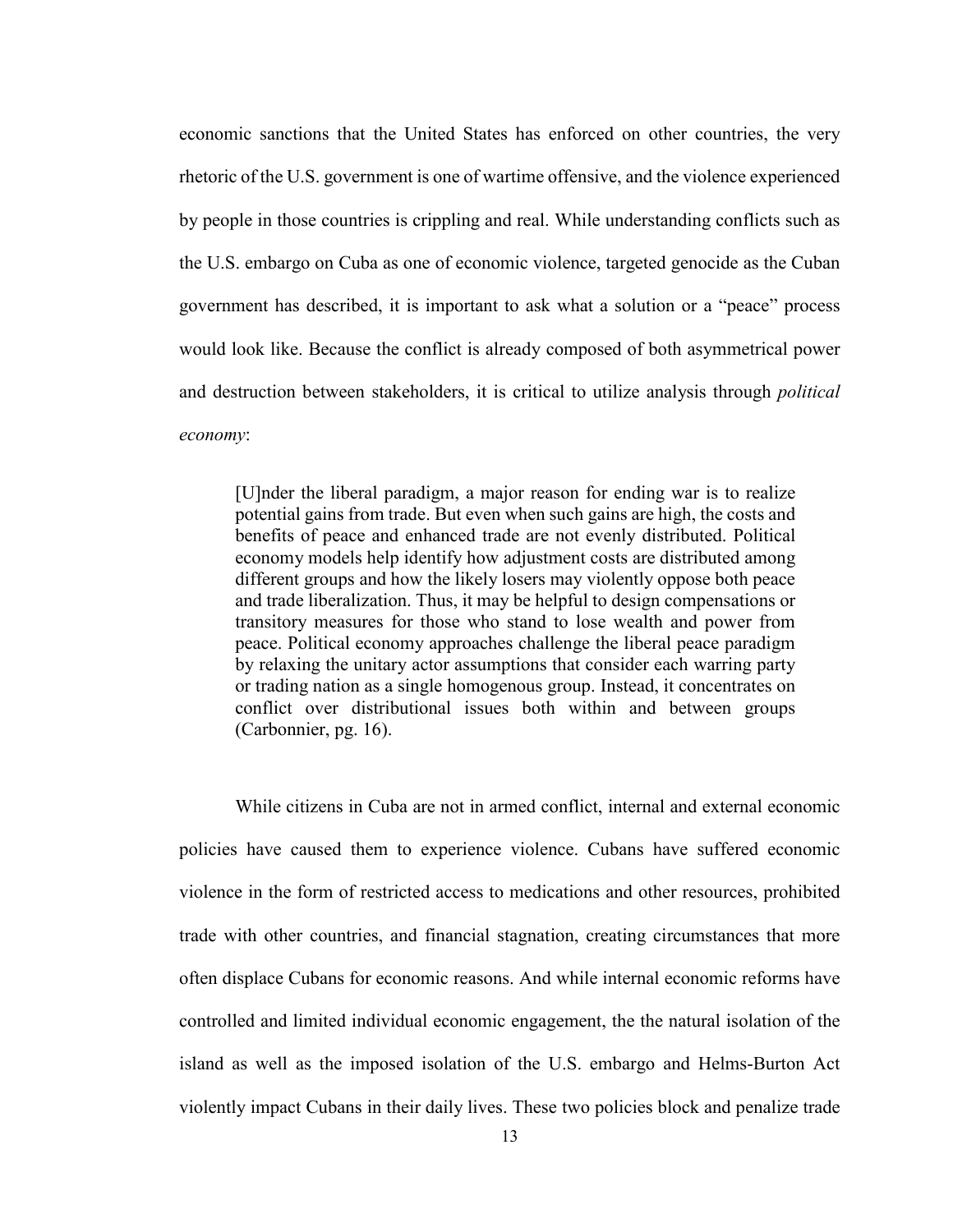between Cuba and other countries' companies, called the "demonstration effect," which certainly increase Cuba's economic dysfunction (Hernandez). From Gilles Carbonnier's book, *Humanitarian Economics: War, Disaster and the Global Aid Market*, he illustrates multiple dimensions of conflict through capitalism:

*Violence as inherent to capitalism and development:* armed conflict can be a vector of progressive change and development. War has played and still can play a critical role in spurring primitive capital accumulation leading to development. Conversely, conflict is inherent to capitalism and is congenial to the profound social, political, cultural and economic transformations that characterize development processes. Civil war is thus not simply 'development in reverse.' In addition, the national mobilization that is required as countries prepare for war has been singled out as an essential ingredient of statebuilding, as demonstrated by Charles Tilly… (Carbonnier, 15-16).

Rooting back to Middle French c1370 the word *violence* means "to inflict harm,

injury, or damage on; to restrict, constrain, or alter unnaturally" (Oxford English Dictionary). Understanding the etymological use of this word, *violence*, frames the way in which we can begin to associate how economic policies such as the embargo on Cuba, or more generally historic and ongoing colonialism and neoliberalism, materialize into violence. Such violence, particularly economic, which encompasses war and climate related violence, in fact creates the means for displacement of people. Hence, why I research the economic and migration policies between the United States and Cuba through historical conflict analysis.

In conflict theory, the contest model basically considers the trade-off between two options regarding wealth accumulation: production associated with voluntary exchange– often mediated by the market–and appropriation or expropriation mediated by force (or the threat of force) (Carbonnier, 17).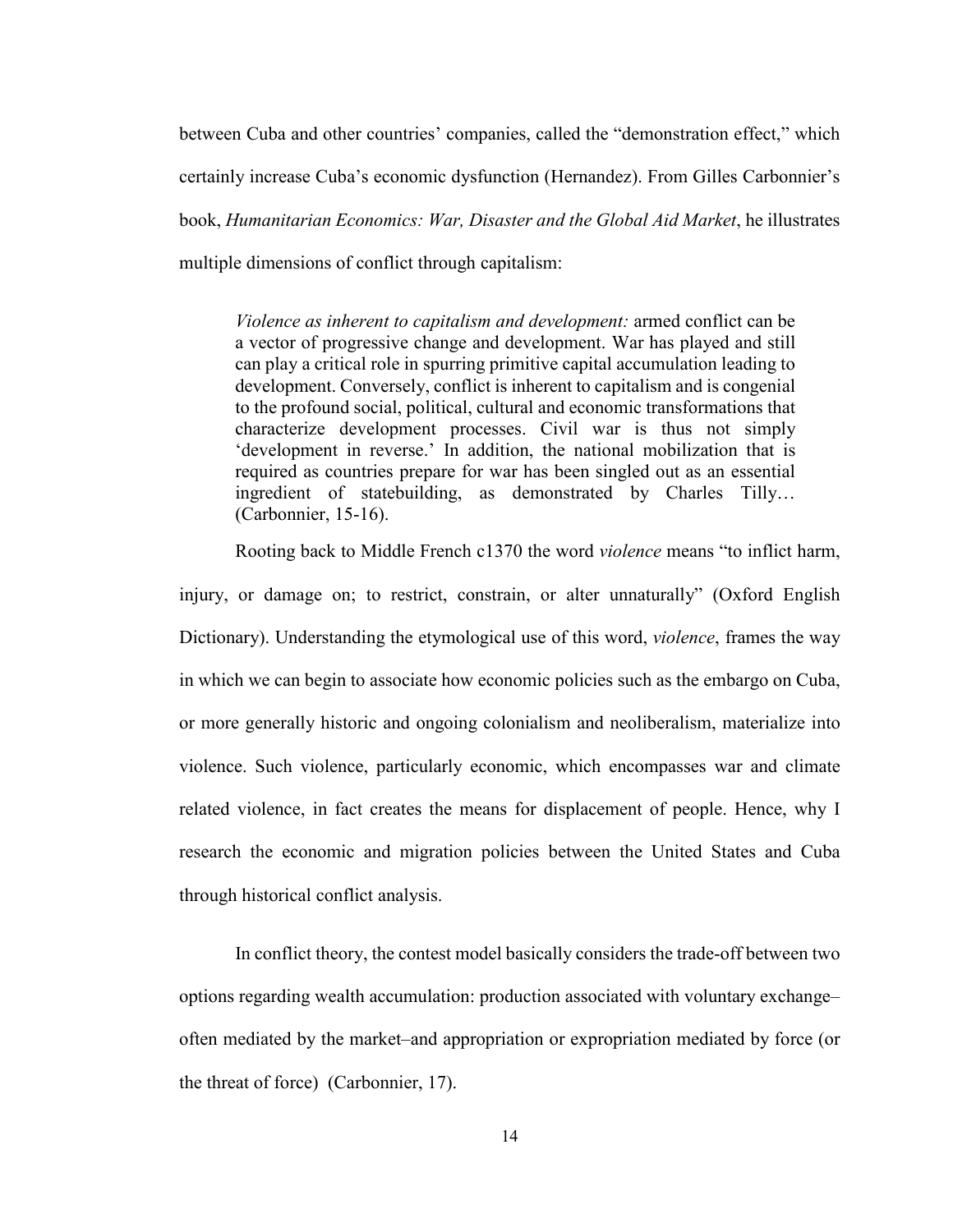Accumulation of wealth, as a critical component of capitalism cannot be made in a nonviolent manner; however, it can be argued that such accumulation can be either voluntarily made through contracts, or made by force, be it military or economic force. In the case of Cuba, as well as many other colonized, exploited, and privatized regions and people, economic violence began with Spanish conquest, appropriation of resources and knowledge, enslavement and displacement, and continues today under the U.S. economic embargo that violently isolates the island from autonomous trade and cooperation with other countries.

While capitalism is a mode of production based on private property and growing profit, liberalism is one of the ideologies that drives the capitalism model to function through political power and policies. Liberal capitalist notions of private property and the market are deployed to other countries and their economies through many U.S. policies. For example, the U.S. policy of maintaining an embargo is deployed against the noncapitalist Cuban economy. The embargo functions to disable a form of production and exchange that are not privatized. Even more critical, is that such production and exchange on the island used to be privately owned by United States individuals and institutions prior to 1960. A critical component of this research is to analyze U.S.-Cuban relations as a conflict consisting of asymmetrical power and violence.

Cuban authorities condemn economic sanctions as a "genocidal policy" based on the Geneva Convention and a U.S. memorandum of 1960 (three months before imposition of first economic retaliation). The Convention on the Prevention and Punishment of the Crime of Genocide of 1948, Article II states that "in the present Convention, genocide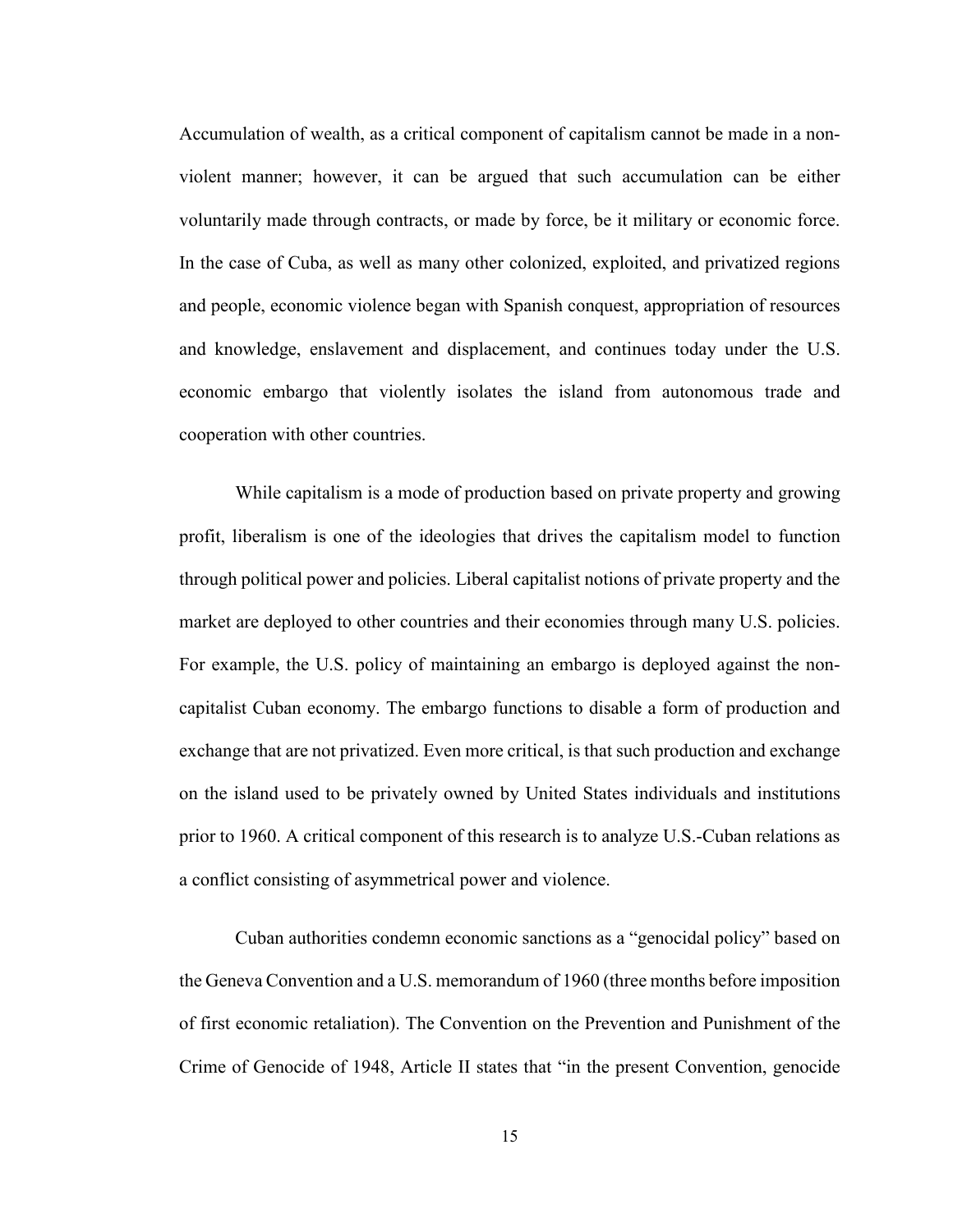means any of the following acts, committed with intent to destroy, in whole or in part, a national, ethnic, racial, or religious group" referencing examples such as, "causing serious bodily or mental harm to members of the group" and "deliberately inflicting on the group conditions of life calculated to bring about its physical destruction in whole or in part" (Lamrani, 72). In April 1960, Lester D. Mallory, Deputy Assistant of State for Inter-American Affairs, wrote about the purpose of economic sanctions on Cuba:

The only foreseeable means of alienating internal support [of Castro] is through disenchantment and disaffection based on economic dissatisfaction and hardship… every possible means should be undertaken promptly to weaken the economic life of Cuba…a line of action which…makes the greatest inroads in denying money and supplies to Cuba, to decrease monetary and real wages, to bring about hunger, desperation and overthrow of government (Lamrani, 73).

Understanding violence through the etymological definition, it is clear from this quote that the intent of economic sanctions was to *restrain* Cuban citizens from making a living and thus, from living. Cuban authorities condemn economic sanctions as a "genocidal policy" based on the Geneva Convention and a U.S. memorandum of 1960 (three months before imposition of first economic retaliation). Under the longest economic sanctions, Cubans on the island have resisted and struggled, often times quite creatively, to survive *and* thrive, be it by staying on the island or seeking opportunities elsewhere.<sup>[4](#page-20-0)</sup>

While the intentions of the U.S. economic sanctions are clear and the intended impact has been effective, the Cubans that are leaving for the United States are often not the poorest Cubans. They are mostly wealthier, White Cubans that have some type of family or social connection to someone in the United States. Additionally, it is important

<span id="page-20-0"></span> <sup>4</sup> Gathered from research experience and conversations with people in Cuba.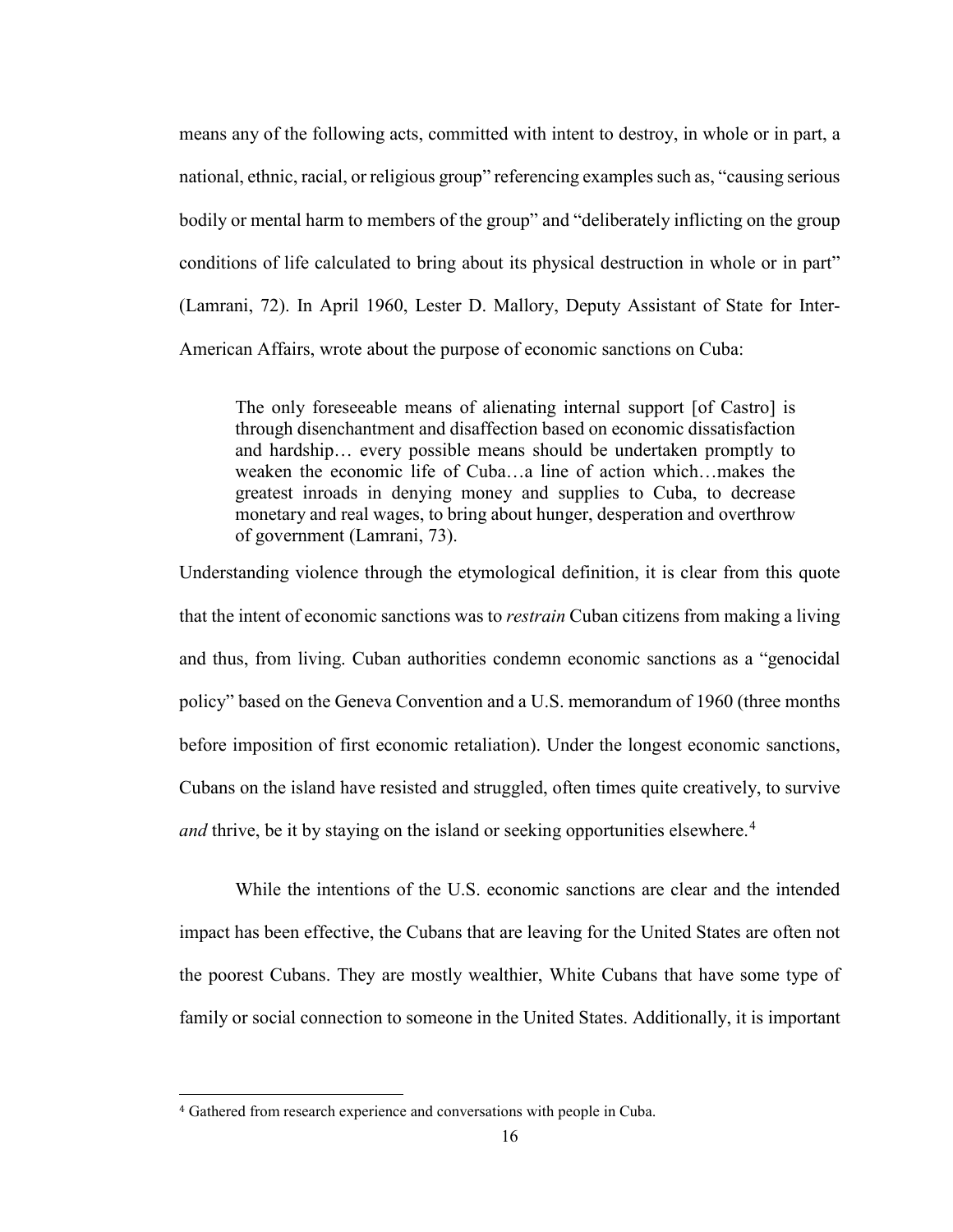to keep in mind that the 1960 U.S. economic embargo on Cuba has consistently impacted Afro-Cubans on the island most negatively, particularly in the "Special Period" in the 1990s, after the fall of the Soviet Union. The overall percent of Afro-Cuban or Black Cuban immigrants in the United States is 3%, meaning 97% of Cubans living in the United States self identify as White. Compare this percentage to that of the population in Cuba, in which 60-80% self-identify as Afro-Cuban or of African descent.

The economic embargo, combined with the militarization of the Mexican southern border, which works to deport specifically indigenous and poor Central American migrants, as well as the mass deportation of people of color from the United States, illustrates how the interests sought through migration and economic policy by United States government is consequentially creating a racial control or apartheid phenomenon throughout the Western Hemisphere. This can be exemplified in a critical analysis of the 1995 Wet Foot Dry Foot Law passed under the Clinton Administration. It was passed in response to an immense increase in Cubans attempting to float to the United States on precarious types of rafts and floating devices. Cubans were fleeing the economic downturn in Cuba, which was at an all time low during the 1990s in what is called the "Special Period." The Special Period started after the fall of the Soviet Union in 1991. It was compounded by the U.S. economic embargo, which was still in place and even tightened at this time. However, most of the Cubans fleeing by sea during the Special Period were Afro-Cubans. Thus, this law would make it "illegal" or at least prohibited for this type of immigration to the United States.<sup>[5](#page-21-0)</sup> Those intercepted by the U.S. coast

<span id="page-21-0"></span> <sup>5</sup> Contrary to the logic of the Cuban Adjustment Act which accepts Cubans as refugees; this law would turn away those who needed asylum the most.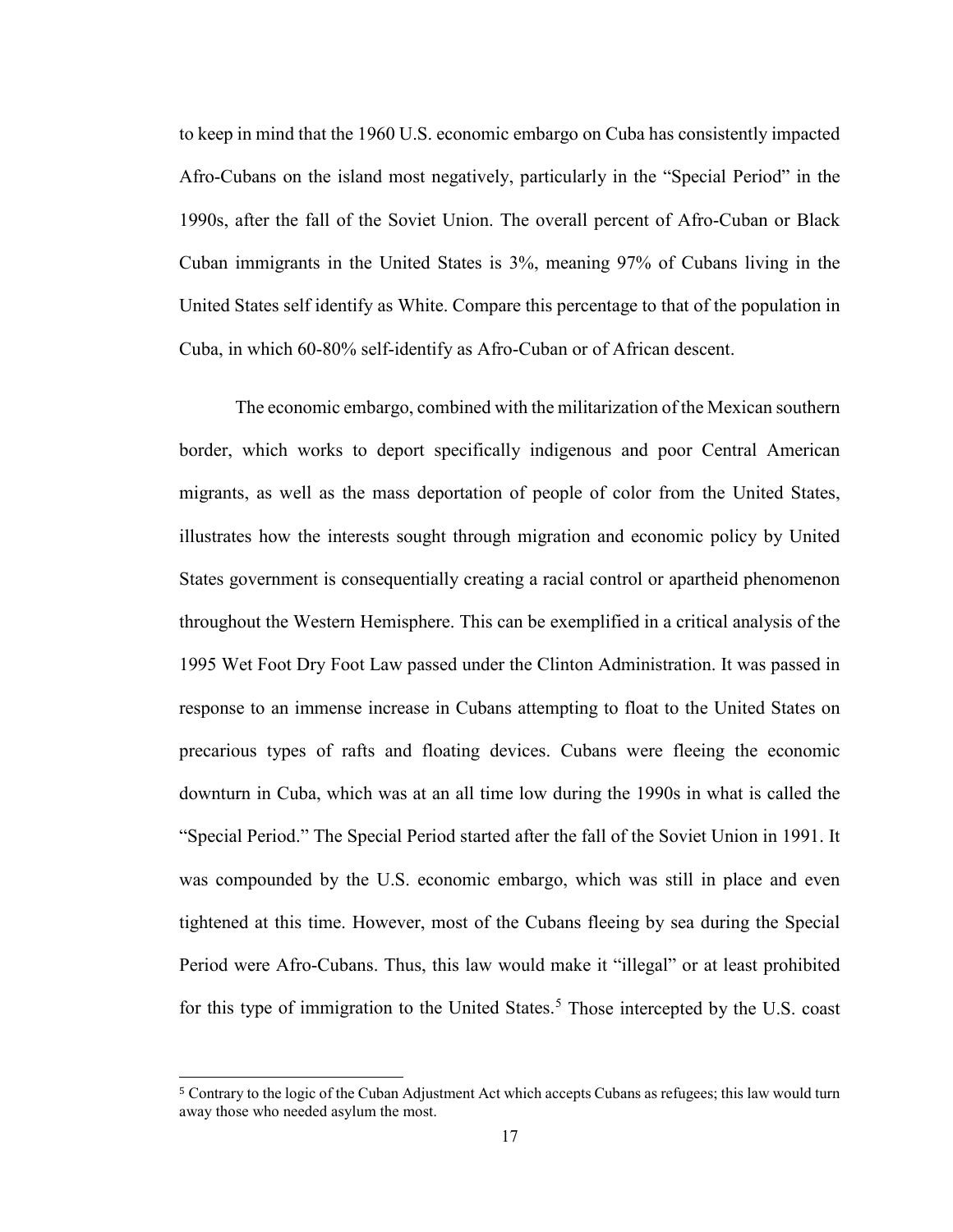guard would be returned to the island. Thus, this U.S. immigration policy ultimately encouraged and limited asylum acceptance to those Cubans who could make it by land to the United States. This is a more costly travel, having to pass through Central America and or Mexico. The Wet Foot Dry Foot immigration policy discriminates and functions to return and keep poorer, Afro-Cubans on the island while incentivizing the immigration of White, wealthier Cubans.

These policies however, are carried out by both the United States government and the Cuban government in order to manipulate political gains and interests, once again at the expense of migrants, but particularly those of African descent. Cuban immigrants have been automatically accepted as refugees with political asylum as primarily White immigrants, while Black or Afro-Cubans living on the island are those who suffer most from both the nationalistic and top-down socialist government in Cuba, as well as the economic disparity brought on by both government reform issues as well as the U.S. government's embargo against Cuba for the past 50 years.

Struggling to leave the sphere of binary understanding of people who are displaced as either refugees or economic migrants (not a combination of the two or one in the same) is not limited to U.S. policy but also proves a difficult intellectual exercise for scholars writing on topics of displaced persons. As Hamlin points out, "by arguing over whether contemporary asylum seekers are "real refugees," academics reinforce the constructed divide between the categories of migrant and refugee, ignoring the fact that when states assign whole groups of migrants to one category or the other, there are contextual political reasons for doing so" (Hamlin, 24). As is the case of Cuban migrants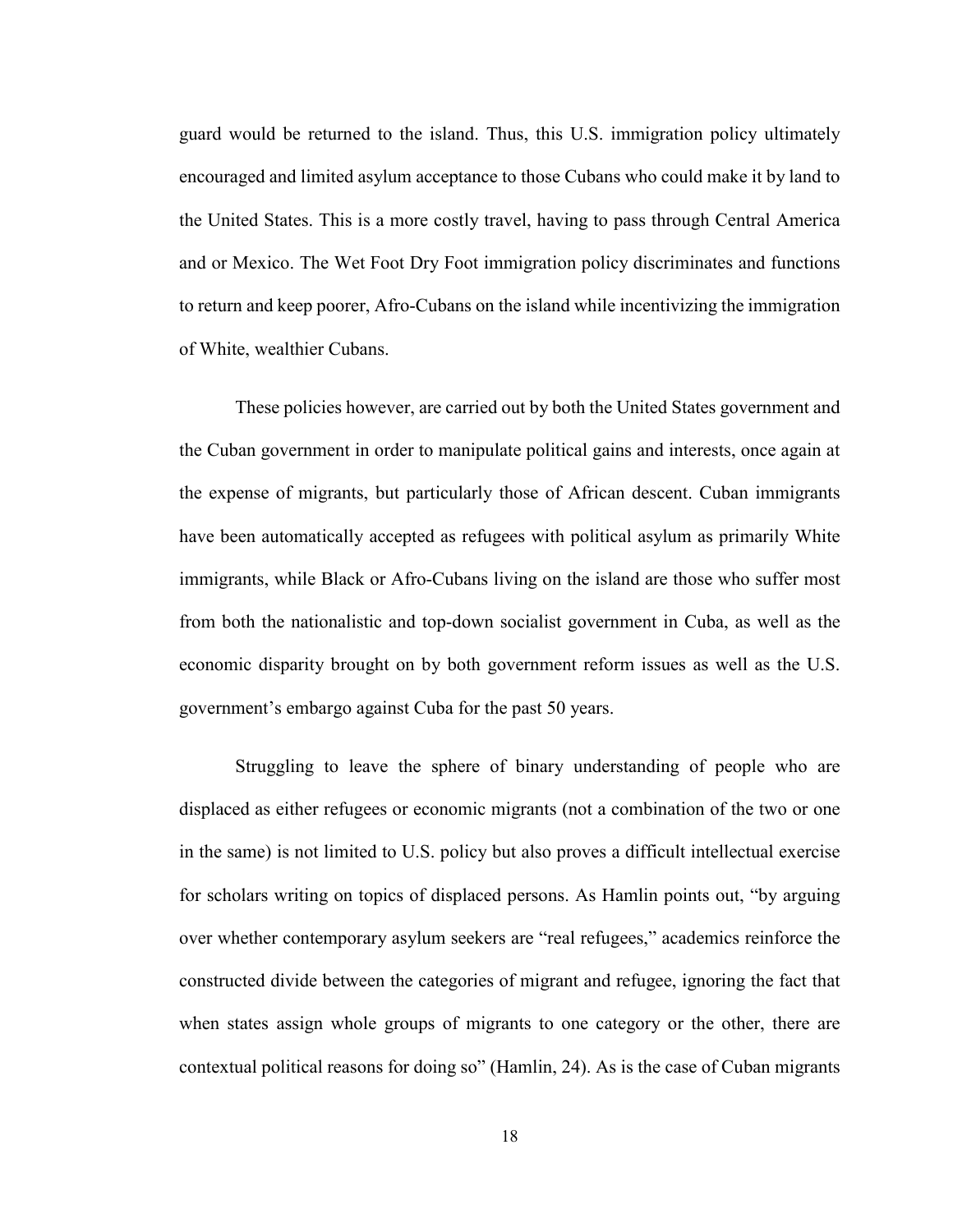along with those displaced from Nicaragua, Guatemala, Haiti and other countries in the region, it is necessary to differentiate between state-recognized "asylees" and "refugees." So what is the difference between refugee and asylum policy? Norman and Naomi Zucker answer this often overlooked question: "Unlike refugee determinations…" which are blanket categorizations based on nationality, "asylum decisions are made individually..." (Zucker, 54).

#### **Global Scale of Refugee Rights: Foundations and Procedural Theory**

As a response to the first World War, the League of Nations was created from the 1919 Versailles Peace Treaty, which was created to prevent future world wars. It was established in Geneva as a neutral space. A few of the articles most pertinent to current conflicts regarding displacement and refugee policy were created as Articles 8, 10, 22 and 23. Article 8 focused on arms control and the reduction of national armaments (a goal that is yet to be reached; in fact armament has increased since); Article 10 as the commitment to collective security (both defending others and defending the sovereignty of each recognized nation-state); Article 22, which marks the start to international development of other nations and societies (started in the context and logic of colonialism and imperialism); and Article 23, calling for fair and humane labor, freedom of communication, prevention and control of disease and supervision of arms. The concerns of these articles all reflect current conflicts of displacement and refugee policy either by the ways in which they perpetuate and profit from arms sales and wars, as well as dysfunctional and crippling colonial economic development, for example, which directly and indirectly violently displace people, creating refugees' need to flee across their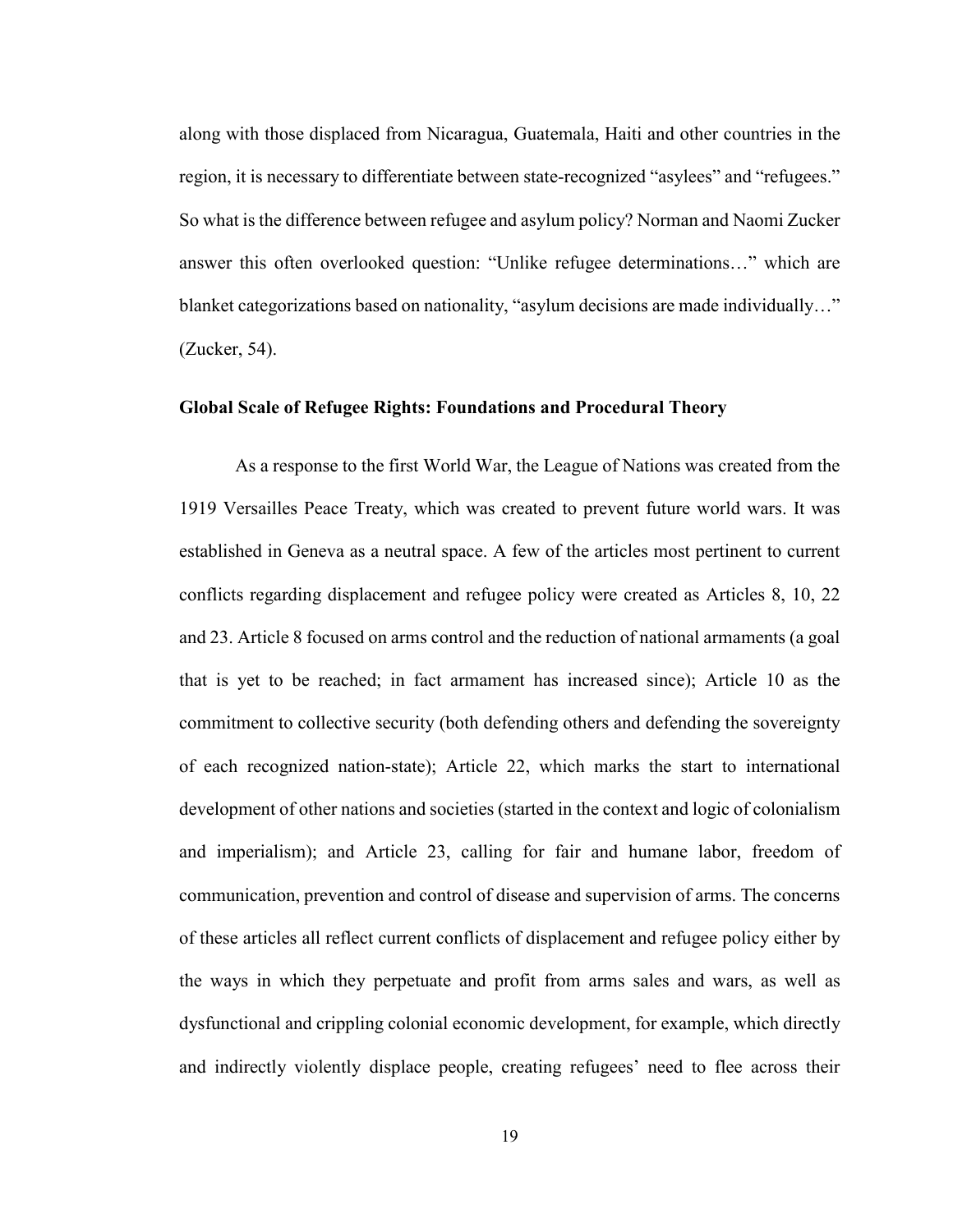national borders. If these articles had been asserted, they would have, to a certain extent, prevented violent displacement of people.

One major conflict of the early decades in the 20th century before World War II took place in 1936 with Mussolini's fascist invasion of Abyssinia, the great empire of Ethiopia. The League of Nations at the time lacked structure and could not decide on equal power representation to resolve the crisis, quite possibly because it was outside of the usual protocol to colonial power relationships and thus outside of parameters of the "global" governance, seeing as the leadership and construction of such governance was itself colonial. Later, the necessity for an improved global governance apparatus was pushed over the edge with World War II and the United States' atomic bomb attacks on Hiroshima, Japan. Thus, the creation of the United Nations was launched forward. The headquarters were positioned in New York as well as in Geneva.

Highlighting some of the key articles and principles to the United Nations Declaration of Human Rights as they pertain to migrants and refugees and the freedom of movement frame the procedural rights that all humans theoretically have. Article 13 states that "everyone has the right to freedom of movement and residence within the borders of each state," and in addition to that, "everyone has the right to leave any country, including [their] own, and to return to [their] country."[6](#page-24-0) That is, a right to *emigrate,* not to immigrate. Although it seems that those who wrote this article may have assumed that the right to emigrate implicitly entailed the right to immigrate, the politics and economy of the later  $20<sup>th</sup>$  century resulted in certain groups using the article against

<span id="page-24-0"></span> <sup>6</sup> [Their] additions made to emphasize weakness in supposed human rights claims that already exclude half of the population, not to mention individuals whose gender identity exists outside of a binary.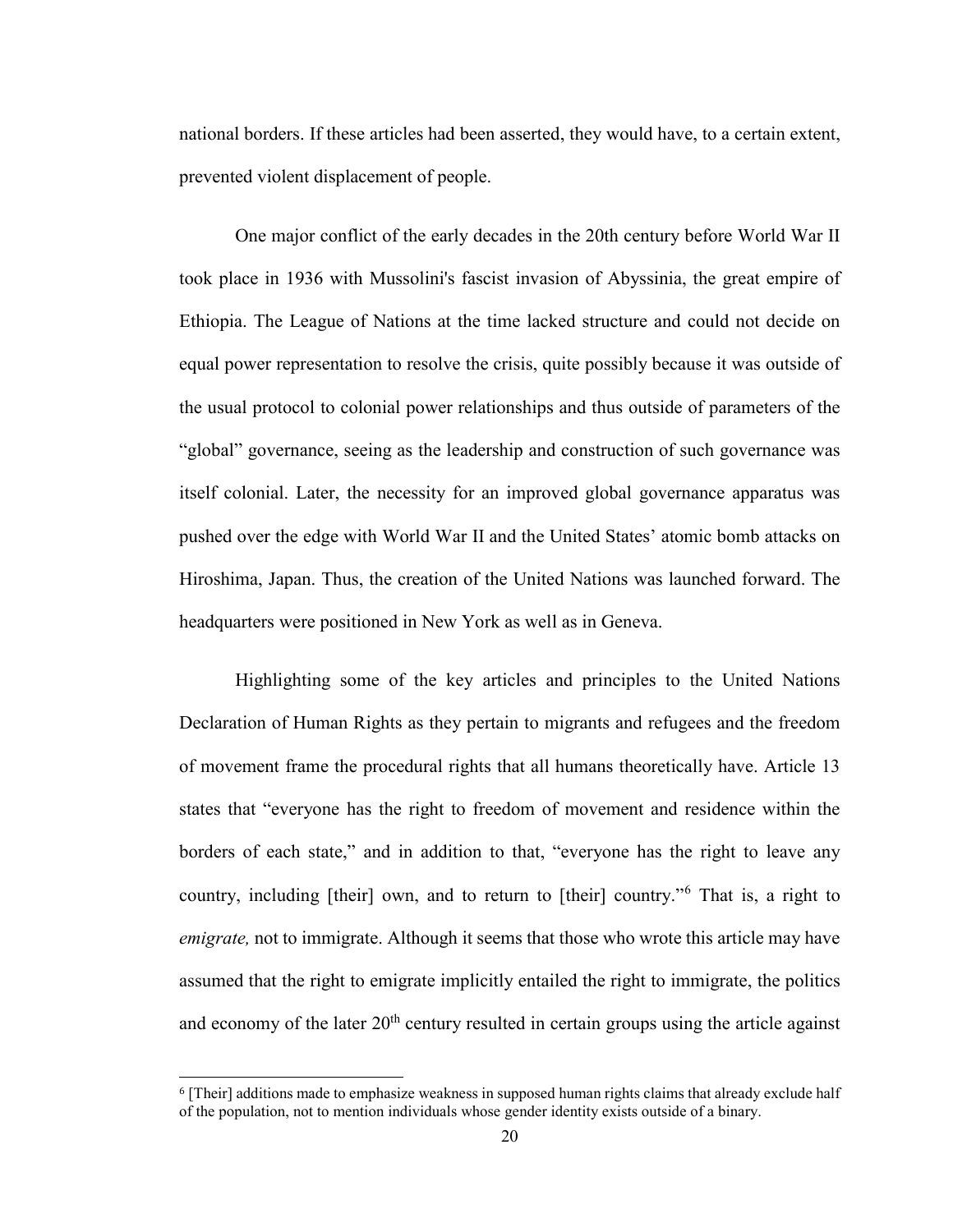its intentions by taking advantage of its lack of explicit reference to the right to immigrate upon emigrating.

Next, Article 14 of the UDHR, encodes the right to asylum by stating that "everyone has the right to seek and enjoy in other countries' asylum from persecution." Like most procedural human rights, we *have* them in an abstract way, and that is inarguably a nice sentiment. David Roden from Oxford University's department of Ethics, Law and Armed Conflict, discussed the ethics of war and self-defense. First we discussed what rights are. The right *to* something and the right for someone *not* to do something (like a duty *not* to kill someone). Based on documents like the UN Declaration of Human Rights and the United States Declaration of Independence, we *ought* to have the liberty to pursue rights that don't infringe on our pursuit of happiness. Of course, there is always authority and power dynamics on the rights of others, like the right to restrict or change the rights of others because of of normative relationship. For example, one's liberty has changed after a judge sends a prisoner to jail. Right are always relational.

Rights have an important connection to dignity, and we live in ways that are not consistent with that dignity (living, social, political needs met) and that do not protect rights to thrive and flourish. This poses another question: can our society have universal rights without having social and economic equality? And can we act in ways that forfeit our rights. Rights are co-created through relationships with others, such as relationships of mutual compliance with an element of reciprocity. Rights are not free. They come to us because we treat and conform to rights to others. As it is today, human rights are not universal and rights are not inalienable. They are forfeited by infringing on the rights of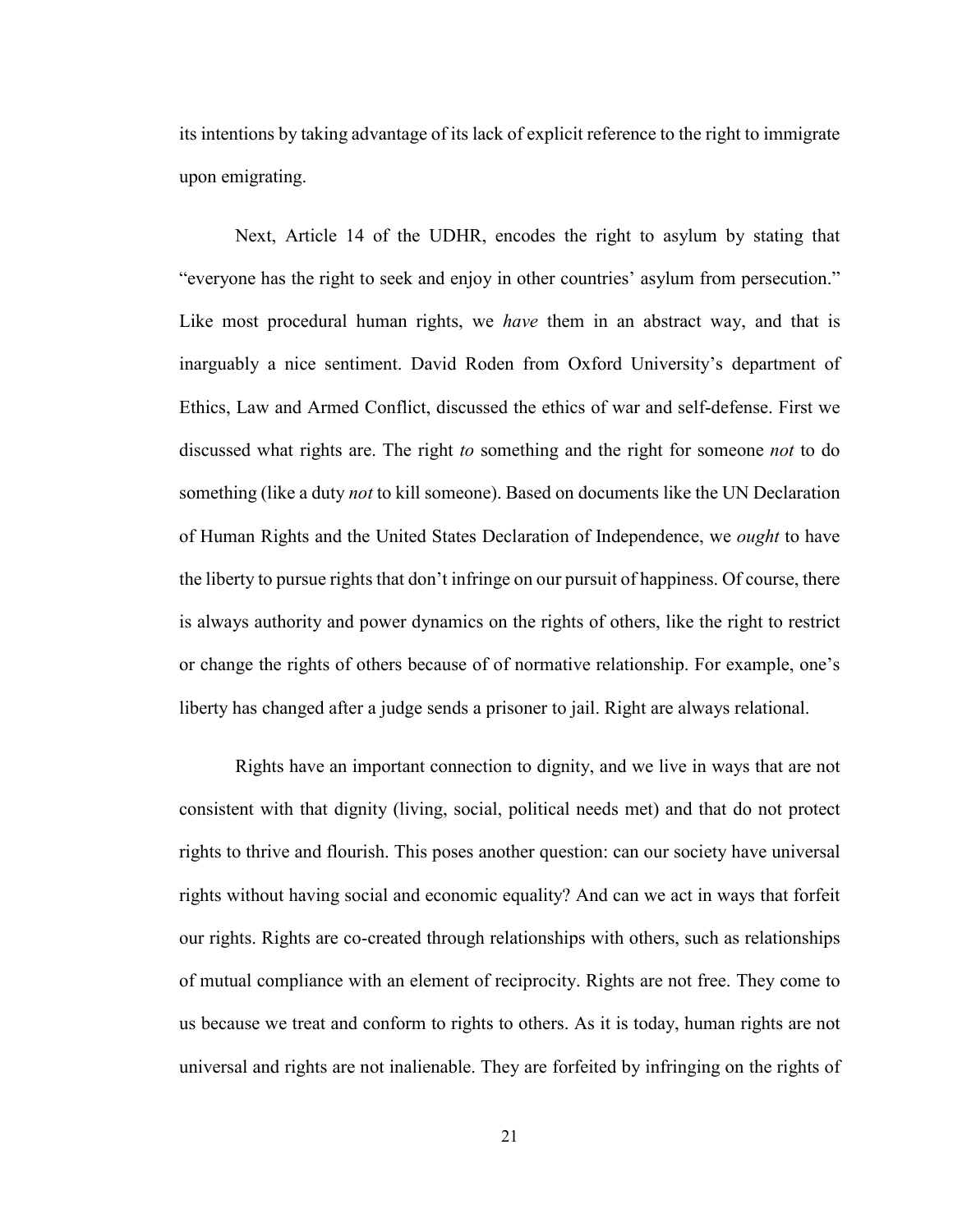others when one is proven by human-constructed laws as a "true criminal." Our ability to lose those rights is fundamental to the rights themselves. We need to find a remedy to restore that restitution. Human rights do not derive from a fictionalized idea of "state of nature," before there were governments, laws, institutions. Human rights are historically constructed and enforced through laws as they are shaped by societies and governments. Rights are sometimes created to *control* how people live and take away others' rights. Refugees, for example do not have access to their basic human rights (water, shelter etc.). Their rights are not being fulfilled, and their agency is not being recognized. The perimeter of rights needs to be extended and *power* needs to step in and provide access. Under the structure of dependence that currently and historically frames the protection of rights, the perimeter of rights needs to be extended and those with *power* need to step in and provide access. While this would serve urgent and immediate needs, long-term access to rights that would actually fulfill universality and inalienability would require a radical shift in power between the masses and institutions.

Last, Article 15 seeks to guarantee against "denaturalization" or "loss of citizenship" emphasizing that "everyone has a right to a nationality" and that "no one shall be arbitrarily deprived of his nationality nor denied the right to change his nationality." Following these three articles all relating to freedom of movement and citizenship is shortly followed by Article 17, which states "a) Everyone has the right to own property alone as well as in association with others. b) No one should be arbitrarily deprived of his property." These articles in conjunction reflect and reinforce hegemonic liberal assumptions that firstly, our rights are somehow inherently tied to a nation-state, failing to remember historical contexts that preceded the nation-state model of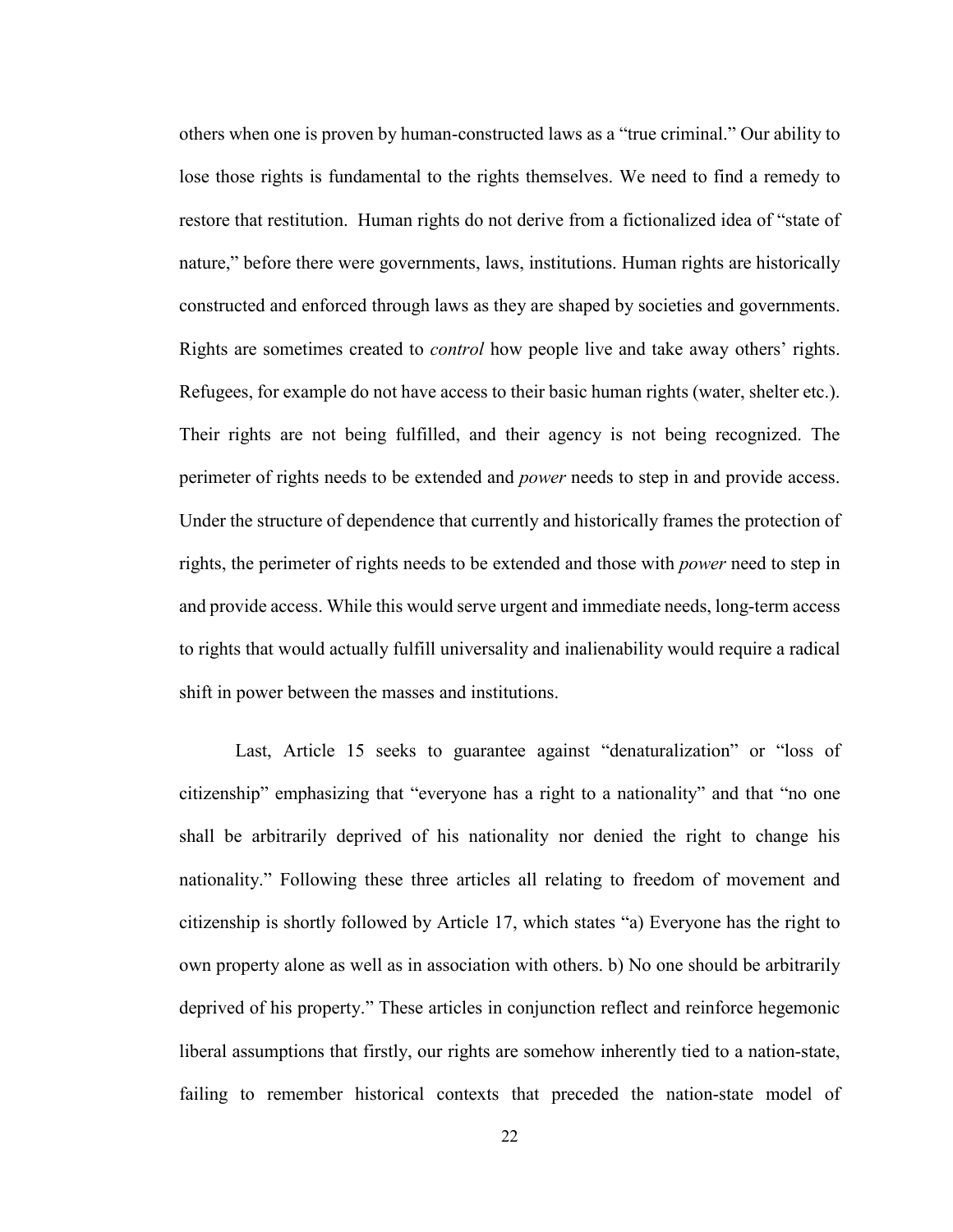sovereignty; and secondly, that the progression of humanity and global society is linear and could not be conceived of neither in the past or the future through alternative forms of property and thus individuals' relation to others, including the State itself.

As it is also applicable to all other international governance documents, it is critical to recognize in all written forms of declaring rights that merely being written does not transform into material rights. Written or procedural rights do not provide that they will be enforced or materialized in any way. As I will get into more further on, such international governances remain colonial and based in relationships of dominance where people must demand, beg, or hope for a governing power to grant such rights rather than themselves defining the terms of human needs. Essentially, humanity does not need essential rights to be written and enforced for them when they are only written by certain groups. Rather global capitalism necessitates such a procedural declaration and defense of rights.

While providing useful parameters expanded understanding, UNESCO's (The United Nations Educational, Scientific, and Cultural Organization) definition of displacement of people "refers to the forced movement of people from their locality or environment and occupational activities." It specifies that displacement can be direct, removing people from their locations, and indirect, facing a loss of livelihood. The displacement of people implies a preceding expropriation of land or resources. One of the first sequence of massive displacement of people occurred in the 16th and 17th century with the dispossession of land through the Enclosure Acts first in England, and later throughout European colonies. By the 20th century, the violence of the first World War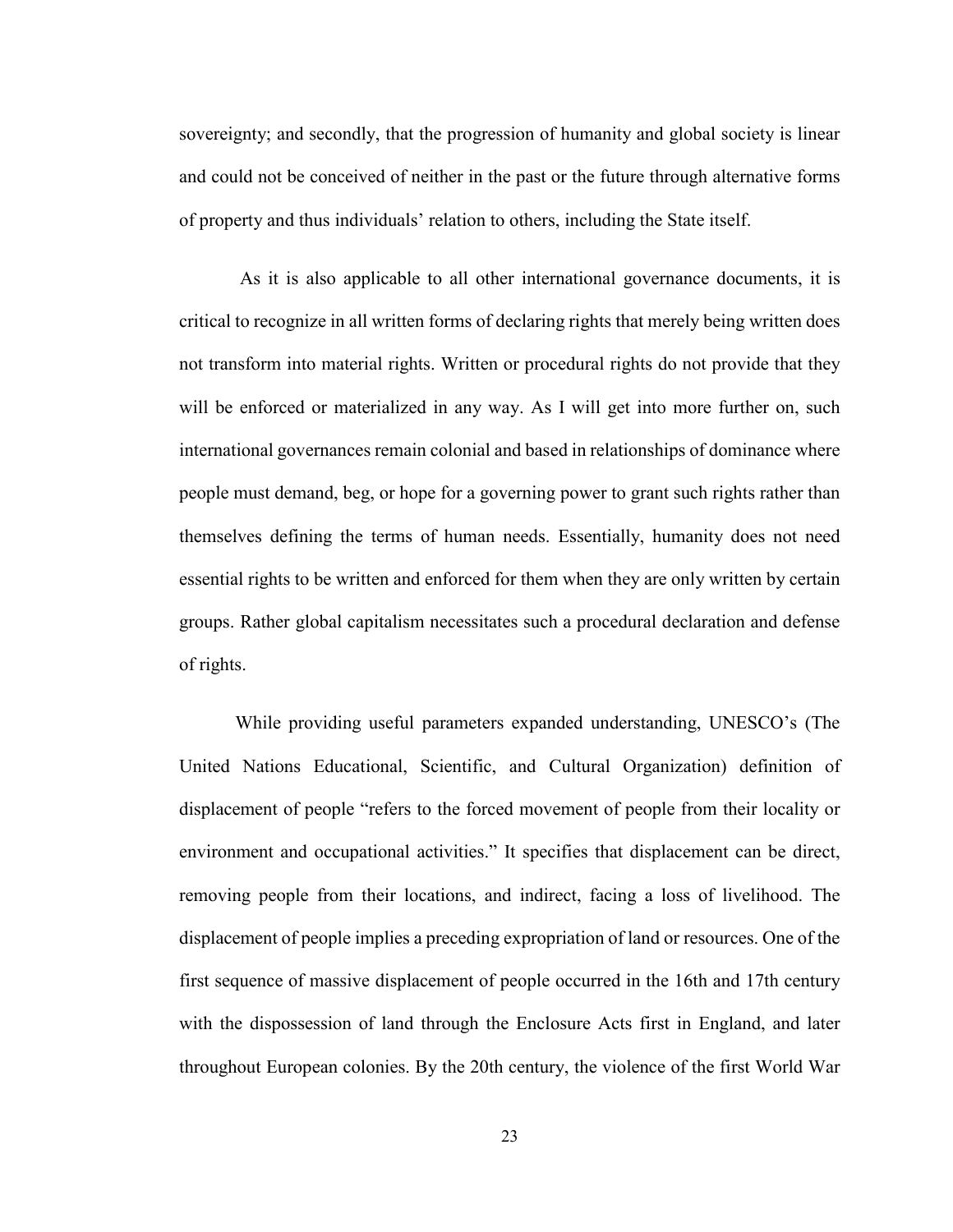created mass displacements, however, different from the Enclosure Acts, the mass displacement was driven by a nationalized global war economy. As members of a society are dependent on food for survival, starvation through food blockades and disease are used as an effective military strategy. Similar to mass displacements of today, thousands die from infectious but curable disease. The first World War also marks the start to international governance, particularly when American Relief responded to various crises in countries like Belgium (but in a partisan way from the beginning by not providing relief for Germans, as we see reflected consistently in the history and in current extensions of U.S. relief and refugee policy).

While theoretical concept of refugee protection through an international governance was created after World War I, such policies were significantly expanded in the wake of World War II, conceived of by a group of European diplomats who met in Geneva, Switzerland in 1951 (Zucker, 8). World War II caused mass migrations of people, and while this is a phenomenon as old as human history, in this context it was taking place across nationalized borders and thus people were leaving the protection of sovereignty from a state actor. Thus, the 1951 UN Convention Relating to the Status of Refugees was created by primarily Europeans coming from countries with politically and economically liberal democracies. The 1951 UN Geneva Convention on Refugees defined the refugee status, rights, and state obligations to them. This also marked the creation of the first key principles of non-refoulement in international governance. Accordingly, the UNHCR and international laws sets a global expectation of nonrefoulement, essentially not returning a person seeking asylum to their country of origin,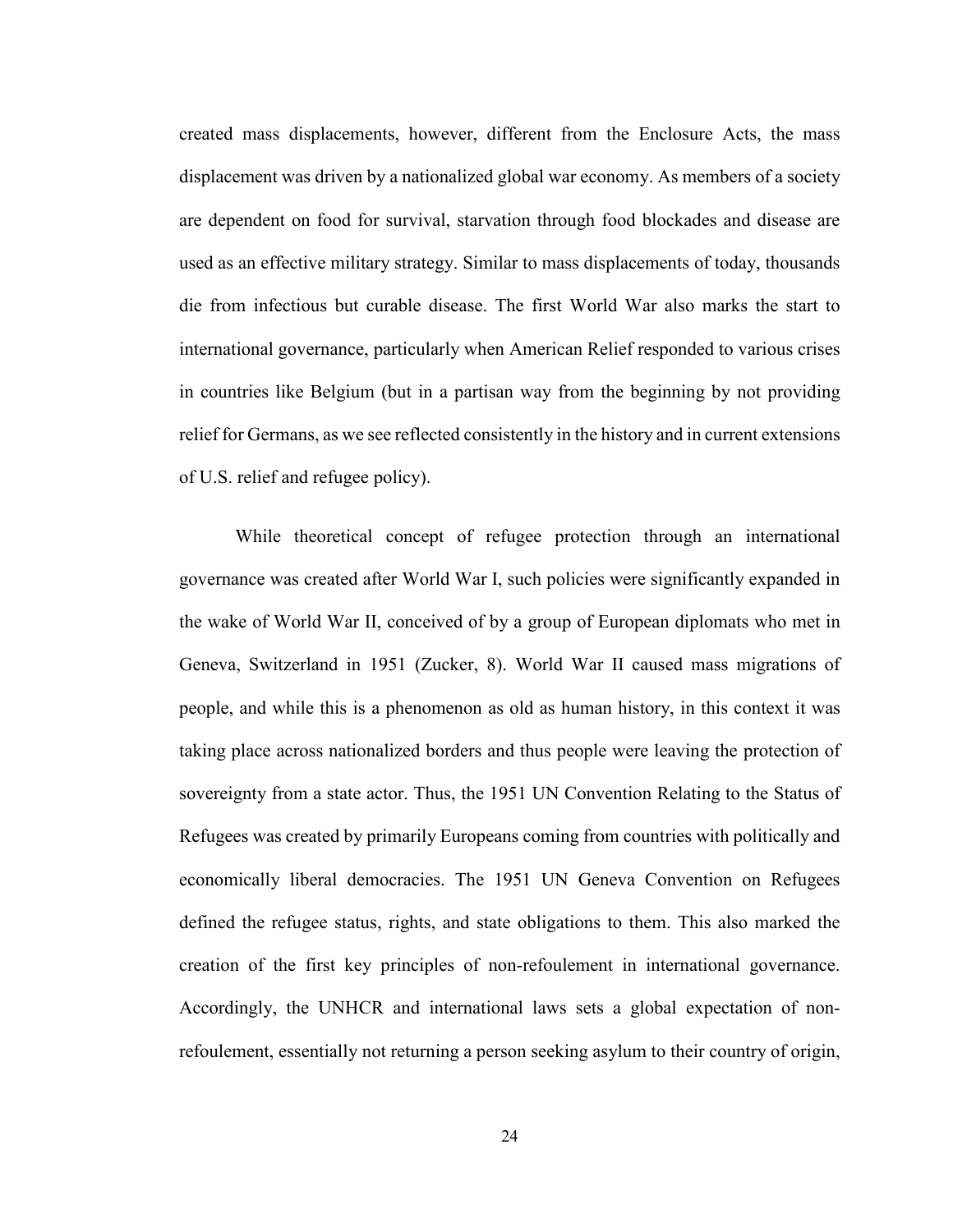the country they are fleeing, or other countries that are unsafe for that individual. As the international law states:

The principle of *nonrefoulement* is so fundamental that no reservations or derogations may be made to it. It provides that no one shall expel or return ("*refouler*") a refugee against his or her will, in any manner whatsoever, to a territory where he or she fears threats to life or freedom.

Even the definition of refugee is not universal and depends on the adherence of States. The categories and justifications that currently define who can be considered a refugee and expectation of how States will interact with the subject in need of protection is set by the United Nations and the institutions and nations that subscribe and makeup its global governing body. "The 1948 Universal Declaration of Human Rights provided only the right to *seek* asylum. The 1951 convention went no further," neither of which the United States signed or ratified (Zucker, pg.28). The United Nations High Commissioner on Refugees (UNHCR), as created in 1951 and updated in 1980, the same year that the United States formally accepted their adherence to the same international definition, defines a refugee as anyone with a well-founded fear of being persecuted for reasons of race, religion, nationality, membership of a particular social group or political opinion, is outside the country of his nationality and is unable or, owing to such fear, is unwilling to avail himself of the protection of that country; or who, not having a nationality and being outside the country of his former habitual residence as a result of such events, is unable or, owing to such fear, is unwilling to return to it.

Just like the United Nations and the global governance community, the United States also enacted their first federal legislation on the issue of refugees in response to World War II. The Displaced Persons Act of 1948 was created by President Truman and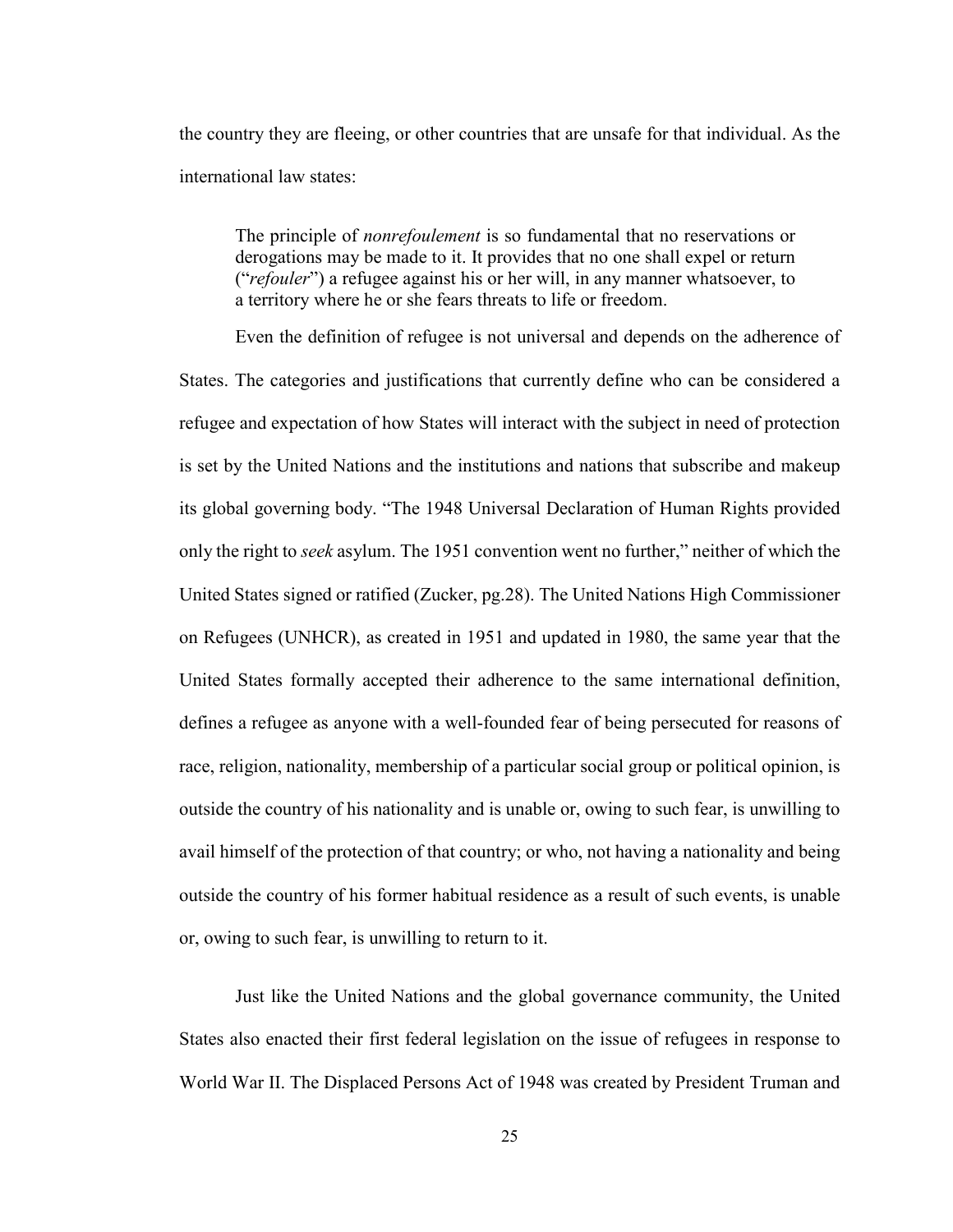Congress to resettle thousands of Europeans who were displaced by the events of World War II. An estimated 7 to 11 million displaced people were still living in Germany, Italy, and Austria in 1945. The Displaced Persons Act changed directions from an era restrictionism marked by the quota system or the Emergency Immigration Act of 1921. It relaxed such restrictions and more pertinently, it was the first time that the concept and categorization of refugee defined U.S. immigration law. As for U.S. refugee slots, "only a meager 17,000 slots are allocated for personas who meet the universal standard of persecution set forth by the UN convention and the 1967 protocol" (Zucker). The 1948 law authorized 200,000 displaced persons to immigrate to the U.S. and in 1950 that number was increased to 415,00. In contrast to the year 2015 for example, the United States had a limit of 70,000 refugees that could be admitted to the country. In even more stark contrast, the Trump Administration set a limited quota of only 45,000 possible refugee slots; however, in the fiscal year of 2018, has only allowed 22,491 refugees to enter the United States, fewer than half of the set limit.

The historical context in which these policy regimes were built is essential in understanding their logics and trajectories. In the case of international refugee law, starting with the 1951 UN Convention on Refugees was both influenced by and including powerful industrial countries like the United States, and it was born in the context of the Cold War. This context continues to influence the policies of the 21st century, and even to our present day, maybe not with the same discourse of anti-communism, but at a deeper root level on the question of property, production, and labor. As many scholars have done, Chimini (1998) observes that the 1951 definition of refugees was based on the Cold War conceptualization of refugees as political dissidents (Hamlin, 24). This conceptualization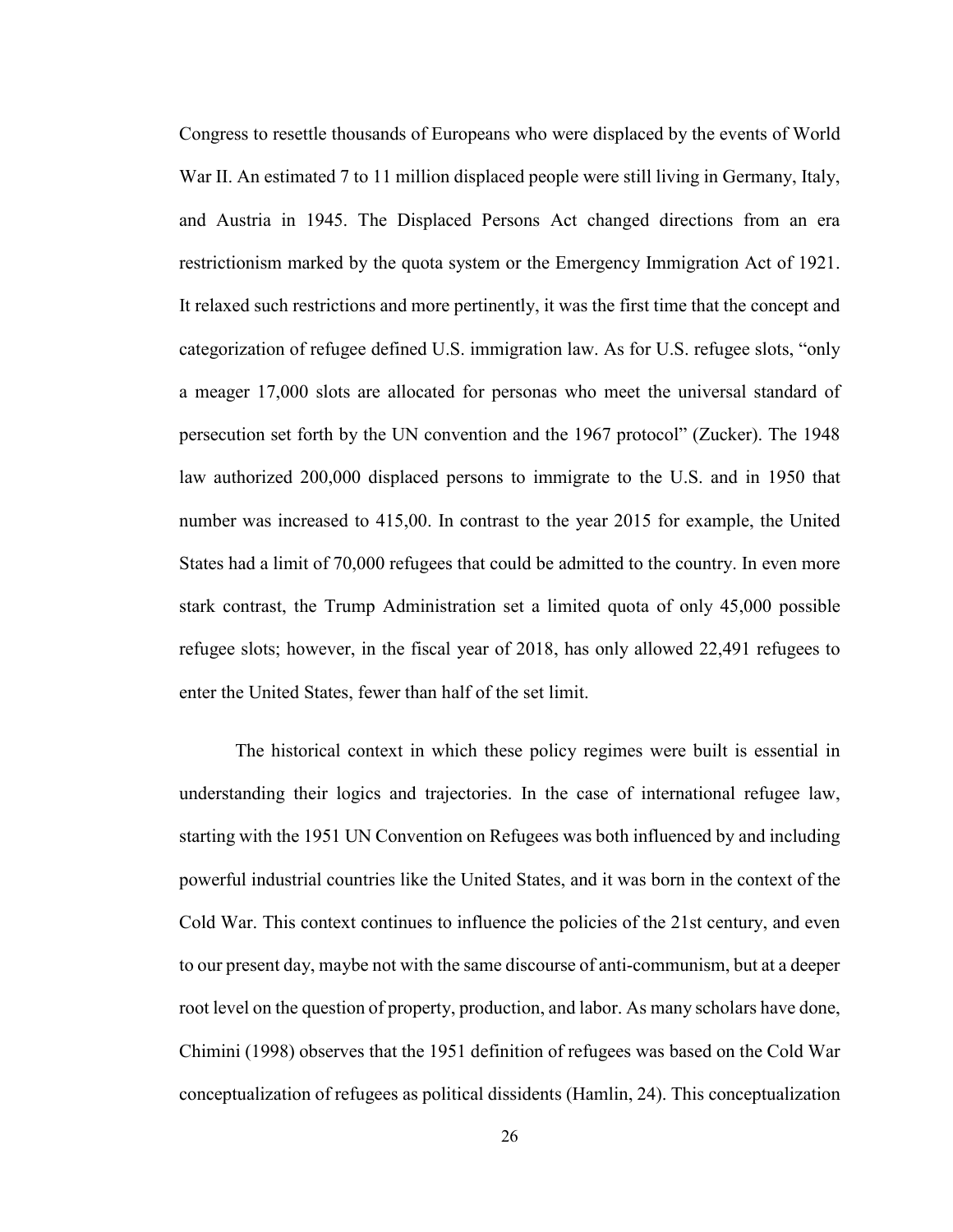focusing on political refugees but neglecting economic refugees was shared by the United States and has been reflected in its legislative responses.

The United States began to adhere to the same definition at the UN and international law in 1980 with the Refugee Act. Prior to 1980, the United States limited its definition of refugee to "individuals from the Middle East or those fleeing communist countries." Specifically, the U.S. Refugee Escape Act of 1957 "defined refugee-escapees as victims of communist-occupied or communist-dominated countries or a country in the Middle East." (Zucker, 29) And later on European refugees from communist countries soon breached the McCarran-Walter Act. Urged by presidents Truman and Eisenhower, Congress abandoned the numerical limits and quotas for refugees from communism, even allocating funds for their assistance. The President's Escape Program (PEP), begun in 1952, was followed by the Refugee Relief Act (RRA) a year later. The RRA, further relaxing immigration law, authorized more than 200,000 nonquota visas for persons escaping from Iron Curtain countries (Zucker, 28).

More examples pursued in the history of U.S. refugee policies: "For decades, foreign policy determined the status of entrants: If applicants came from communist countries, they were almost always determined to be refugees; if they came from noncommunist countries, they were usually categorized as economic migrants" (Zucker, 5). Additionally, "an anti-communist foreign policy urged the admission of persons fleeing Iron Curtain countries, Indochina, Cuba, and Nicaragua. Conversely, it urged the barring of Haitians, Guatemalans, and Salvadorans" (Zucker, 26). These are various examples of how the United States' refugee policy was based on anti-communism within the Cold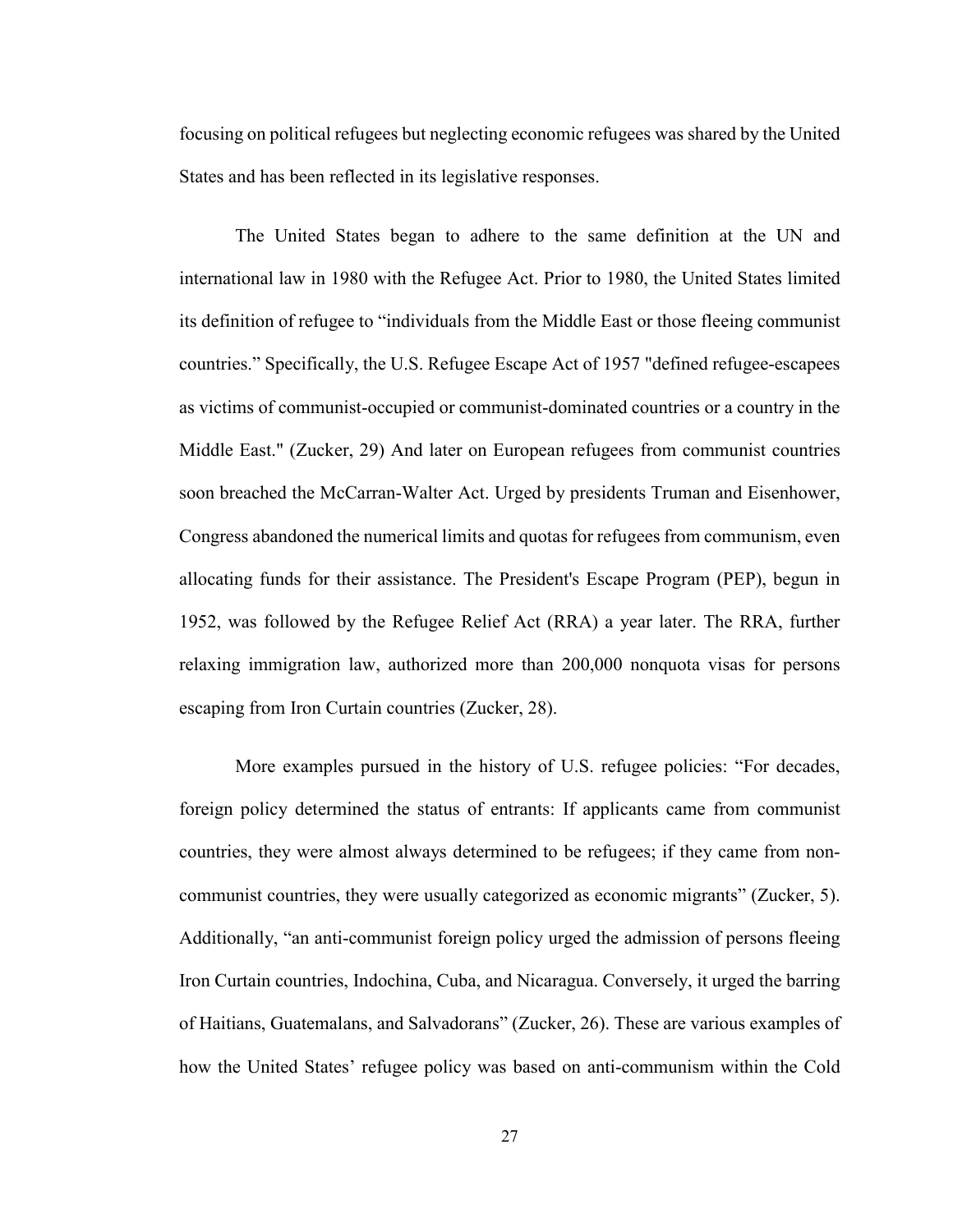War context. However, as we will see in the refugee policies to follow after the end of the Cold War, the argument for accepting those oppressed by communism will be substituted for additional abstract causes such as "human rights abuses," "freedom," "democracy and fair elections," and not only to justify accepting Cubans as automatic refugees under the Cuban Refugee Act, but more importantly to justify maintaining the U.S. full economic blockade on the Cuban island. It is in this particular crevice of contradiction – between simultaneous automatic refugee status for *some* Cubans while maintaining violent economic sanctions *on* Cuba – that we will pry open for analysis.

Although the United States Immigration and Naturalization Service (INS) (now the US Department of Homeland Security) was technically responsible for conducting individual-level assessment of onshore asylum claims, during the 1980s, the U.S. State Department submitted recommendations to each case, which the INS followed 95% of the time. These decisions followed striking group-based patterns, suggesting that the ideological commitments of the Cold War remained the single most reliable predictor for success of an asylum application. Approval rates varied from more than 70% for applicants from the USSR to around 2% for Haitians, Guatemalans, Hondurans, and Salvadorans" (Hamlin, 38-39). The comprehensive study of the asylum system by Deborah Anker concluded that the asylum system was based on "ad hoc rules and standards." The study found that decisions were influenced by 'ideological preferences and unreasoned and uninvestigated political judgements'" (Zucker, 88). Following this logic system for the implementation of U.S. refugee policy that is revealed by Anker's research, an ad hoc refugee policy signifies that it does not actually follow a generalized and *universal* nor *unalienable* definition of or response to refugees. Rather, the definition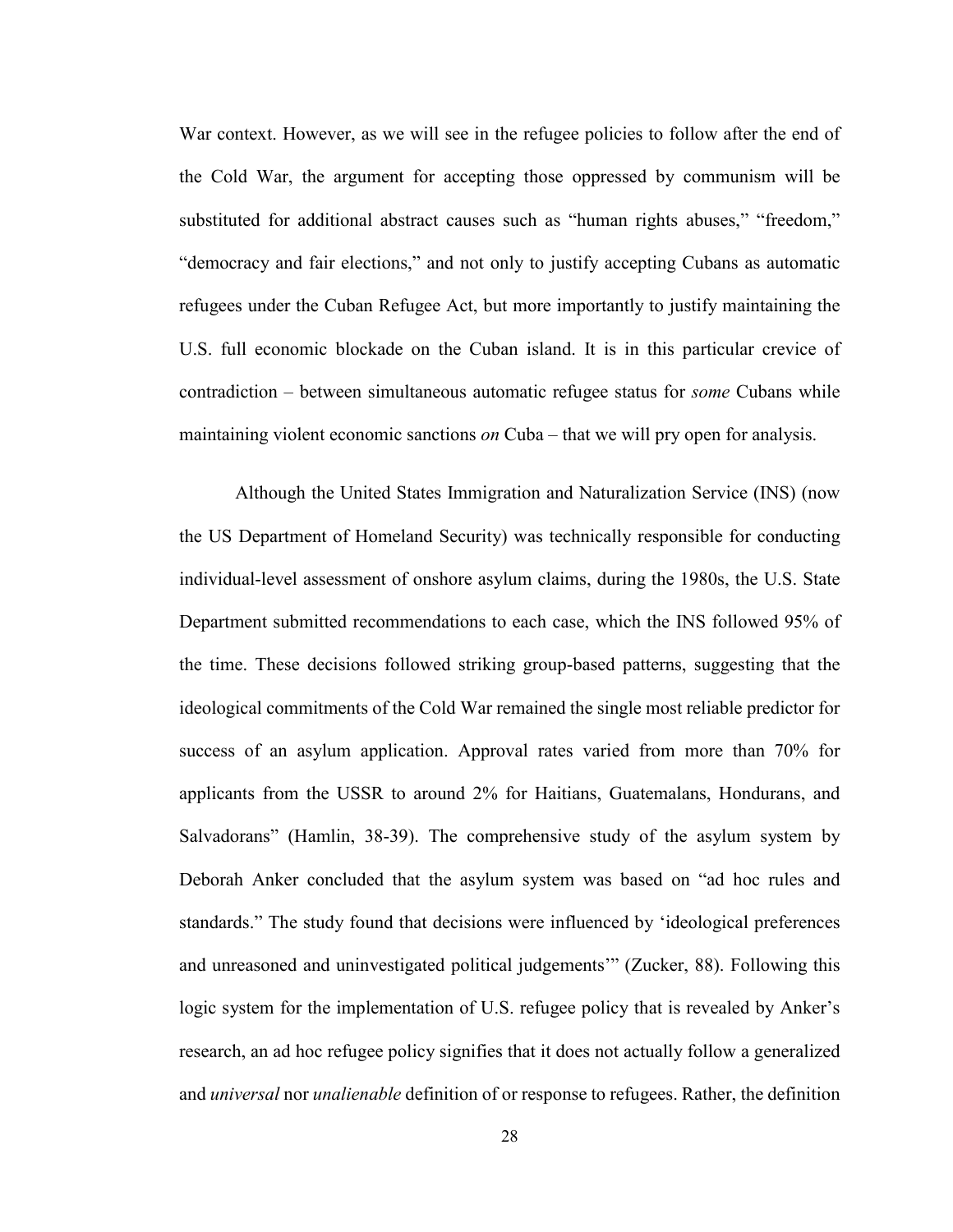and claim to protect the rights of refugees is evoked and utilized as necessary–not for the benefit of those who desperately require protection, but based on the necessity of the interests of the U.S. political economy to maneuver and destabilize declared rights.

However, in the 1980s, the United States generally denied political asylum to Central Americans fleeing El Salvador and Guatemala by categorizing them as migrants "fleeing economic conditions and generalized conditions of violence rather than targeted political persecution" while Nicaraguans applying for asylum were favored because they were fleeing the leftist, Sandinista government (Zucker, 5). Geopolitically, the United States would not grant asylum to those fleeing the extreme violence of El Salvador or Guatemala's civil war, which heavily targeted its indigenous population, because the United States had funded, provided arms, and backed the right-wing governments causing the very violent oppression displacing people and causing them to flee to the United States for asylum. While Norman and Naomi Zucker provide a clear argument to the Cold War influence onto the U.S. refugee policy, they leave out critical contextual details: the United States instated and was backing the repressive and violent right-wing coup d'etats and dictators in Haiti, François Duvalier "Papa Doc" and Jean-Claude Duvalier "Baby Doc" until 1986, and in Guatemala, General Efrain Rios Montt, from 1982 to 1996.

One camp of global governance scholars adheres to an *international convergence theory,* which paints overly rosy image of globalization of law. For example, "Jacobson argues that immigrants are increasingly 'becoming the object of international law and institutions,' suggesting that international law enables noncitizens to assert rights they would not otherwise have.'" Furthermore, "this line of scholarship implies that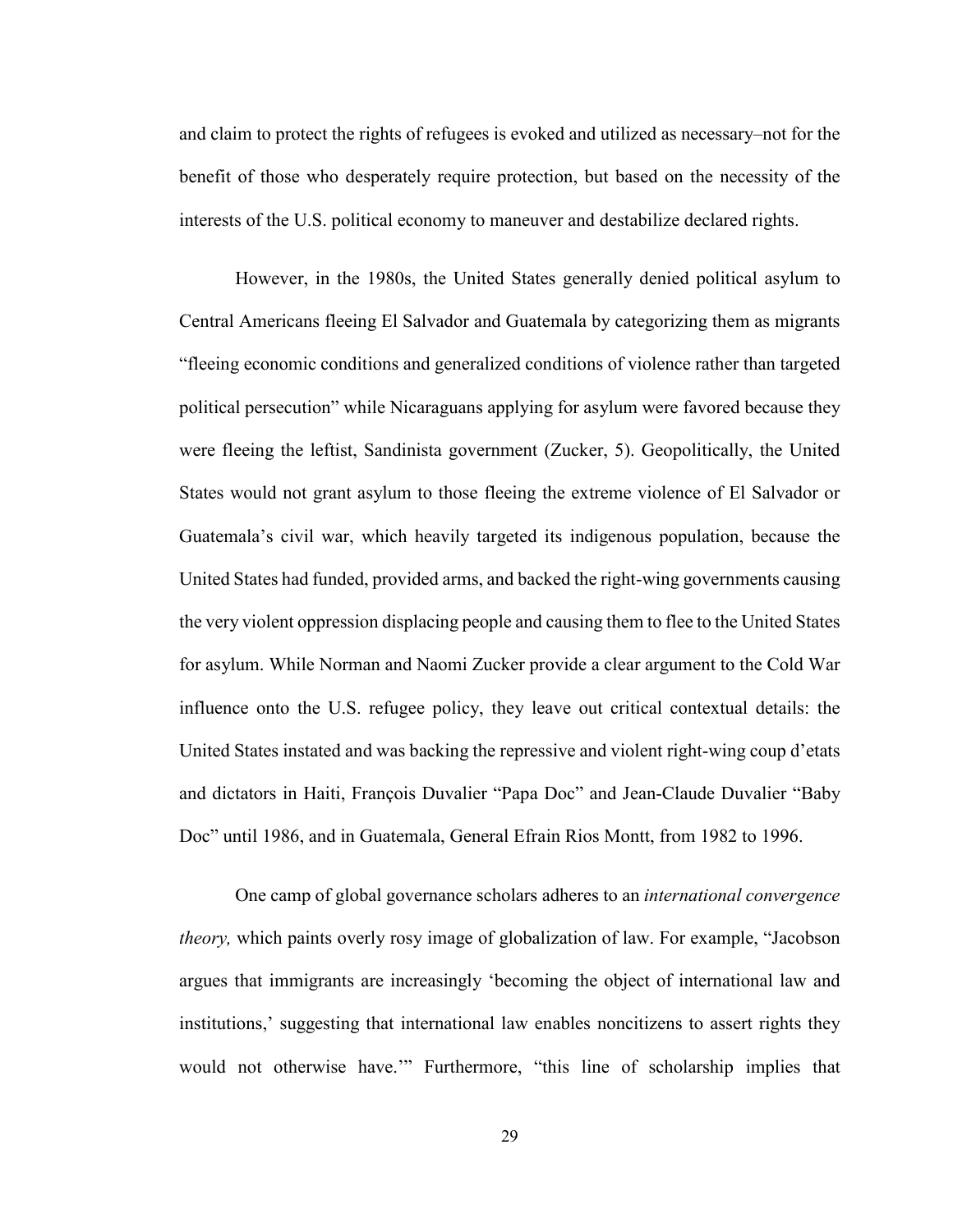international human rights norms can trump the exclusionary tendencies of states, making it difficult for courts to distinguish between citizens and noncitizens when protecting rights." This explains why, despite the fact that 147 countries agree to international refugee protection treaties, the theory and practices are weakened when strategic interests come in conflict with humanitarian norms (Hamlin, 14). On the other hand, *exclusionary convergence theory* scholars such as Kneebone and Gibney have concluded that receiving countries to asylum seekers and refugees over the last decade have developed a 'similar legal doctrine, namely the sovereign right to exclude' (Hamlin, 14).

Financial wealth often does not associate with progress when regarding questions of humanity. Viewing global progress on human rights by looking at the United Nations or powerful countries like the United States may imply that they are at the forefront and leadership of possibilities for humanity. Other unexpected actors have already created additions prior to and after the 1980 definitions of refugees. The Organization of African Unity in 1969 and The Cartagena Declaration on Refugees in 1984 signed by 10 Latin American nations expanded the definition to include those fleeing "generalized violence, foreign aggression, internal conflicts, massive violation of human rights…" (Zucker, 136). While this definition includes foreign aggression, it needs to explicitly connect such international policies to economic violence. With this added to our understanding of who could be recognized as a refugee, we could argue, as I will later in this section, that refugee definitions should go even further to call for protection from foreign *economic*  aggression. Such a shift in expanding the understanding of who are refugees and why they require protection in the first place would require that U.S. policies get to the root of its own perpetuation in creating refugees. The U.S. should not merely protect those who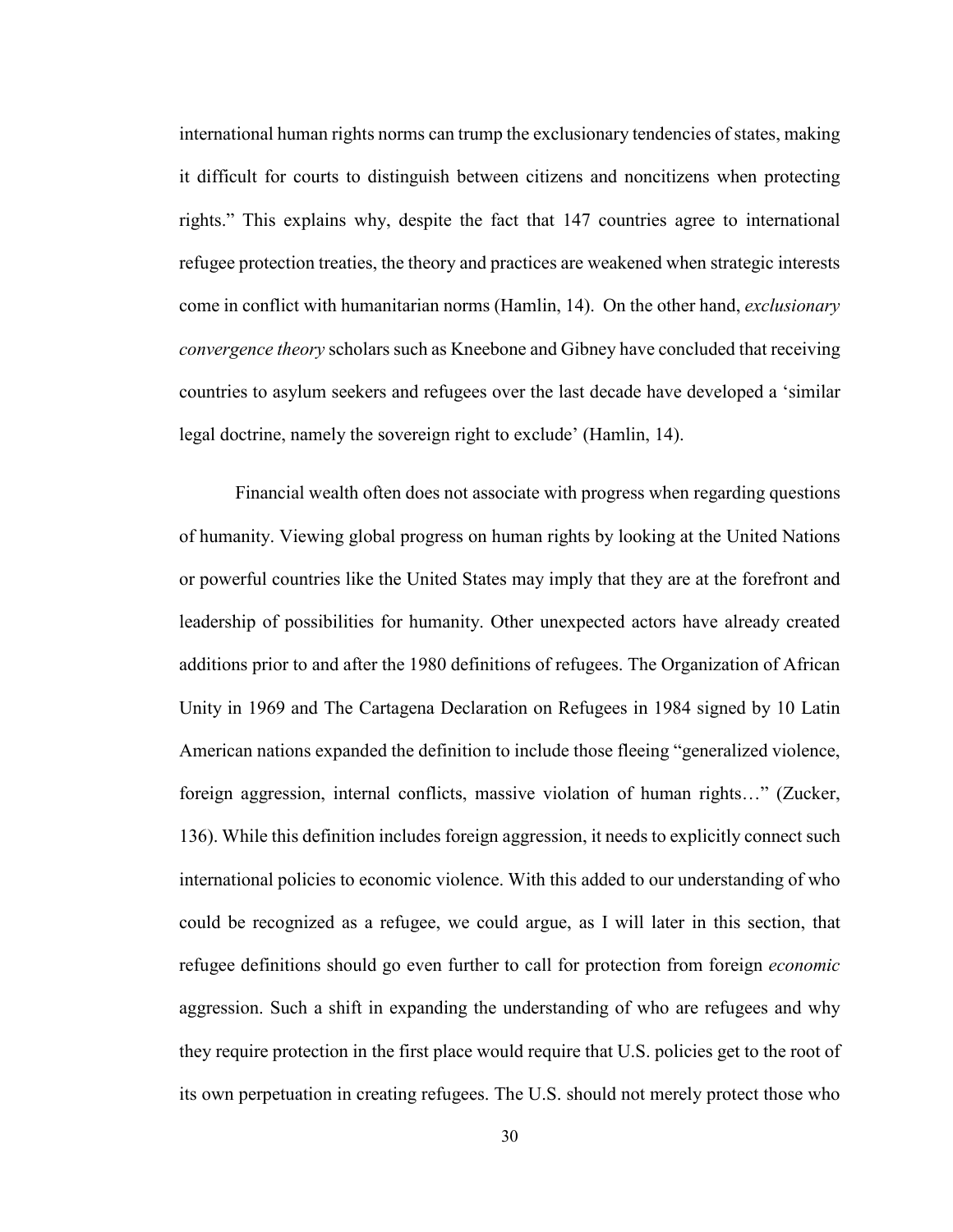are fleeing, taking responsibility for its aggression around the world, but more importantly, needs to break the cycle and necessity for such protection by ending the aggression that itself perpetuates the cycle of refugees.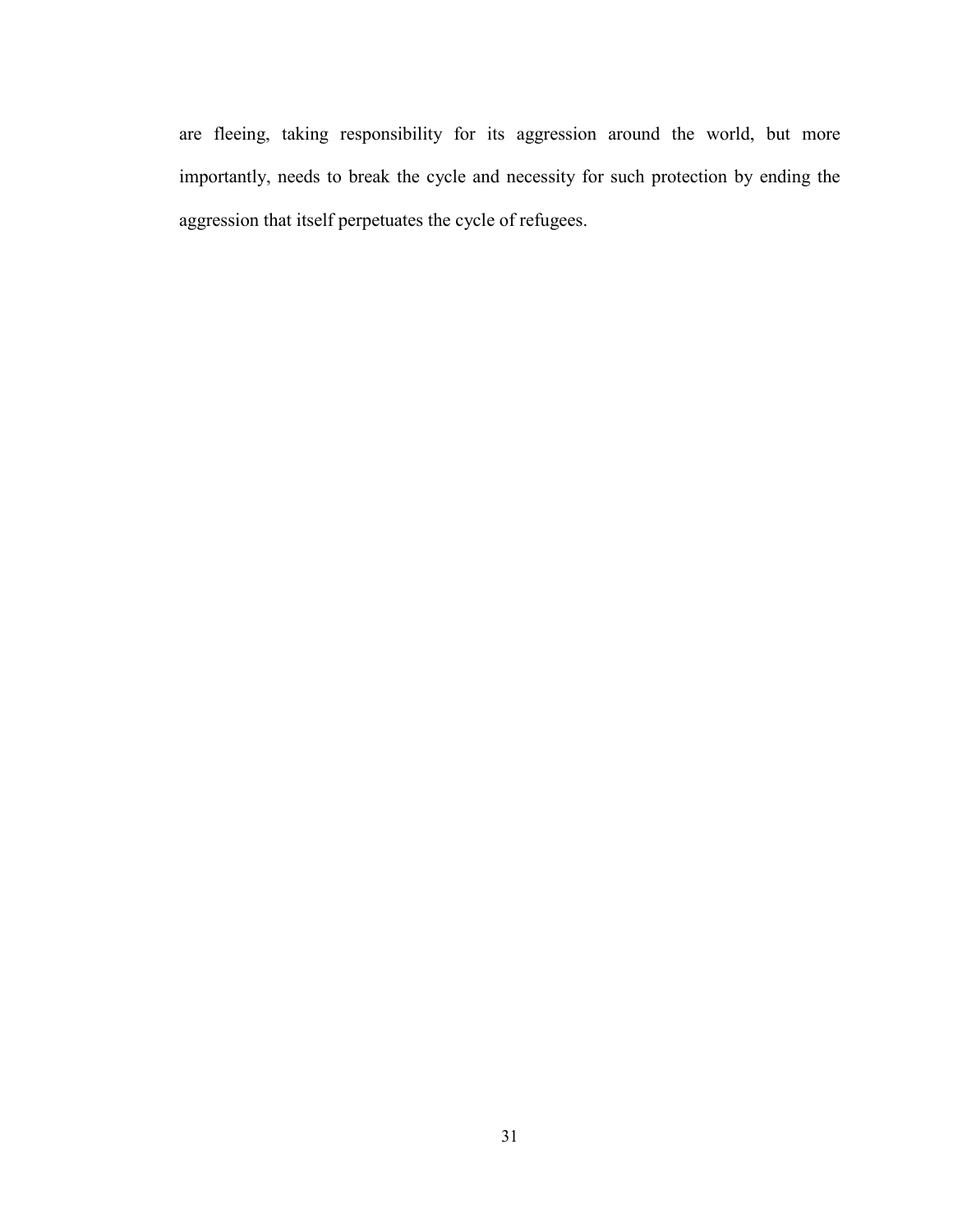### **Historical Context of the U.S.-Cuba Conflict**

### **Cuban Historical Context**

In order to understand the contemporary United States-Cuba relations, the historical context and relations leading up to the Eve of the Cuban Revolution are necessary factors to consider: "a central dynamic during Cuba's last five centuries has been the Cubans' struggle against domination by an external power (Spain, the United States, or the Soviet Union) that prevented the island from developing full political and economic independence" (Brenner, 2). Ongoing conflicts like the one between the United States and Cuba are not sudden or accidental. They are perpetuated by an asymmetrical relationship of dominance and power, and they are kept alive by people's resilience to resist throughout centuries of exploitation and violence.

The very first factor dates back to 1492, the year the island, which was then called Cubanacan by its indigenous inhabitants, was invaded by Christopher Columbus and claimed in the name of the Spanish empire. Having invading the Taino Arawak and Ciboney tribes native to the island, the Spaniards "outlawed the tribes' religious practices, stole their collective property, and made them slaves for the benefit of the Crown;" however, this was not met without resistance. The tribes resisted and refused the invasion, until their leader Hatuey was burned alive, tied to a stake. Throughout the 16th century, on "Hispaniola", as the Spanish conquistadors referred to the island, the resistance of the Taíno people was followed by revolts of African slaves, and eventually the two groups would rebel against the Spanish together. With the first cotton mills and plantations constructed in 1523, African slaves were forcefully brought to the island as early as 1527–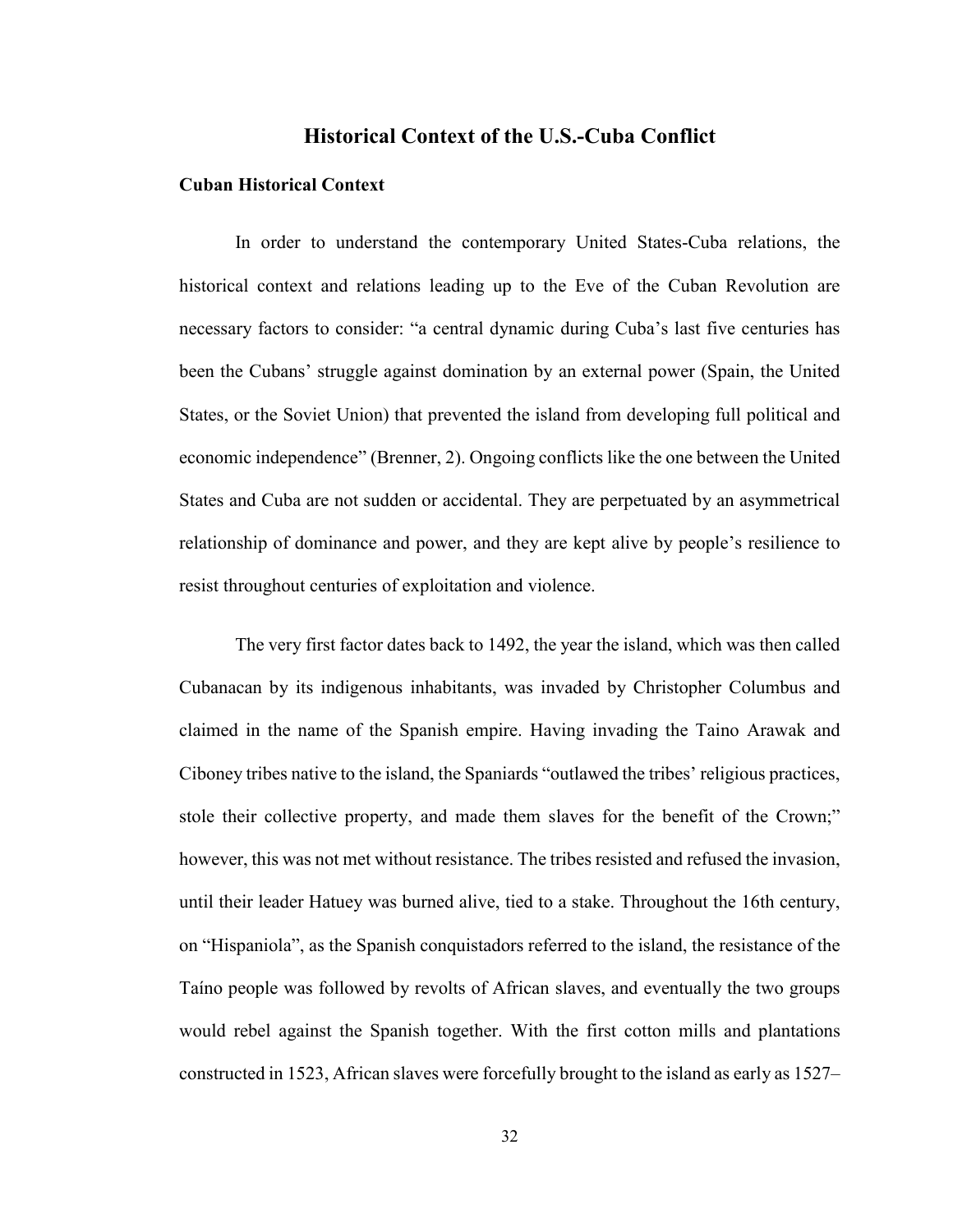quickly organizing their first rebellion in 1532–with a height of slave trade activity occurring in 1763. The *encomienda* system, which legalized the Spanish Creoles ownership of free indigenous laborers for their plantations, was abandoned in 1542<sup>[7](#page-37-0)</sup>. "Slave traders brought approximately 750,000 Africans to Cuba in the next 100 years. In 1862, Afro-Cubans accounted for more than half of the 1.4 million people on the island, and Cuba produced one-third of the world's sugar supply" (Brenner, 2). The 1791-1804 Haitian Revolution, led and carried out by African slaves and mulattos who successfully destroyed and expelled the material and legal structure of colonial control, was truly groundbreaking. It sent shock waves through the region. The Haitian Revolution both inspired other anti-colonial revolutionary movements, particularly in Cuba, and scared the hell out of the burgeoning American government (1776) that was building its accumulation of wealth on the importation and exploitation of African slaves.

The surrounding region was now populated by a variety of Europeans, indigenous people, African slaves, their descendants. Some were Mulatos, born from African Slaves and European settlers. Cimarrones were Black slaves who had become free. Mestizo people had one parent who was indigenous and one that was European. And Criollos were the first generation that was born in the colonies, but of European descent. This defined their sense of desired autonomy and rejection of control by the Spanish crown and its legal apparatus. Criollos wanted the have the same property and rights as Europeans from

<span id="page-37-0"></span><sup>&</sup>lt;sup>7</sup> "One of the reasons that the slavery system replaced the encomienda system of free labor from indigenous people was because the majority of the native population had disappeared. "In contrast to the indigenous population of mainland Spanish America, the native people of Cuba virtually disappeared within a generation of Spain's arrival, wiped out by overwork, disease, and mass suicides." Referencing Eduardo Torres-Cuevas and Oscar Loyola Vega's *Historia de Cuba 1492-1898* and Irving Rouse's *The Tainos: Rise and decline of the People Who Greeted Columbus.* According to these works, there were an estimated 112,000 Indians on the island in 1492 and fewer than 3,000 by the mid-1550's.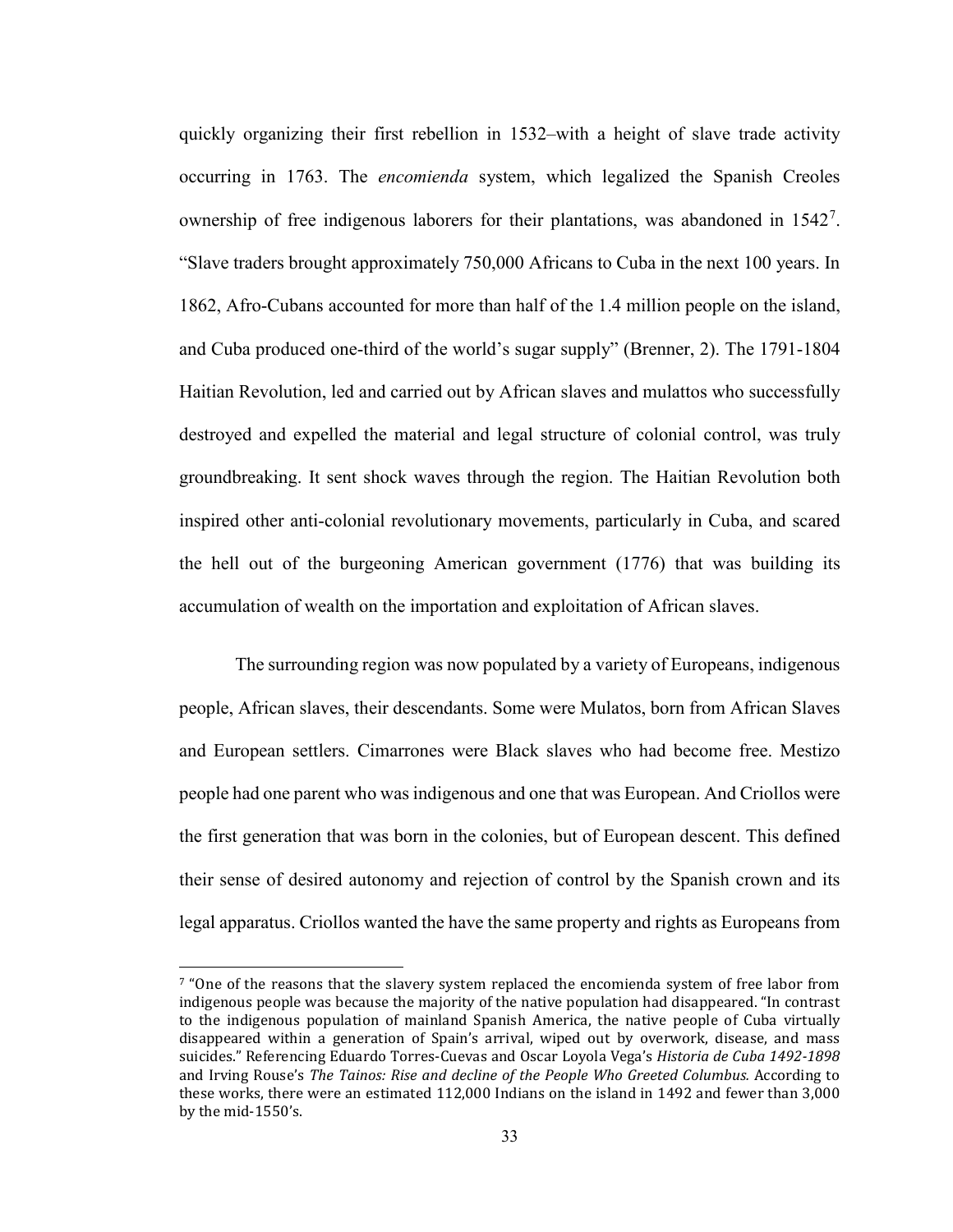Spain had. While many Criollo-led independence movements between 1810 and 1821 developed national projects and rejected Spanish control throughout Latin America– gaining concentrated control and land ownership for few oligarchies rather than for the masses of indigenous, African and mulatto people–Cuba's independence movement would be stifled until four decades later. The Spanish Crown and the Criollos were making immense profit from the sugar industry on the island. Fears were heightened that a slave uprising like that of Haiti would repeat itself in Cuba, and the island "became the refuge for the Spanish soldiers defeated in the wars of independence," tending to "reinforce the authoritarianism, rigidity, and racism already prevalent in Cuba" (Brenner, 3). The volatile combination of colonial oppression, economic exploitation of Cuba's resources and slave-labor force, as well as continued occupation of the land sparked organized resistance, starting in 1868 and still continuing to this day.

Launching centuries of struggle for independence and sovereignty, the Ten Years War started in 1868 on October 10th. Revolutionaries under the leadership of Carlos Manuel de Céspedes, a planter that freed his own slaves, called for Cuban independence with the *Grito de Yara*. Like many of the initial independence movements in Latin America, it was a relatively conservative revolutionary movement with planters wanting to rid Spanish taxes and control and gain political power for themselves. The 1878 Pact of Zanjón ended the Ten Years War and promised the freedom of slaves, however slavery would not be abolished in Cuba until 1886. When the Ten Years War ended with Spanish colonial rule still in place, officer Antonio Maceo, a prominent Mulatto revolutionary leader, created "The Protest of Baraguá" pledging to continue the struggle for independence and defiance against external dominance. Together with others like General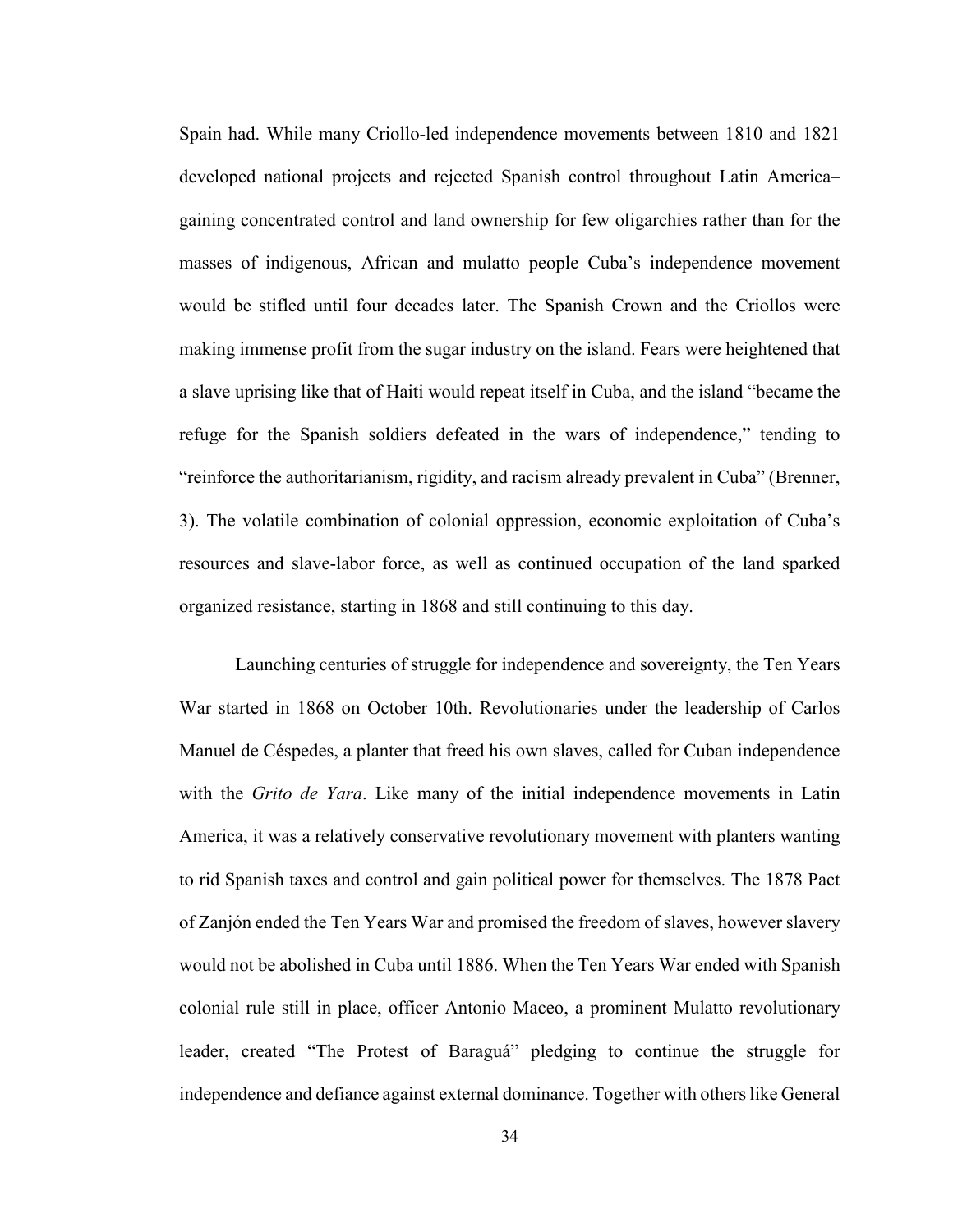Máximo Gomez and intellectual journalist and activist, José Martí,<sup>[8](#page-39-0)</sup> the Cuban Revolutionary Party was created. After the U.S. put a tariff on sugar from the island in 1894, partially causing a severe depression, the popular movement of rebellion engulfed the island.

Only 90 miles away and already involved with the developments of Latin America, the United States government and society closely followed the changes happening in Cuba. U.S. sensationalist "yellow journalism" paternalistically advocated the freedom of Cuba from Old World Tyranny into the New World "protection." U.S. government officials assumed that Cuba would become a state of the union within 10 years (Peréz, 37). U.S. business barons also feared that a Cuban revolution would undermine their holdings and privileged trade deals on the island. Even before the war, the U.S. had surpassed Spain as Cuba's main trading partner. It was not by request of the Cubans that the United States government got involved with their struggle for independence against Spain.

It was, instead, in response to concerns about property owned by Americans–and perhaps about the lives of U.S. citizens that President William McKinley dispatched the USS Maine to Cuba in January, 1898. There were U.S. political leaders who convinced themselves that intervention would be a humane and selfless action because an independent Cuba could not govern itself (Brenner, 4). The USS Maine battleship exploded while anchored in Havana harbor. This conveniently providing justification for

<span id="page-39-0"></span> <sup>8</sup> Who famously warned all of the Americas against future U.S. imperialism as the next front to resist after the dominance of Spanish colonial rule in his writings, particularly "Nuestra América" published in 1891.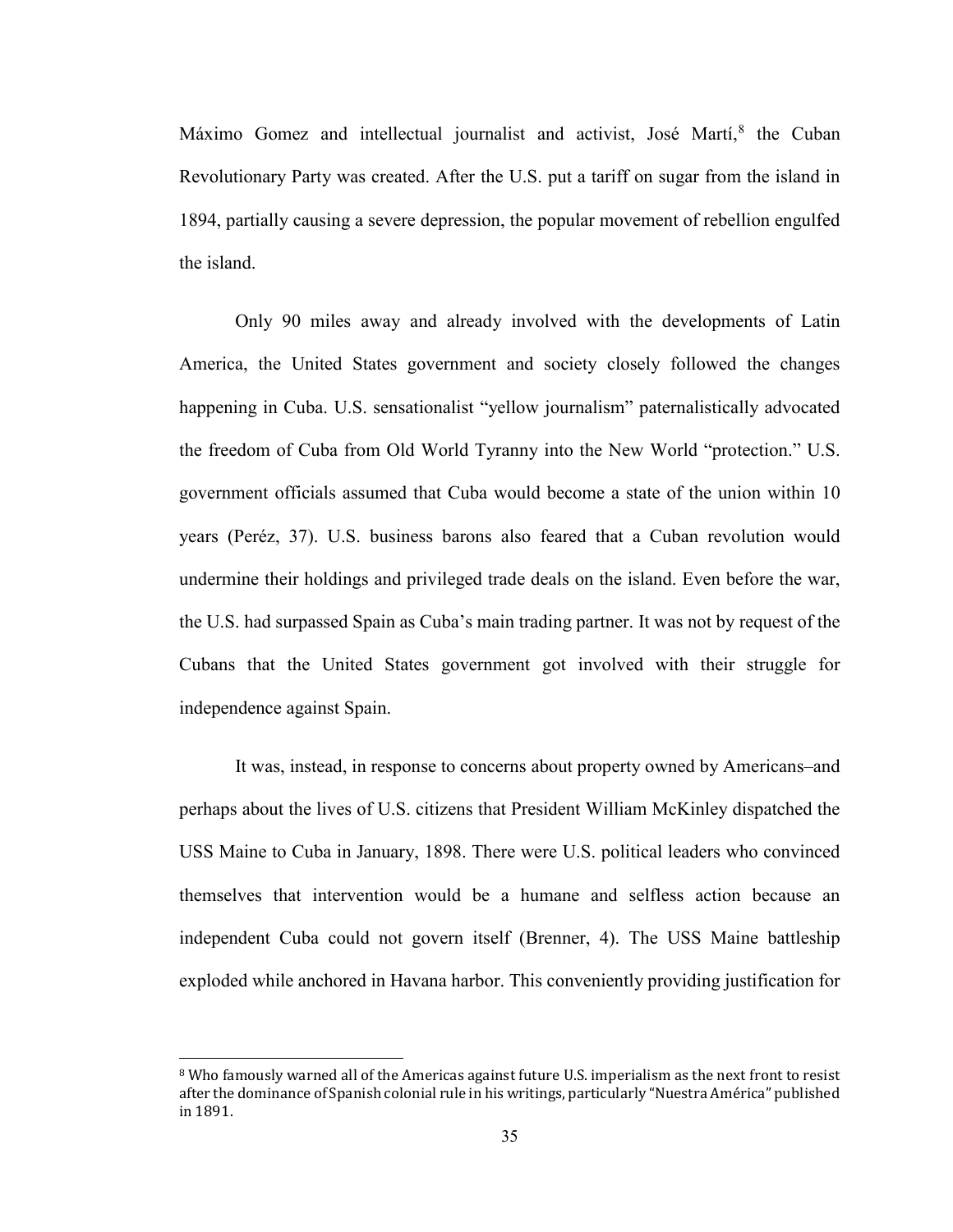the United States to intervene in the Cuban war of Independence from Spain.

Despite over thirty years of resistance and success on behalf of the Cuban independence army forcing out Spain from the island, the United States army denied Cuban revolutionary leaders and military officials participation in the negotiations of the 18[9](#page-40-0)8 Treaty of Paris which ended the war.<sup>9</sup> Spain indeed relinquished all political and economic control of Cuba, however, only to pass the colonial rule of Cuba, Guam, the Philippines, and Puerto Rico to the United States government. The Cuban Independence struggle was truncated, passing the Cuban government and economy to the control of the U.S. government until it approved of the island's sovereignty and democracy, making Leonard Wood the U.S. Provisional Governor of Cuba in 1899. The Platt Amendment of 1901 made the eventual sovereignty and independence of Cuba conditional to U.S. stipulations and permitted U.S. unilateral intervention on the island. The Platt Amendment was formulated by the familiar so-called protection of liberty, life, *property*,<sup>*[10](#page-40-1)*</sup> and stability on the island. While Cuba would nominally become a republic from 1902-1959, it was a de facto colony of the United States, and U.S. corporations and investment banks quickly gained and held control of Cuba's infrastructure and resources throughout this period. Dominating sugar mills and railroads, by the mid 1920s, U.S. companies owned twenty-two percent of Cuba's land. "Moreover, U.S.-Cuba trade agreements opened Cuba to inexpensive manufactured goods, suppressing the creation of

<span id="page-40-0"></span> <sup>9</sup> Even the name of the war was altered in U.S. historical discourse as the "Spanish-American War," which completely erased the presence and agency of the Cuban revolutionaries and army as if they were not actors in the struggle. It can be alternatively referred to as the War of 1898, the Cuban-Spanish-American War, or the U.S. invasion of 1898.

<span id="page-40-1"></span><sup>&</sup>lt;sup>10</sup> Thomas Jefferson created the addition to the U.S. constitution as "life, liberty and pursuit of happiness" from John Locke's original: "life, liberty and *property."*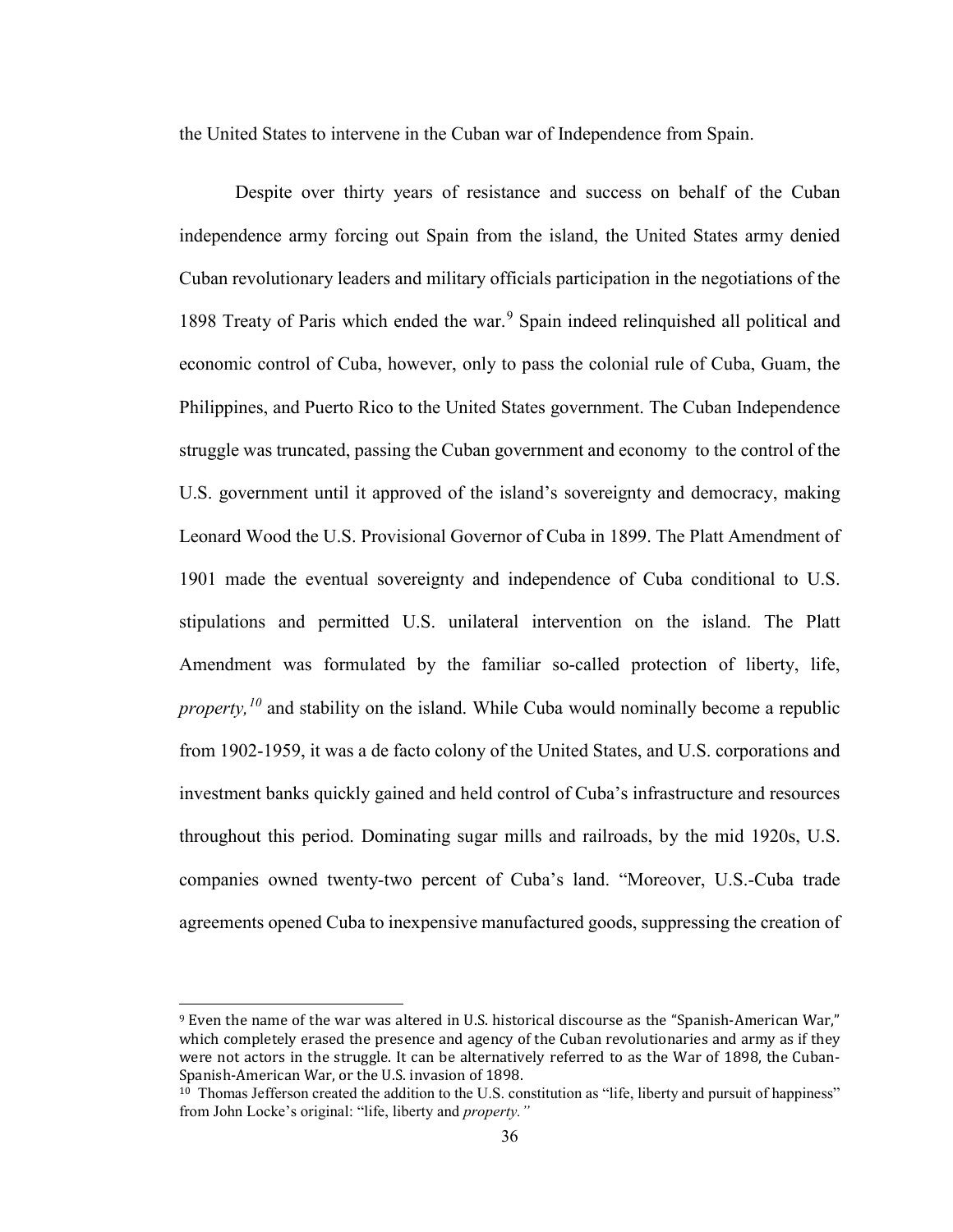an indigenous manufacturing sector" (Brenner, 5). The following excerpt provides a detailed illustration of the vertical integration of the Cuban economy into the U.S. private sector and as such, an extremely crippling dependence for the island.

By the mid-1950s, 90 percent of Cuba's telephone and electrical services, 50 percent of public service railways, 40 percent of raw sugar production, and 23 percent of non-sugar industries were U.S. owned. The United States was Cuba's largest export market and the main source for its imports: 59 percent of the value of Cuban exports– including 80 percent of its sugar–went to the United States. Notably, 76 percent of Cuba's imports originated in the United States...<sup>[11](#page-41-0)</sup> As important, Cuba needed to import basic foods because its dependence on sugar for hard currency reduced its ability to produce rice, wheat, and flour. One-third of U.S. rice exports were sold in Cuba in the 1950s (Brenner, 5). This brief illustration of the economic domination and exploitation of the Cuban economy reveals what could only be described as a colony to the United States.

Economic intervention was not the only arm of imperial control over the island however, as the U.S. military also occupied the island, and still does to this day with its base on Guantanamo Bay. The U.S. Marines occupied Cuba from 1906 to 1909, for a short time in 1912, and from 1917-1922. In 1933, with vast unpopularity of the dictatorial governor Gerardo Machado who was positioned by the U.S., President Franklin Delano Roosevelt feared a popular uprising and sent Ambassador Sumner Welles to persuade Machado to resign and replace him with Ramón Grau San Martín, who would comply with U.S. requests. There was indeed a popular uprising calling for democracy and a

<span id="page-41-0"></span> <sup>11</sup> "This reflected, in part, U.S.-owned firms buying from their own subsidiaries" (Brenner, 5).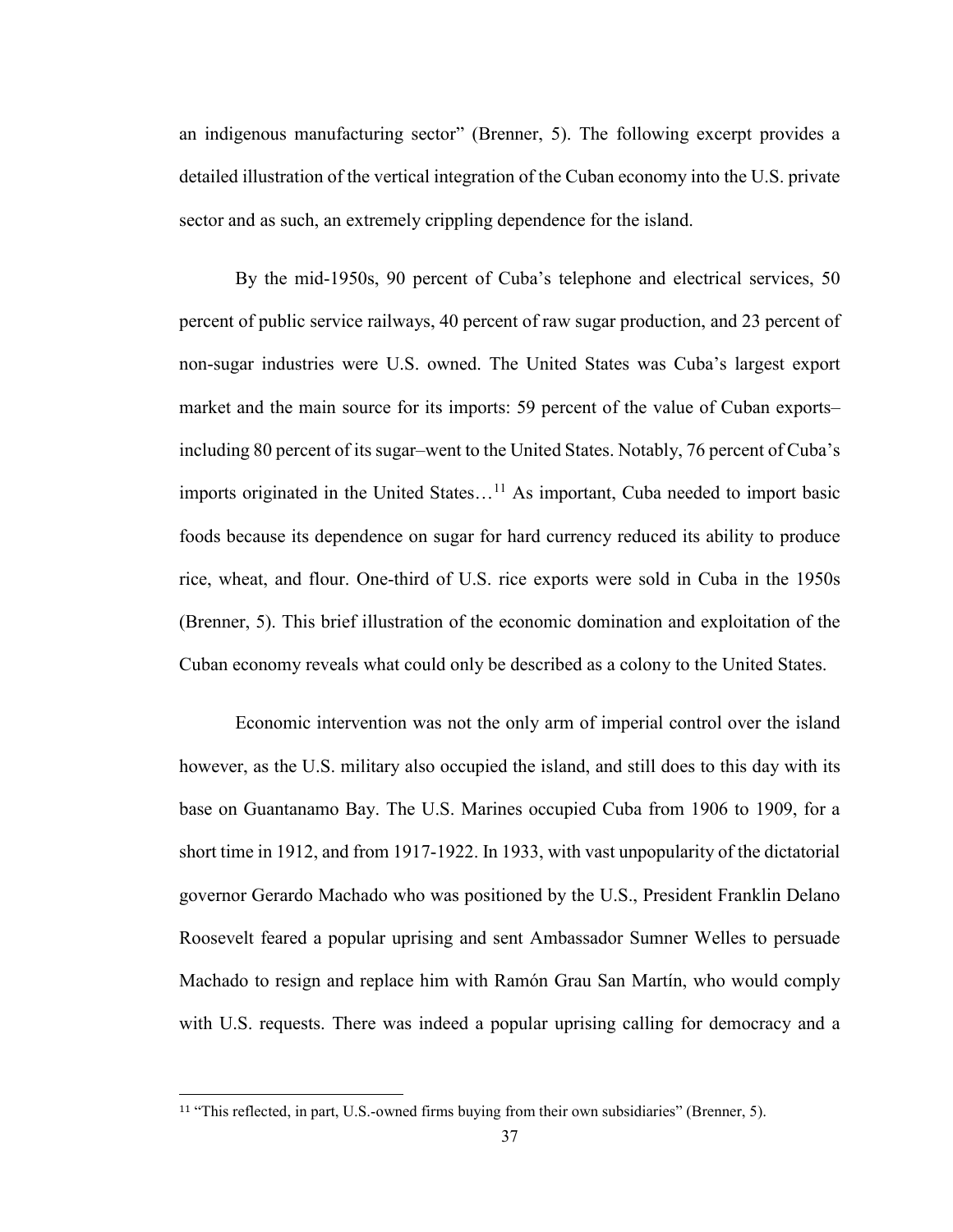reconstruction of the island's economy, led by Fulgencio Batista of Cuba's bourgeois class. Welles then maneuvered both the Cuban military and Fulgencio Batista to "defect from the revolutionary coalition and to be a dependable U.S. surrogate for the next quarter of a century" (Brenner, 6). The popular movement was suppressed and weary, seeing any nationalist democratic causes being continually destroyed by the U.S. government or by Cuban elites. When the Batista dictatorship overthrew the attempted democratic elections and constitutional government in 1952, elections of which a young Fidel Castro had run in, the now 467-year-old ember of resilient impulse for revolutionary autonomy and independence, one that would truly uproot foreign control of the island, would spark again and stay aflame in the 1959 Cuban Revolution.

Looking from a wider geographical scope, the Western Hemisphere is devoid of "socialist" states–with the exception of Cuba–while Eurasia and Africa have many types of functioning "socialist" states.[12](#page-42-0) The U.S. was effective in keeping socialism out of the Western Hemisphere, or as stated in the effectively imperialist Monroe Doctrine, the United States' "backyard." In response to the majority of Latin America fighting for national independence between 1810 and 1821, the 1823 Monroe Doctrine, followed by the 1904 Roosevelt Corollary, were created by the United States, both legitimizing legal justification for the U.S. to intervene in Latin America and control the Western Hemisphere. This political ideology remains today, thus, the relations between the United States and Cuba have yet to be "normalized". And through the analytical understanding of "normalized relations" as a heavy-handed agreement of a hegemonic form of

<span id="page-42-0"></span> $12$  These states that are often understood and referred to as socialist, are actually still using capitalist modes of production but just with a very high welfare programs alongside them.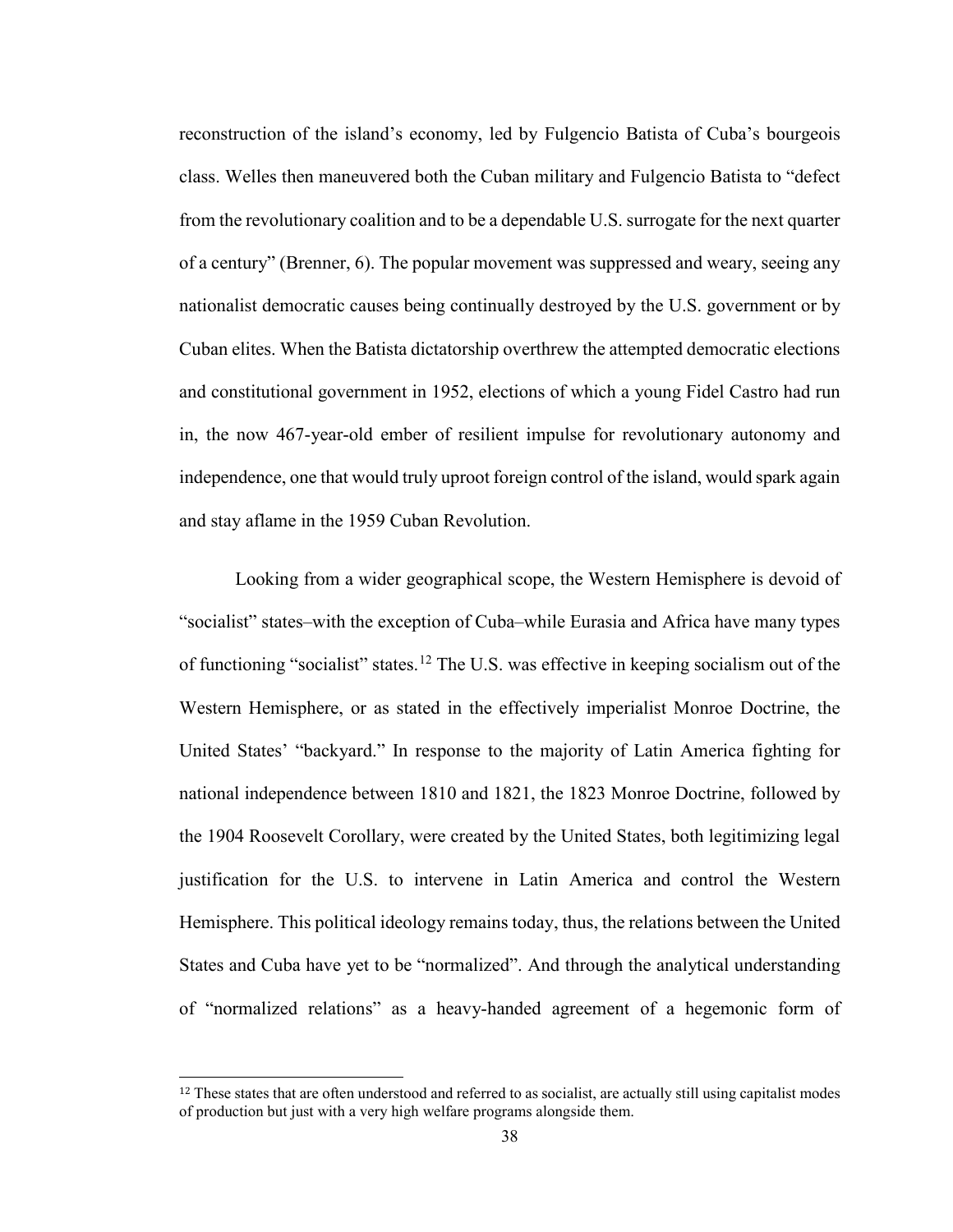economic–more than political or ideological–bilateral relations, the economic stance taken by the U.S. against Cuba illustrates how alive the Monroe Doctrine ideology is to this day.

The U.S. has always and continues to desire access to the Caribbean and the Atlantic trade, connected by the Panama canal, thus giving them access to the whole regional market. Since the seizure of Cuba from their own independence movement in the war against Spain, the U.S. claimed Cuba as a protectorate with conditional sovereignty<sup>[13](#page-43-0)</sup> under the Platt Amendment. For seven decades the U.S. singly controlled and profited from Cuba's resources, markets, and its government. The Platt Amendment was to be implemented for an indefinite time, until Cuba's government and democracy met the standards of the United States. Cuba has always been viewed by the U.S. as an ideal colony and property because of its geographical location, its abundant resources, and its tourism economy.

In 1959, when the Cuban Revolution took back the long overdue sovereignty and rights to Cubans' own independence, the property occupied and owned by U.S. corporations, banks, and individuals was nationalized.[14](#page-43-1) The properties and resources were never compensated or repossessed. An important detail that often goes announced however, is that the Cuban government did indeed try to compensate the United States government for the nationalized property and resources; but like many bilateral relations throughout the world, the United States wanted to define the terms. And so the issue of

<span id="page-43-0"></span><sup>&</sup>lt;sup>13</sup> "State sovereignty is expressed through the right to freely determine their internal and external affairs without infringing on other states or violating international public law. Legal equality consists of the right of any state to be considered the equal of any other in matters of sovereignty" (Lamrani, 20).

<span id="page-43-1"></span><sup>14</sup> When Havana passed Act 861 to nationalize all properties on the island (Lamrani, 24).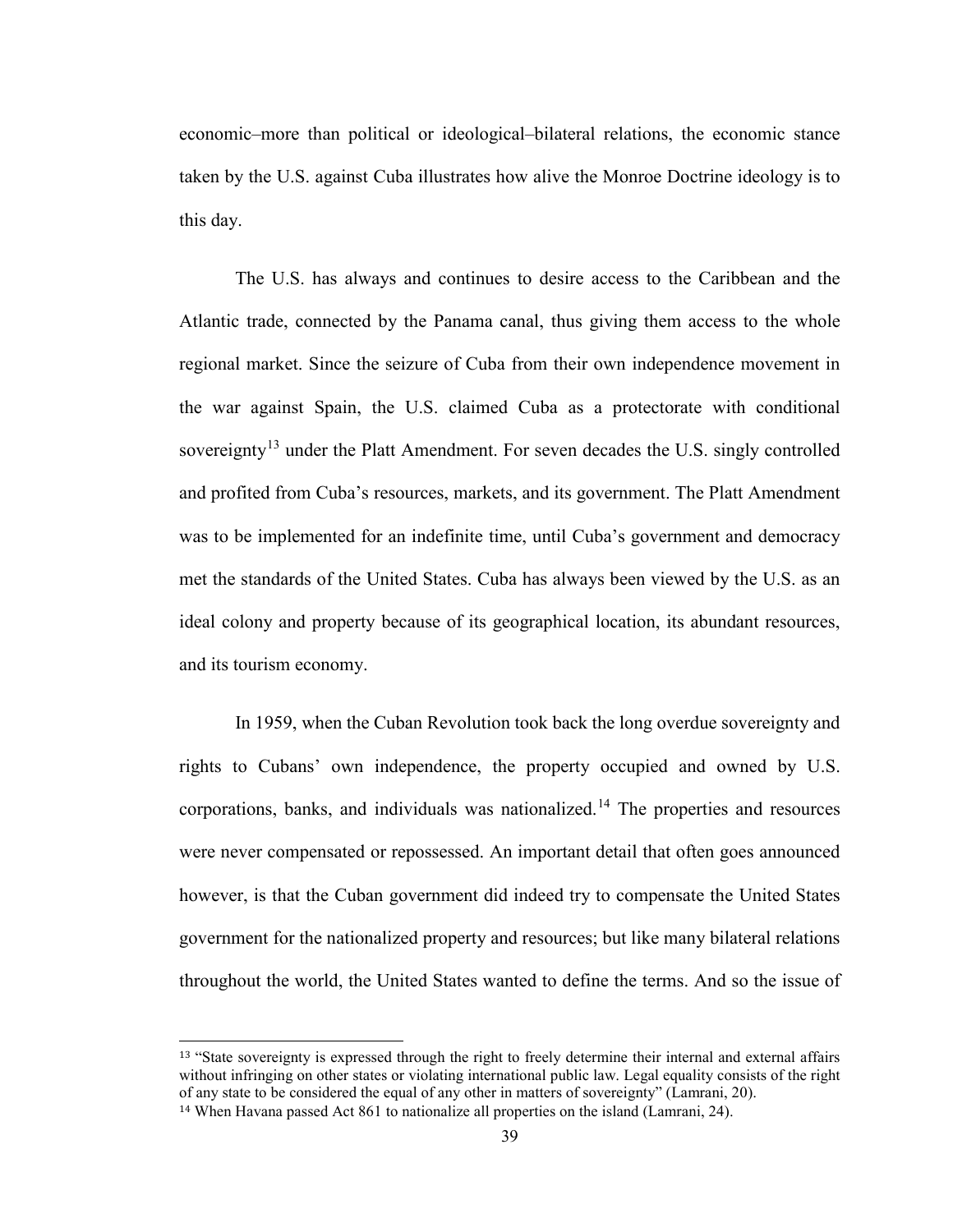compensation remains unsettled to this day. Rooting from the Monroe Doctrine and branching into hundreds of military and economic interventions throughout the Americas and the surrounding islands over the next centuries–the most recent being the U.S backed coup d'etat of Honduras' elections in November,  $2017<sup>15</sup>$  the U.S. interest in having imperial control over the region is evident. As we will discuss in the next section, it continues to become clearer that such imperial control of the region is in fact motivated by economic power and interests. They are exerted through a consistent rejection of non-U.S.-models of capitalism and private property, much less alternative forms of production and property.

### **U.S. 'Haven' for the persecuted & Transitional 'Anomalous Exception'**

The early formation of the United States as a nation-state experienced political control move toward secularism and liberalism. They were based on various claims: political claims to liberty from monarchy, economic claims from inequality in serfdom, a reclaiming of access to land after the Enclosure Acts in England, as well as religious claims to freedom. This was the initial construction of private property as we know it today. Through the philosophical leadership of many, including John Locke,–not a king, but a rich individual, a slave owner and slave trader and Secretary of the Lords Proprietors of the Carolinas, who with his accumulation of wealth from owning private property and labor production, argued liberalism to be a perfectly objective and rational system–the ideology of liberalism was defined through the construction of land relations in the liberal-constitutional project of the United States. The change in the mode of production,

<span id="page-44-0"></span> <sup>15</sup> Shortly following the U.S. coup in Honduras' 2009 elections.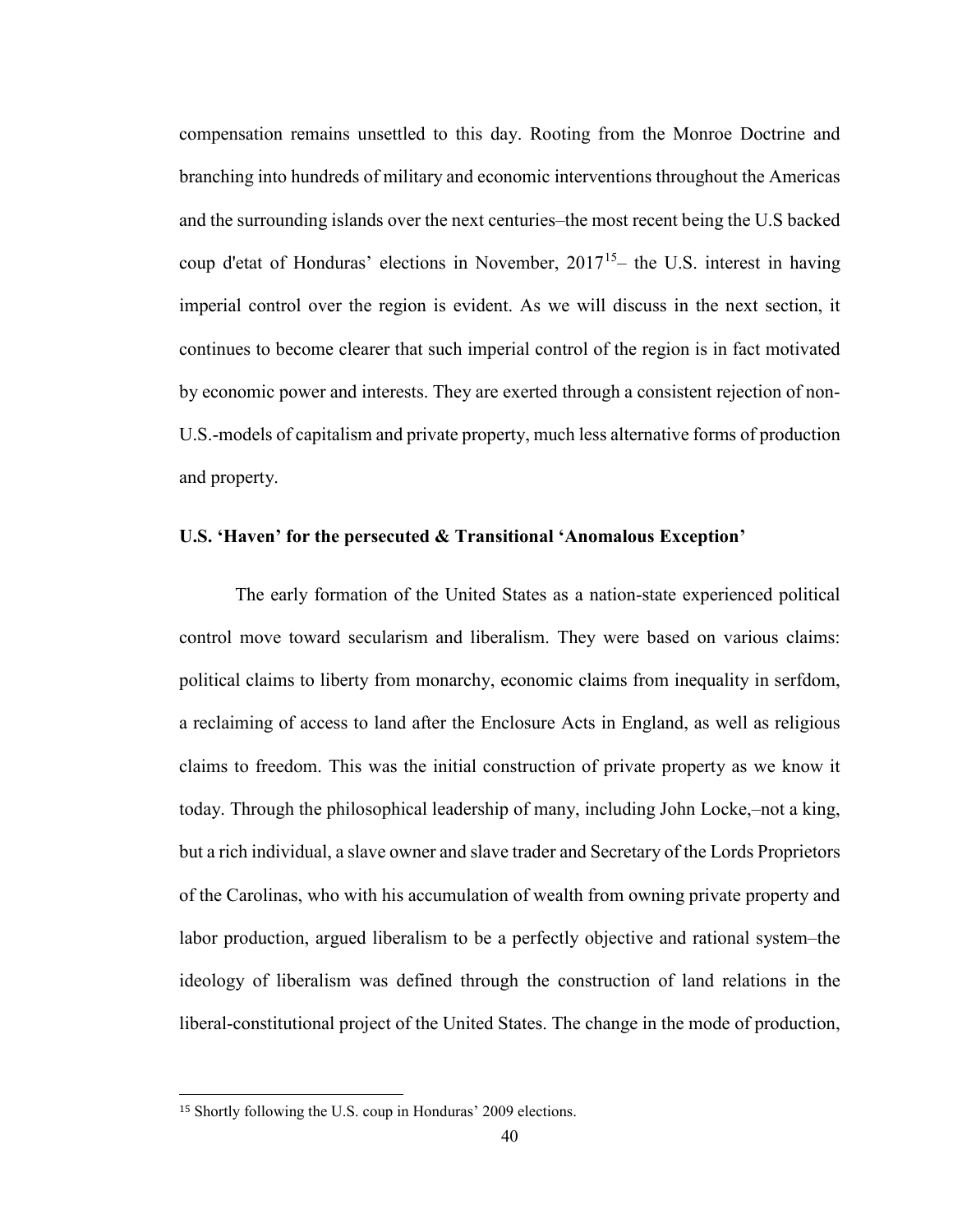through Enclosure Acts and industrialization, influenced the creation of a state accompanied by legal, economic and social institutions that reflected liberal ideology. Such liberal ideology and developing capitalism went hand in hand.<sup>[16](#page-45-0)</sup>

The U.S. embargo against Cuba has been maintained for 56 years as a way to destroy a form of property that not only is not private, but one that *used to be* privately owned by and profited from U.S. government, corporations and individuals. The full economic embargo against Cuba is violently upheld in defense of private property. Soon after 1898, with the U.S. intervention in the Cuban War of Independence from Spain, the Platt Amendment made Cuba a protectorate of the U.S. government. The U.S. then imposed onto the island its mode of production as well as a legal and institutional framework based on private property, which would continue until 1960 with the Cuban Revolution's law to nationalize its land.

This project of liberalism in North America existed within contradiction. The first being the creation of liberties and procedural rights for landowning, Anglo and French settlers, while at the same time, a systematic genocide of indigenous people in Native tribes. Because they could not be incorporated into the established society of colonial domination, they did not serve a purpose for the nation-building. And the second being the slave trade economy of Africans. They, unlike Native people, were absolutely essential to the growth of the economy and the flourishing of capitalism in the construction of the imagined U.S. nation-state. Such contradictions of the exceptionalinclusive liberal project of the United States–applicable to different groups over time and

<span id="page-45-0"></span> <sup>16</sup> Broadly referencing Stavrianos' *Global Rift : The Third World Comes of Age*, 1981.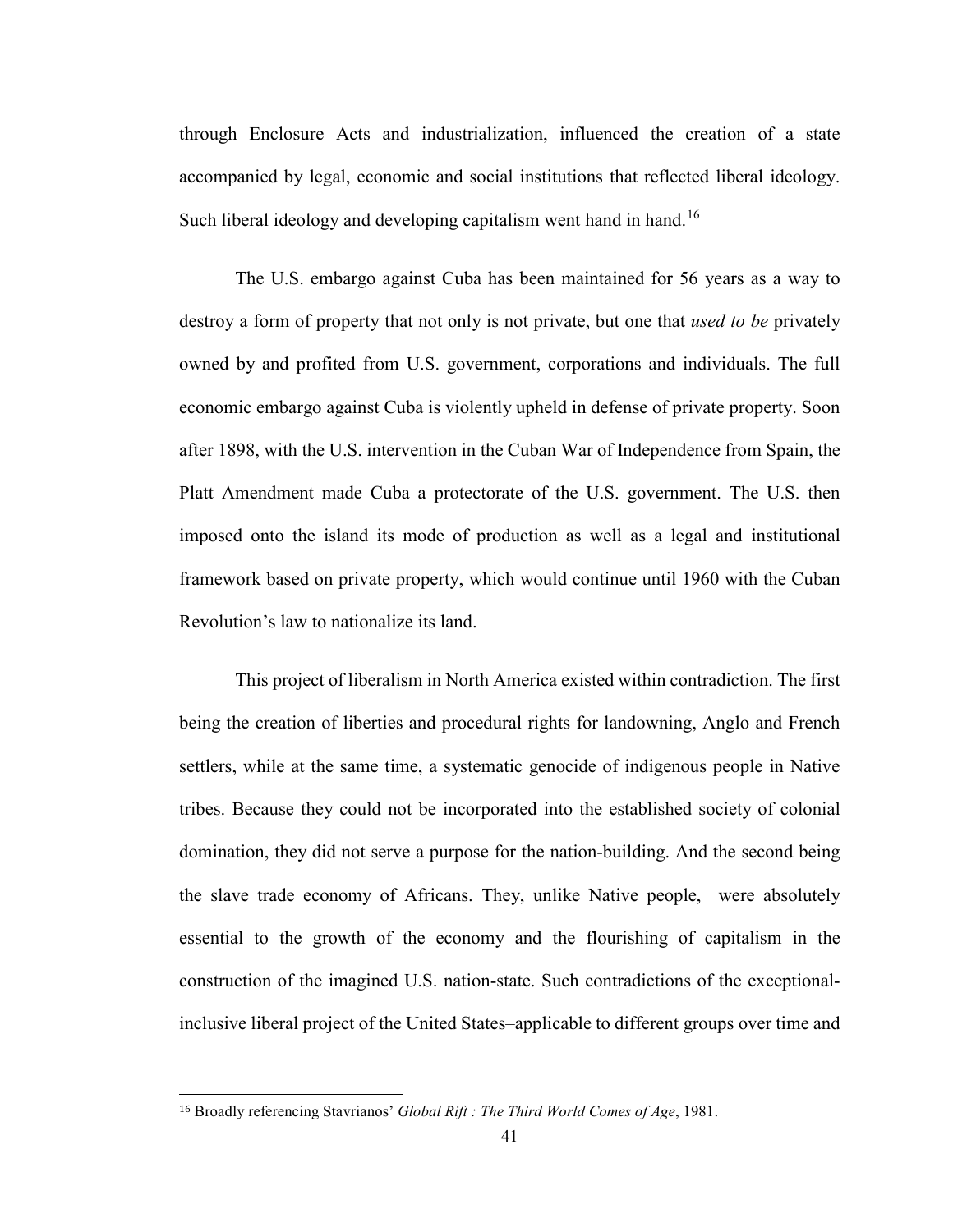in different regions of the country–extends to questions of citizenship and immigration and can be explained in the example of racial ideology as explained by Barbara Jeanne Fields, a U.S. historian:

Racial ideology in its radical American form is the ideology to be expected in a society in which enslavement stands as an exception to a radically defined liberty so commonplace that no great effort of imagination is required to take it for granted. It is the ideology proper to a 'free' society in which the enslaved descendants of Africans are an anomalous exception (Fields, 115).

The relationship of domination of White landowning planters over their White indentured servants in the United States was reconciled by dismantling the shared struggle and unified movement of political-economic rights between "White" and "Black" slaves. This was done by creating a new imagined community of the master, power-holding representation of personhood and the nation-state as "White." This representation does not reconcile the exploitation, but it rationalizes and explains it in a way that keeps the White Yeoman farmer (who was previously a slave) invested in the rationalization of exploitation explained by racial inferiority. Thus, rather than merging into one politicaleconomic class, the exploited White and Black slaves in the U.S., there is instead a merge into one race as citizenship.

In this time frame of colonial domination of the Americas, the Haitian Revolution, a successful revolt of African slaves, inspired other groups of slaves all over the Western Hemisphere to revolt. The governments and property owners of the Western Hemisphere still today do not let Haiti fail to pay for this revolution. The same could be said for the full blockade of Cuba being launched in response to the Cuban Revolution's appropriation of U.S. private property. A threat to the accumulation of wealth gained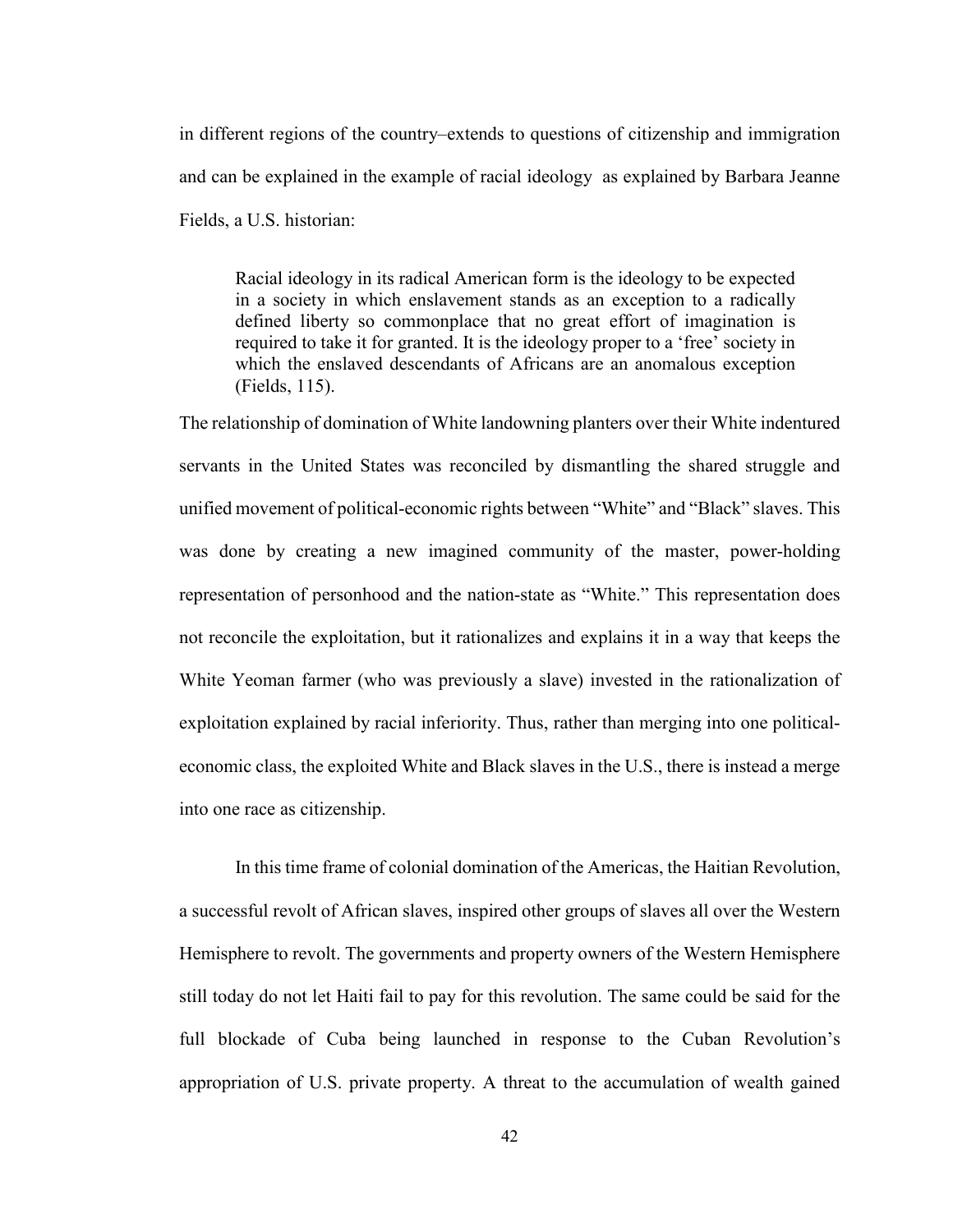through this property, that such a policy and others to follow it would not let the Cuban island fail to pay for this disruption of the momentum and necessity of constant and further growth and surplus, or profit. And so, as parallel or transferable, the citizenship ideology, as it includes and unites those who are willing to and already hold valuable attributes to contribute to the liberal and capitalist economy and society, as in the case of refugees predominantly accepted by the U.S. from countries of the Soviet Bloc. But just as in the case of Black slaves and White indentured servants in the foundational years of the thirteen colonies and the United States, the inclusion of those refugees from the Soviet Bloc was used to rationalize and explain an ongoing exploitation. In this case, an exploitation both of the resources and workers on the island pre 1959 and of the ensuing economic embargo on Cuba as a paternal relationship of dominance, in order to contribute to the imagined nation of the United States as being a community of liberty. A liberty defined by the freedom or right to maintain or become the property owner, profiting from the exploitation of the next 'anomalous exception', in this case refugees from countries like Haiti or Guatemala, countries that are subscribing to neoliberal policies, whether my force or choice, and that countries where the U.S. has backed right wing neoliberal coups.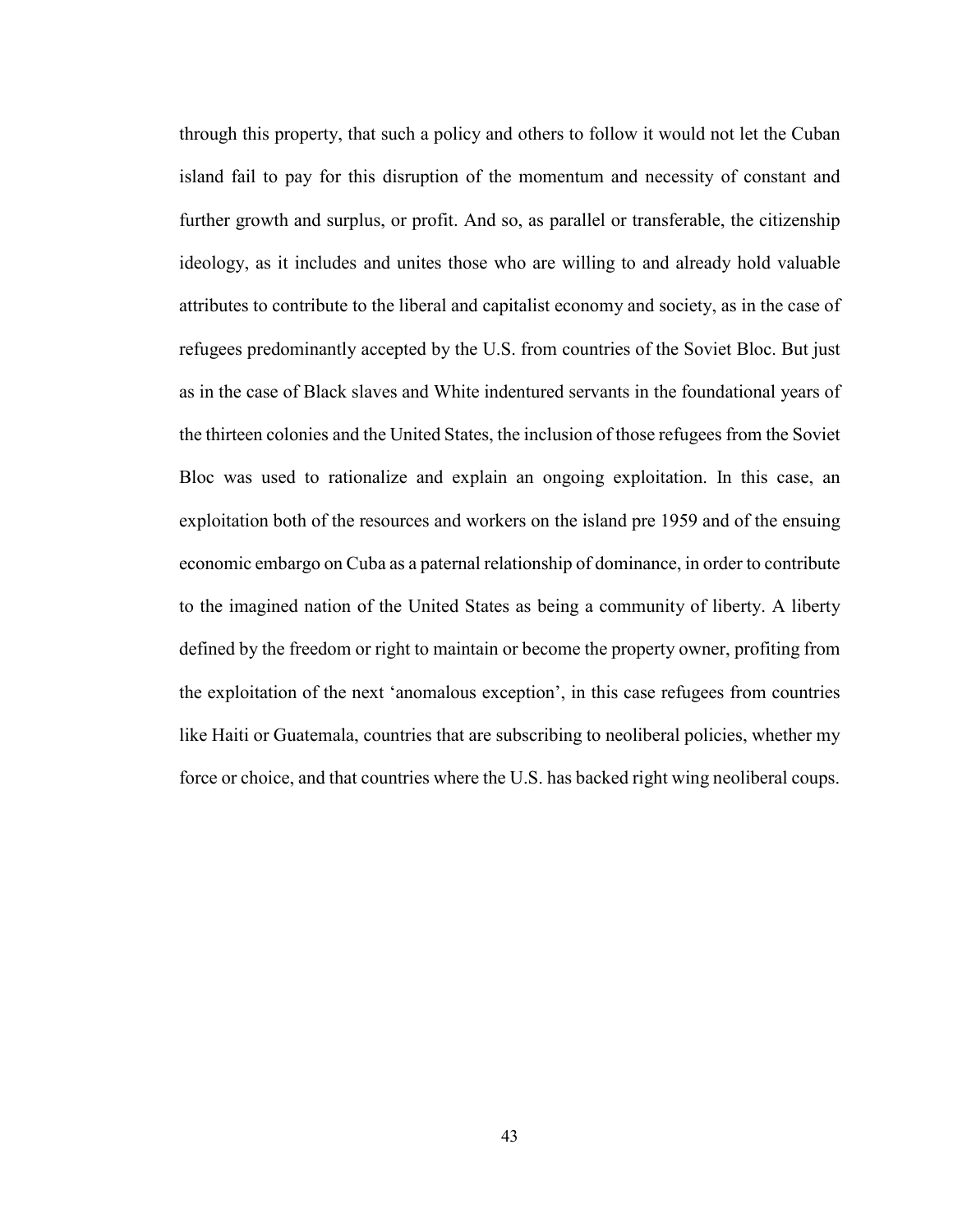## **U.S.-Cuba Economic and Migration Policies**

In the history of migration policy between the United States and Cuba, the topic of migration was in fact the most accessible and urgent in many cases as it was of mutual interest to both governments. As discussed previously, the United States has consistently engaged in political, military, and economic interventions on the island of Cuba since the 19th century. One of the outcomes of such interventions has been consistent migration flows from the island of Cuba to the United States. As explained by the research of Tanya Golash-Boza, "labor recruitment, military interventions, and foreign direct investment (FDI) create and sustain migration flows… This process is known as *cumulative causation–*migration begets more migration... " (Golash-Boza, 19).<sup>[17](#page-48-0)</sup> Bilateral migration policy has had the most changes from both sides. Economic relations have been both a causing factor of the migration itself as well as the diplomatic topic that is far more contentious to negotiate, specifically the U.S. embargo on Cuba. Not only have the United States interventions in Cuba caused a variety of migrations, but policies such as the embargo have also been quite purposely utilized by Washington government to create conditions that would necessitate Cubans to leave the island. In turn, that same government then provides these Cuban migrants with a "safe haven" through their automatic asylum status. However intended to influence bilateral relations between governments, the dimensions of political and economic interests exerted by such U.S. policies function at the expense of migrants' lives. To illustrate this, consider the explanation of the paradoxical logic behind the cycle of economic sanctions that cause migration in order to receive those very same migrants as automatic refugees in the United

<span id="page-48-0"></span> <sup>17</sup> See: Massey et al. 2002; Massey 1988.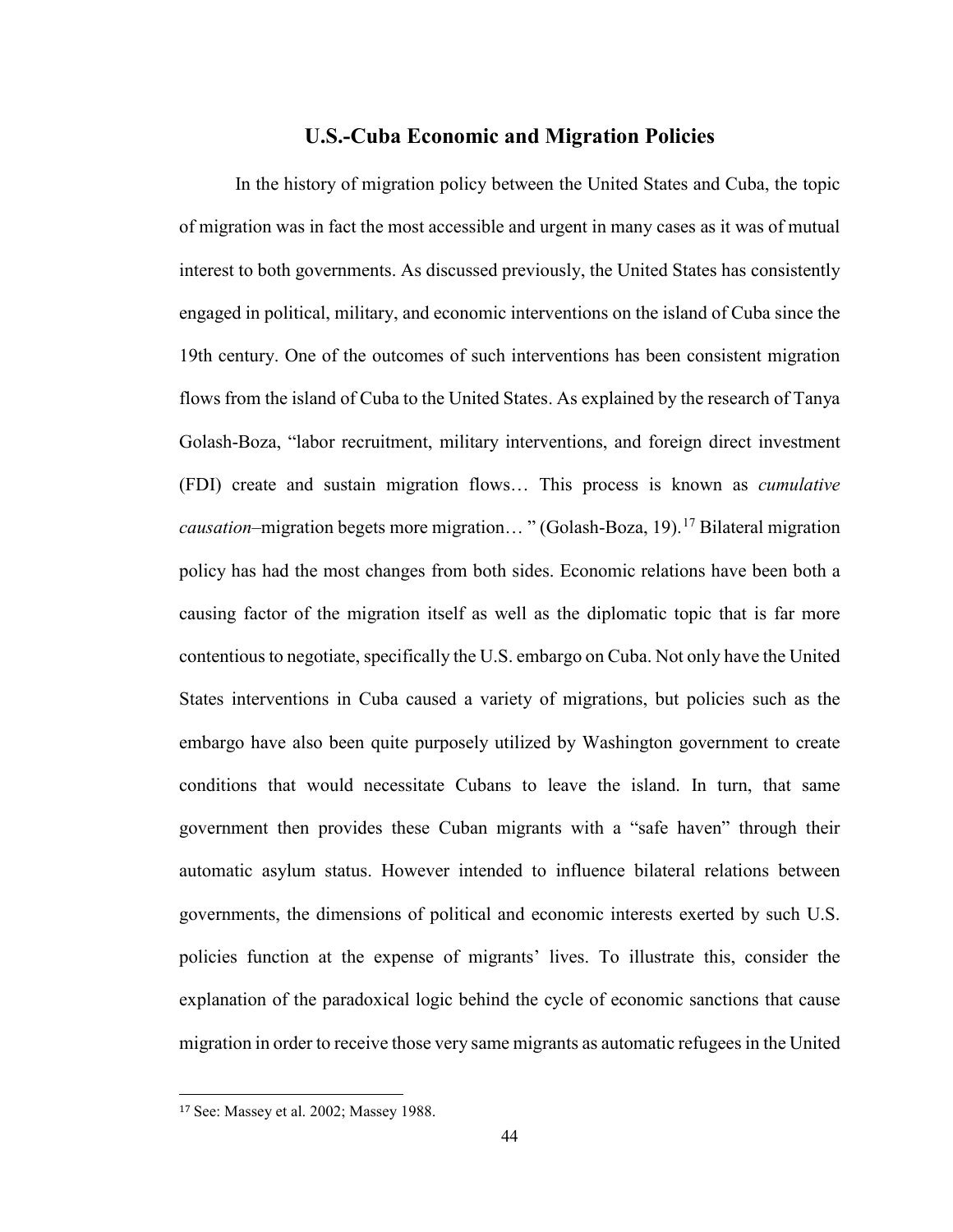States: "If the CIA could not rid the hemisphere of Castro by assassination, or invasion, we would strangle the island's economy with an embargo. We could also embarrass him by encouraging and welcoming defectors" (Zucker, 120). The patterns of contradictions and paradoxical logic continue to emerge throughout the history of consistent economic and wavering migration policies between the United States and Cuba.

Laid by groundwork of previous colonial extraction and dependence, the consistent policies of extraterritorial economic restriction and violence were quickly constructed. Enacting the 1960 Sugar Quota was the first economic policy actions taken by the United States after the Cuban Revolution. As one-third of U.S. sugar import came from Cuba, this policy cut a large amount of the Cuban economy, illustrating the vertical dependence on the U.S. economy. In 1959, Cuba relied upon the United States for 65 percent of its exports and 73 percent of its imports (Lamrani, 19). As early as June 24, 1959, Washington, for the first time, began to consider the imposition of sanctions against Cuba. In an internal memo, the Eisenhower administration suggested the possibility of ending the sugar quota. The State Department openly acknowledged its objective: 'The sugar industry will suffer a rapid and abrupt decline that will entail general unemployment. Many persons will be without work and go hungry (Lamrani, 19).

Then on March 17, 1960, one month before the resumption of relations between Havana and Moscow, the Eisenhower administration made a formal decision to overthrow the Cuban government. The new U.S. foreign policy toward Cuba included the cancellation of the Cuban sugar quota, an end to the deliveries of energy resources such as oil, the continuation of the arms embargo imposed in March 1958, the establishment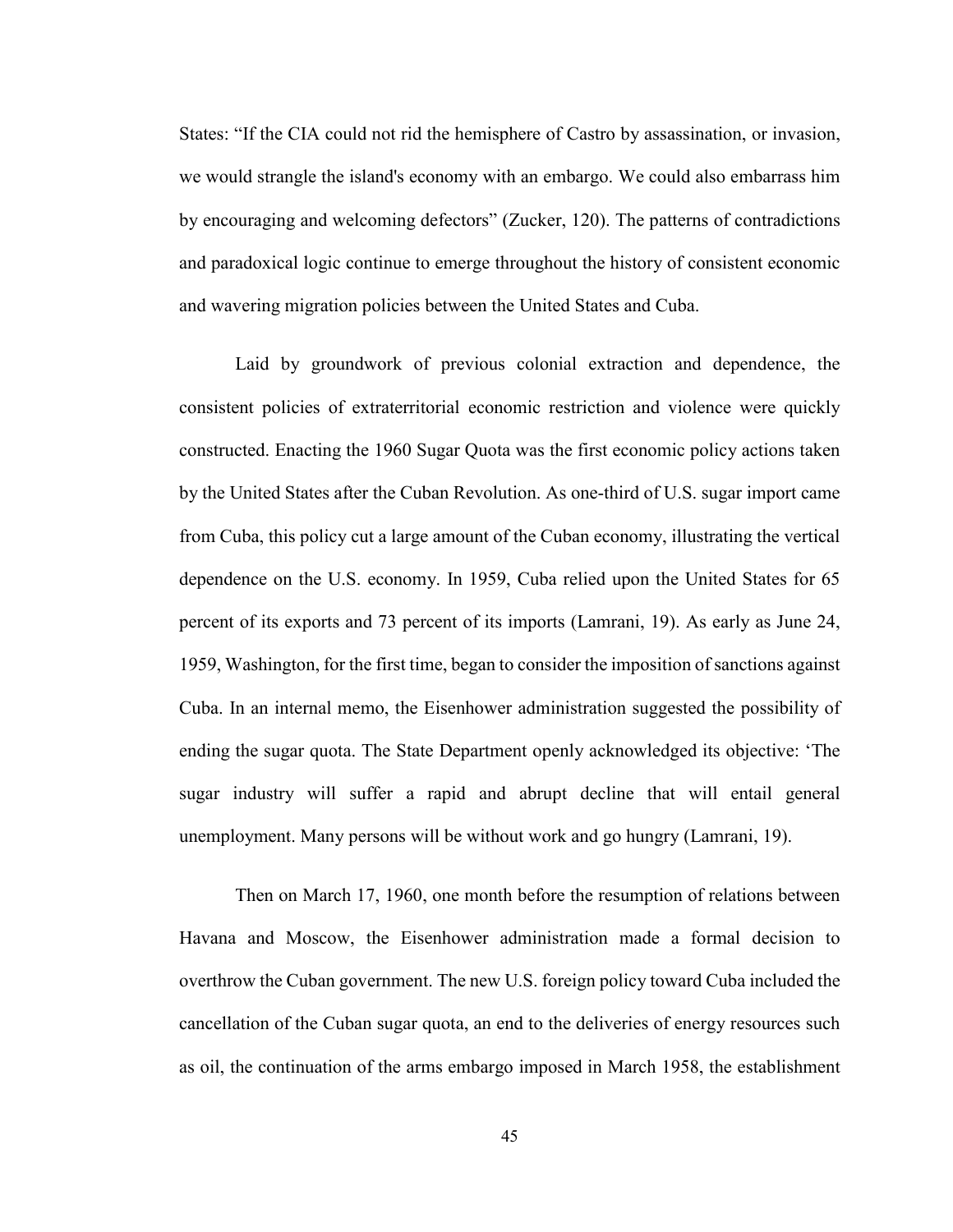of a campaign of terrorism and sabotage, and the organization of a paramilitary force designed to invade the island and overthrow Fidel Castro (Lamrani, 23). In response to the strangling economic sanctions, Castro denounced the economic aggression and responded by "nationalizing most major U.S.-owned businesses on the island, worth a total of more than \$600 million" (LeoGrande & Kornbluh, 37). Cuba's policy choice to nationalize the island's resources and industrial and commercial properties was not an isolated decision, but met the aggression of U.S. economic sanctions head-on and with equivalent force. As we will see, this policy exchange has shaped U.S.-Cuba relations for the past six decades and remains a less talked about, but vital key to the ongoing economic and political conflict between the two countries.

Compared to the unwavering economic stance, migration policies between the United States and Cuba have been more malleable depending on changing circumstances, while still upholding Washington's liberal and imperial economic agenda. The Camarioca Crisis was one of the first major migration conflicts between the United States and Cuba. The suspension of sugar imports was continued by Kennedy until 1962. Also under Kennedy, the Foreign Assistance Act was passed, prohibiting foreign aid to the government of Cuba and authorized the president to impose a total embargo on trade with the island. On February 3, 1962, by means of Executive Order 3447 and through the use of the Foreign Assistance Act and the Trading with the Enemy Act of 1917, President Kennedy imposed a total embargo on Cuba. Including a ban on medicine and food products, the policy was created in violation of international humanitarian law<sup>[18](#page-50-0)</sup>

<span id="page-50-0"></span><sup>&</sup>lt;sup>18</sup> Article 23 of the Fourth Convention for the protection of civilian persons in times of war, Geneva, August 1949, and ratified by the United States.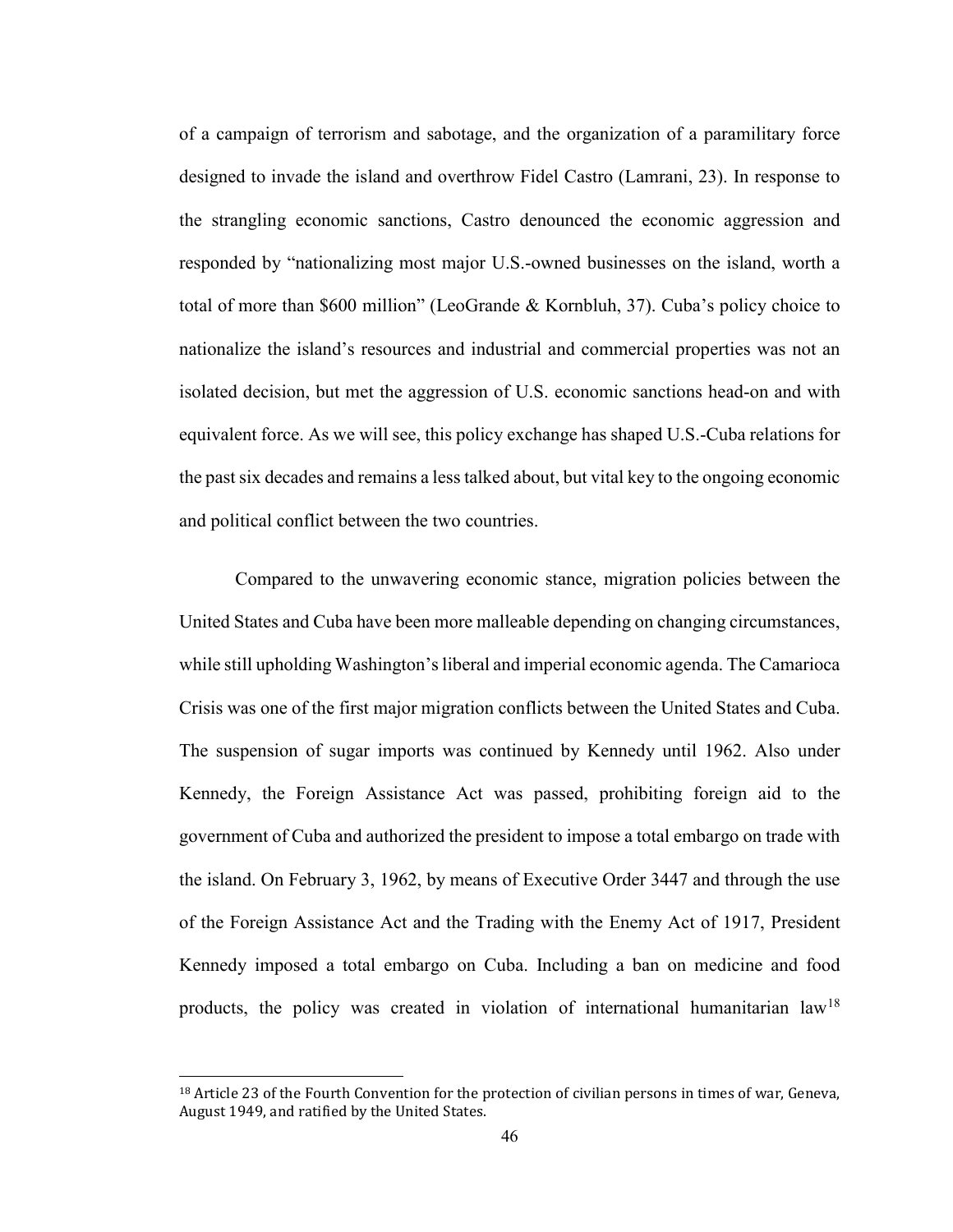(Lamrani, 24).

Throughout the year of 1964, the Johnson Administration continually intensified the economic, diplomatic and military aggressions toward the Castro government. Specifically, the embargo was intensified by cutting the sale of medicine and food to Cuba. Such policies damaged the Cuban economy and the standard of living on the island, which was followed by an increase in migration. Since the Revolution, the first to flee the island were wealthy landowners, the majority U.S. citizens and companies, but also many from the the Cuban bourgeoisie. Then in the Camarioca migration, many hijacked Cuban boats and were welcomed by the U.S. Coast Guard and politicians as heroes. By choice, Johnson maintained only undocumented and unregulated ways of arriving to the U.S. "to promote the image of Cuba as a repressive regime" (LeoGrande and Kornbluh, 105). In September of 1965, Castro responded by opening the port of Camarioca, announcing that any Cuban that wanted to leave could go freely by boat, sparking the first immigration crisis between the U.S. and Cuba. Suddenly, Washington was reluctant to accept large numbers of what they had been referring to as refugees. In a diplomatic dilemma, Washington still hoped that a large exodus would harm the image of the revolution and as Johnson wrote: "preserve our image as a haven for oppressed people." Thus, the first Cuban immigration bill was signed, with Johnson announcing an "openended embrace of Cuban *refugees*" (LeoGrande and Kornbluh, 105). Laying the foundation for the Cuban Adjustment Act, which would be enacted the following year in 1966, this policy would not change until the Clinton Administration in 1995 with the Wet Foot Dry Foot Law (LeoGrande and Kornbluh, 105). The Camarioca boatlift and airlifts were undertaken in the absence of a clear immigration policy for refugees from Cuba.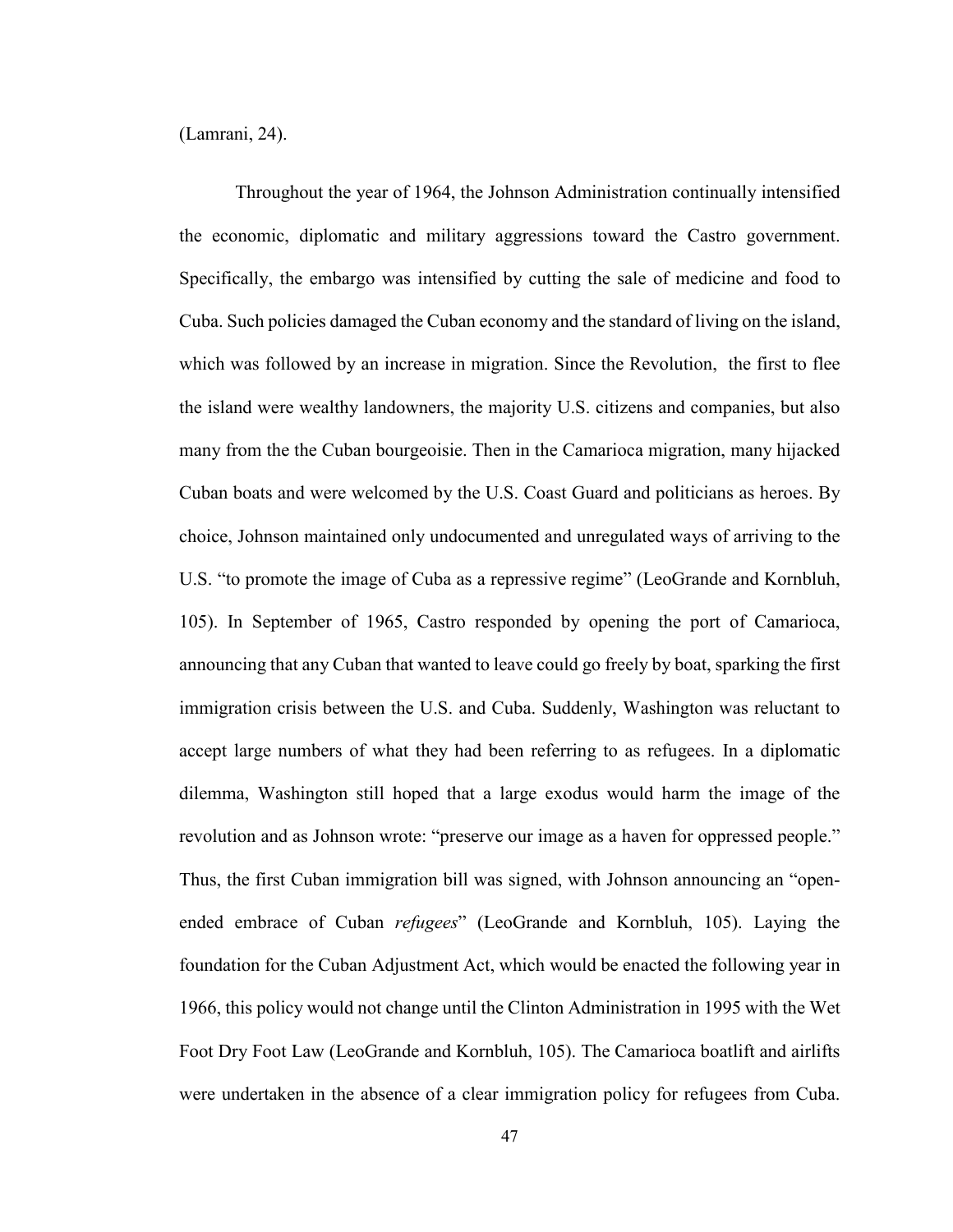Both operations were perceived as emergencies and handled as such. Neither Johnson nor Nixon tried to *normalize* the immigration policy during the airlift's seven years (Zucker, pg.34) (my italics added).

By October, the sealift from Camarioca port was bringing about three-hundred Cubans to Florida by the day. The Johnson administration proposed an agreement that would provide a legal and regulated management of the large exodus of Cubans. The next day, the Cuban Interior Ministry announced that the Camarioca port would close that night to further departures. Over four-hundred people were stranded at the port. Thus, the U.S. and Cuba undertook their first diplomatic negotiations and policy agreement since the revolution. The U.S. agreed to create flights from Varadero to Miami, commonly referred to by the U.S. as Freedom Flights. During the first year of the Freedom Flights operation, the flights carried 45,000 Cubans to the United States. By the time the airlift ended in April 1973, a total of 260,737 Cubans had safely immigrated under the November 1965 immigration accord. Within a year of arriving, all of them were eligible to become permanent U.S. residents under the Cuban Adjustment Act – a special immigration law that was passed on November 2, 1966 under the Johnson Administration, ensuring that all Cubans would be granted U.S. residency and hence a path to citizenship (LeoGrande and Kornbluh, 107).

Under the Lyndon B. Johnson Administration, the power of the U.S. would be wielded through the OAS yet again. The Organization of American States (OAS) was created "to achieve an order of peace and justice, to promote their solidarity, to strengthen their collaboration, and to defend their sovereignty, their territorial integrity, and their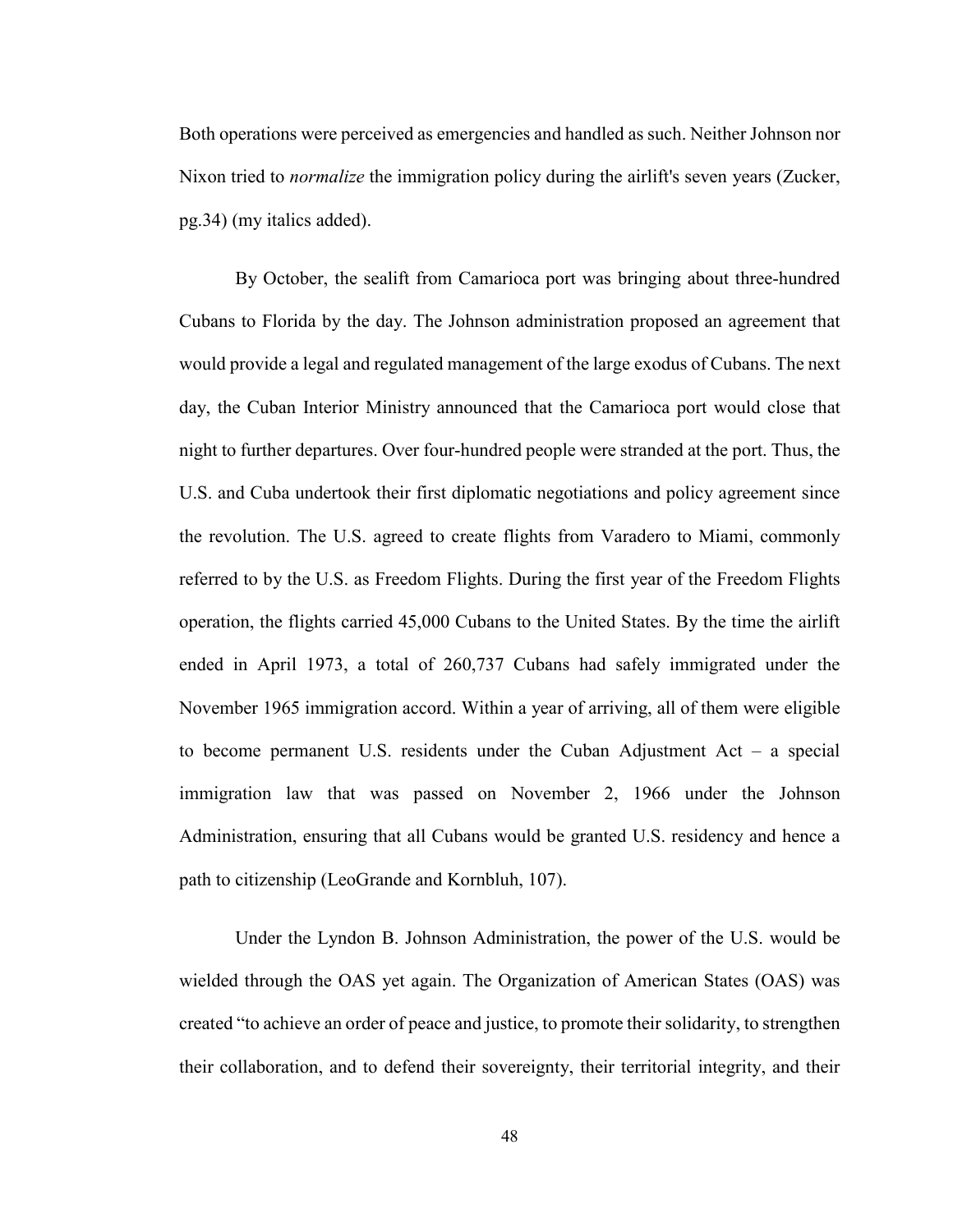independence;"<sup>[19](#page-53-0)</sup> however, it would instead be utilized to forsake its very pillars.<sup>[20](#page-53-1)</sup> The OAS Charter clearly stipulates against direct or indirect intervention as well as economic or political coercive measures, despite internal or external affairs of any other State.<sup>[21](#page-53-2)</sup> Nonetheless, under the pressure of the U.S., in July 1964 the Organization of American States imposed a total embargo against Cuba, exempting only primary foodstuffs and medicines. "These tactics were quite effective: between 1964 and 1966 trade relations between Cuba and the West plummeted from 36.9 percent to 19.6 percent of its total trade. In May 1966, the Agriculture Committee of the House of Representatives approved a law titled "Food for Freedom Program," which prohibited the exportation of U.S. food products to countries that maintained trade relations with Cuba" (Lamrani, 27-28).<sup>[22](#page-53-3)</sup> Johnson signed Immigration and Nationality Act in 1965 proclaiming an open-door policy for Cubans, quite ironically claiming: '"I declare this afternoon to the people of Cuba that those who seek refuge here in America will find it. The dedication of America to our tradition as an asylum for the oppressed in going to be upheld"' (Zucker, 32-33). It was ironic because this very same act also created for the first time the "problem" of undocumented migration, placing quotas on immigration with a ceiling of 120 thousand visas. By 1976, the quota had lowered to 20 thousand immigrants per year and was

<span id="page-53-0"></span> <sup>19</sup> Found at: https://en.wikipedia.org/wiki/Cuba%E2%80%93OAS\_relations

<span id="page-53-1"></span><sup>20</sup> Ironically, Washington pushed so hard to oust Fidel Castro, despite a majority of Latin Americans being pro-Castro, and pressured enough OAS member-nations to win a majority vote, kicking Cuba out of OAS in 1962, not to enter again until 2009.

<span id="page-53-2"></span><sup>21</sup> OAS Charter on international law - Article 19 and 20 of the OAS Charter stipulates:

<sup>19:</sup> No State or group of States has the right to intervene, directly or indirectly, for any reason whatever, in the internal or external affairs of any other State. The foregoing principle prohibits not only armed force but also any other form of interference or attempted threat against the personality of the State or against its political, economic, and cultural elements.

<span id="page-53-3"></span><sup>20:</sup> No State may use or encourage the use of coercive measures of an economic or political character in order to force the sovereign will of another State and obtain from it advantages of any kind (Lamrani, 27). <sup>22</sup> During the Ford Administration, the Organization of American States decided to cancel all sanctions against Cuba in July of 1975 (Lamrani, 28).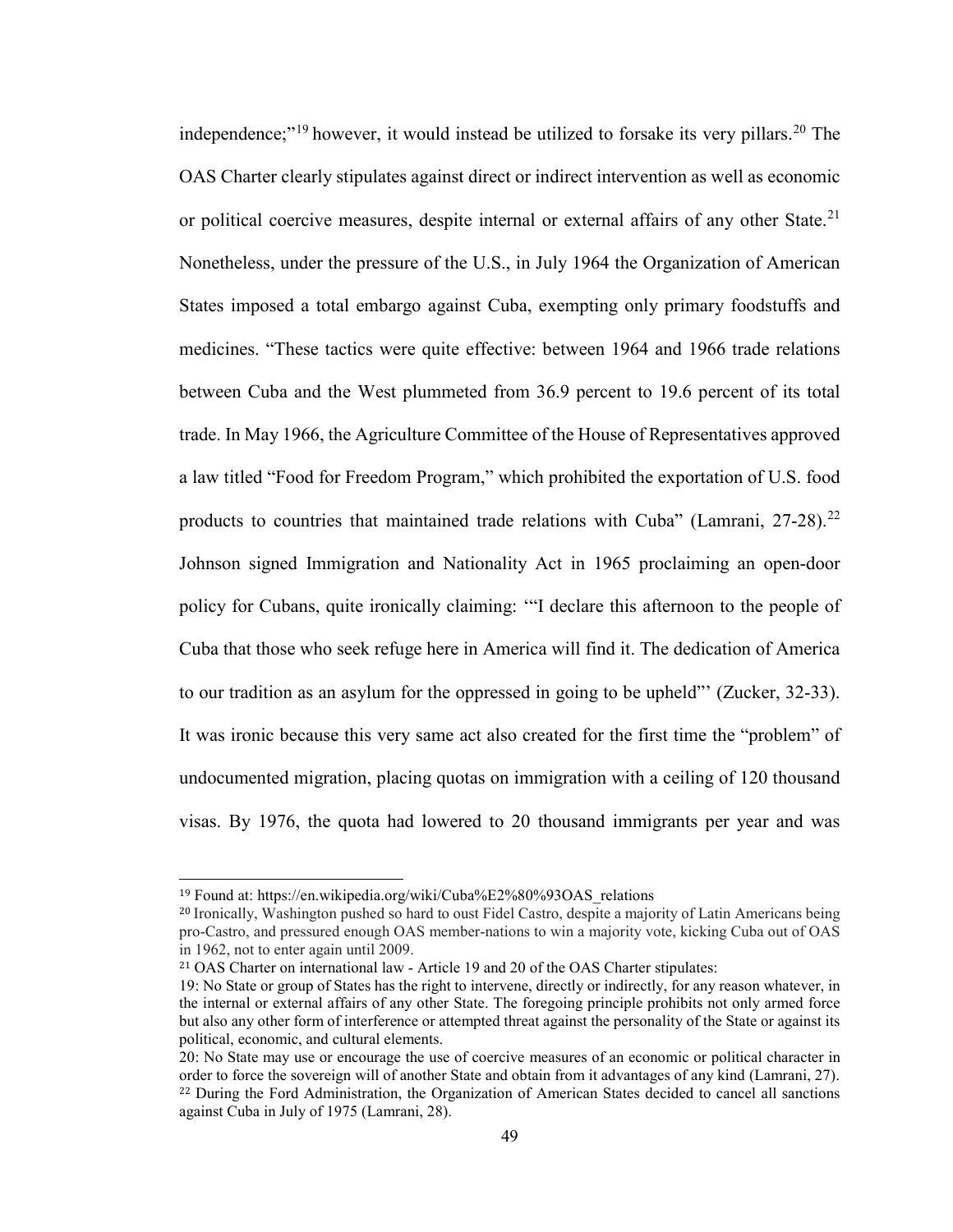extended to all counties in the Western Hemisphere (Golash-Boza, 35). It is important to note that while Washington invited Cubans to receive refugee status, at the same time the U.S. government has consistently limited visas to Cubans to 20 thousand, and rarely have more than one-thousand been accepted through this normalized, documented process. Like the rest of the Western Hemisphere, there would be a quota limit to visas available, but very distinctly, Cubans could arrive without documents and receive automatic asylum.

Carter was the first president to establish a dialogue and policies of rapprochement and openly expressed his determination to normalize relations between the U.S. and Cuba. Starting with amendments to the the Treasury Department's Cuban Assets Control Regulations in March 1977, U.S. citizens were allowed to travel to Cuba again, the sale of food and medicines was authorized, and Cubans living in the United States were allowed to send remittances to their families on the island (Lamrani, 29). Also under the Carter Administration, U.S. diplomat Vance and Cuban diplomat Padrón met in New York for backchannel negotiations over political prisoners and family reunification. Although various CIA prisoners would remain on the island, the negotiations "turned to broader issues." As recalled by those interviewed who were at the meeting, Cuban diplomat "Padrón raised the embargo, noting that Cuba accepted the principle that compensation was due to U.S. citizens' property being expropriated and 'was willing to discuss the modalities of such compensation,'" but Cuba did expect reciprocal compensation for the costs of the embargo and acts of sabotage carried out in the 1960s, from which the negotiations came to a halt yet again (LeoGrande and Kornbluh, 188). Even under a benevolent administration that gave preference to diplomacy, the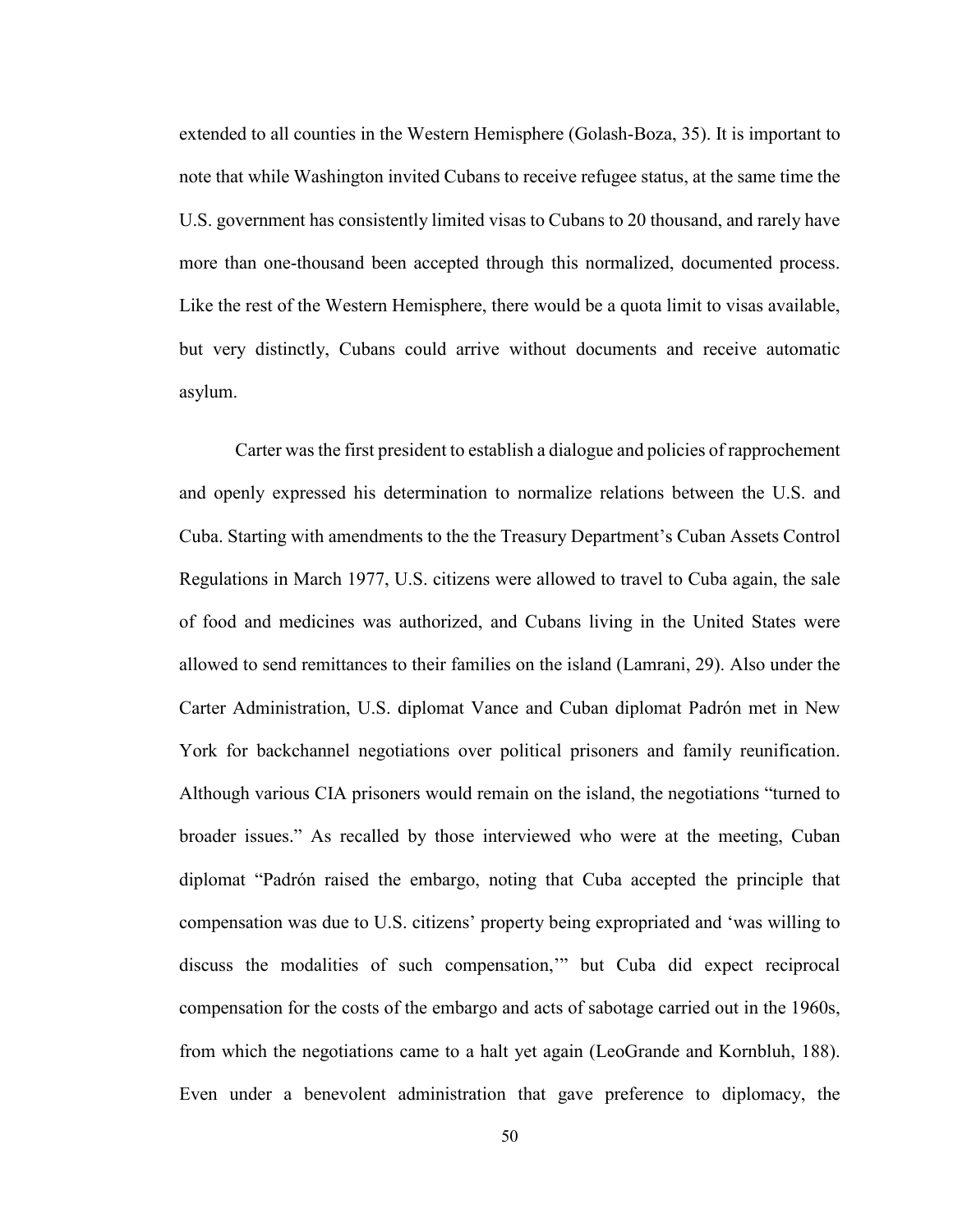implications of reciprocal and equal-ground negotiating that the Cuban government demanded was more than what encompassed normalizing relations for the United States government. It was also under the Carter Administration that the United States, for the first time, signed on to the United Nations and international community's definition of who is a refugee and the rights that they ought to have protected by other States. This coincided with another major migration stage between Cuba and the United States.

By 1980, in a climate of global economic recession that most intensely impacted countries of the 'developing south,'<sup>[23](#page-55-0)</sup> the 1980 Refugee Act was passed. This phased out the ongoing 1966 Cuban Program in which federal expenditures to resettle Cubans had reached \$1.4 billion by that same year in 1980 (Zucker, 46). Like many Latin American countries, the Cuban economy went through a serious recession between 1979 and 1980. This was also the first year that Castro allowed exiles to return and visit the island.<sup>[24](#page-55-1)</sup> Also, in Spring and summer of 1980, President Carter used his parole power to admit 130,000 Cubans through the Mariel Boatlift. He submitted legislation that would classify them as 'special entrants,' sidestepping the newly created individualized [Refugee Status Determination] RSD process (Zucker).

<span id="page-55-0"></span><sup>&</sup>lt;sup>23</sup> "Developing" due to the historic colonial exploitation and control as well as ongoing intervention and extraction of resources in said "developing countries," who clearly have not had equal access to develop as they might have without such historic foreign intervention. The global economic recession in 1980 was intensified with the debt crisis across Latin America.

<span id="page-55-1"></span><sup>&</sup>lt;sup>24</sup> Cuba's recession and the invidious comparison between living standards in Cuba and in Miami increased emigration pressure. Since the end of the Freedom Flights in 1973, the only Cubans who had been able to emigrate legally to the United States were those who met the same strict criteria as aspiring immigrants elsewhere. However, Cubans who made it to the United States illegally–by sailing across the Florida Strait, for example–were routinely granted permanent residence under the 1966 Cuban Adjustment Act… The perpetrators were welcome in Miami as heroes; not one was ever prosecuted [for stealing and hijacking boats from Cuba], even when they resorted to violence.Example of Cubans breaking into the Peruvian embassy violently and demanding political asylum to the U.S. - Castro calls them criminals and sees the policies encouraging violence by accepting anyone who broke into their embassy grounds by force (LeoGrande and Kornbluh, 216-217).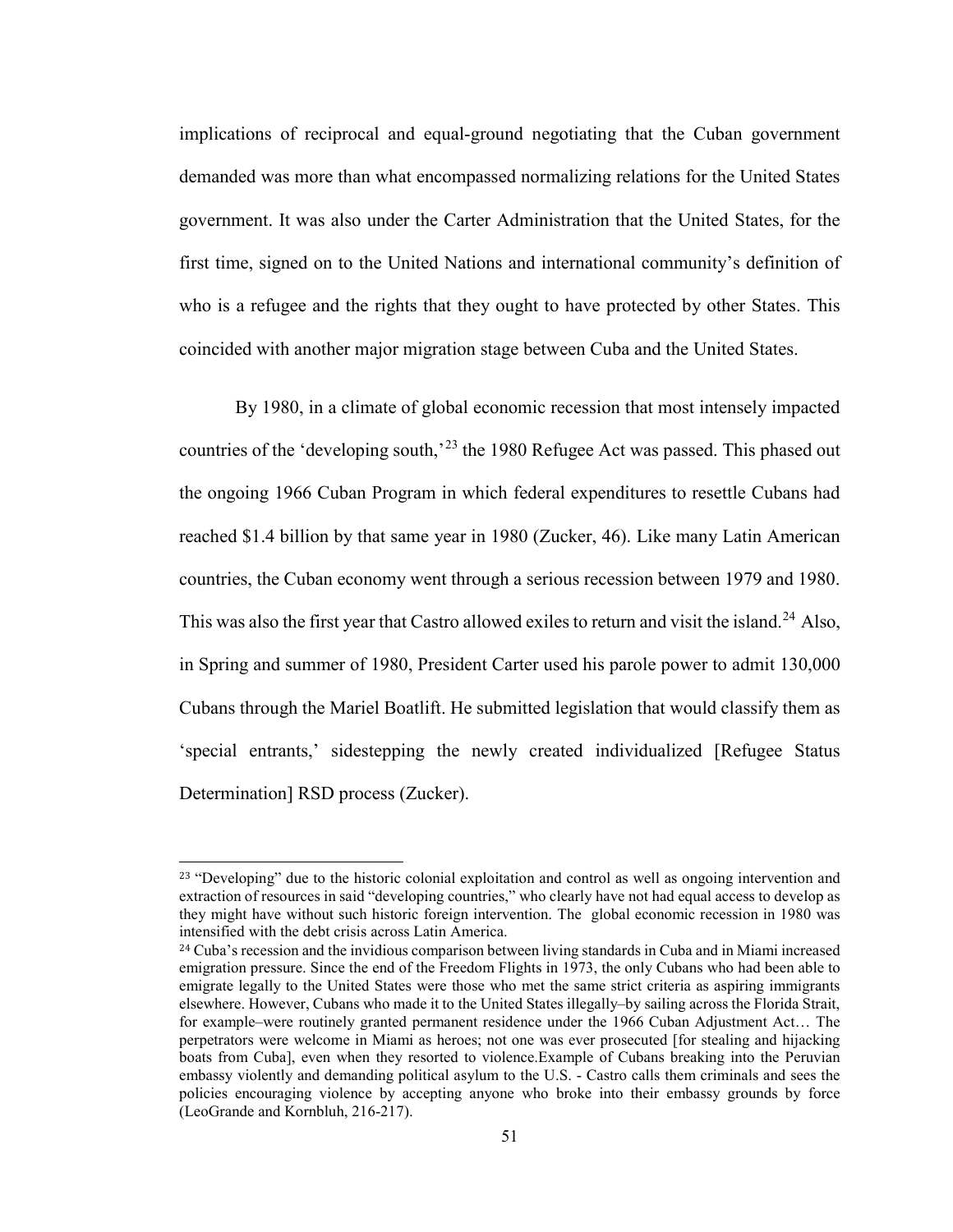The Reagan Administration to follow reversed most of the reforms that were established by the Carter Administration. President Reagan then implemented the Santa Fe Program:

In 1981, the U.S. Senate approved a resolution prohibiting the allocation of federal resources to promote trade with Cuba. In 1982, Washington included Cuba on its list of terrorist nations and increased control over imports from countries that maintained trade relations with the island (Lamrani, 30).

Along with increasing violent economic sanctions, the Santa Fe program set up future justified military action by putting Cuba on the U.S. list of terrorist nations, which harmed its image and ability to interact with other nations. In 1988, the Omnibus Foreign Trade and Competitiveness Act was installed to reinforce restrictions of imports from Cuba (Lamrani, 31). The Reagan Administration would set the platform for an ongoing neoliberalization both within the United States and in it's "backyard," as the Monroe Doctrine ideology would continue to permeate U.S. foreign policy. Such neoliberalism would extend from the level of policies to the level of human impact, clearly differentiating migrants who fit the neoliberal mold, and those who did not. As the policies show, the Mariel "crisis" caused a rise of restrictionism in U.S. public and reflected in subsequent policies from Washington, entering into a heightened era of exclusion.

The U.S. embargo and extraterritorial sanctions on trade with Cuba from all other countries, isolating the island from the world. This gave Cuba little options but to turn to the Soviet Union for access to resources and materials necessary to survive.<sup>[25](#page-56-0)</sup> The U.S.

<span id="page-56-0"></span>j <sup>25</sup> Attempting to reject, resist and build an alternative to centuries of colonialism, imperialism and capitalism imposed on Cuba and all other previous colonies, that being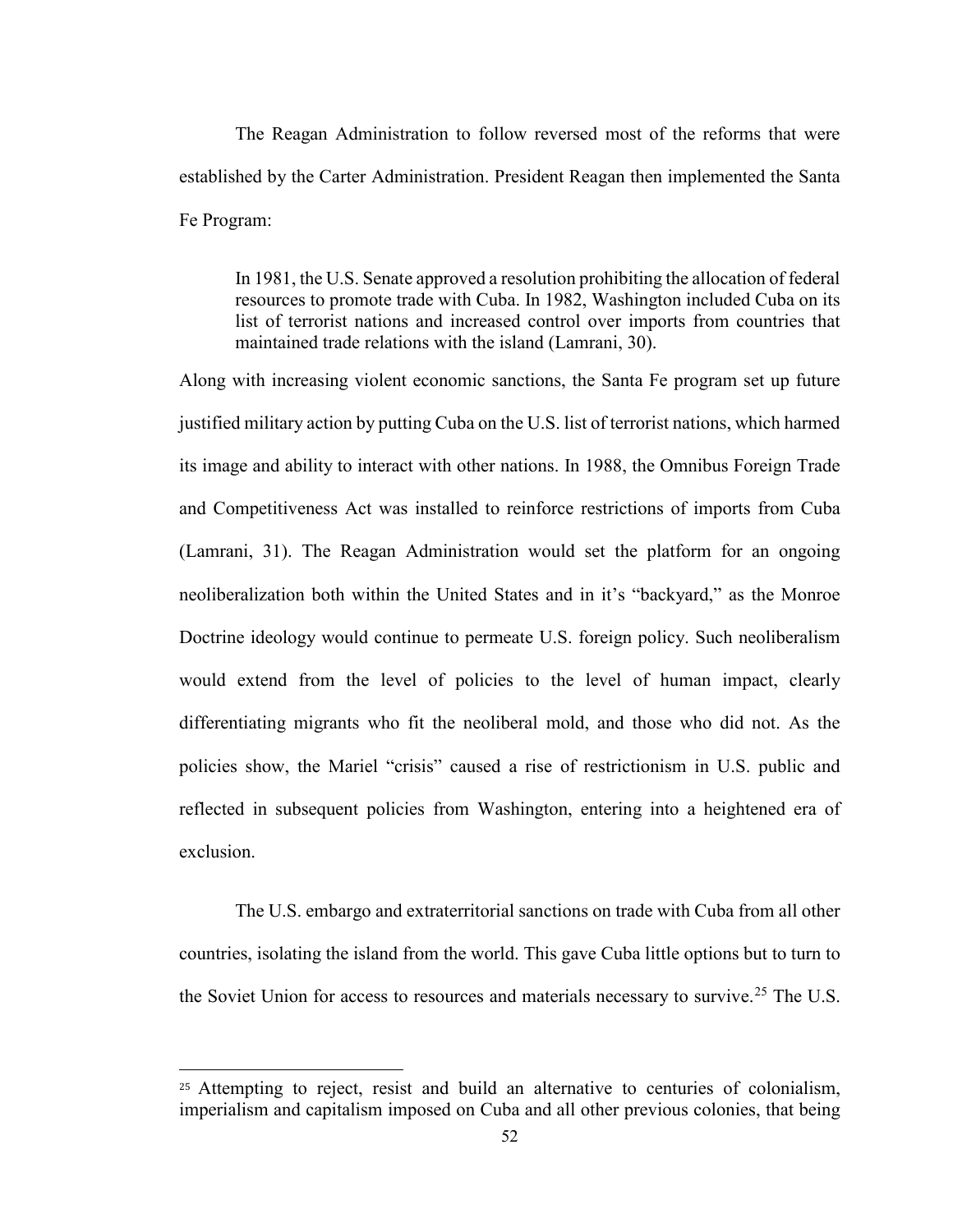itself has overthrown or attempted to overthrow over fifty-seven other sovereign governments since World War II, including ones that were democratically voted. Between 1989 and 1993, Cuban output and wages declined, even more so than during the Great Depression. Nearly 85 percent of the nation's international trade was with the Soviet Union. Imports fell from \$8.1 billion to \$1.2 billion and exports decreased by 75 percent. The GDP fell by 32 percent; total consumption decreased by 27 percent and that of households by 33 percent. Capital formation fell from 25 percent to less than 5 percent of GDP, and the fiscal deficit rose from 7 percent to 320 percent of GDP. Income from the balance of payments went from \$4.122 billion to \$356 million. Real wages fell by 25 percent. The share of international trade fell from 70.2 percent to 25.9 percent of the GDP (Lamrani, 31-32). While the economic blockade and sanctions of United States extraterritorially cut off Cuba not only from the United States but from most other countries as well, their dependence on the Soviet Union and the consequential economic recession from its fall in 1990 are evidently related.

Since the Cold War, bellicose U.S. rhetoric and policy toward Cuba had been *justified* by the relations between Cuba and the Soviet Union; however in 1992, after the fall of the Soviet Union, rather than normalizing relations with the Cuban government, the George H. W. Bush administration signed the Torricelli Act, which tightened the sanctions against Cuba and made it no longer possible to explain the conflict between two nations in terms of the Cold War (Lamrani, 31). Washington adopted violation of human rights as the new justification for its policies toward Cuba. Keep in mind that the

j

*all* of Latin America, Africa, and most of Central and South Asia (with the exception of a few examples such as Ethiopia, Iran, and Thailand).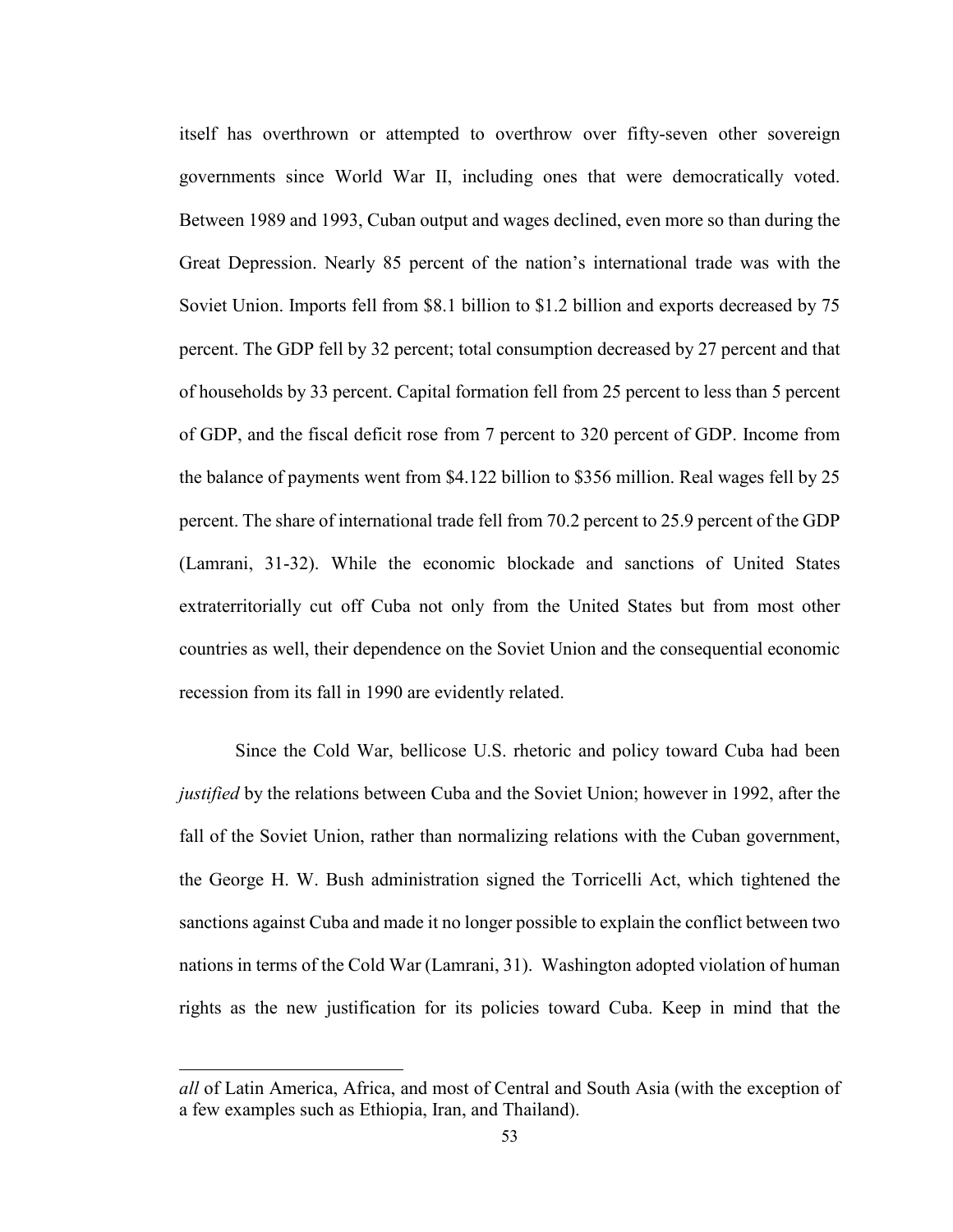economic, financial, a commercial restrictions of the embargo were not bilateral, but functioned to isolate Cuba from developing relations with all countries based on extraterritoriality of the U.S. blockade (Lamrani, 63). Decades of violent economic sanctions compiled to choke the Cuban economy and society were not accidental, nor were they legal under international law regarding trade or war, and they most definitely targeted harm to civilians. The Torricelli Act was particularly violent, not only restricting access to trade or hold relations between other countries, but going so far as to extend punishment to other countries:

The measure was nevertheless highly profitable because it cut off Cuba's relations with many global carriers that were more interested in working with the United States. The Torricelli Act also includes penalties for countries that grant assistance to Cuba. Thus, if Spain were to grant \$100 million to Cuba, the United States would reduce its aid to Spain by the same amount (Lamrani, 32).

Under the Clinton Administration, as U.S. policy continued on its trajectory of neoliberalism at home and abroad. Following the 1994 election of President Bill Clinton to office, the new Republican majority in Congress passed the the 1996 Illegal Immigration Reform and Immigration Responsibility Act (IIRIRA). Rebecca Hamlin explains the development of the IIRIRA act and its consequential impact on asylum law and in her book, *Let Me Be a Refugee*:

This act cemented the new era of asylum policy in the United States by subsuming the asylum program within larger scale overhaul of illegal immigration control. In fact, the bill came very close to including a provision that would put an end to domestic asylum hearings altogether – a section that was removed during the eleventh hour as a result of extensive lobbying by refugee advocates and the support of several key members of Congress (Hamlin,  $42$ ).<sup>[26](#page-58-0)</sup>

<span id="page-58-0"></span><sup>&</sup>lt;sup>26</sup> Although the IIRIRA did not end asylum for all, it shifted the focus of asylum policy to reducing incentives through stricter border control and crackdowns on exploitation of the process. The 1996 reforms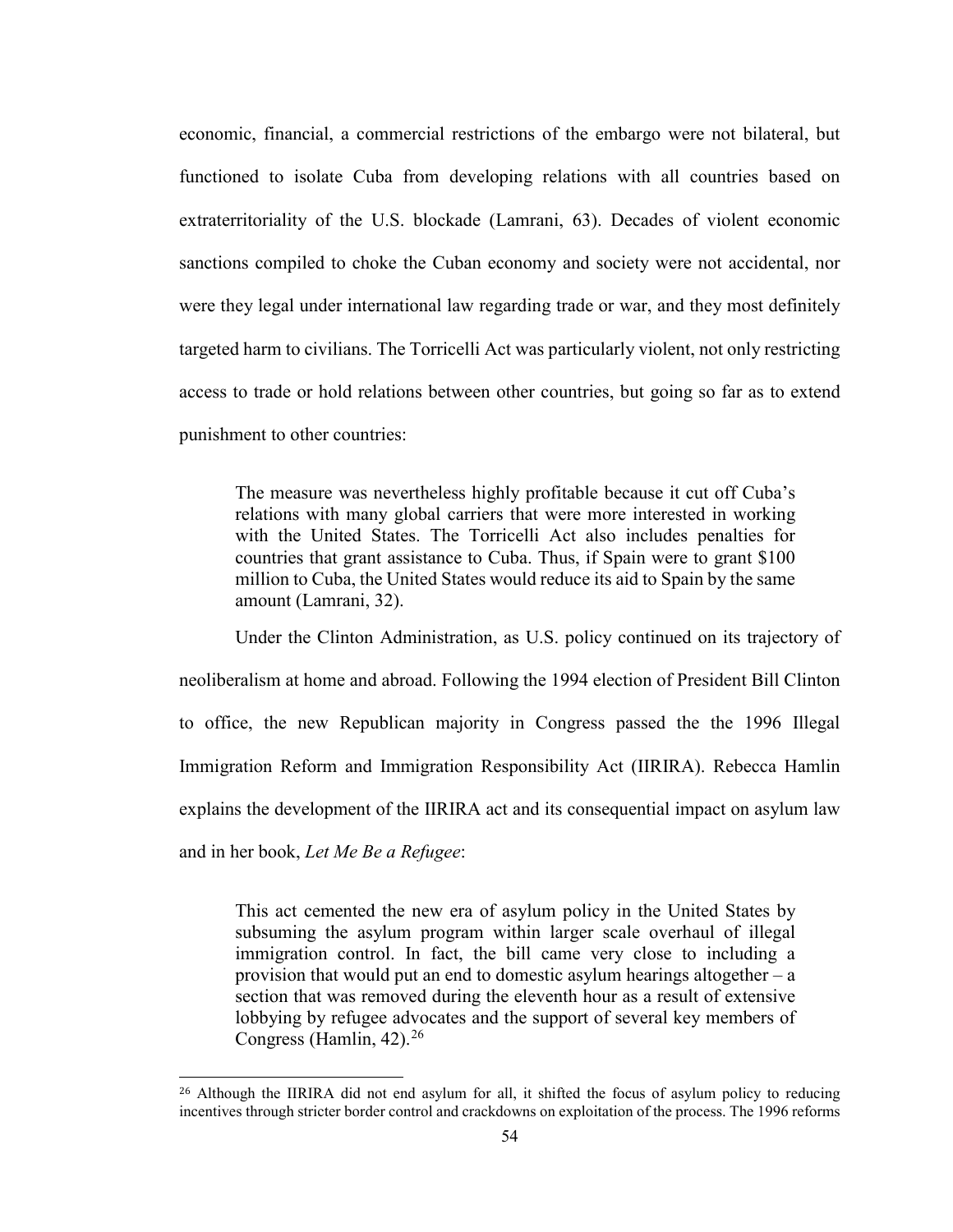Although legal *asylum* protections for individuals fleeing violence and persecution was under threat, this did not include refugee status, which the U.S. government categorizes by nationality. Therefore, this would not have affected the automatic refugee status permitted to Cubans. The ongoing conflict between the United States and Cuba would further distinguish and stratify *which* Cubans matched U.S. refugee interests based on financial and social capital, while also increasing violent economic restrictions, further violating international law.**[27](#page-59-0)** On March 12, 1996, under the Clinton Administration, Congress passed the Helms-Burton Act, "widely considered a legal aberration because of its retractive and extraterritorial reach" (Lamrani, 33).<sup>[28](#page-59-1)</sup> From the Helms-Burton Act, Section 302 allowed U.S. courts to prosecute foreign companies that took over nationalized properties that had previously belonged to persons who, at the time of nationalization, had held Cuban nationality. These persons had in fact chosen exile in the United States and had acquired U.S. citizenship after the expropriation process. However, U.S. law is clear that prosecution in U.S. courts is possible only if a person aggrieved by the nationalization process was a U.S. citizen at the time of the

j placed a one-year time limit on applying for asylum, narrowed the grounds for which asylum could be granted, removed work rights for people whose asylum applications are pending, and instituted a policy of keeping as many people as possible in detention while their claims are being investigated. In addition, it created an Expedited Removal program, which prevents many would-be asylum applicants from accessing the RSD system at all, by processing claims at the border. Under this policy, a border control officer screens asylum seekers at the point of entry and makes an initial assessment of whether asylum seekers have a "credible fear" of persecution if returned to their home country (Hamlin, 42).

<span id="page-59-0"></span><sup>27</sup> President Clinton: "Today I have ordered that *illegal refugees* from Cuba will not be allowed to enter the United States. Refugees rescued at sea will be taken to our base at Guantanamo while we explore the possibility of other safe havens within the region..." (Zucker, 125-126)... he said that he supported the embargo, the Cuban Democracy Act and that the Cuban Adjustment Act would continue to be the 'law of the land' but that Cubans would now need to be reviewed... "Cubans, for the first time, had become 'illegal refugees.' Henceforth, they could enter the United States only through an in-country program in Cuba, having first applied for admission through the US Interests Section in Havana.

<span id="page-59-1"></span><sup>&</sup>lt;sup>28</sup> The Helms-Burton Act "deprived the U.S. president of all prerogatives that had been permitted under the Foreign Assistance Act. Since then, only Congress can change legislation on economic sanctions," making the embargo and other hostile sanctions even more deeply integrated into the legislative process and thus more difficult to revoke or change by a president or its administration.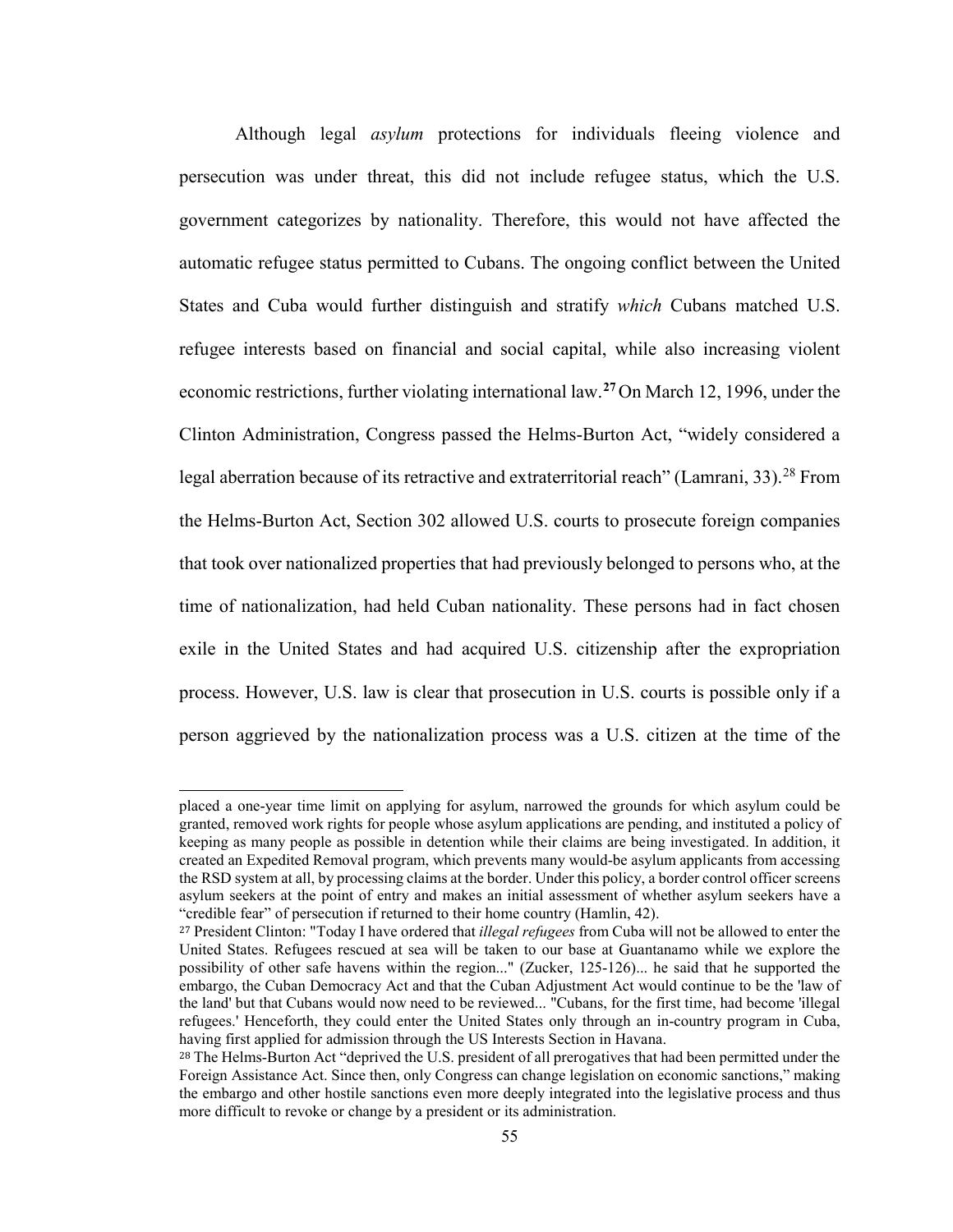expropriation and that the expropriation took place in violation of public international law.<sup>[29](#page-60-0)</sup> Neither of these two conditions were met. The Helms-Burton Act was not only flouting U.S. law but violated international law as well (Lamrani, 34).

Thus, even though Cuba broke ties with the Soviet Union, the Cold War had ended, *and* Cuba would host democratic elections of Raúl Castro in  $2008<sup>30</sup>$  $2008<sup>30</sup>$  $2008<sup>30</sup>$  (all demands made by the U.S. in order for the embargo to be dropped and relations re-established), the embargo remains today in 2018 and is likely to continue in its place as long as U.S. foreign interests and policy maintain an imperial capitalist agenda.

One of the most unjust, but often unknown immigration laws that the United States has put in place for Cubans is the "Cuban Medical Professional Parole Program," started in 2006. Until terminated by executive order under the Obama Administration, this law permitted Cuban medical professionals working abroad in other countries to merely report to any U.S. embassy in any country that they are of Cuban nationality, they are a medical professional, and they would like to go to the United States, and they will be given a green card and residency and even flown directly to the United States. From the perspective of a Cuban I informally interviewed in Mexico City, this is one of the most highly abused policies. Cuban medical professionals take the opportunity to enter into the United States, regardless of how the circumstances truly are in Cuba and in their

<span id="page-60-0"></span><sup>&</sup>lt;sup>29</sup> Article 2 of the United Nations Charter states that "the Organization is founded on the principle of the sovereign equality of all members."

According to the United Nations Charter, 'economic self-determination' is an "inalienable and imprescriptible right of all peoples, which stipulates that in case of nationalization, compensation will be paid in accordance with the norms in force in the country that proceeds with the nationalization" (Lamrani, 21).

<span id="page-60-1"></span><sup>30</sup> One in which a Cuban man I informally interviewed argues that Cuba already has, and even is a far more effective and true form of democracy than that of the supposedly exemplary form of democracy in the United States.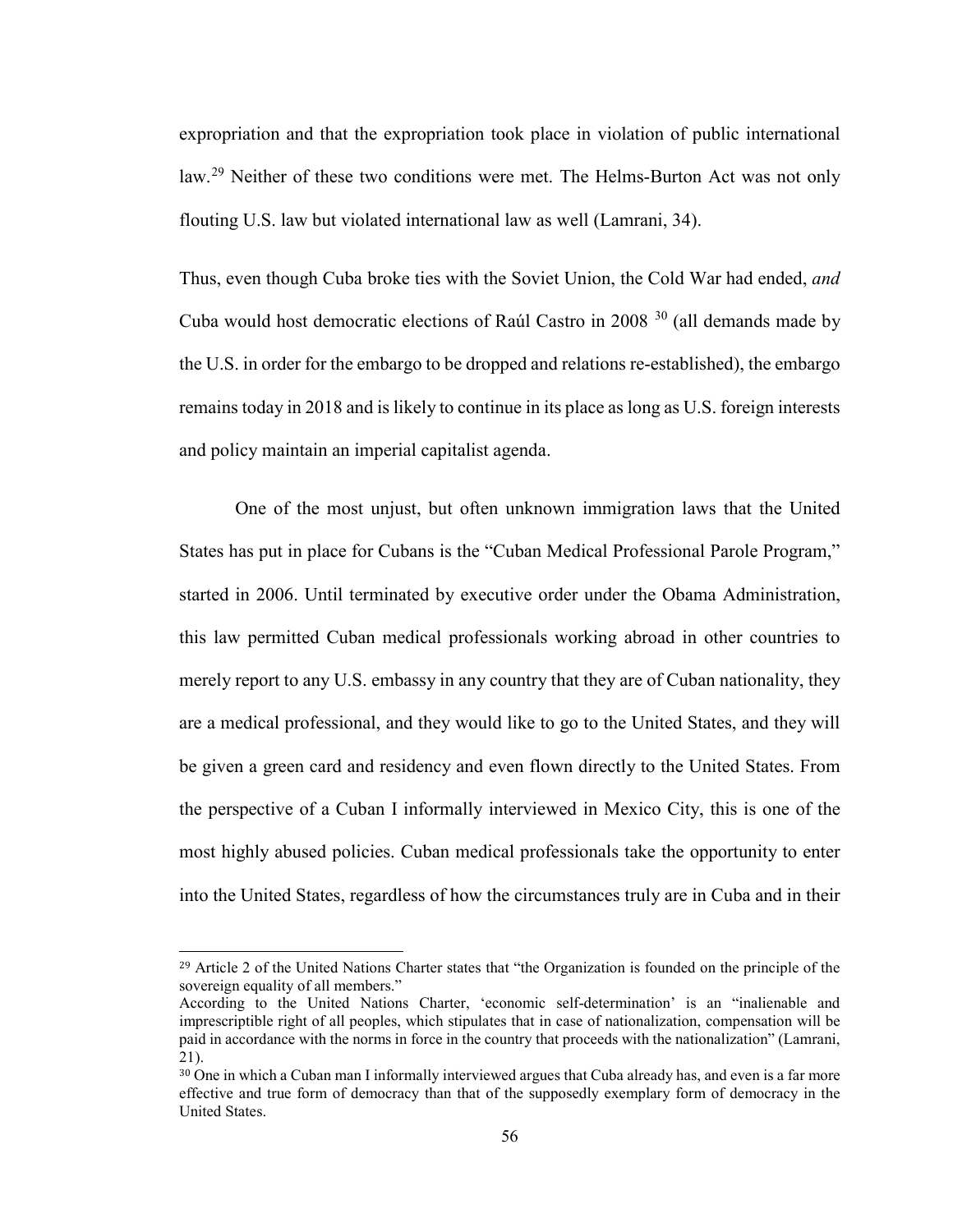position, despite the fact that they lose all credentials and professional titles when they come to the United States. Conservative Cuban-American congressmen and women supported the continuation of this law, understanding that it not only drains the Cuban government of their professional economy, but it also encourages Cubans to migrate illegally and thus be portrayed as endangered and fleeing the problems of their country.

This migration route, paid for and facilitated from Florida by Cuban American individuals, became a diplomatic concern for safety. Although it lead to bilateral dialogue and an eventual agreement between the Mexican government under Peña Nieto and the Cuban government under Raúl Castro in 2013, it was impossible not to discuss the role of the United States' migration policy toward Cuba and the rest of the region. With an increase of undocumented immigration of Cubans to the U.S. There has been a surge of organized groups in Florida dedicated to the smuggling of persons. This phenomenon deserves being contextualized based on a new understanding of smuggling projects as vectors and facilitators of migration. It represents, therefore, a critique of the lack of freedom to migrate, while also being composed by a historically conservative Cuban American project of terminating socialism on the island. As a result, it stratifies and furthers inequality of who is able to access this network of such smuggling, due to their social and financial capital (Campa, 236). Furthermore, this facilitated smuggling not only stratifies accessibility and freedom to migrate (or to access freedoms available only by reaching U.S. territory) between Cubans on the island, but it also creates a stark stratification that completely excludes Central American and other Latin American asylum seekers and migrants.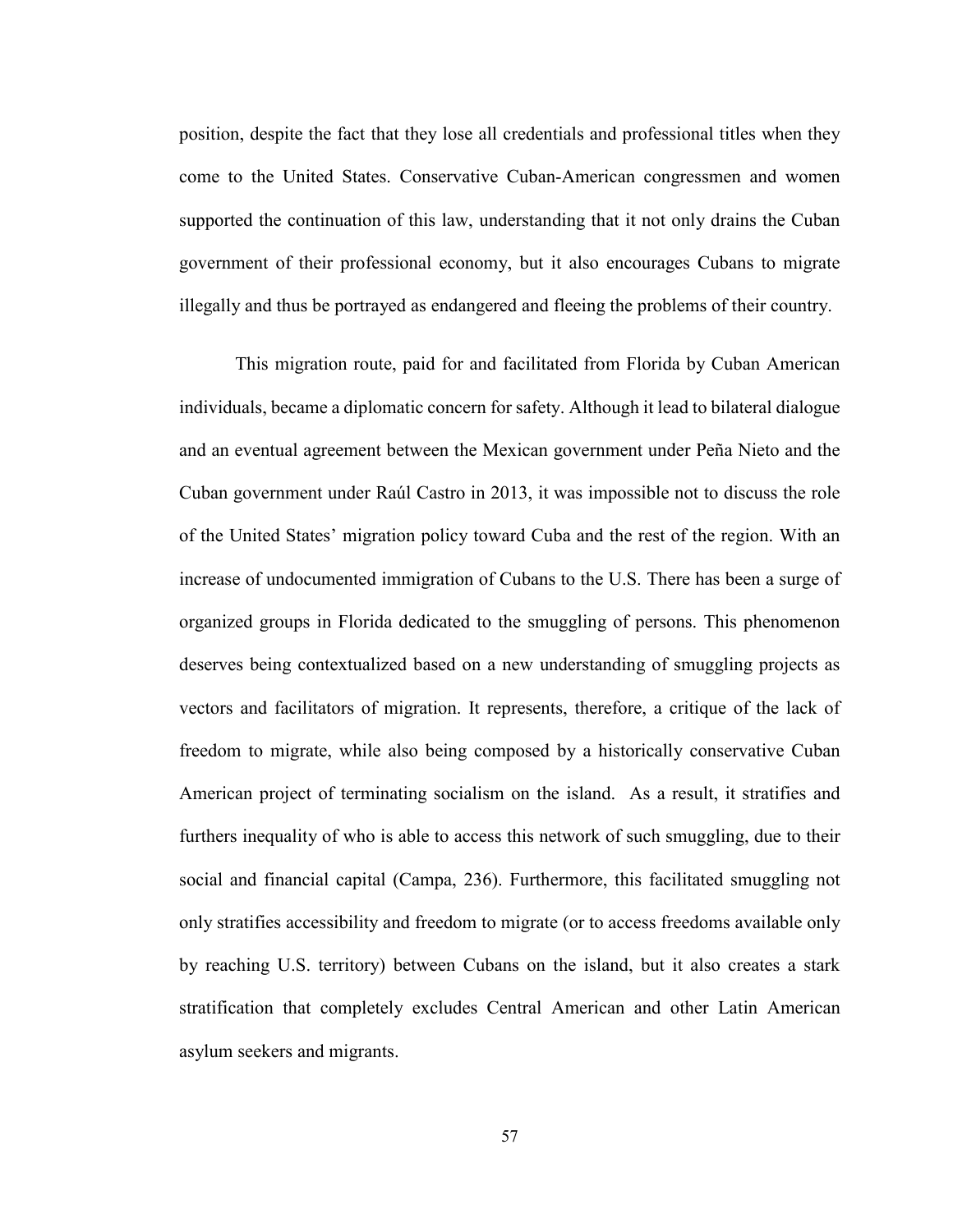As the Mexican and Cuban ambassadors' negotiations reached a standstill, they inevitably signaled the responsibility of the U.S. migration policies in the conflict at hand. In the first meeting, both parties noted that they recognized that the bilateral migration dynamic impacts the political situation between Cuba and the United States, particularly the migration policy of the United States, whose effects stimulate the *illegal* departures and the activities of criminal activities dedicated to the traffic of Cubans (Campa, 220) (my italics added).<sup>[31](#page-62-0)</sup> In order to reach a solution to the trafficking phenomenon, the Cuban government insisted that Mexico put this accusation of said responsibility of the U.S. migration policy directly in the document of the "Memorandum of Understanding," but the Mexican administration thought it was inappropriate to involve a third country in a bilateral agreement.

However, it is impossible to discuss the conflict without discussing the policies of the United States. And Mexico's response is telling. It reveals to us that Mexico makes decisions that are loyal to their relationship with the United States. Precisely in those weeks, the United States capitol was debating the Merida Initiative, which had converted into a priority of the Calderón government in the fight against narcotrafficking.<sup>[32](#page-62-1)</sup> Although these negotiations were done bilaterally between Mexican and Cuban governments, it became clear that it would be difficult to achieve a migration agreement that would not consider the responsibility of the United States, whose Congress was

<span id="page-62-0"></span> 31 Original quote in Spanish: "reconocieron que en la dinámica migratoria bilateral incide la situación política entre Cuba y Estados Unidos, y particularmente la política migratoria estadounidense, cuyos efectos estimulan las salidas ilegales y las actividades de redes delictivas dedicadas al tráfico de cubanos."

<span id="page-62-1"></span><sup>32</sup> Original quote in Spanish "Los congresistas cubano-americanos tenían un arma de presión: justo en esas semanas el Capitolio discutía las asignaciones para la Iniciativa Mérida, que se había convertido en una prioridad del gobierno de Calderón en la lucha contra el narcotráfico y el crimen organizado."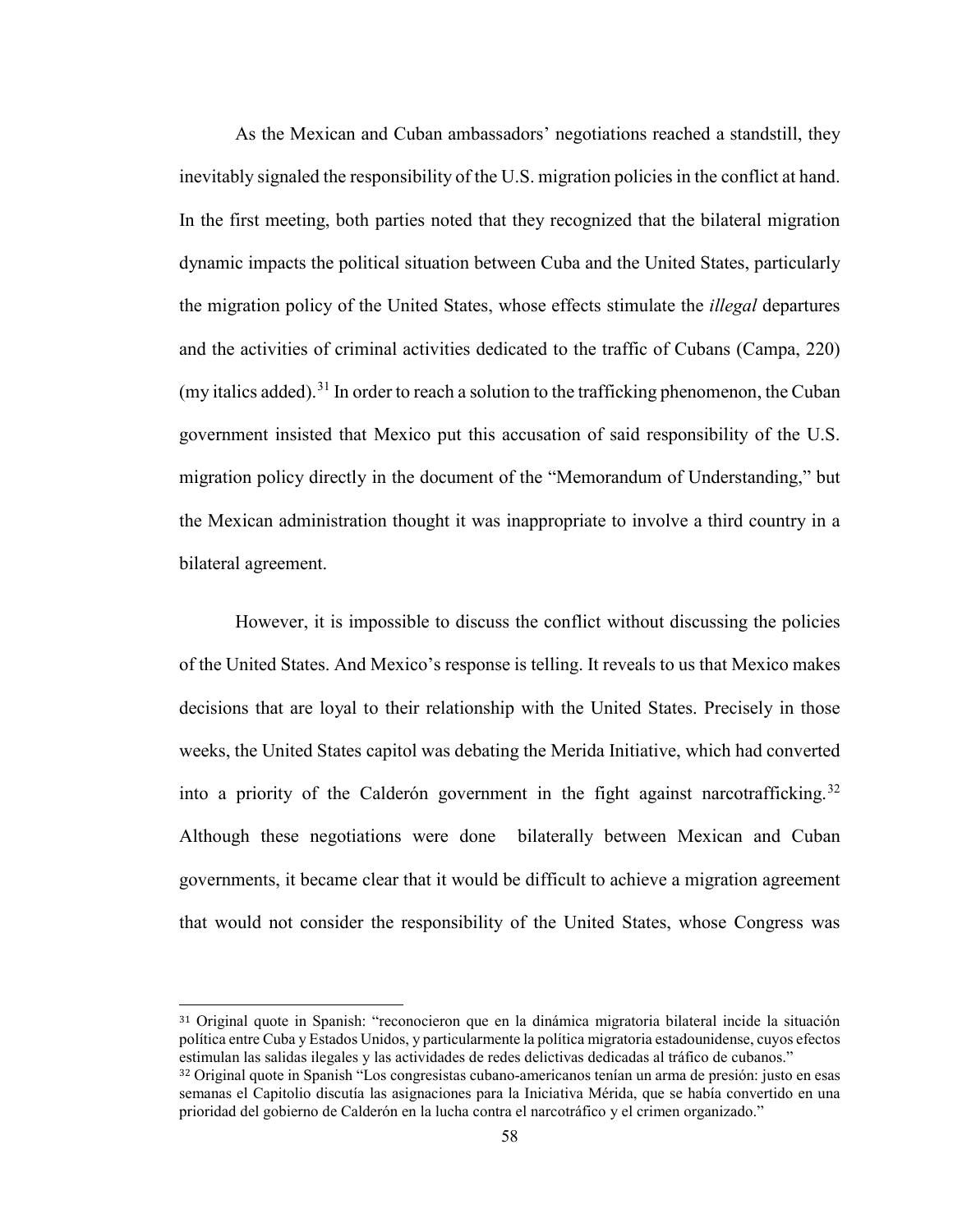debating the Merida Initiative, an opportunity for the Mexican government to receive funding toward their military. The Mexican administration did not want to "poke the ribs" of the U.S. and jeopardize their good relationship (Campa, 221). Mexico was, and remains, in the middle, a hinge between the United States and Cuba. As a result of the negotiations, the Mexican government made a public remark accusing the unilateral policies of the United States for stimulating the flow of Cubans through Mexico.

In the migration agreement with Cuba, called the "Memorandum of Understanding," the Mexican administration under Peña Nieto declared the following: 1) rejecting the unilateral policies of the United States, including their commercial sanctions toward Cuba and the Helms-Burton Law; 2) accusing the migration policies of the United States (Wet Foot Dry Foot) of stimulating the problem that both Mexico and Cuba were now facing, complicating the efforts of resolving it. Mexican government officials insisted that a resolution already existed by the United Nations General Assembly, titled *Necesidad de Poner Fin al Bloqueo Económico, Comercial y Financiero impuesto por los Estados Unidos de América contra Cuba*, which condemns the United States' blockade on Cuba (Campa, 224). The Memorandum de Entendimiento established that Cuba would accept the return of its nationals in the following categories: those who enter directly and 'illegally' into Mexican territory; those who are found in an irregular situation in México; and those who enter illegally through Central America (Campa, 226).

The Mexican ambassador, Pérez Roque gave responsibility to Washington directly. He said "the most foundational solution to this issue is to lift the economic blockade against Cuba, that obligates our people to economic restrictions that are not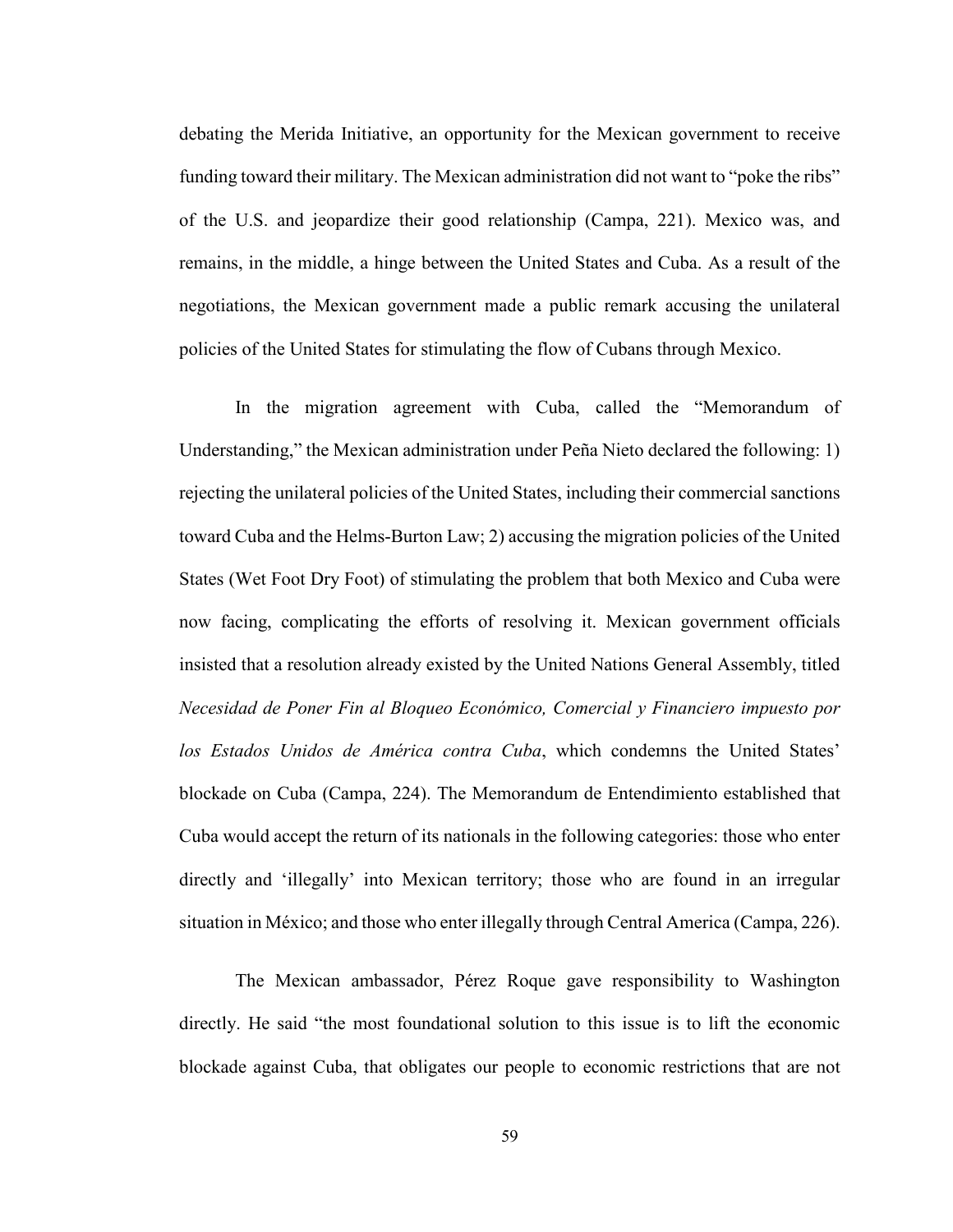necessary to suffer, because the Cuban migrants are economic migrants like the rest of Latin America" (Campa, 228). He points out how the conflict of the Cuban Adjustment Act and the Wet Foot Dry Foot laws are reflected in the media: when any other Latin American migrates to the United States the verb "migrate" is used and when it is a Cuban, the verb "flee" is used; when described after arriving to the United States, they are categorized as "migrants" and "exiles" or "refugees" respectively. Pérez Roque also highlighted that changing the policies which would require Cubans to migrate "legally" like any other migrant, is not in the hands of Mexico and Cuba, as they are merely victims of the policies (Campa, 228). Following the negotiations, by the end of 2008, the number of Cubans entering the U.S. through Mexico decreased after the Mexican National Migration Institute (INAMI) repatriated 107 Cubans based on the Memorandum. The U.S. CBP reported that from 11,487 Cubans entering the U.S. in 2007 and 10,062 in 2008, there were only 5,831 Cubans who entered in the year 2009, reducing by almost 50% (Campa, 232-233). The Memorandum's repatriation law between Mexico and Cuba aligns with stock exchange crash and international financial crisis in 2008. The policy to repatriate Cubans was pushed by Washington to slow Cuban immigration; those now Cuban-Americans in Florida were already facing financial vulnerability with loss of jobs and estates (Moreira Seijos, 370). The migration Memorandum was functioning as planned – or the global financial crisis of 2008 caused by the economy crash in the U.S. made it more difficult for Cubans to migrate in its wake – and would maintain the lower number of Cubans entering the U.S. through Mexico for the next few years until yet again in 2015, leading to the migration conflict of 2014.

The Obama Administration has made a distinctive symbolic mark on the history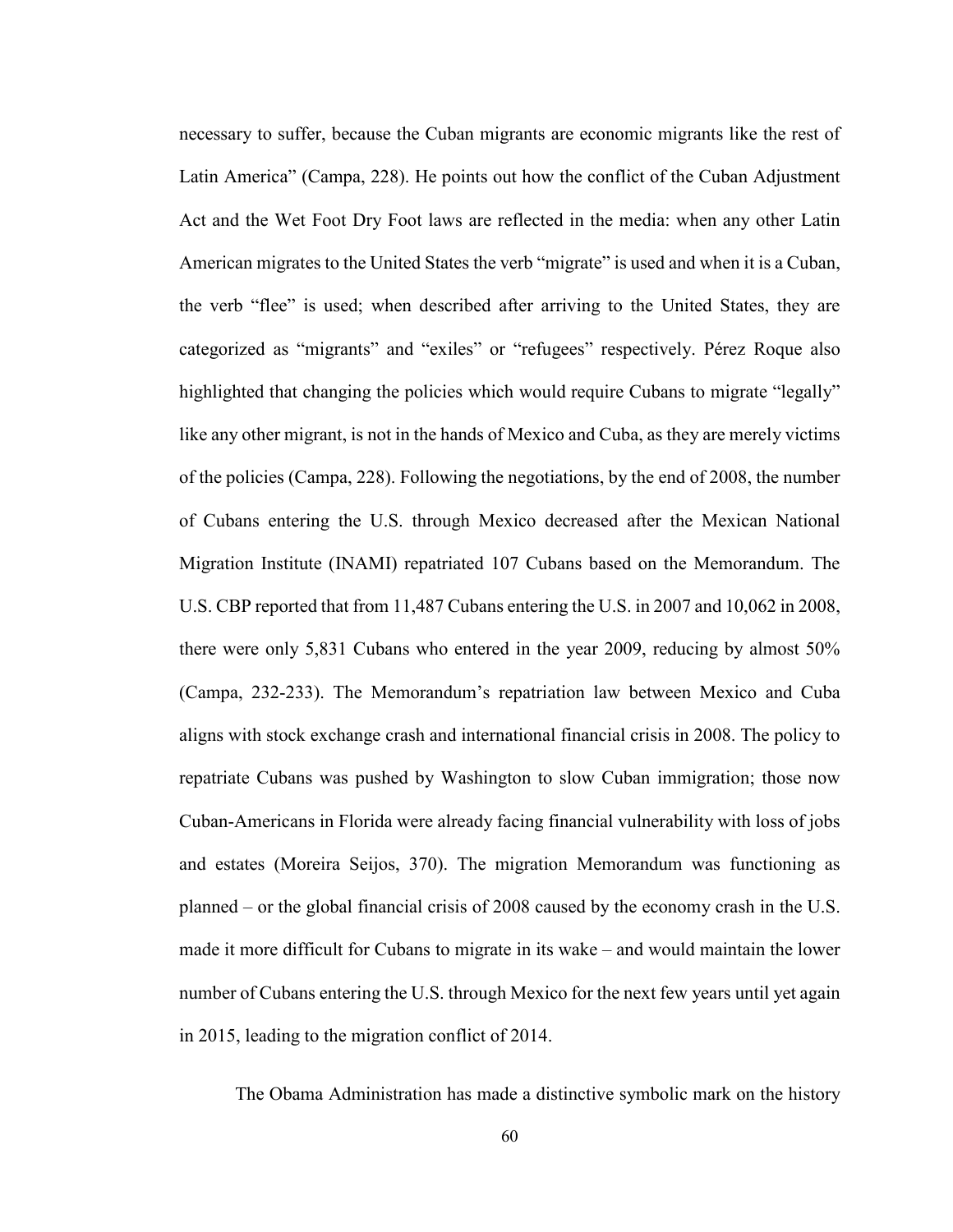of relations between the United States and Cuba. Barack Obama and Raúl Castro shook hands at Nelson Mandela's funeral in 2013 and the following year in November 2014, the two presidents met to negotiate in a form of open-diplomacy, even though there had been numerous occasions of back-channel diplomacy for the past five decades. President Obama stated, "I think we can move the relations between the U.S. and Cuba in a new direction and open a new chapter of engagement that will continue during my tenure" (Lamrani, 43). In April 2009, he announced the lifting of restrictions that had been imposed in 2004 by the Bush Administration: "Now Cuban-Americans could visit the country as many times as they liked an unlimited period $33$ ... and make uncapped remittances to their families (against the \$100 a month they were allowed before) (Lamrani, 44). In September of 2009, "President Obama decided to extend by one year the Trading with the Enemy Act of 1917, legislation that established the economic sanctions against Cuba. In so doing, he has followed the lead of all U.S. presidents since 1962. However, according to U.S. legislation, these economic emergency measures may only be applied in case of war or an imminent threat to the national security. Neither of these two parameters could reasonably be evoked in 2009 in order to perpetuate the state of siege against the Caribbean island" (Lamrani, 44). There were high hopes for the "normalization" of relations. In fact, when talking to many people, it seems as though the media led many to believe that from a few simple public meetings, that the embargo remained an event of the past. How little it is known that despite the most open invitation to better relations, the United States continues to hold war-like sanctions on the island in

<span id="page-65-0"></span><sup>&</sup>lt;sup>33</sup> Which was limited to fourteen days in the previous three years under the Bush Administration (Lamrani, 44).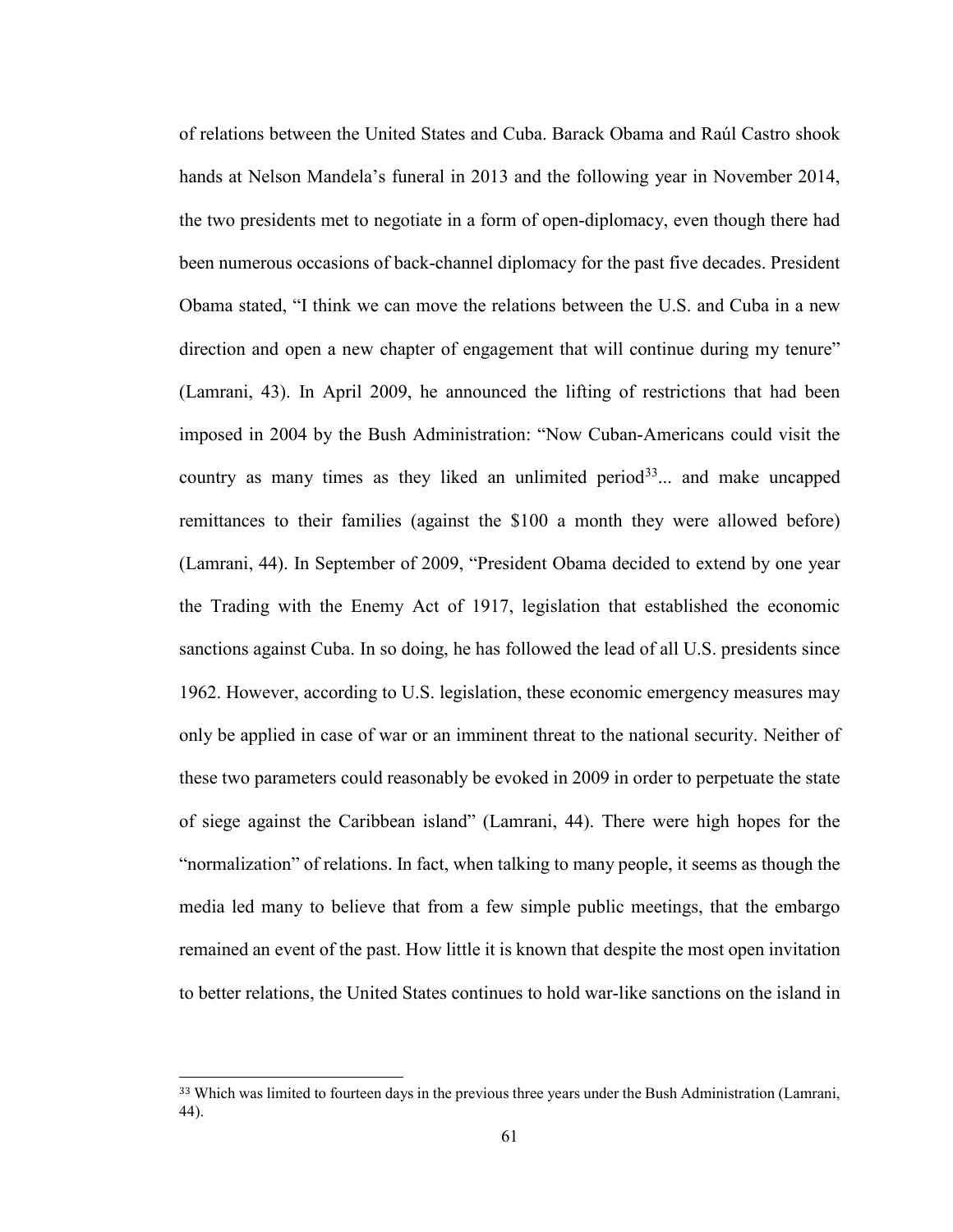non-war time.<sup>34</sup> Since 1996 and the adoption of the Helms-Burton Act, annual renewal has not been required to maintain the economic sanctions in force. Only Congress has the power to bring them to term. Thus Obama has not taken the opportunity, highly symbolic, to act differently from his predecessors (Lamrani, 44).

After five decades of immigration privileges offered by the Cuban Adjustment Act, the deterrent and isolationist immigration climate in the U.S. in the years 2014-2016 would have its effect on Cubans as well. On January 12, 2017, President Obama enacted an executive order to eliminate the Cuban Adjustment Act and the Cuban Medical Professional Parole Program. The policy changes transformed Cubans from refugees, serving geopolitical purposes between the U.S. and Cuban governments, into migrants. Like other migrants without legal status, they suddenly have less or no rights and less access to resources. However, different than other migrants, Cubans are not needed as a labor force in the U.S. in the way that groups such as Mexican migrant workers are. Cuban migrants rather, fuel large political discussions on issues such as the economic failure of the Cuban socialist model or of human rights abuses, that the U.S. government can then utilize as political justification to uphold the embargo on Cuba. While a Washington policy change no longer recognizes Cubans as refugees who need protection, the subsequent question to follow such logic goes publically unasked: why then, does the U.S. embargo on Cuba remain in place?

Of course policies like these and their contradictions are not accidental, and the

<span id="page-66-0"></span> <sup>34</sup> "Since the London Naval Conference of 1908-1909, international law stipulates that a blockade can by used only in 'wartime,' that is to say, between belligerents. Since then, international legal norms do not recognize the 'blockade in peacetime,' which had often been applied by colonial powers in the nineteenth century" (Lamrani, 55).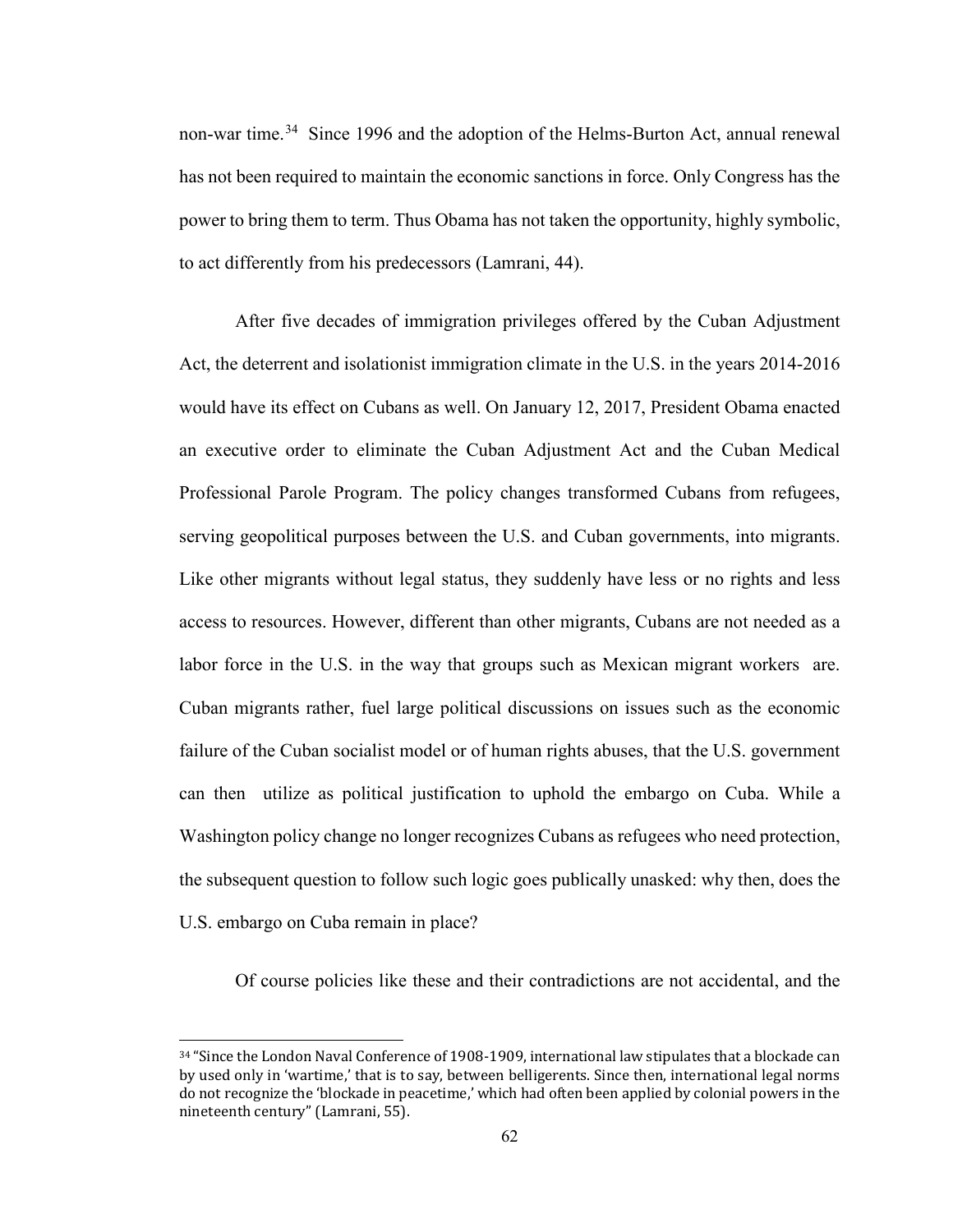interests that they fulfill are not merely to have political power–as my initial analysis of the U.S.-Cuba conflict shortsightedly observed the preferential refugee status for Cubans as the sole purpose of ousting a communist government project that challenged U.S. imperialism. But where does that struggle and conflict challenging imperialism unfold? As always, there are far more dimensions to the conflict. In a narrowed example of a larger global struggle between colonialism and decolonization over centuries, the conflict is in some way already present long before the 1959 Revolution, before the 1960 nationalization of U.S. property and the consequent embargo, the Bay of Pigs invasion– or as Cubans refers to it as the invasion of Playa Giron–, and long before the 1962 missile crisis. Those inhabiting the island of Cuba have been resisting and defending against colonialism and its commodifying and profiteering gaze and subsequent material exploitations since 1492. And what are the stakes of such a conflict? Of course it is not mere political power and control, be it the Spanish crown or Washington D.C. What is at stake is gold, sugar, tobacco, fertile land, tourism, trade rights, importing and exporting, railways, and cheap or slave labor. What is at stake is the vast opportunity for profit making, and the Spanish saw it just as the U.S. government saw it. While the colonial and imperial projects also function by their ideological conviction of being the chosen ones, the saviors, the civilizers, this same ideology stems from the very roots of capitalism, itself an ideological system that has been both imposed on lands around to world to make them "productive," approvable by God, but also an ideology that justifies for the colonizers and corporations to materialize land into none other than private property.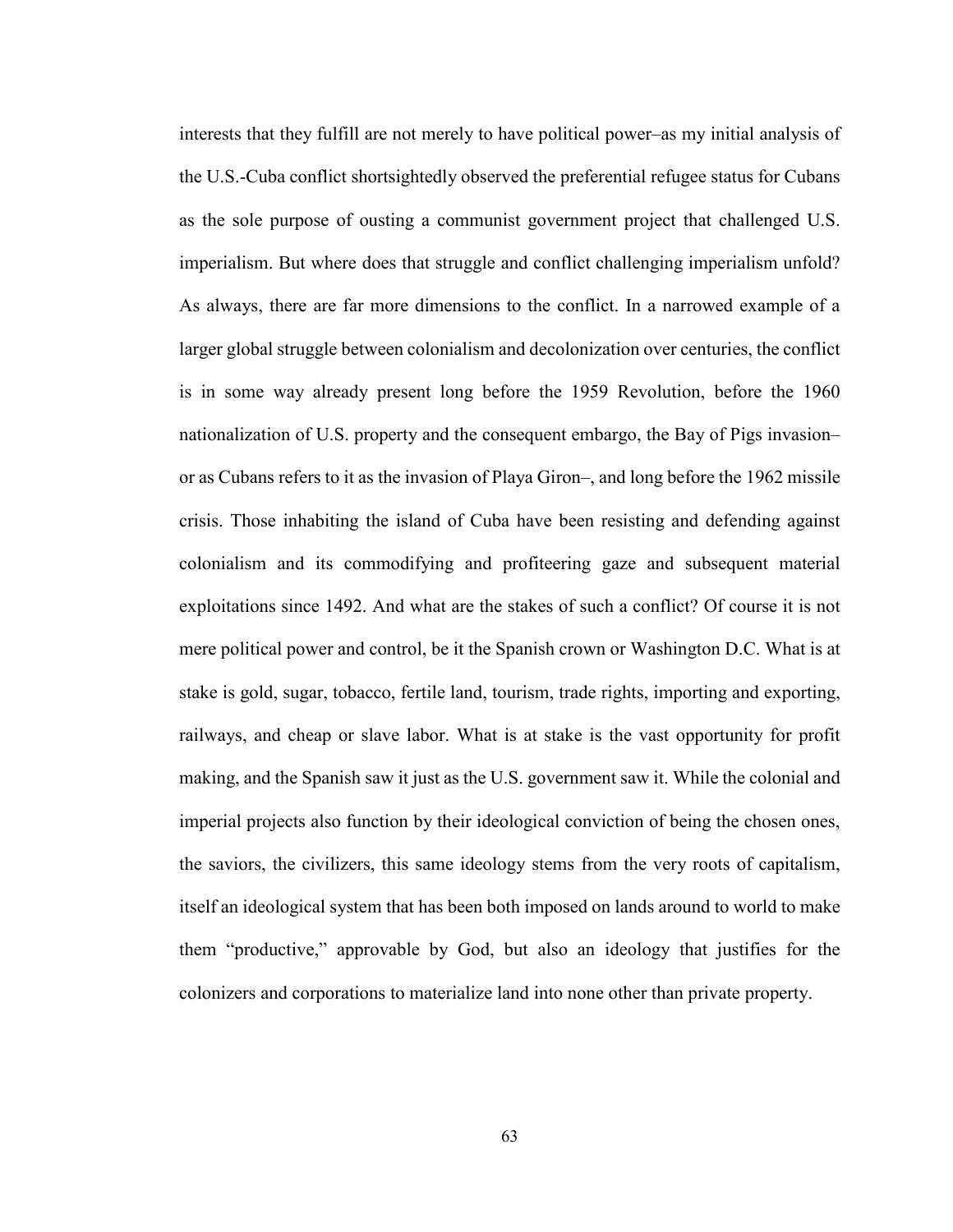# **Case Study: Cuban Migration 2014-2017**

### **Historical Context in the Years Leading up to 2015**

Since 2002, Cubans have arrived to Mexico in high numbers. Often leaving from the west coast of Cuba from the province of Pinar del Río, floating rafts and high speed boats arrive on the east coast of Mexico in the Yucatán and Quintana Roo states. Neither the Mexican marines nor the state and federal authorities have the capacity to attend to thousands of arriving Cubans. After arriving to the shores of the Mexican Caribbean, most Cubans cross the Mexican territory in order to reach the United States. Washington is then faced with the dilemma of either blocking Cubans at the border with Mexico or accepting them in virtue of the Cuban Adjustment Act (Campa, 196).

Since 2003, the United States Customs and Border Protection (CBP) started to register Cuban immigrants entering the U.S. by way of Mexico. Registration increased significantly from 2005 to 2008 (Campa, 199).<sup>[35](#page-68-0)</sup> Even at the highest amount of 12,938 Cubans registered in 2007, this does not include those Cubans who were intercepted at sea by the U.S. Coast Guard and returned to Cuba through Guantanamo<sup>[36](#page-68-1)</sup> in accordance with the the migration policy of Wet Foot Dry Foot. When combined however, a total number of twenty thousand *undocumented* Cuban migrants were counted during 2007, the highest amount since the economic-migration Balsero crisis of 1994 (Campa, 199- 200). The total amount of Cubans that successfully entered the United States without

<span id="page-68-0"></span> <sup>35</sup> According to the CBP, the number of Cubans entering the U.S. and the percent coming by way of Mexico were recorded annually: during the fiscal year of 2005, 8,994 Cuban immigrants were intercepted, 81% of them at the border points with Mexico; in 2006, this increased to 10,353 Cubans, 84% from Mexico; in 2007, 12,938, 89%; in 2008, 11,000 Cuban immigrants, 90% from Mexico (Campa, 199).

<span id="page-68-1"></span><sup>36</sup> Guantanamo is currently U.S. militarily occupied land on the island of Cuba.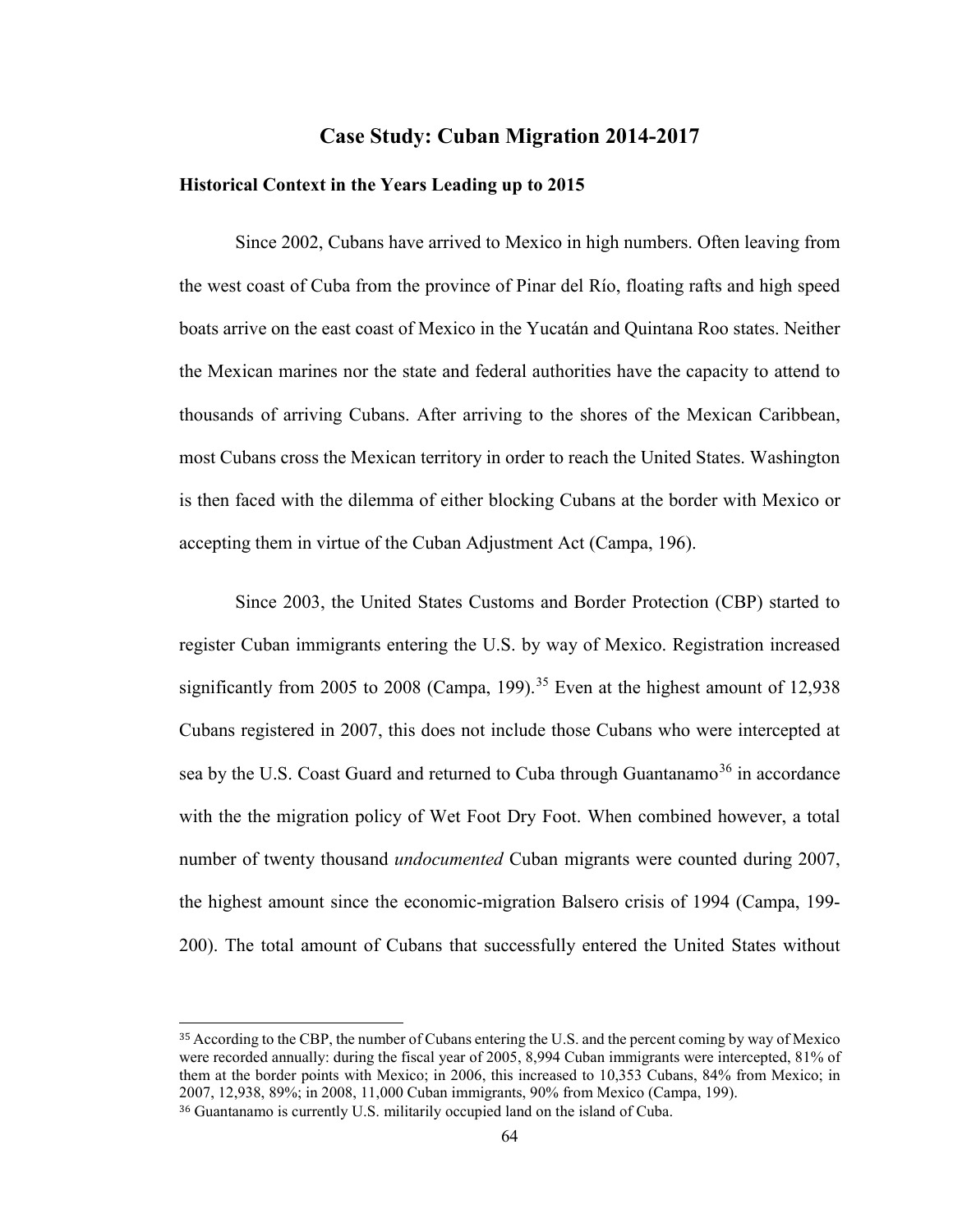documentation is estimated to be at least twelve thousand annually between 2005 and 2008. This is to say that forty-eight thousand *undocumented* Cubans migrated to the U.S. in just four years, 85% of them passing through Mexico. This is 40% more than the thirty thousand Cubans that entered the United States during the Balsero Crisis of 1994 (Campa, 200). Of the total Cubans that entered the United States through the Mexican border, 80% entered both Mexico and the U.S. without documentation – be it by sea to the Yucatán Peninsula, or by land from Central America – and only 20% entered with documentation (Campa, 202).

While the route and process through Mexico has been solidified by Cubans who have migrated since 2007, this particular migration remains accessible only to some. It is mostly accessible to those whose contacts can pay to be taken by boat from the island to Eastern Mexico. [In the fiscal year of 2007, for example, the speed boats were used in 75% of the incidents, according to statistics from the US Coast Guard (Campa, 205).<sup>[37](#page-69-0)</sup> This has provoked a secondary phenomena of Cuban migration: the blossoming of organized crime networks. This route includes a necessary but dangerous component of Mexican drug cartels, such as Los Zetas, who primarily control the Eastern region of Mexico. This alliance is costly, often with high smuggling fees between \$10,000 and \$15,000 per person, and sometimes even costing one's life. Miami groups organized around smuggling Cubans started to collaborate with Los Zetas and would pay to them the "right of transit" for their Cuban relatives (Campa, 206).<sup>[38](#page-69-1)</sup> Lázaro Barredo, delegate

<span id="page-69-0"></span><sup>&</sup>lt;sup>37</sup> To better understand the differentiation between smuggling and trafficking, see Tinti and Reitano's *Migrant, Refugee, Smuggler, Saviour* from 2016.

<span id="page-69-1"></span><sup>38</sup> In effect, the organized crime groups were established in Florida and utilized yachts, racing boats and speed boats – the majority with satellite system, with two or three motors of 200 horsepower, capable of reaching more than 150 kilometers per hour – in order to pick up Cubans on the coasts of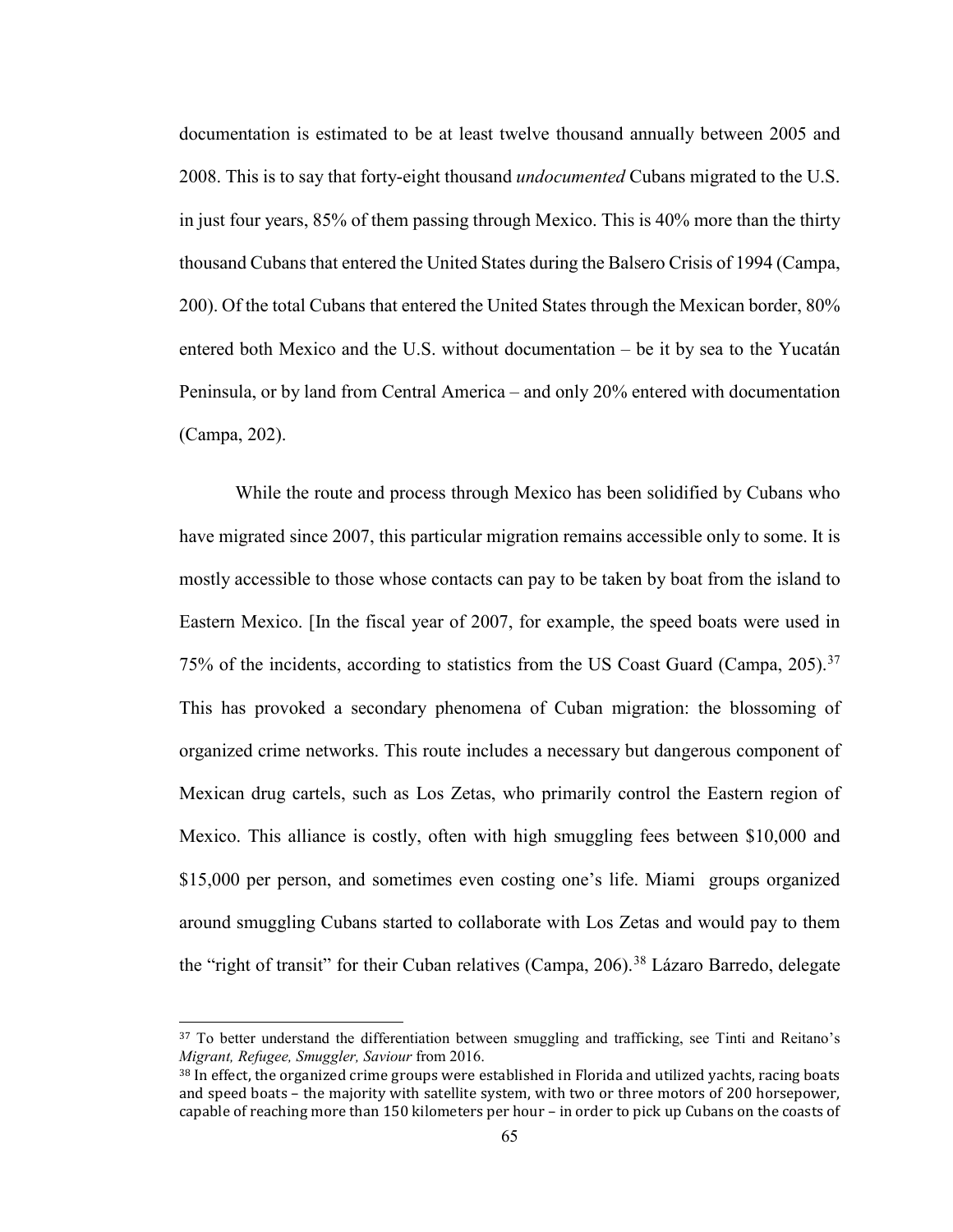of the Asamblea Nacional del Poder Popular (ANPP) of Cuba, estimated that the "negocio" or "business" of smuggling of citizens from the island to Florida as reaching more than 800 million dollars annually (Campa, 209-210). When agreements between the Mexican narco-cartels and the Cuban American smugglers could not be found, there was violence. Between 2007 and 2008, there were more than 30 related executions (Campa, 207). Other fees might arise for example, unanticipated extortion fees to Mexican officials. Extortion fees are usually \$2,000-\$2,500 USD. In 2015 alone, there have been 2,867 extortionist and false "exit permits" processed by the Mexican government for Cubans to enter into the U.S. In all, there have been roughly 800 documented cases of extortion abuse of Cuban migrants since  $2012<sup>39</sup>$  $2012<sup>39</sup>$  $2012<sup>39</sup>$  If a migrant is detained by the Mexican National Migration Institute (INAMI) agents, and if they are not accepted for repatriation by the Cuban government, the Mexican officials then release them with a five thousand peso (around 300 USD) fine and an order to leave the country within 30 days. In order to show an effort to respond to the concerns of Washington about the increase of incoming Cuban migrants in 2008, the Mexican administration under Felipe Calderón changed its policy to detain all Cuban migrants for 15 days. In some cases, the INAMI would even give a Cuban migrant an "official document of departure" that would allow them to not be detained again on their way to the Northern border with the United States.<sup>[40](#page-70-1)</sup> Other

j Pinar del Río, Matanzas y Provincia Habana whose friends or family have previously paid between 10 and 15 thousand dollars per person. They take them to coasts of Puerto Progreso, El Cuyo, Río Lagartos, in Yucatán, or to Isla Mujeres and Holbox, in Quintana Roo, Mexico. One or two people are already there to pick them up and take them to safe houses in these towns, and even in housing located in the suburbs of Cancún, from there they were transported by land to cities like Matamoros and Reynosa, bordered with the United States (Campa, 205-206).

<span id="page-70-0"></span><sup>&</sup>lt;sup>39</sup> One Cuban woman reported that she was incarcerated for 26 days and her family was forced to pay \$2,500 USD in order for her to be released.

<span id="page-70-1"></span><sup>40</sup> In 2008, 30 undocumented Cubans were taken by INAMI in a migration center in Tapachula, Chiapas – 18 of them showed up a few weeks later in the United States (Campa, 210).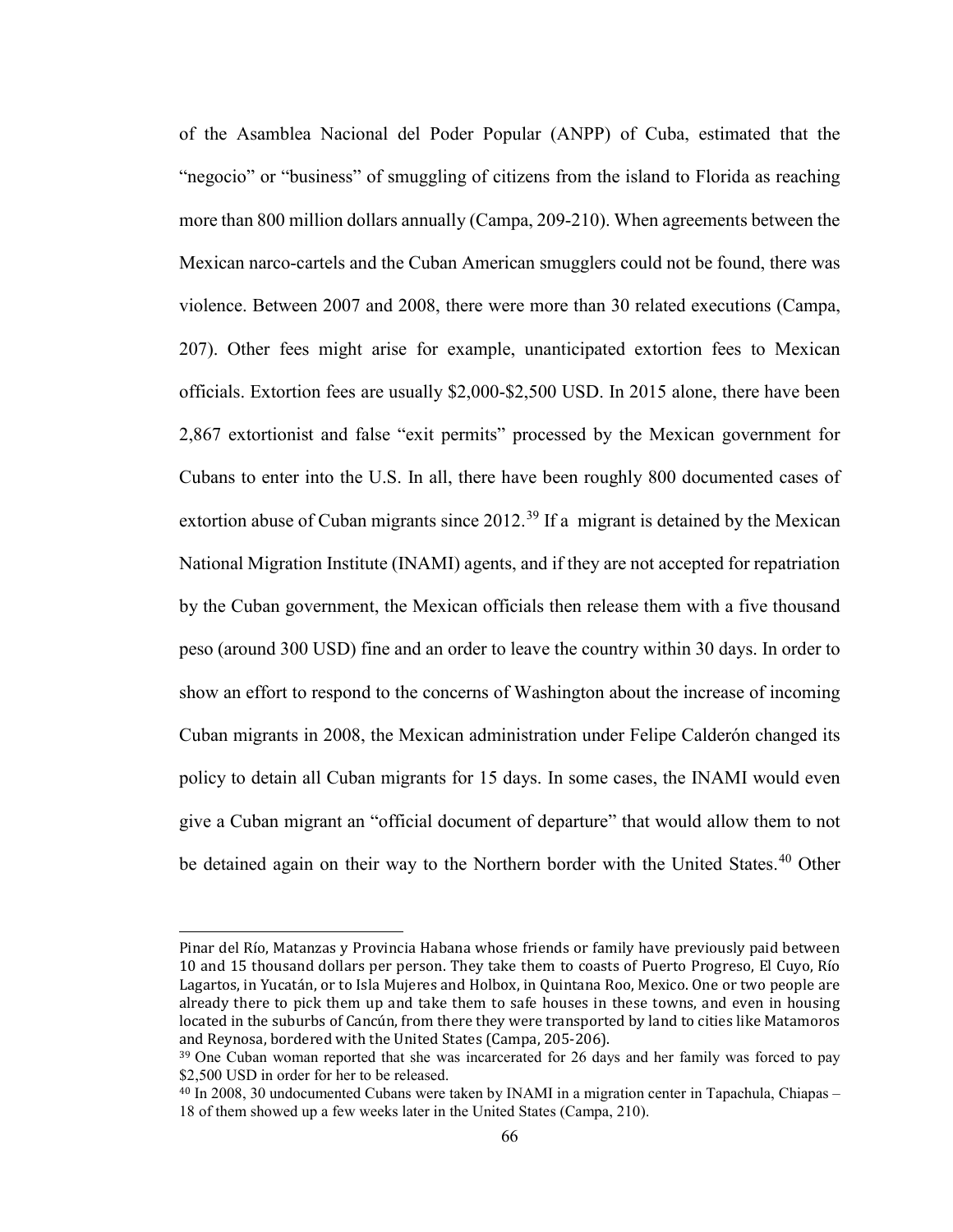times, a Cuban migrant's Miami-based family members would pay a lawyer for protection and to speed up the process of their release. Many do not have such facilitations or privileges and instead rely on networking and collaborating with other Cuban migrants and Cubans living in Mexico. A Cuban would succeed in immigrating to the U.S. as a refugee if they could navigate crossing Mexico, present themselves to the U.S. border officials, and ask for political asylum, which has been automatically granted under the Cuban Adjustment Act (Campa, 203-204).<sup>[41](#page-71-0)</sup> Ultimately, the migration route through Mexico can vary in accessibility and facilitation depending on the social and and economic means that one has.

According to leading scholars on the issue, "very few Cuban migrants are able to accumulate enough money to traverse to US from within island, but rather the immense majority have always depended on the contribution of family and friends who are established in the US" (Moreira Seijos, 370). While researching in Mexico, it was apparent that Cubans' migration experience was very different than that of most Central Americans who often stay in shelters. From all of the migration and refugee shelters that I contacted, few of them ever had Cubans coming to stay with them and if they did, it was only about three or four per year. This is because Cubans are migrating through Mexico by staying with family or friends. This practice may not reveal one's individual economic situation, however it does reveal a certain level of social capital compared to other migrants.

For a Cuban considering migrating to the United States, there is a common

<span id="page-71-0"></span> <sup>41</sup> In 2013, Cuba under President Raúl Castro, lifted the Travel Restrictions or "exit permit" set in the early 1960s by Fidel Castro, which required Cuban citizens to obtain permission to leave the country.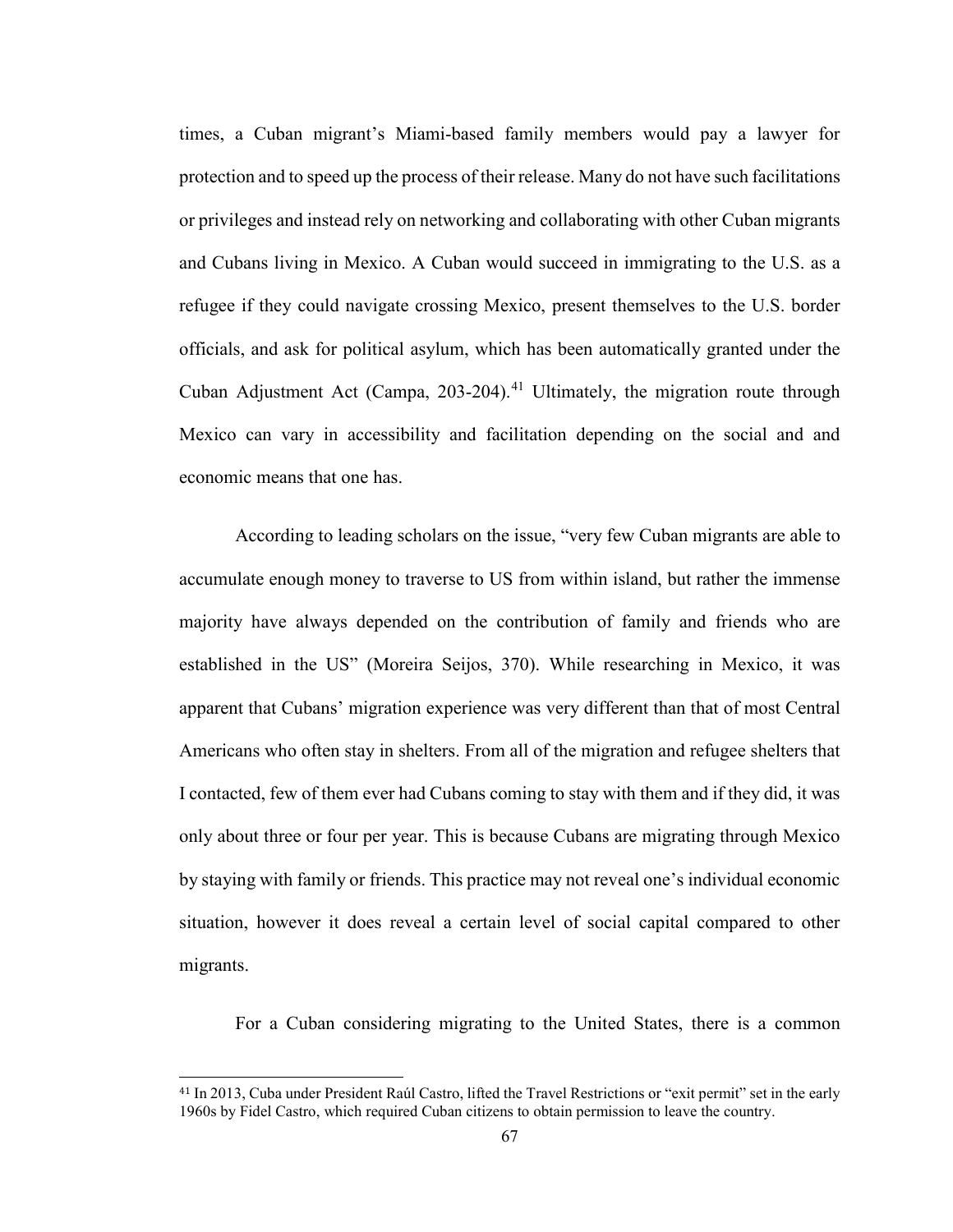understanding that passing through Mexico is the best route to do so. Indeed, obtaining the passport and the Foreign Travel Permission (commonly called the "tarjeta blanca") from the then US Interest Section<sup>[42](#page-72-0)</sup> in Havana, means a long and tortuous treatment, without guaranteeing any success. Currently, the United States allots only 20,000 annual visas<sup>[43](#page-72-1)</sup> for Cubans to apply to come from Havana to the United States in a "documented" and "legal" form.[44](#page-72-2) The possibility of receiving legal permission through the U.S. Interest Section in Havana becomes practically impossible if one has previous penalties. However, this migration reality is complicated further when understood through the very contradiction of U.S. migration policy toward Cuba: if this *same* migrant (with legal penalties and without migratory-administrative permission) succeeds in arriving to the U.S. by way of a third country like Mexico, they would be accepted as "refugees" under accordance with the Cuban Adjustment Act. Then, without complications or question, they would be able to initiate their process toward becoming a legal resident of the U.S., eligible after one year. This is to say, those who were denied approval in the U.S. Interest Section in Havana will be accepted upon arrival to U.S. territory.<sup>[45](#page-72-3)</sup> This policy

<span id="page-72-0"></span> <sup>42</sup> After 54 years, the U.S. reopened its embassy in Havana in July, 2015.

<span id="page-72-1"></span><sup>&</sup>lt;sup>43</sup> Most countries throughout the past three decades are offered about 50,000 available visas to apply to go to the United States; however, Cuba, the *only* country that its citizens receive automatic asylum and refugee status in the United States, only have 20,000 available visas, and in fact much fewer are usually approved and processed.

<span id="page-72-2"></span><sup>44</sup> I put the words documented and legal in quotations because these words hold very distinct nominal power when applied to migrants from countries like Mexico and Guatemala (or most "Third World" or "underdeveloped" country.) They imply a racist, dehumanizing equation to those migrants. Also, Cubans migrating through Central America do not have documents, thus are also undocumented, however they ironically *become* documented when they *pass* the border – an experience completely dissimilar to that of other migrants coming through the U.S. southern border – because they are immediately given refugee status and thus a green card, along with a social security card and a work visa, among other things.

<span id="page-72-3"></span><sup>45</sup> "The Cuban government denounced the 20,000 annual visas and the US government manifested the existence of obstacles to develop its job and government obstacles to permit the leaving of those accepted. The consequence of this climate translated in a new increase in the requested illegal departures... While there was a decrease in the quantity of Cubans that arrived legally to the US airports…" (Moreira Seijos, 357).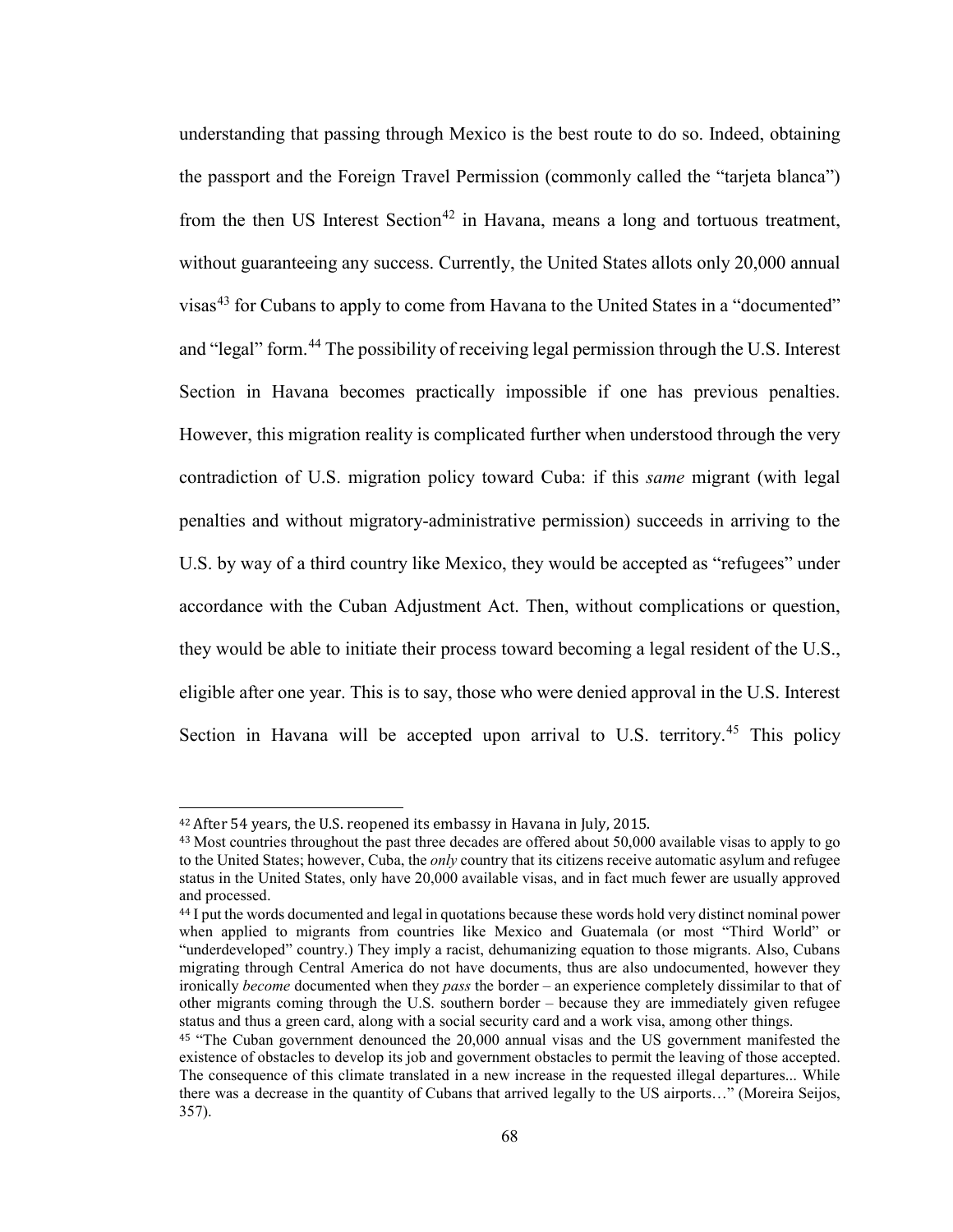contradiction then encourages precisely what the 1994 and 1995 Wet Foot Dry Foot migration agreements between the U.S. and Cuba set out to avoid for both countries: the undocumented, massive and uncontrolled migration of Cubans (Campa, 202-203). I highlight this contradiction not to condemn the act of such migrant themselves, but rather to critique Washington's migration policies toward Cuba. Despite providing automatic refugee status for protection from the Cuban socialist government, Washington's migration policies in fact harm those Cuban migrants. It becomes clear that their wellbeing is indeed not the central concern behind such a unique refugee policy; rather, the stakes of transitioning economic power back into Washington's hands remains central, if not always obvious.

Informed by the history of economic and migration policies, the case study of this research specifically focuses on the year 2015, when the amount of Cuban migrants coming to the United States largely increased; twice as many as in previous years. In 2015, there were about 43,000 Cubans that came to the United States and in 2016 the number increased again to 56,000. One of the main causes of this increase in this migration was the fear that the Cuban Adjustment Act – which has given Cubans automatic refugee status since 1966 – would be disbanded due to the beginning of normalization of relations between the United States and Cuba when Raul Castro and Barack Obama met in November of 2014. It is also important to note that Cubans are *passing* through Central American countries, which have thousands of people leaving extremely violent circumstances and seeking political asylum in the United States. According to the Office of Refugee Resettlement in the U.S. Department of Health and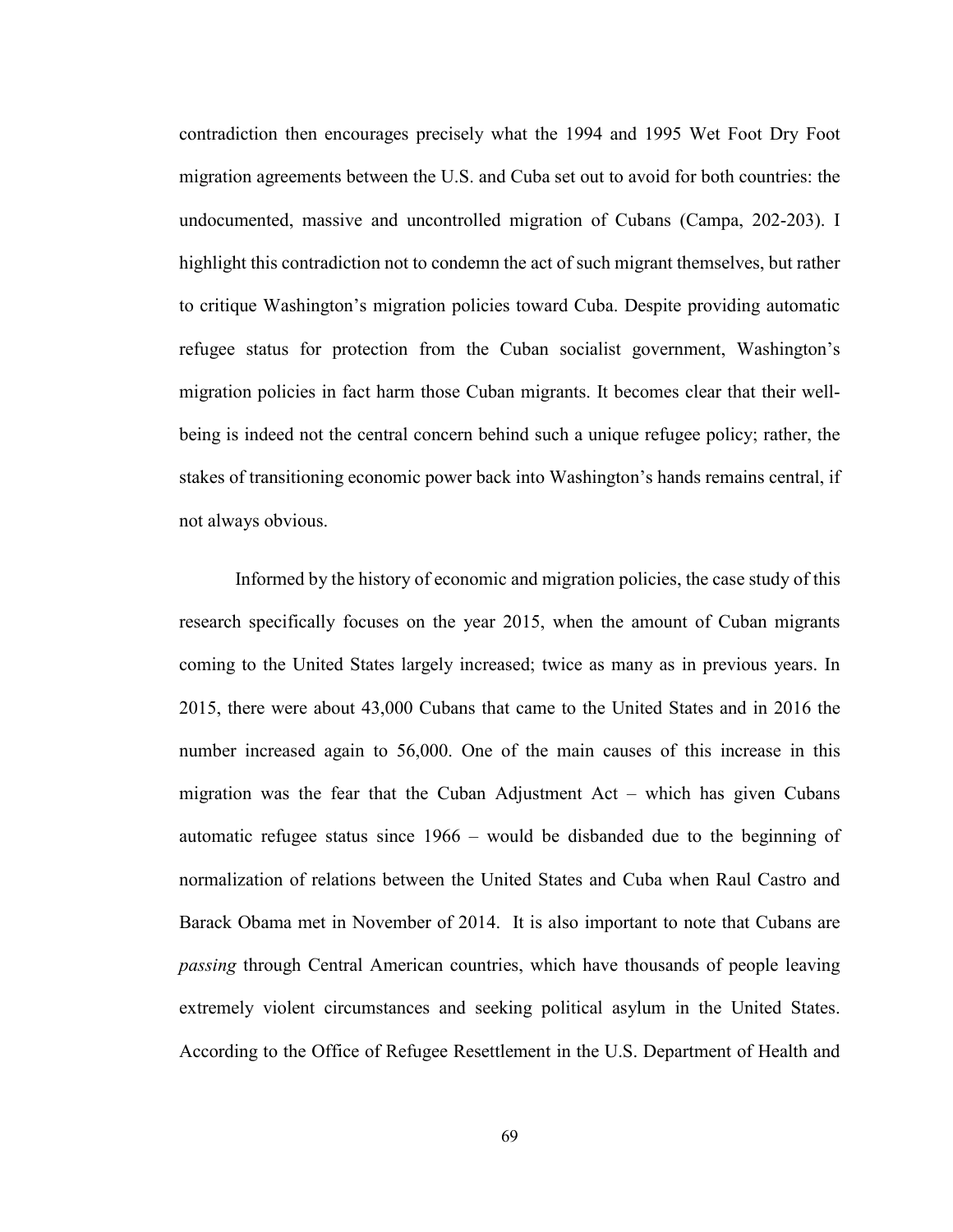Human Services, the United States admitted a total of 140,093 refugees (from all countries) in 2015 and 56,684 of them were Cubans.<sup>[46](#page-74-0)</sup>

Comparing the experience of migrants as well as the stark policy responses toward Central Americans and Cubans illustrates not only the adhoc use of refugee law by Washington, but also the ever present concern with economic control, including that control over the labor and bodies of migrants. While the Mexican government facilitated the passing of tens of thousands of Cubans to the U.S. northern border with visas and other documents, the Mexican government deported more than 100,000 Central American migrants in 2014, far more than the United States did in the same year, cutting numbers in half from year before. This exhibits how the U.S. is "contracting out" immigration deportation to the Mexican government. Since 2015, after the "crisis" of thousands of Central American children arriving in Southern U.S. states, Central Americans–adults and children alike–are deported by the Mexican government before they even reach the United States. And unlike the hotels, safe houses, tourist buses, escorts by gangs (paid by the Cuban American family and friends and organized smuggling groups from Florida), Central Americans often ride atop "The Beast," a cargo train that runs from Southern to Northern Mexico along the Eastern coast, which was sped up and had metal bars constructed above the roof to discourage people from transporting on them. More than 60% of children experience rape and sexual assault while in transit to the United States. More than 80% of women will experience rape and sexual

<span id="page-74-0"></span> <sup>46</sup> It is important to note this statistic when compared to countries like Mexico and Guatemala, countries that Cubans pass through to get to the United States, which only received 120 and 104 admittances respectively as refugees in the year 2015. While many Cubans are transiting through countries like Mexico in passenger trains or buses, it is very common for Central American migrants/refugees to ride atop cargo trains like "La Bestia" that go through eastern Mexico, a very dangerous form of transportation.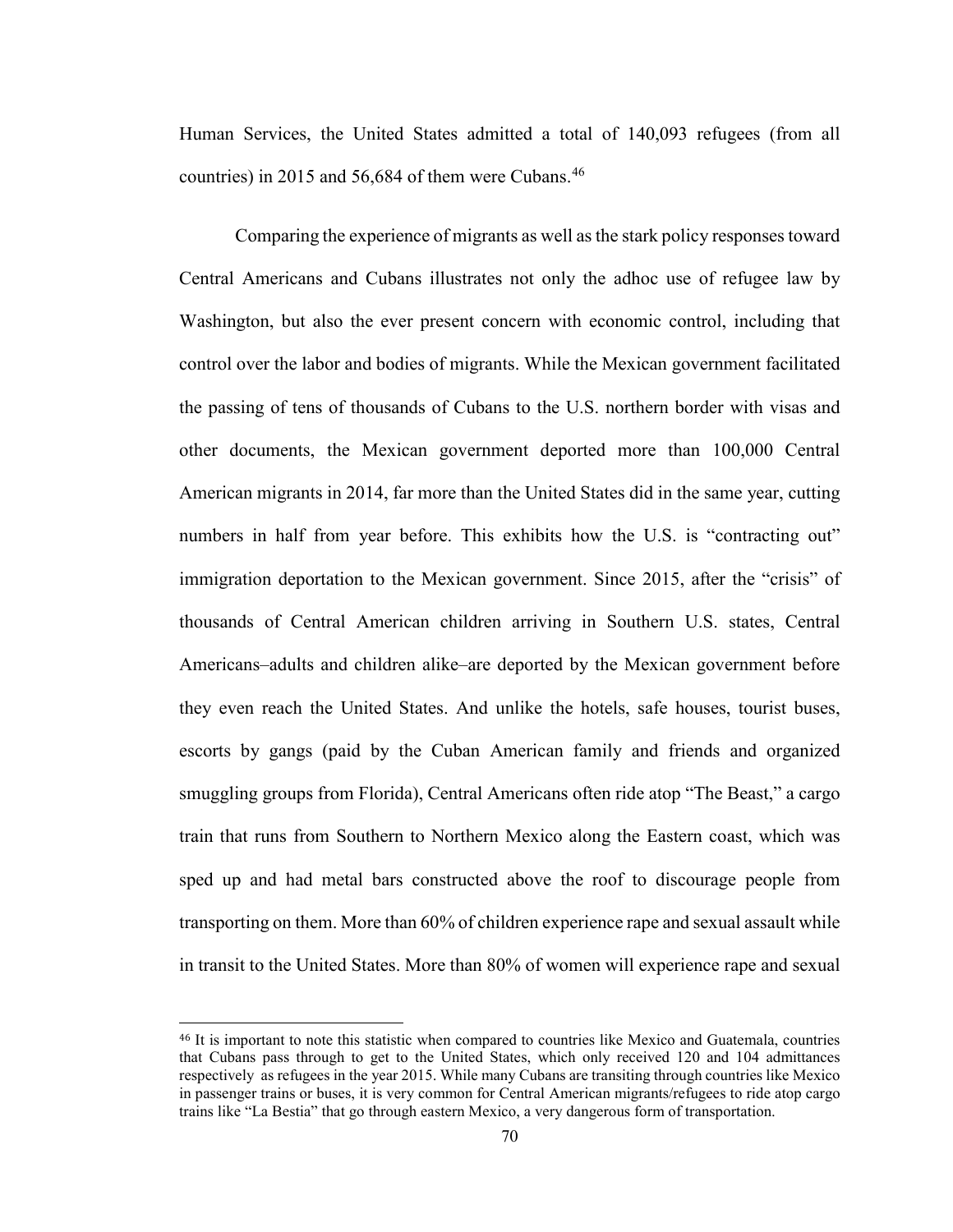assault, causing them to plan and "pack for it" with contraceptives. The particular social group experiencing persecution, is women, in this case, both before they are displaced from their home and in route to the U.S. Remember that the majority of Cuban migrants are male. U.S. asylum law is restrained to Cold War categories, lacking the category of gender based persecution for example. Next, the legal basis for Central Americans to request asylum depends on international law by the UNHRC, which Washington subscribes to in an ad hoc fashion, while Cubans' legal claim to asylum is upheld by the U.S. Cuban Adjustment Act. Additionally, most Central American asylum seekers will wait three or more years for their case to be reviewed, which is very expensive as they pay legal and application fees as well as support themselves and family without legal rights to work and earn money in the U.S. This is a cost that Cuban migrants to the United States do not pay, aside from the extra privileges and resources such as loans, scholarships, housing, health insurance, etc., that they are eligible for under the Cuban Adjustment Act. Central Americans, for the sake of continued comparison, must *re-apply* for asylum after granted a year of residency, whereas Cubans can apply to be granted citizenship after one year of residency in the United States. Looking at the contradictions from a racialized analysis, many Central American migrants face anti-indigenous racism in all countries (the country they flee, Mexico when they pass through, and the United States where they apply for asylum). Even liberal racism takes place by judges that romanticize their experience and oppression as indigenous people. While having light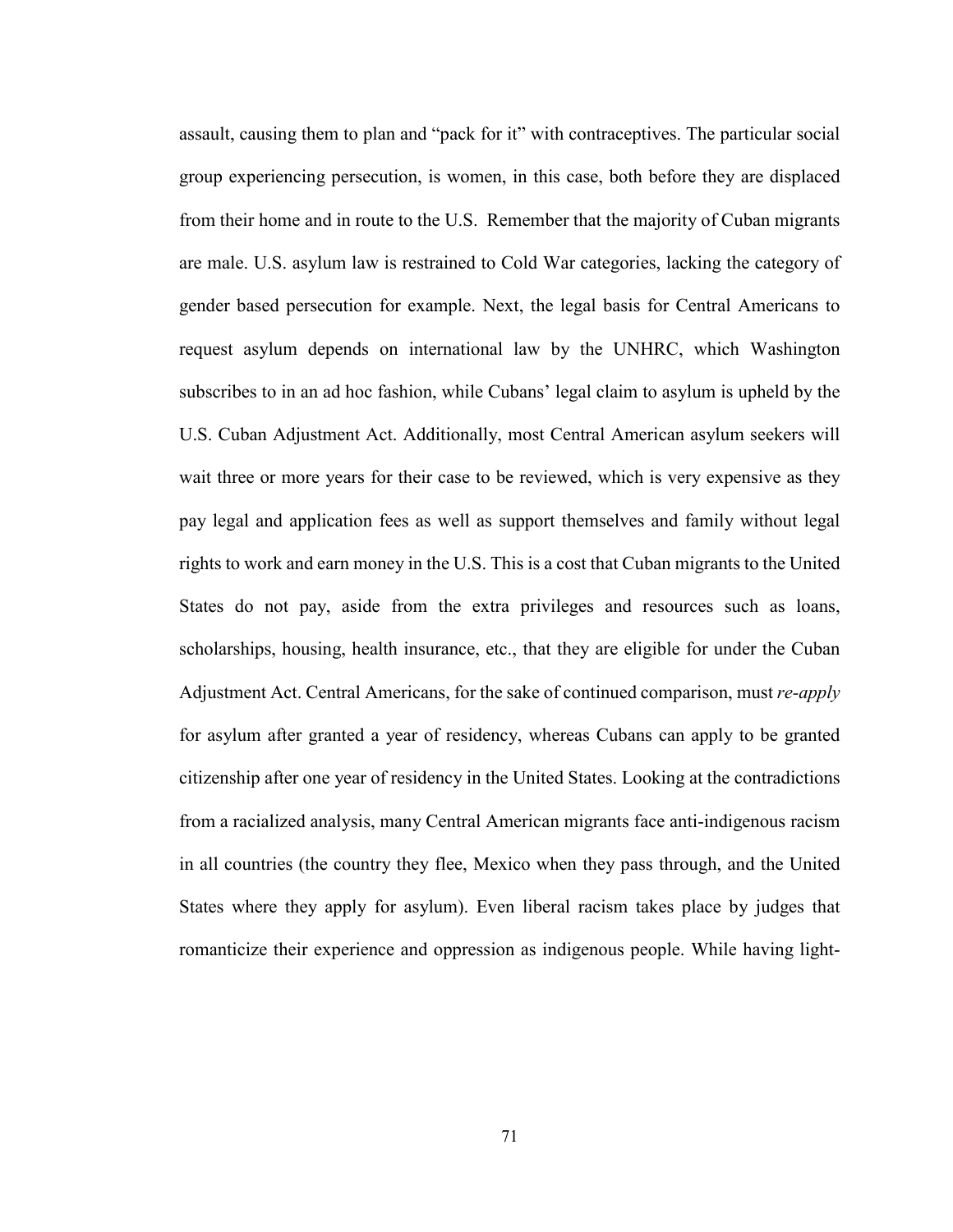skin privilege would likely benefit them in front of a judge, Cubans do not actually go through the application or trial process to prove their need for asylum.<sup>[47](#page-76-0)</sup>

## **Impact on Migrants**

The combination of economic and migration policies illustrates that the United States is encouraging not only a type of immigration that is undocumented and far more dangerous (going through Central America and Mexico), but also the impact of such policies target the working, professional class in Cuba. Causing many to leave, the economic violence of the embargo combined with the migration policies toward Cubans create what is called a "Brain Drain." Additionally, this greatly impacts the Cuban economy for those who remain on the island. It is important to remember that the island's population is 60-80% Afro-Cuban or of African descent, increasingly so as more white Cubans leave the island. Apart from facilitating the draining of the Cuban economy of its working professionals, these policies also reveal the political maneuvering by the United States government. For example, the Medical Professional Parole Program debilitates one of Cuba's primary international diplomacy projects, medical service carried out in other countries as a form of solidarity with their struggle against imperialism or even as a form

<span id="page-76-0"></span> <sup>47</sup> As a response, the Integration System of Central America, or SICA was formed to respond to the regional conflict. SICA and other critics of this particular migration emphasize that the Wet Foot Dry Foot law of 1994 and the Cuban Adjustment Act of 1966 not only created a system that is discriminating against other migrants from Latin America who are permanently deported, separated from families, and whose human rights are violated, but that "promotes illegal, unsafe and disorderly emigration from Cuba for political purposes" (Ramos). The Guatemalan government, a member of SICA, took a stance against the preferential treatment of Cuban migrants, who are are "not political refugees, victims of war or natural disaster." Alongside this statement, the Guatemala Foreign Affairs Ministry reiterated that over 120,000 Guatemalans have been deported back home from the U.S. since the beginning of 2015 (Ramos).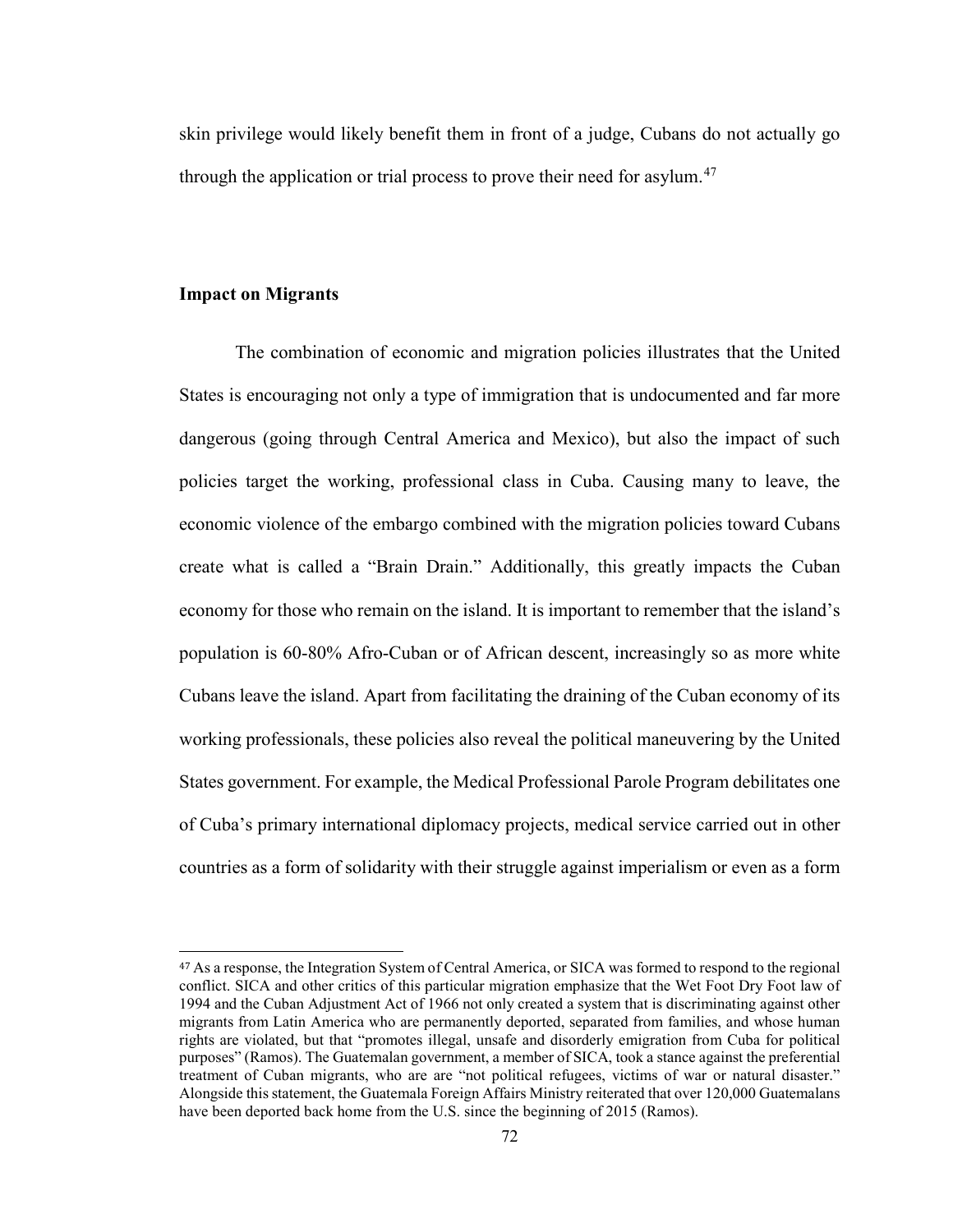of trade, providing many resources such as oil in return that the island cannot produce itself. Very aware of its functions and success, particularly as Cuba's main export, this U.S. policy directly aims to weaken the socialist Cuban government at large; however, they consistently harm and impact the lives of Cuban citizens, those on the island, and those who migrate.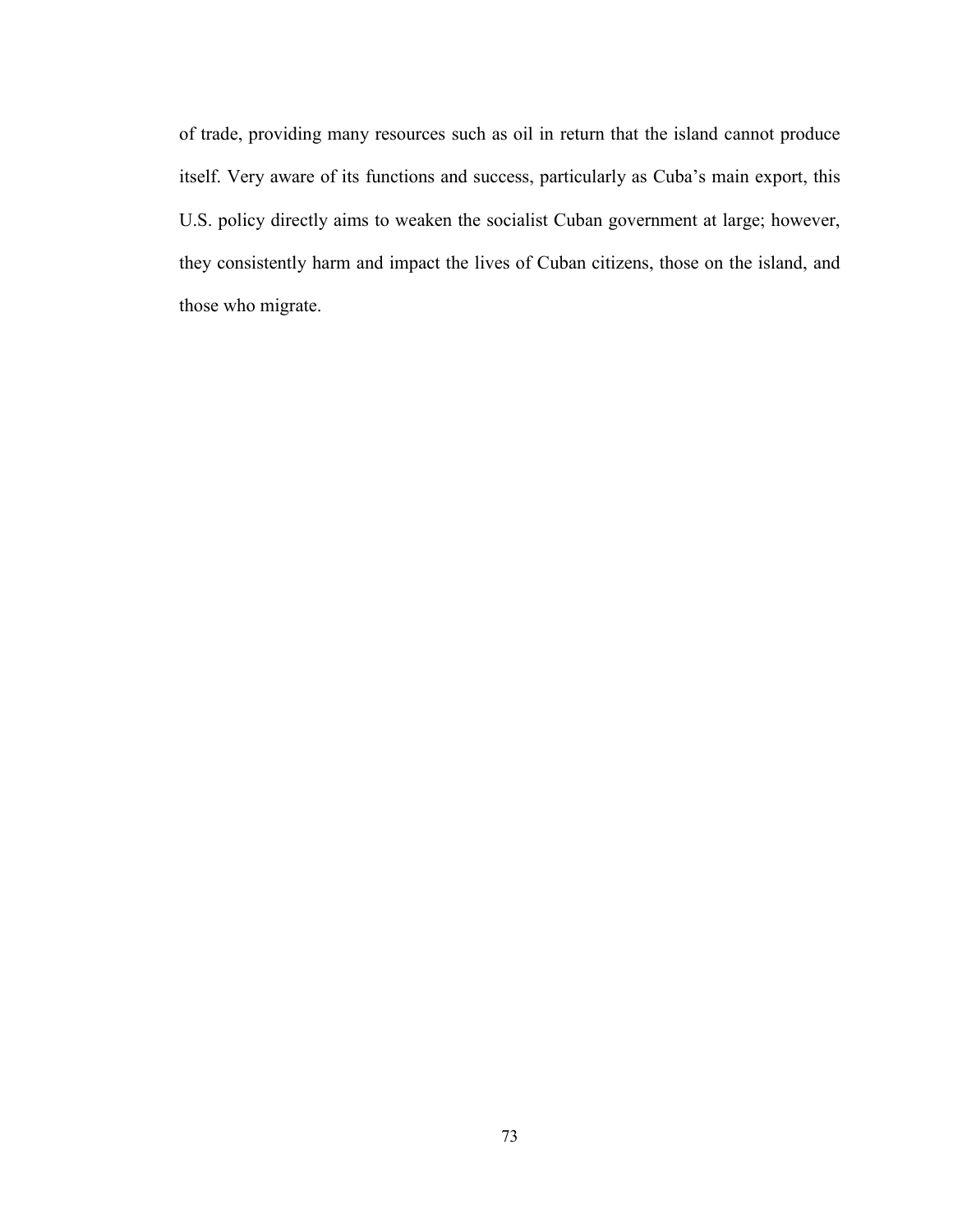# **Analysis**

The logic and motives behind such corrupt refugee law for the United States is in fact not *only* based on Cold War and ideological differentiation, although that is clearly a critical factor. A comparison of those same countries that either have right-winged, U.S. backed dictatorships, or the countries that had armed, organized left-wing and participation of the masses can be extended past ideology and political hegemony in the region, and drawn from the cyclical colonial-capitalist history to the ongoing question of potential extraction, privatization and thus, profit that those countries represent. Therefore, those individual migrants coming from countries whose governments bend to the economic interests of the United States, by economic reform or by military force through intervention, are not accepted as refugees or asylees. The economic and military violence they are fleeing is sanctioned by the U.S., in the name of development, democracy and freedom, and by the means of immense profit for the concentrated private property owners both in the country and from the United States. In the context of the Cold War, the powerful stakeholders would engage violently, both economically and militarily, and a struggle of defensive resistance of people and governments alike for the conflict of which ideology and which mode of production would finally have monopoly and control. Under the name of fighting communism at home and abroad, the United States' full blockade (or embargo) on Cuba and other violent policies and military actions were upheld in reaction to Cuba's ties with the Soviet Union and because of Cuba's support of socialist people's liberation struggles in other countries like Nicaragua. In the end, the Cold War rhetoric and justification proved not to be the only thing at stake when it came to lifting the full blockade on Cuba.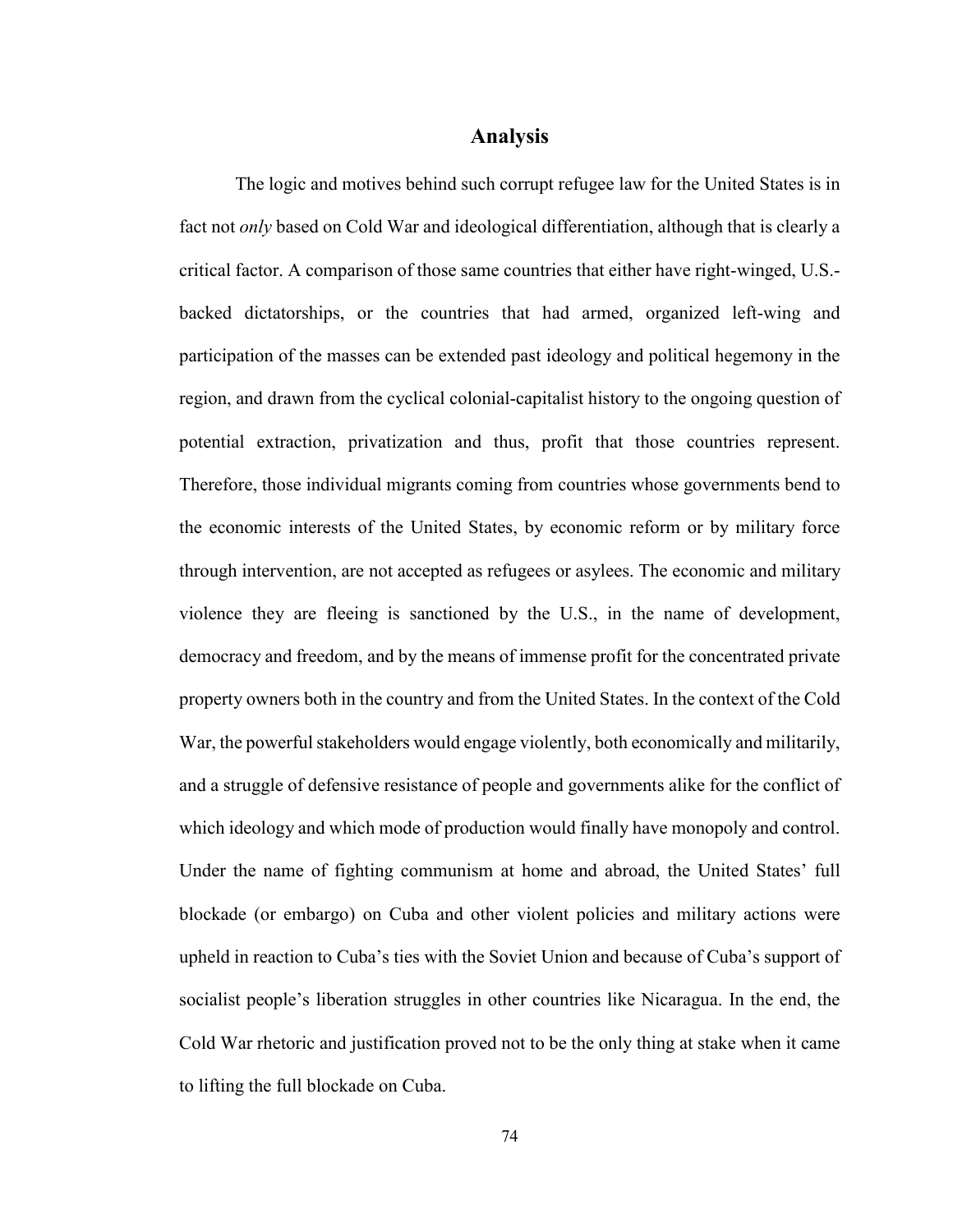As pointed out previously, there is an unattended connection in current literature that, while very effectively proving that Cold War geopolitics and ideologies have indeed influenced U.S. refugee policy, the argument needs to be taken two steps further. First, the variety of violent impacts from U.S. interventions directly causing the very displacement of people that the U.S. denies protection of. Thus, this leads us to subsequently question the ideological and material neoliberal motives of such interventions in terms of property, resources, and labor. Despite the procedural human rights obligations Washington commits to, the trajectory of 'anomalous exception' logic continues. While not always explicitly monetary, this logic consistently remains committed to valuing short and long-term profitable decisions for those included in the imagined nation-state. The question of inclusion is limited to those who are willing to fit into the liberal imaginations of the nation either as profiters or as laborers creating such profit. Norman and Naomi Zucker's focus on "mass escape" that calls for refugee policy to examine human rights abuses and not ideologies (Zucker, 7). However, until the U.S. government can imagine and implement alternative forms of property and relationships of power and dominance, human rights in our own neighborhoods as well as in every region of the world will not only continue to be violated, but those displaced by such violations will not be welcome on the basis of their humanity, but rather on their functionality in reproducing a cycle of labor for neoliberalism.

In the case of the U.S.-Cuba conflict, the liberal paradigm has already influenced the initial "normalization" of relations talks that Barack Obama and Raúl Castro held in 2014 and 2015. During the Obama administration, Cuba agreed to open a few avenues of trading with American communication companies, to import very few agricultural crops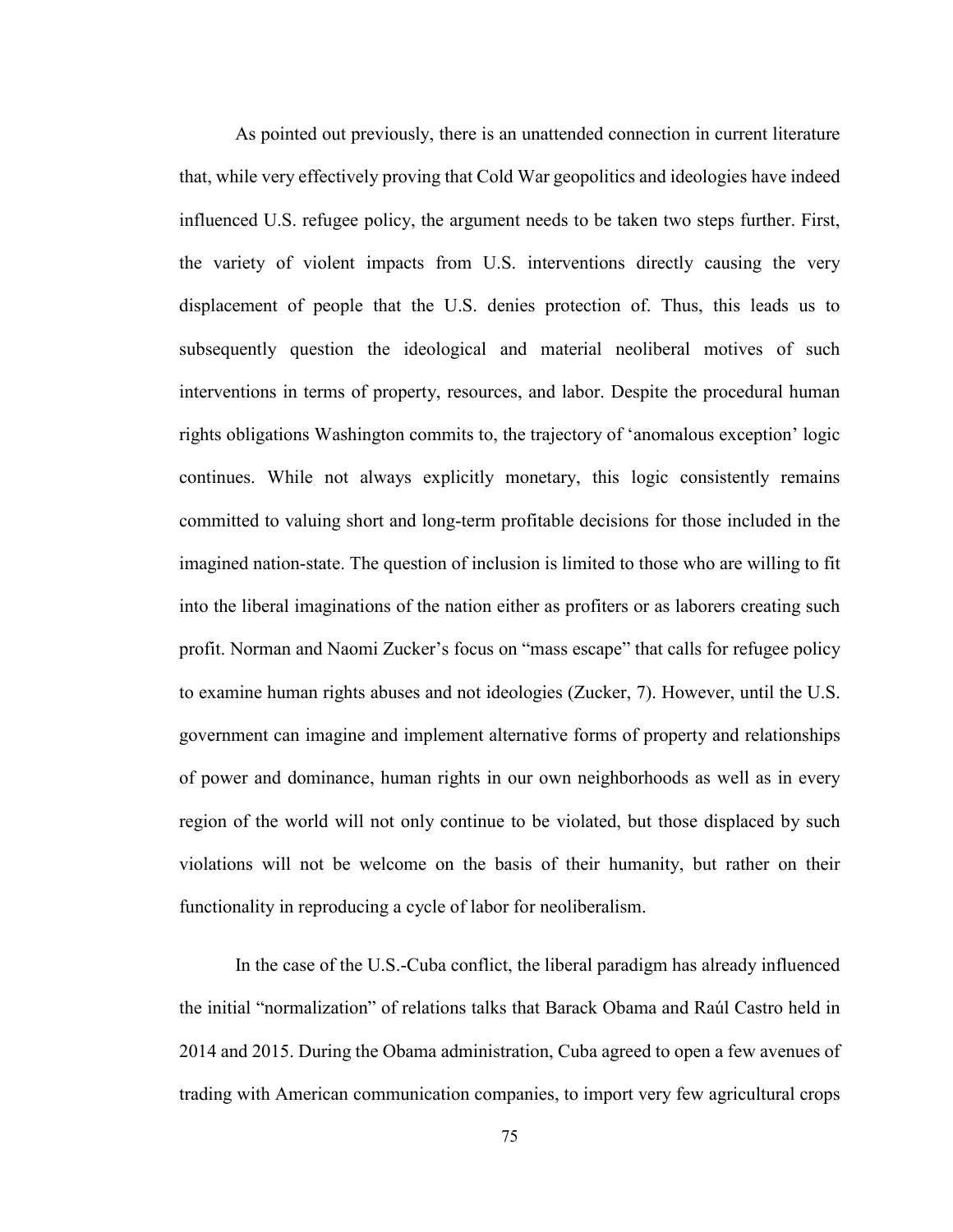to the island, and to even make a limited amount properties private for Cuban citizens to sell and buy homes. Particularly in a conflict that has been defined and carried out through violent economic actions, not to mention the ongoing covert attacks through the CIA, it is critical to assess how the "normalization" process is distributing power and resources, and who the liberalization of trade is benefiting.

Obama changed the direction of U.S. policy toward Cuba, if only to normalize immigration relations. However, economic relations regarding the embargo on the island remained strongly in place. Obama's executive order in the last days of his presidency changed the preferential status of Cuban migrants from automatic refugees to that of the rest of Latin Americans by ending the Wet Foot Dry Foot Act and by ending the Cuban Medical Professional Parole Program. And while this may have normalized *immigration* relations between the two countries, no changes were made to the asymmetrical economic blockade on Cuba. In effect, Washington still holds asymmetrical, extraterritorial and violent sanctions and laws over Cuba, maintaining the bilateral conflict and the restrictive struggle for those who live on the island. Moreover, such changes to the preferential immigration relation between the countries without any change to the economic blockade has implications within a larger system of migration restrictionism and economic neoliberalism. Relegating refugees to any other immigrant status signifies less obligations of protections by the state and more precarious and vulnerable living and working conditions for those migrants. When automatic refugee status was a symbolic gesture to prove the supposed failure of a socialist state augmented to over 50,000 Cubans entering the United States southern border in 2016, suddenly such a generous refugee policy became concerning for internal interests. Such policy changes function to further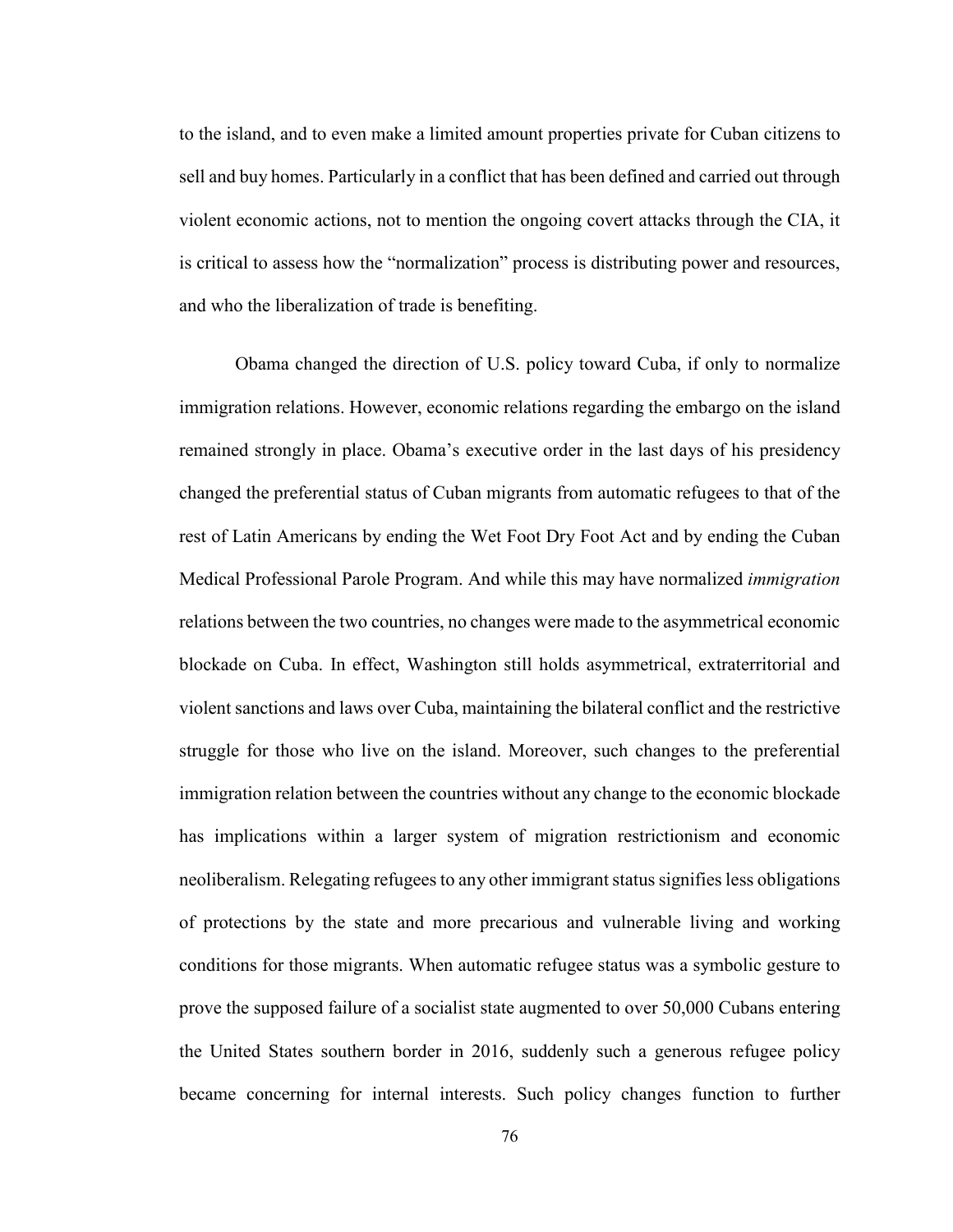neoliberalization throughout the region, particularly changing those who were once considered refugees to be categorized as migrants, making them a group that is more manageable (accepted or rejected as migrants based on internal interests) and precarious.

# **Merida Initiative: Another Arm of U.S. Economic & Military Violence through the Americas**

As previously illustrated, the United States historically holds high stakes in maintaining control in the Americas. The project of the United States government has different strategies of extending its interests. One is the embargo on Cuba. Another extension is through the Merida Initiative in Mexico. In the regional conflicts and displacement in the Americas, Mexico plays a crucial role as a "transit state" through which the majority of migrants and refugees pass to get to the United States. There are an estimated 1.5 million people entering Mexico's southern border and about 400 million territorial crossings per year (González-Murphy). However, the definition and role of a transit state is much more complex than merely having transit migrants pass through its territory. Mexico has transformed into a transit state because of its geopolitical position between nations of varying levels of economic development and sharing a border with a major and restrictive destination country (the United States), and for its own government's response of restrictive migration policy for external, not internal, concerns. Additionally, its government directly replicates the U.S. laws and restrictions toward Central American migrants, apathetically permitting brutal human rights violations to continue. This is implemented by the 2008 Merida Initiative, in which the United States government and taxpayers have funded over 2.5 billion dollars to the Mexican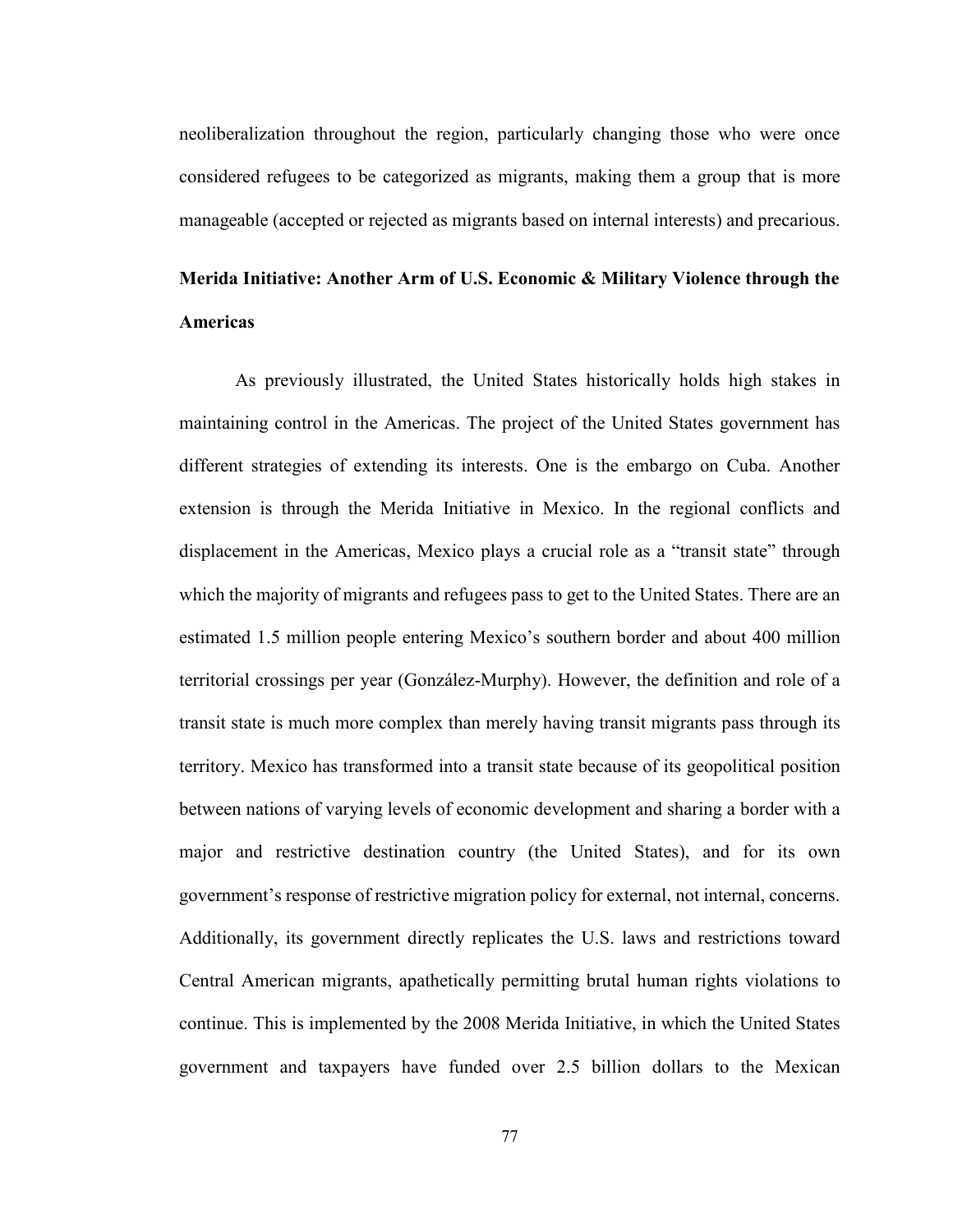government for the militarization and increased resources of their immigration systems.

In 2014, there was a significant increase of "non-Mexican" immigration across the U.S. southern border. Seen as a crisis, President Obama met with President Peña Nieto to create an urgent response. The Mexican government under Peña Nieto agreed to install "The Southern Border Program," which originally called for the increased security of both migrants and Mexican citizens within Mexico as well as increased deportations from the southern border. After pressure from Washington, the first aims at increasing security were cut, leaving the bill with the single goal of deporting migrants. This program increased the militarization and many levels of enforcement for surveillance, arresting, detention, tracking etc. and caused increased vulnerability through accessible extortion by Mexican migration officials. During the fiscal year of 2015, the United States externalized its restriction of Central American immigrants by funding the Mexican government with tens of millions of dollars militarizing their immigration system in order to intercept and deport Central Americans before they can reach the United States to claim asylum. This is very different from the experience of Cuban migrants who are provided a two month visa when they enter southern Mexico in order to pass through to the United States. Funded to be a filter or buffer for the United States, the Mexican National Migration Institute apprehended more Central Americans than the United States in 2015, increasing by 70% over the previous year while those of the United States were cut in half. By the United States "outsourcing a refugee crisis" onto the Mexican government, the migrants are not only subjected to violence and human rights violations caused by corruption and complacency of the Mexican government, but the United States eludes political responsibility for funding these violent policies.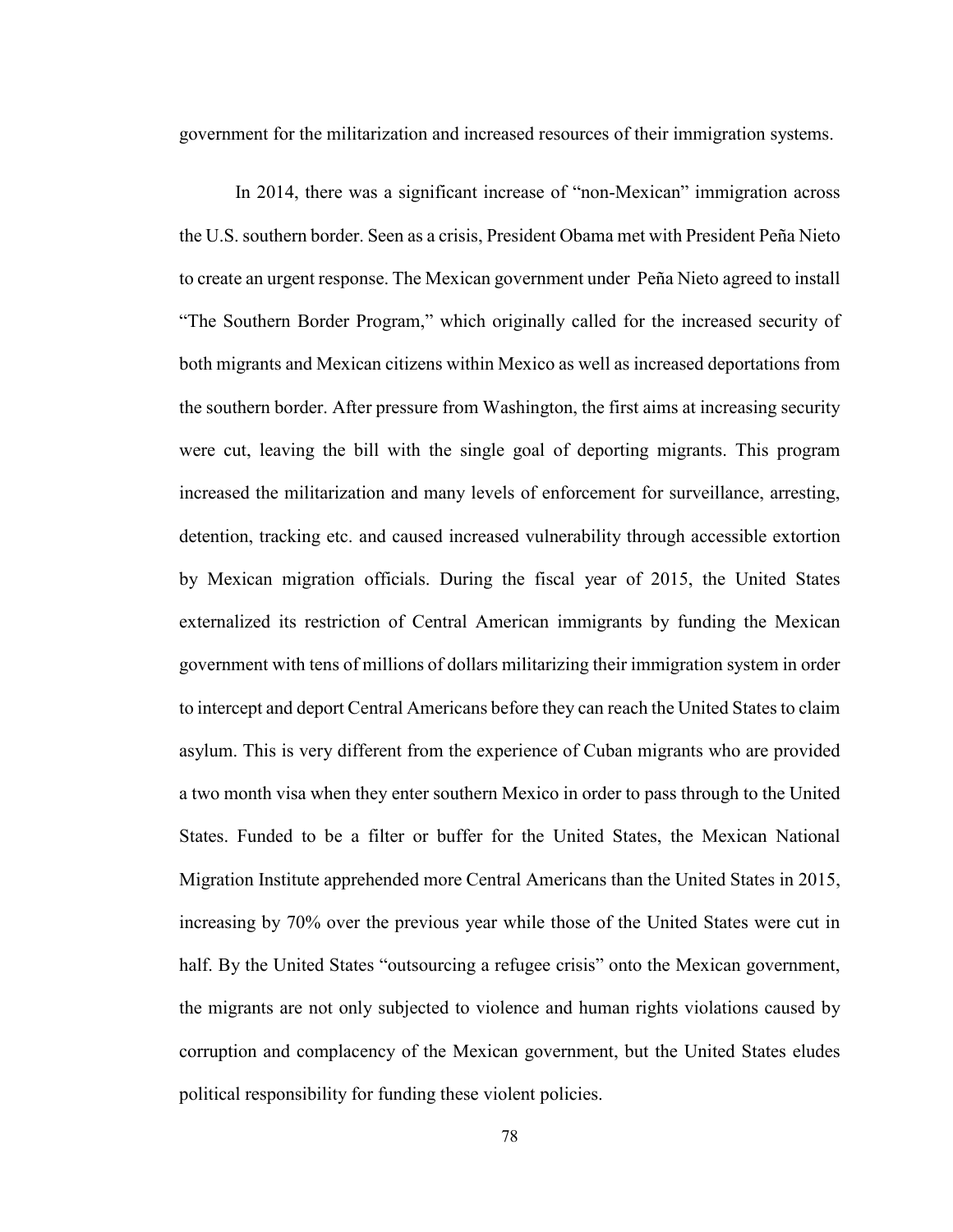#### **Mexican, Cuban, US Triangular Relations**

Throughout decades of conflict, the Mexican government has played a unique and critical role as an intermediary, facilitating diplomacy and negotiations between the United States and Cuba. While the Mexican government maintained communication and, to a certain degree, trust with the Cuban government, it was often taking steps that contributed to the motives and interests of the United States. One reason that Mexico was able to play the most important role in the U.S.-Cuba conflict is because Mexico is the only country in Latin America that was not in a war or a dictatorship (technically speaking)<sup>[48](#page-83-0)</sup> since the 1960s, during the timeframe of the conflict. During the late 1950s and through the 1960s, the Mexican government under President Mateos was creating centralized and powerful state institutions. The Mexican government under the López Mateos and Díaz Ordaz administrations was creating public institutions and social welfare such as public health systems for state workers along with nationalization of Mexican resources such as electricity. However, amongst these reforms, there was *not*  sufficient economic height or distribution of funds throughout the economy. Thus, the goals of the Mexican government were conservative, working to centralize the political and economic power.

Mexico often kept positive relations with Cuba on the public platform, while also serving interests that strengthened their ties, dependency, and trust with the United States

<span id="page-83-0"></span> <sup>48</sup> Actually, need to acknowledge that Mexico was under a type of dictatorship, but it was not publicly recognized neither nationally or internationally. Under President Ordaz from 1964-1970, was arguably a dictatorship because of its military highways, it killed thousands, and carried out the Tlatelolco Plaza Massacre (1968) by a combination of Ordaz, U.S. CIA, and Figueroa (Governor of Guerrero). The Communist Party was strong in Guerrero.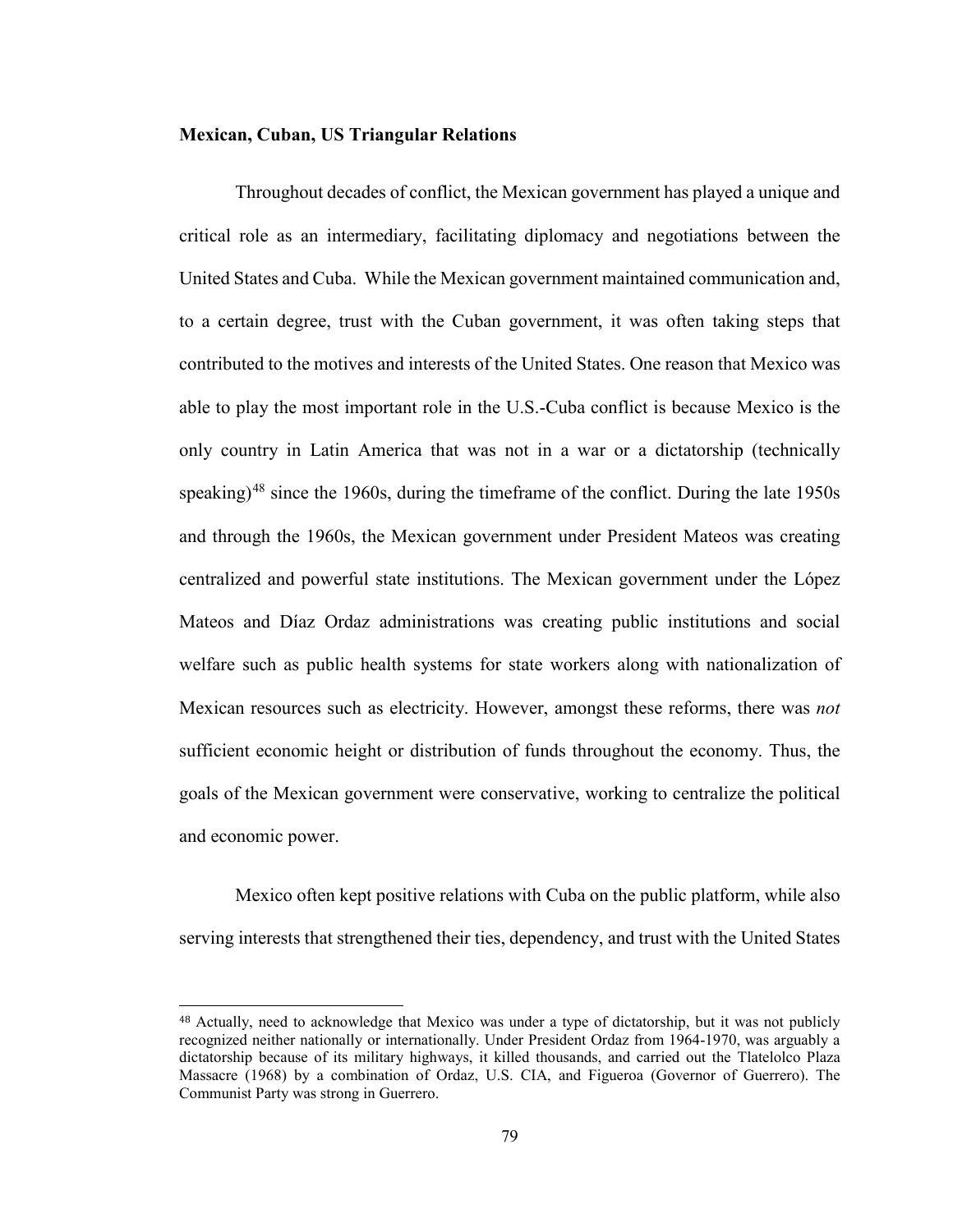government. This triangular relationship laid its foundation with the 1964 decision of the OAS by a vote of 15 to 4 that agreed to terminate diplomatic and commercial relations with Cuba. Chile, Uruguay, Bolivia and Mexico were the four countries that voted against the resolution. The Mexican government seemed to stand up to the U.S., choosing not to cut diplomatic ties with Cuba or enforce full sanctions on Cuba for their support to other revolutions. But behind the scenes in 1961 under President López Mateos, the Mexican government agreed "to maintain economic and political ties to Cuba and not take any overt effort to undermine or overthrow the regime," assuring the U.S. government that Mexico was willing to work with the U.S. "beneath the table" (LeoGrande and Kornbluh, 99). Mexico remained the *only* country with relations with Cuba and to keep the Mexican embassy in Cuba in order to keep a connection and thus information about what was going on in the island and Havana. This information specifically served the U.S., which has not had a proper embassy in Havana from 1961 to 2016 (LeoGrande and Kornbluh, 100). Such a move is self-serving to the Mexican government because it means that the relationships with the U.S. can strengthen, while the public stance supporting Cuba will work to appease and quiet the Mexican Left movement of the  $1960s$ ;<sup>[49](#page-84-0)</sup> both function toward a long term conservative plan of liberalization alongside the United States. The products of such diplomatic decisions are visible today with the NAFTA agreement, the ongoing privatization of Mexico's land and resources, as well as the expanding military repression toward Mexican citizens – partially funded by the U.S. Merida Initiative. The

<span id="page-84-0"></span><sup>&</sup>lt;sup>49</sup> At the time, the Mexican Left and the Communist Party of Mexico were strong and gaining strength after the Cuban Revolution. The Mexican government did not cut ties with Cuba when the U.S. did so as "not to upset the Mexican Left" (LeoGrande and Kornbluh, 99). Cutting ties with Cuba could me more morale and unification of the Left in Mexico toward the government on other internal issues. Already, the Mexican government was battling massive protests of doctors, landowners, and students throughout the country.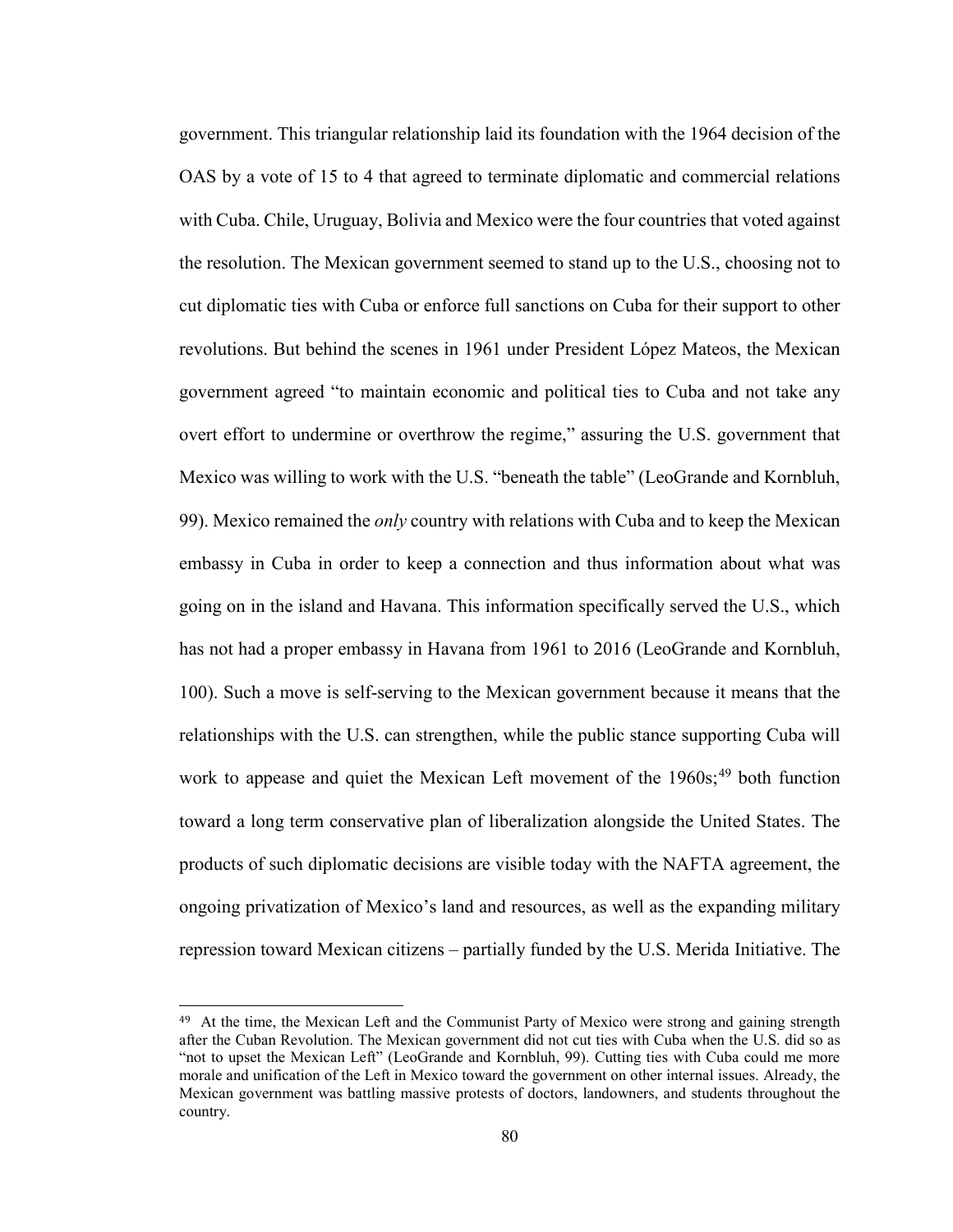regional project of the United States to maintain and further its imperial control of the Americas and the profit it represents manifests in policies of privatization, neoliberalism, and control of migration, all of which are violent.

### **Manageable Labor Cycle: Turning Refugees into Migrants**

"The United States never acceded to the 1951 convention but became a signatory to the 1967 protocol, accepting in theory the universalist principles of the refugee regime" (Zucker, 28) but in practice, the US never became universalist. And this is the protocol that governs international refugee law today. As is evident in the history of U.S. refugee policy, refugees were not admitted on the basis of the 1980 Refugee Act. A shift repeated again in January of 2016 during Obama's last days of office, Cubans who had been without question considered refugees for almost five decades, were made like most other migrants for the United States: *manageable.[50](#page-85-0)*

Whether policies changes functioned to invite or restrict certain refugees, they have consistently reflected neoliberal reform. Clinton's Wet Foot Dry Foot Act differentiated between those Cubans traveling by sea, predominantly black, but more importantly, without social or financial capital to organize more than a raft to float to Florida, and the Cubans traveling by land who did have social and financial capital to pay and coordinate thousands of dollars worth of travel and smuggling through Mexico. The latter Cubans were deemed acceptable to enter into the U.S. as active participants in the

<span id="page-85-0"></span> <sup>50</sup> Refugee admissions, unlike grants of asylum, can be managed. Reagan's attorney general William French Smith explained how this was done: Before the person may be granted refugee status... there must be two determinations made: First, whether refugee numbers have been allocated to persons in the region of the person's nationality; and second, whether the person falls into a group or category of persons "of special humanitarian concern" as determined by Congress and the President. If these factors are not present, the person will not qualify for a grant of refugee status even if he meets the refugee definition in [the Refugee Act] (Zucker, 84-85).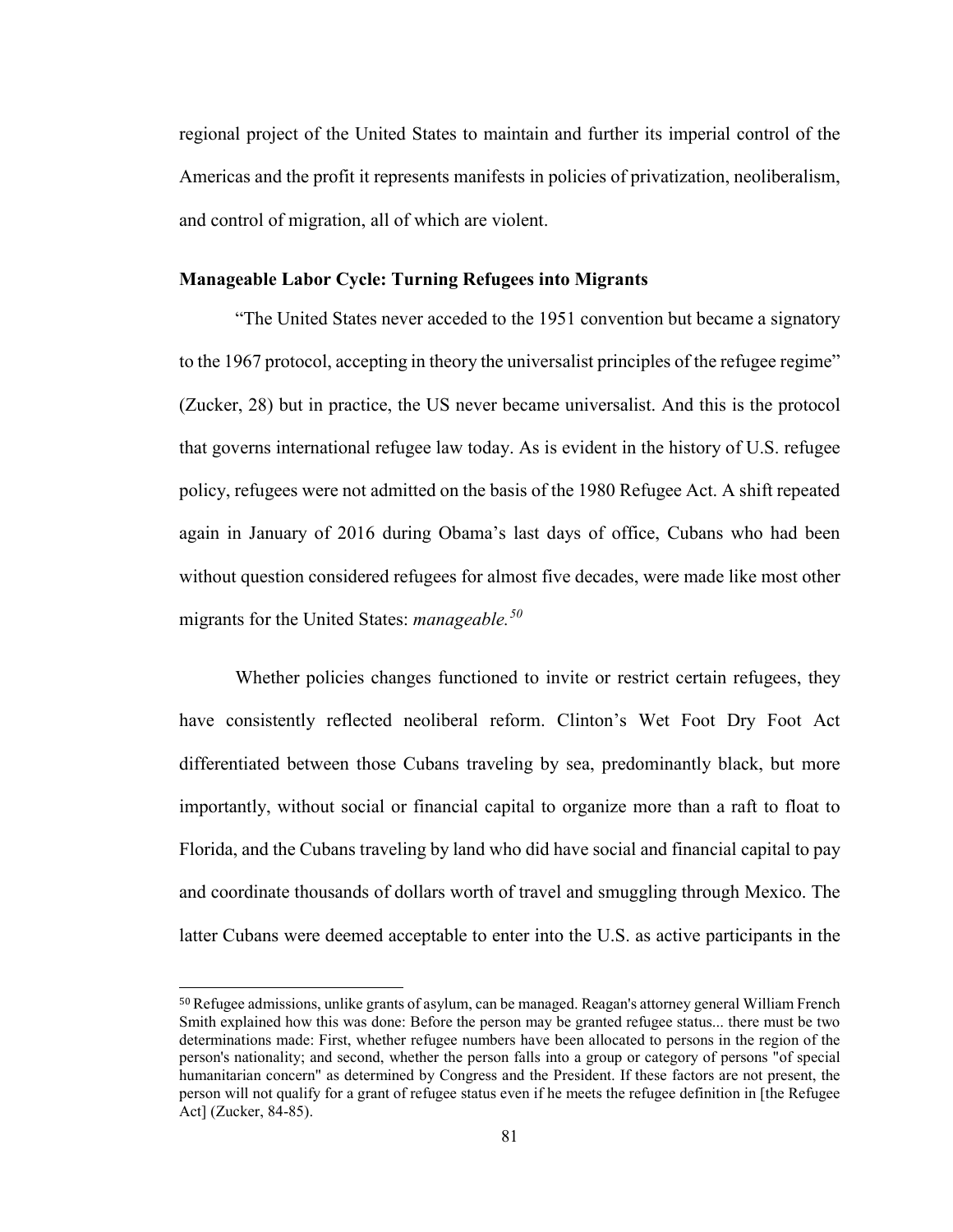liberal economy and society. Finally, even equalizing Cubans to migrants from other countries, a much needed policy change, in fact still contributes to a long spanning neoliberal project. Now, Cubans like most other migrants, can also be managed and controlled by the state. Through the historical and reflective analysis of Norman and Naomi Zucker, they emphasize that "refugee policy in the United States has become an exercise in alchemy; how to transform refugees in to immigrants, immigrants who can be controlled, regulated, and above all, chosen" (Zucker, 7). This transformation runs alongside neoliberal foreign and domestic policies as well as the increased view of immigrants as a disposable labor force. This final stage represents how U.S. policy is functioning to transform refugees into migrants; they do not need to be protected, they are more vulnerable, their civil and labor status more precarious, and therefore, more exploitable. Now, whether they receive refugee status or not, the transforming of refugees into migrants in the 21st century resembles acceptance based on one's purpose in the labor cycle that the United States is dependent and desperate to keep functioning and reproducing itself.

In the context of the United States, it is apparent that migration and refugee policy reflect exclusionary policies, not only converging with other wealthy industrial countries, but also going so far as to influence and control the migration and refugee policies of countries like Mexico that are in the "backyard" and thus successfully attempt to integrate the U.S. neoliberal economic interests as well as extend the militarized exclusion, detention and deterrence of Central American migrants (Golash-Boza). Cecilia Menjivar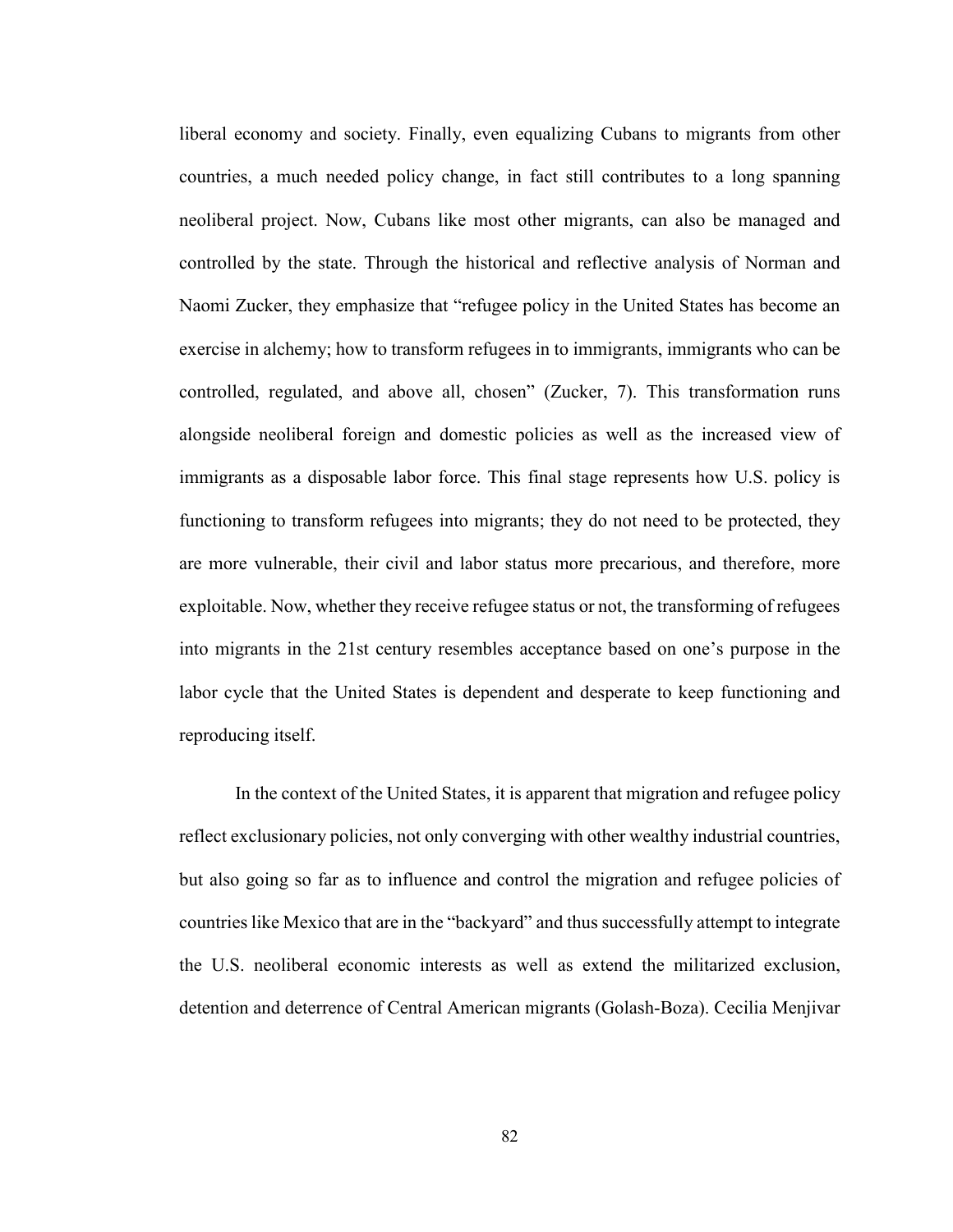calls this "outsourcing of US border." [51](#page-87-0) This is where such policies are utilized to fulfill interests more pertinent to the leadership and reproduction of the U.S. nation-state as a wealthy and powerful actor in relation to the rest of the world.

#### **Neoliberal Eligibility: Comparing Cubans and Haitians**

In this time frame of colonial domination of the Americas, the Haitian Revolution, a successful revolt of African slaves, inspired other groups of slaves all over the Western Hemisphere to revolt. The governments and property owners of the Western Hemisphere still today do not let Haiti fail to pay for this revolution. The same could be said for the full blockade of Cuba being launched in response to the Cuban Revolution's appropriation of U.S. private property. A threat to the accumulation of wealth gained through this property, that such a policy and others to follow it would not let the Cuban island fail to pay for this disruption of the momentum and necessity of constant and further growth and surplus, or profit. And so, as parallel or transferable, the citizenship ideology, as it includes and unites those who are willing to and already hold valuable attributes to contribute to the liberal and capitalist economy and society. Just as in the case of Black slaves and White indentured servants in the foundational years of the thirteen colonies and the United States. In the case of Cuba, in order to contribute to an imagined nation as being a community of liberty, the United States first upheld an exploitation of the resources and workers on the island pre-1959, and later exerted the ensuing economic embargo on Cuba as a paternal relationship of dominance. Even so, it is at its root a liberty defined by the freedom or right to maintain or become the property

<span id="page-87-0"></span> <sup>51</sup> From: Menjivar, Cecilia. "Immigration Law Beyond Borders: Externalizing and Internalizing Border Controls in an Era of Securitization." *Annual Review of Law and Social Science* 10: 353-69. Web.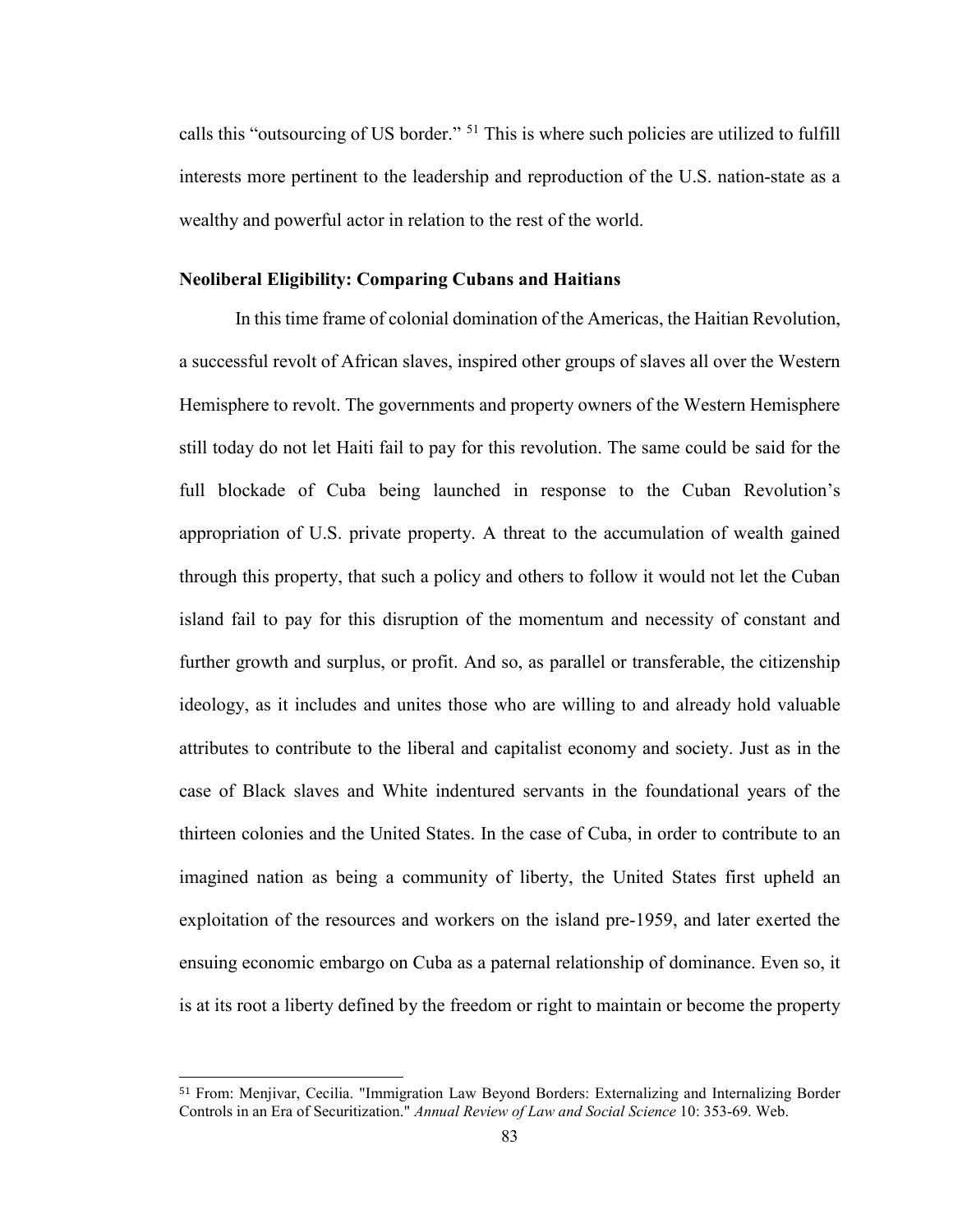owner, profiting from the exploitation of the next 'anomalous exception,' in this case refugees from countries like Haiti or Guatemala, countries that are subscribing to neoliberal policies, whether my force or choice, and not coincidentally countries where the U.S. has backed right wing neoliberal coups.

Asking who is included and who is excluded from the "American Dream," or even being welcomed to join in to lawfully live within the country, leads us to return to question the benefit of either excluding or including refugees depending on the momentary needs for the cycle of labor force. This is critical as this provisional and disposable labor cycle is what the U.S. political-economic dominion relies on to continue its role in the global economic system. If one can join the U.S. as a participant in the neoliberal society and economy, it is worth considering their inclusion, despite the costs of relocation or damaged foreign policy relations. Strategically, domestic opinion is easily manipulated by ideological justifications, and a refugee's willing participation in the society economy will uphold the value of private property, of the "American Dream," and of the U.S. as a savior and haven of liberty. But again, this liberty within liberalism is designed to extend to a select few.

After endless mainstream discussions of the urgent and obvious need to accept refugees, I pose the question: accepting refugees and then what? So that they can work at companies like Starbucks and to have their labor rights exploited? What comes after refugees are indeed accepted? Are we publicly discussing how to prevent people from being displaced? While the premise and values written in the tenants of refugee policy seem benevolent and generous, in fact refugees, like migrants, function within a larger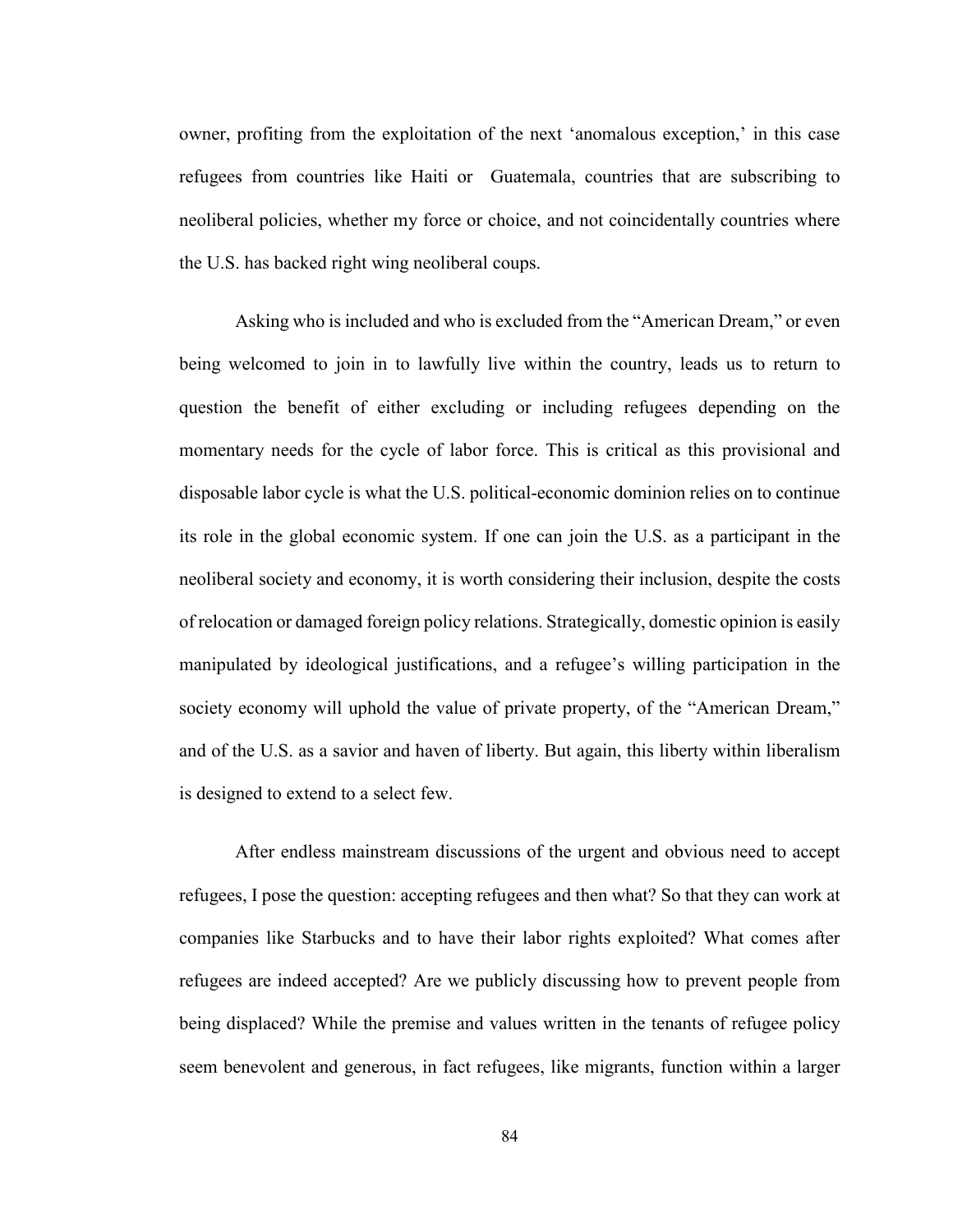labor cycle driven by state capitalism. This labor regime and cycle functions on a vast, global level. For example, U.S. foreign policy funds and participates in destroying local and national economies of countries such as Syria, or Cuba in the case of this research. Urban centers are bombed. Regional and international economic sanctions go up. People flee their homes not only in search of jobs to support their family, but in many cases, from the violence taking place around them.

Another phenomena that occurs for many Cuban migrants, whether they arrive to the United States or other industrialized and capitalist countries, is the issue of "Brain Waste." I want to emphasize that Cubans who migrate to the U.S. are well informed and make the decision with intelligence and autonomy. Many of them know the risks. They might even think the American Dream is a farce, but they still might want to try their luck regardless. Others want to reunify with their family members. The choice to migrate is a very reasonable and well-thought out one. This is another reason why it is harmful for Cubans to come to the U.S. based on the constructed project of the American Dream and neoliberalism. This is a migration phenomenon where one has a professional, often intellectual job position and career, and when they arrive to the other country, particularly in the United States, they find that none of their professional and academic credentials are accepted and they have to start their career over, often leaving them options to work in low, wage labor positions. One of the most unfortunate aspects of the preferential and unjust U.S. migration laws for Cubans is the manipulation of the hopes of Cubans to achieve the "American Dream," when they are often instead faced with a substantial lowering of their professional and social status, unable to earn equivalency certification for the professions they had in Cuba, and the fear of admitting to their family back in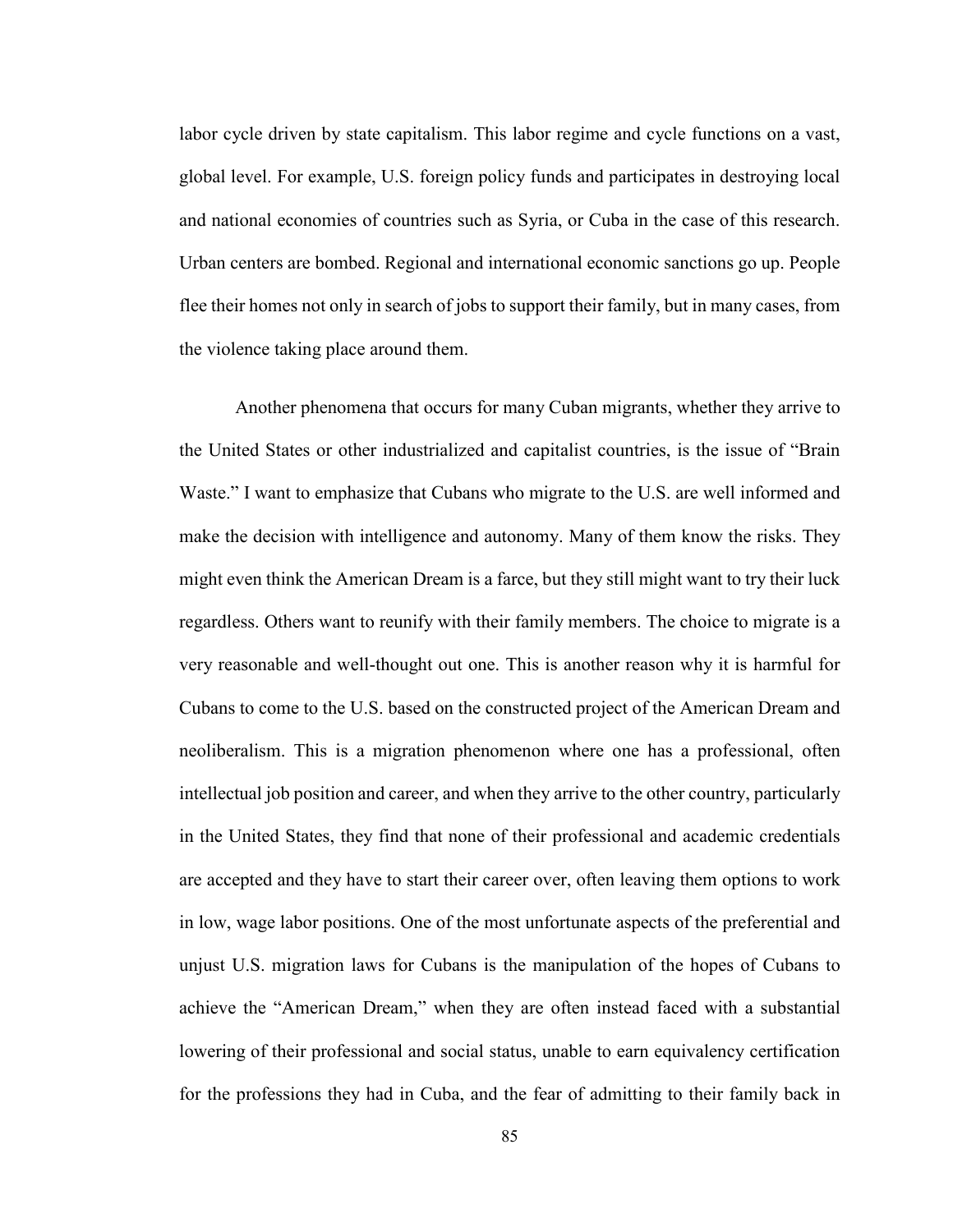Cuba that they were manipulated, that the American Dream was a lie, or that they have failed at becoming financially wealthy. According to an interviewee, Cubans like Esteban Lombillo, who was very famously the director of the Cuban national baseball team, and is now in Mexico City waiting tables at the Condesa Mama Rumba salsa bar. He also spoke of a highly respected Cuban University director who migrated to Canada to find better opportunities, and now works an elementary school crosswalk, stopping traffic and guiding young students across the street everyday. This is extremely disappointing of course; however, it is very common that those who experience this will blame themselves for an individual failure at the "American Dream," rather than viewing the larger imagined construction as a systemic and deceptive farce. Or, they tell their family members that the "American Dream" is a lie, one well sold by the advertising and consumer industries, and their families do not believe them and think they are keeping the money for themselves and that is why they are not sending back remissions to their family.

Common scenarios in the lives of refugees and immigrants illustrate how the neoliberal labor cycle functions. Although many of those people fleeing were professional, highly educated participants in their communities before, they find themselves begging the U.S. or the EU for legal acceptance. However, if accepted, they might get a wage labor jobs for eight dollars an hour. Commonly one's education and professional skills are not recognized in the new country where they have received asylum. Unable to continue their past career, many migrants and refugees are subject to "Brain Waste." In countries like the United States, it is unlikely that they will have unions or a platform to demand rights as workers. If that migrant or refugee chooses to challenge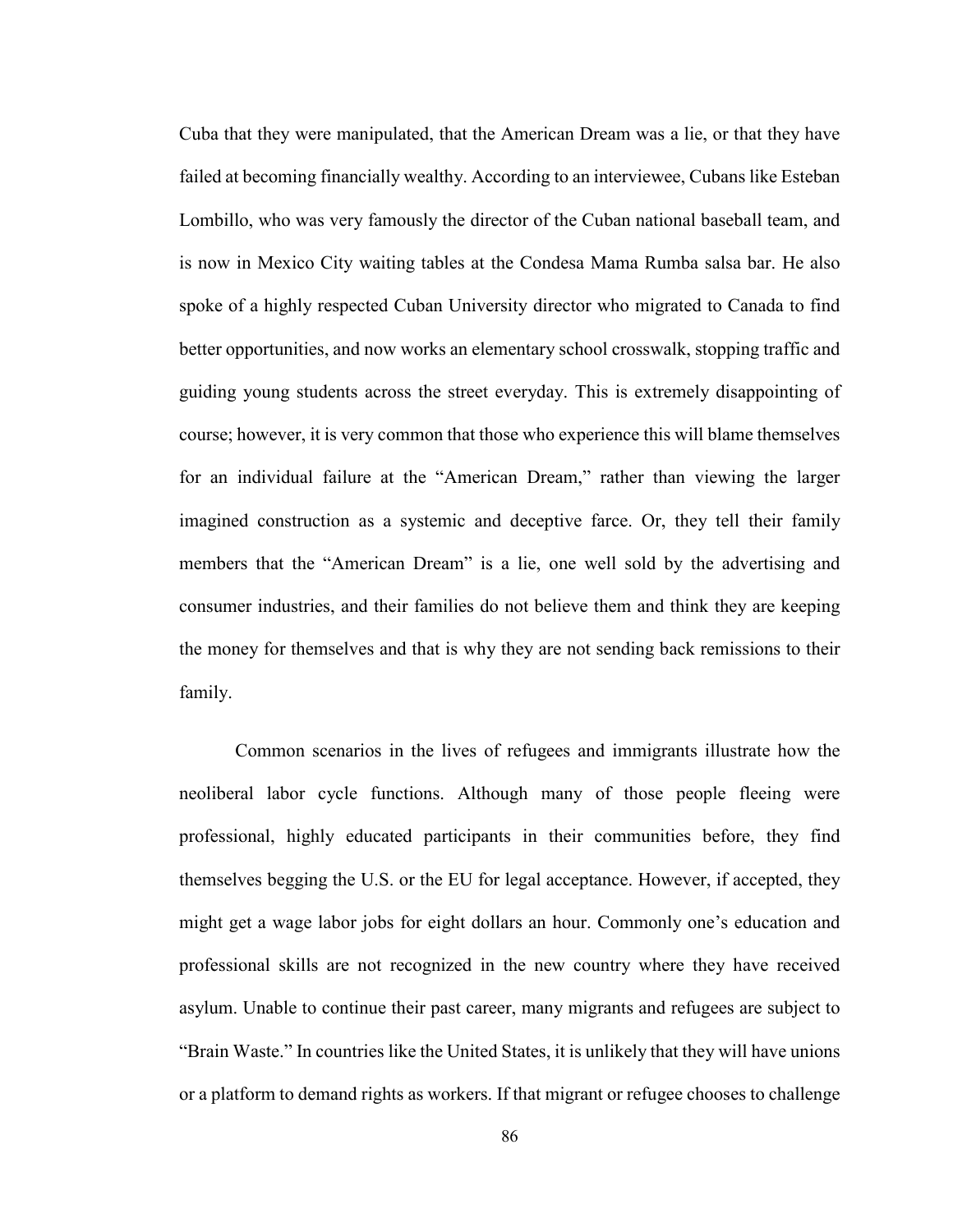such exploitation and lack of labor rights, they can get deported for organizing, according to the current clause on asylum visas that they sign saying they will not participate in political action. If they do in fact get deported, most likely the only jobs they will find work in will be those that benefit the U.S. economy through outsourced companies.

It is important to discuss the financial expenditures that the United States engages in (and a lack thereof) the following categories: acclimation and assimilation into hegemonic U.S. economic and citizen participation; the overthrowing of democratic states and their economies; the democratization and neoliberalization of other nations. The United States spends more on assimilation into economic and civic order towards refugees than it does for other immigrants with a range of documentation (H1B, etc.) To what extent is that training economic, forming refugees to subscribe to the neoliberal hegemony in the United States that is so intricately tied with U.S. cultural identity? Has the United States preselected refugee groups that already fit or are malleable toward the neoliberal model? That they are already professionals, have financial and social capital as well as education? An example of this is with refugees accepted from South Asia in the 60s and 70s who became the "ideal immigrants" as they were already rejecting socialist governments and subscribed to the neoliberal society. Zucker points out an example that occurred in 1980 when 1000 released political prisoners remained in Cuba. The United States did not really want political refugees who were persecuted, but particularly those who would enter into American society.

A stark example in the case for refugees being selected not based on highest need for protection of persecution but for their ease in which they enter into the neoliberal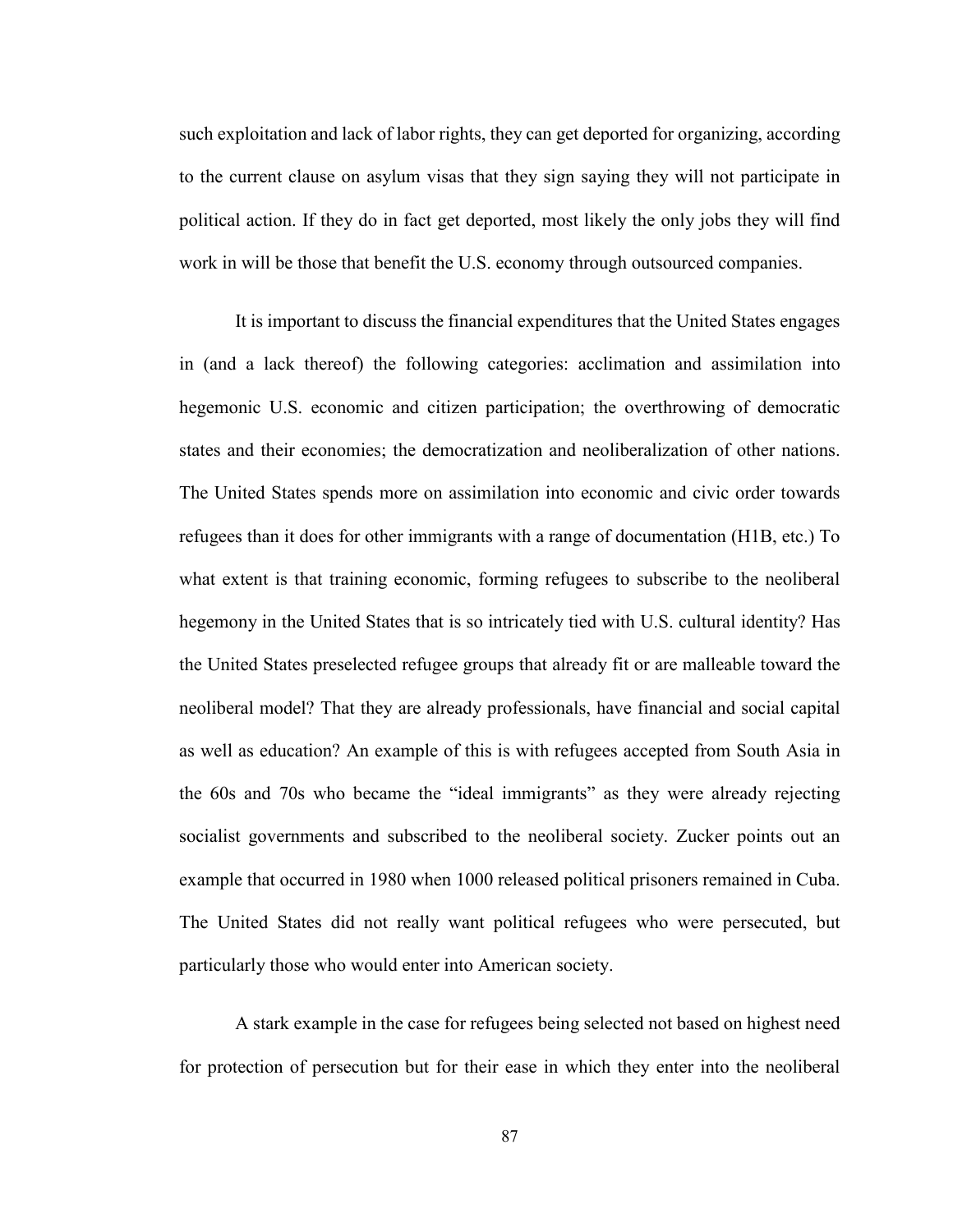imagination is that of Haitians and Cubans. In 1960 Eisenhower established the Cuban Refugee Center in Miami, which provided federal aid for resettlement and other benefits for Cubans to advantageously enter into U.S. society, a price the government was willing to pay in order to take out Castro and revolution, as they planned for such policies to do (Zucker, 30). The Cuban-American historian, Félix R. Masud-Piloto concluded: "The United States' main concern in Cuba, however, was less the legality of the government than the ideology of its leaders. Communism, communist influence, and American economic interests were the real issues" (Zucker, 29). For example, the money spent on interdicting Haitians under Reagan goes to show the financial sacrifice worth excluding a particularly undesirable addition to the American economy: "The task force estimated a cost of between \$10 and \$15 million a year. (In fact, by 1984, the cost for the Coast Guard alone had reached \$25 million a year; 1,900 Haitians had been interdicted at a cost of \$36,000 per Haitian sent back to Haiti)" (Zucker, 76). Haitians resemble so closely the ever-so-hated "welfare queen" within the society of the United States. They are Black. They are poor. And they too exist in a state of struggle against a repressive police state, oddly enough, backed by the very United States itself. Is it a coincidence that the United States does not accept those seeking asylum from the nations that the United States has overthrown and maintained conservative and violent dictatorships? No, it is not.

Cubans, on the other hand, prove to be a group whose migration was illustrated as tragically fleeing from repression of their liberties, at least those valued by the United States, because they promised to be productive and faithful participants in the liberal U.S. society. As opposed to the thousands of Haitians fleeing repression and violence on rafts, clearly, there was a greater propaganda value in small groups of sunburned, half-starved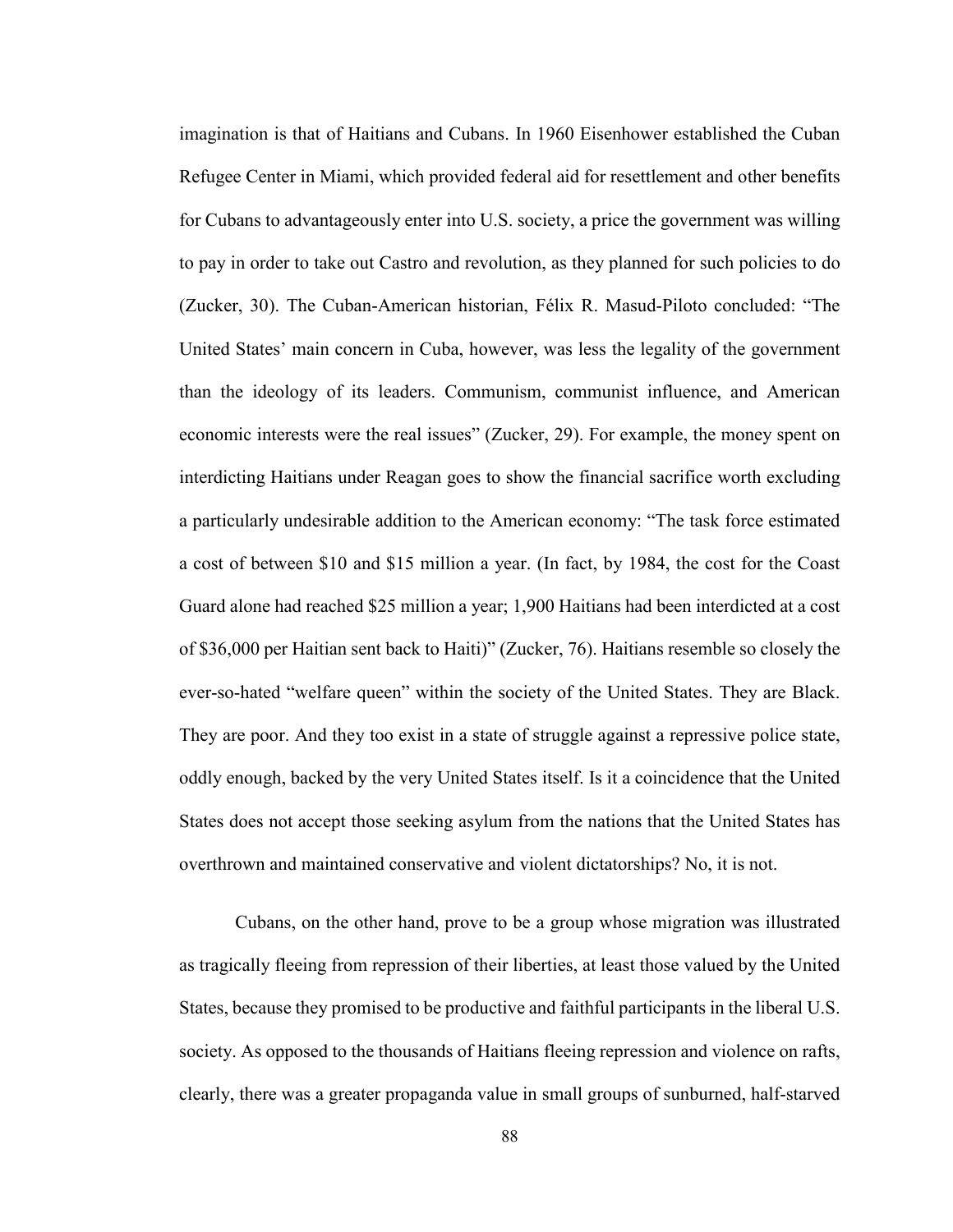refugees escaping in flimsy boats than there was in immigrants regularly arriving by plane. Possibly for that reason, while the United States prosecuted Cuban plane hijackers, we did not prosecute boat hijackers. (Zucker, 47).

The image of Cubans going through a normalized and regulated migration process with documentation and by airplane did not *sell* the urgency of overthrowing the Cuban Communist Party and the Castro regime. The very exclusion of Haitians fleeing in nearly equal conditions, however fleeing from a U.S. backed, right-wing dictatorship, clearly displays the contradiction and thus the interest at hand for the United States. Cubans arriving in a precarious and desperate way would fuel the fight for liberalism in the United States and in the region of its "backyard," Latin America. Once again, the migrants as complex individuals were maneuvered and described as pons, fulfilling the interests of the United States:

Whatever their individual reasons for emigrating might have been, Cubans arriving in this country were heralded as freedom fighters, were proclaimed as having "voted with their feet" for democracy and freedom. The Cuban-American community regarded refugee status for their compatriots as an *entitlement,* a view that was shared by many in the government (Zucker, 49).

However, the inclusion and exclusion of migrants and refugees, categorized and referred to as either one or the other is based on the interests at hand of the U.S. government. While in the decades since the revolution, the United States government "welcomed those who arrived by boat, but offered very few immigrant visas" (Zucker, 47) reveals the gain in accepting Cubans as refugees in this era, which would change in 1994 to then exclude those who would come by raft, and welcome those who crossed the Mexican-U.S. border. And it would change yet again, in 2016 to exclude Cuban migrants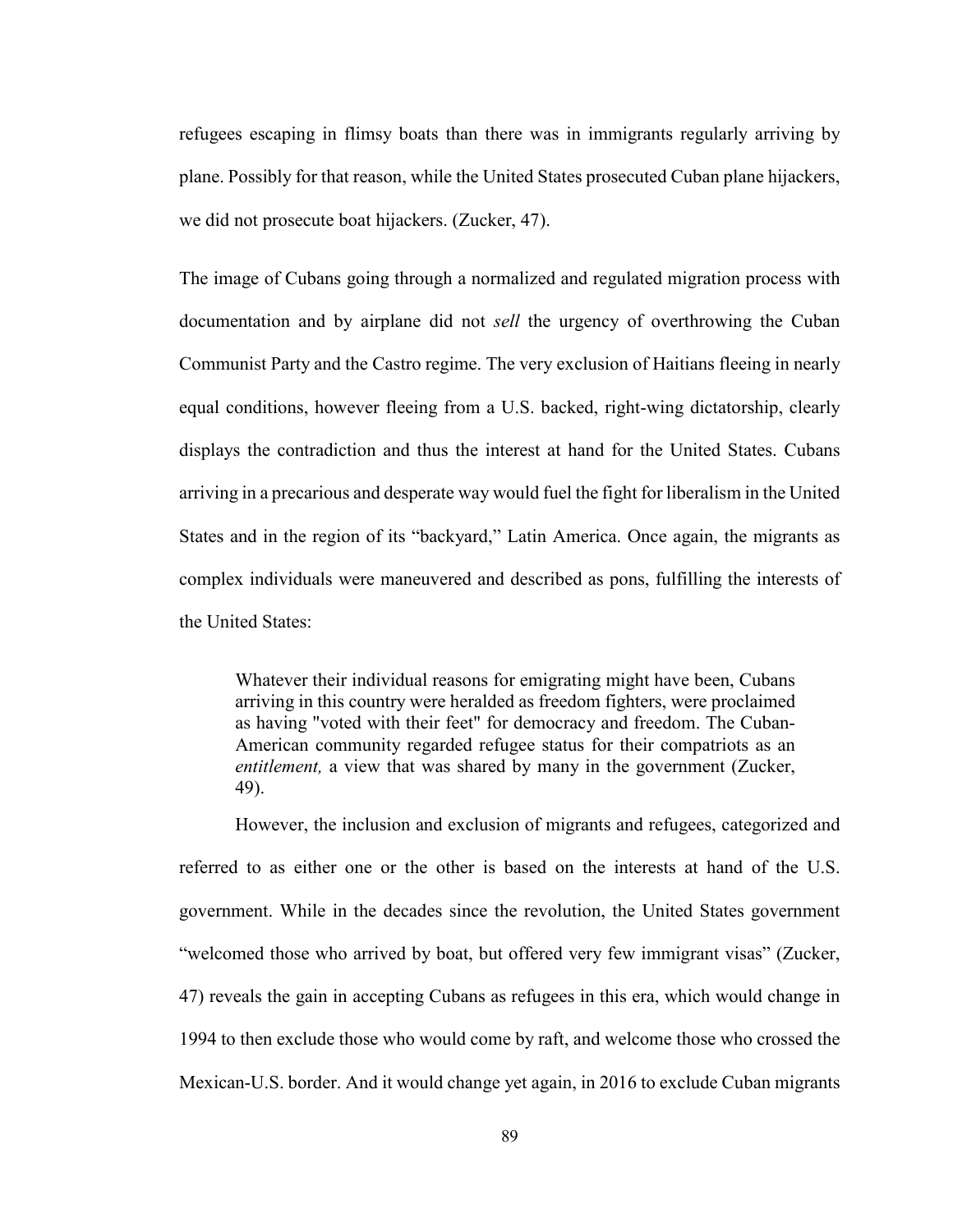with the rest of Mexicans and Central Americans, who don't serve the U.S. as fully included citizens, but rather *do* serve the United States as precarious, non-citizen, racialized, criminalized, deportable and disposable, laborers.

In their book "Migrant Refugee Smuggler Savior," Peter Tinti and Tuesday Reitano arrive at one of many conclusions. They challenge that having a neoliberal and free market conflicts with simultaneously having no free movement of people. Companies can move wherever in the world, but employees cannot, thus migrants and refugees alike must leave their whole lives to opportunities to work for themselves and their families. However, their education, their skills, their experiences and knowledge mean nothing once they are in countries like the United States. In the neoliberal global order, the seemingly benevolent acceptance of refugees relegates them as disposable workers.

In recent academic and mediatic discussions, we are trying to find what seems to be a hidden and uncovered reason behind all of the conflicts displacing people, behind mass migrations of people, and rarely, but occasionally, behind the maintenance of the U.S. embargo against Cuba and the Helms-Burton Law that made the embargo revocable only by Congress, a law that has been repeatedly and logically denounced by many countries and international agencies like the United Nations for its gross violation of international laws. The enigmatic and perplexing search for understanding and justifications continues, be it human rights or freedom and democracy, while the the deep reason, the core of all of these phenomena, has been there in our faces; exactly in the history of the creation of the United States nation. It is not a secret. In fact, practically all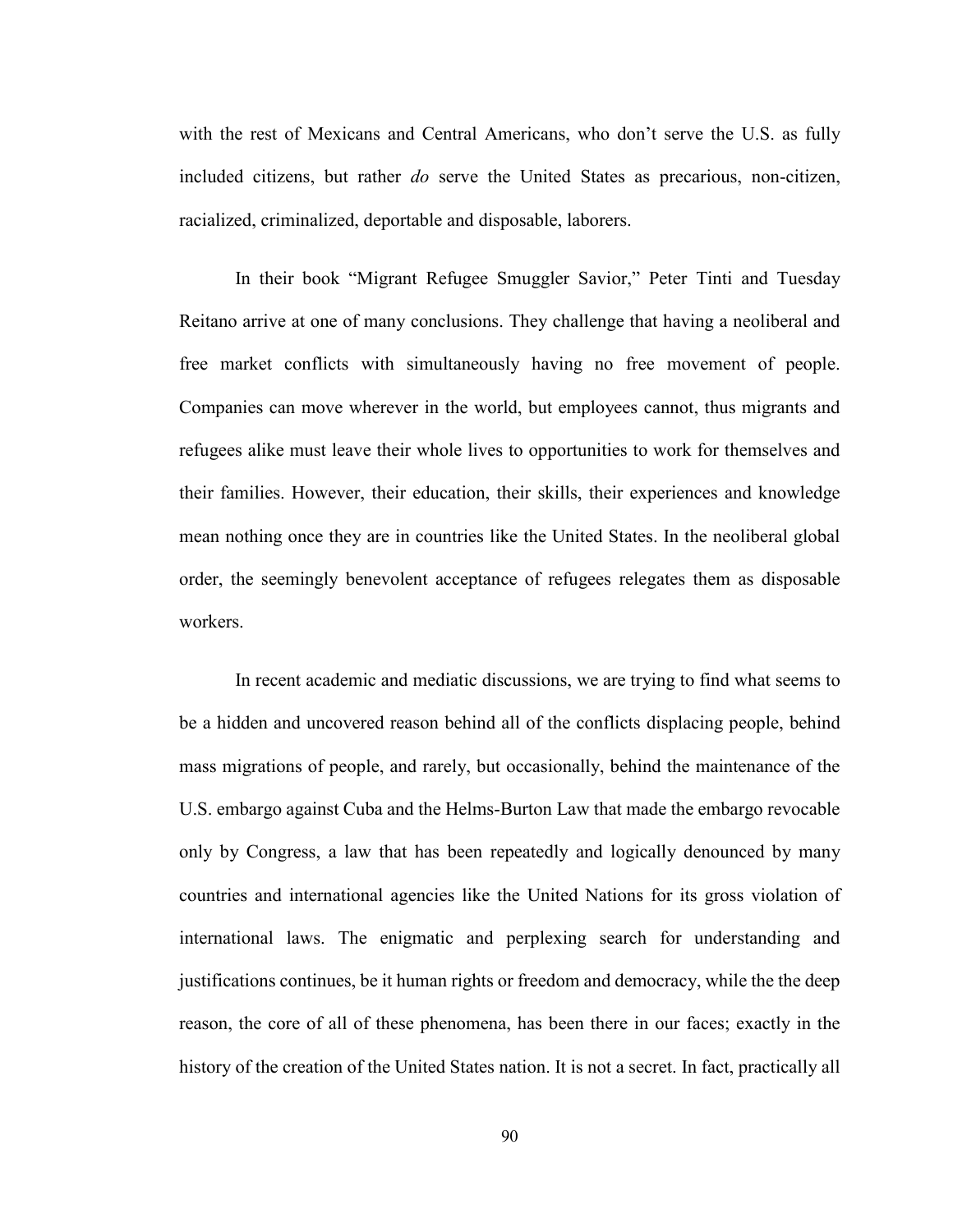of the institutions around us and ourselves within these very institutions replicate and reproduce it everyday. It is the ideological structure of liberalism, and its defense and maintenance of private property.

Relationships of domination and asymmetrical power rely on constantly shiftable conflict and antagonism. Under capitalism, without relationships of domination and exploitation, there would be no profit. And the imagination of profit has been limited to surplus value and perpetual growth of capital through private property. Therefore, I argue that it is impossible for us to foresee in any near future that U.S. laws such as the Helms-Burton Act to uphold the embargo on Cuba would be changed and dropped. It would would require the U.S. government and political discourse to relinquish immense power, implying structural, material change, in order to allow an alternative form of property and profit to exist. And until such material shifts can take place territories and communities like Cuba with the embargo,  $52$  will continue to see millions of people violently displaced, from a variety of forces.<sup>[53](#page-95-1)</sup> As academics, as politicians, as citizens, we can continue criticizing the U.S. or other past-colonial and wealthy countries for being isolationist, or we can celebrate them when they are benevolent and open their doors to refugees, but in the end the conflict goes unresolved until the United States government can first, take responsibility for causing displacement, and secondly, critically analyze the liberal

<span id="page-95-0"></span> <sup>52</sup> …like the U.S. backing of conservative governments in countries like Iran and Turkey, like invading and bombing countries such as Syria with its ideal access to transporting petroleum from the region; like Honduras that in the past year 2017, had its democratic election process interfered with a coup d'etat president established by the United States government...

<span id="page-95-1"></span><sup>&</sup>lt;sup>53</sup> From the IDMC (internal displacement monitoring center) 2017 report on internal displacement book (tomorrow's refugees) it shows the countries with highest number of those displaced, are those countries intervened by the US and or other colonial powers like UK, France.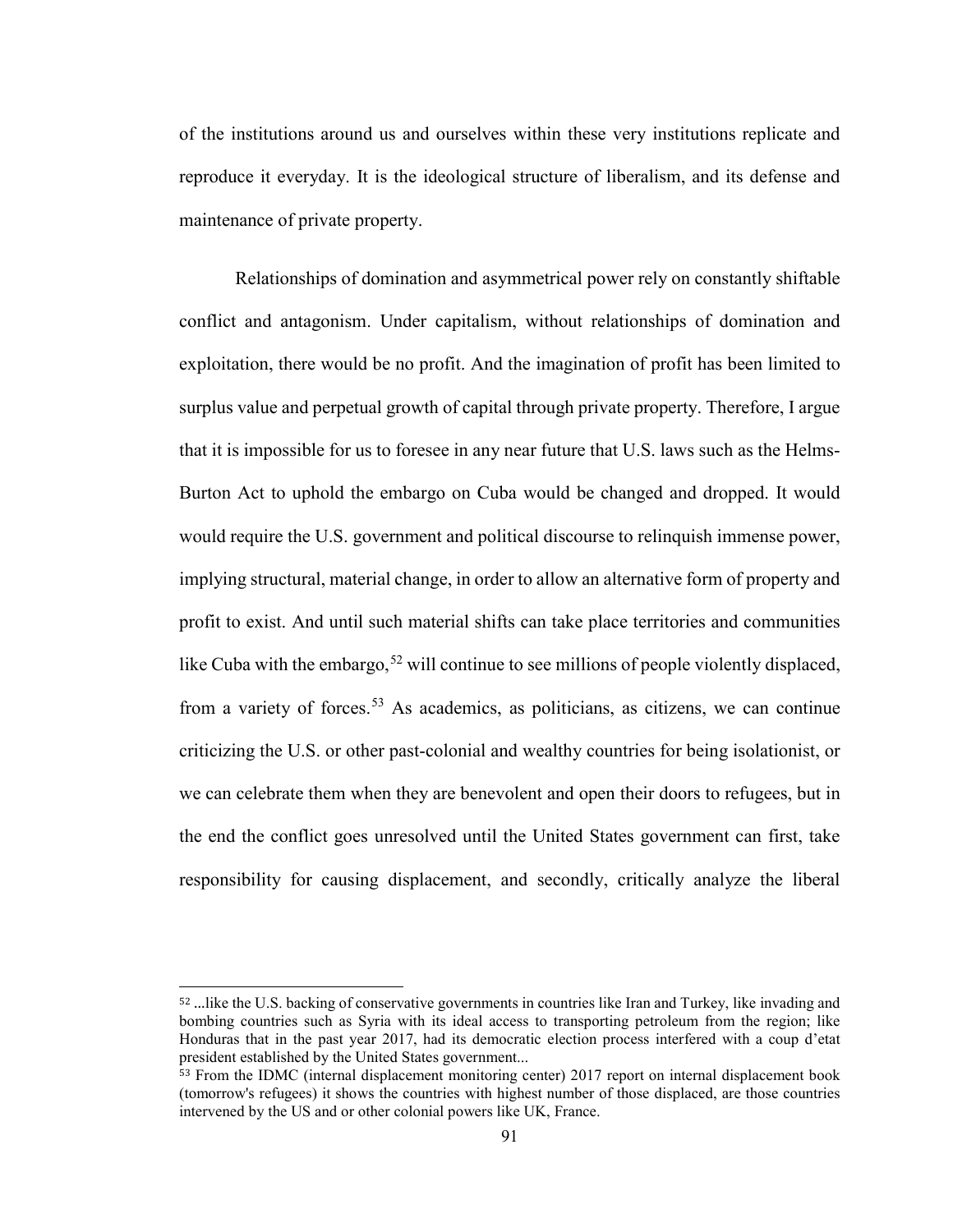ideology of private property and consequent policies that reproduce and maintain 'welloiled machines' of global, imperial capitalism.

In order to frame the larger conflict between the U.S. and Cuba, spanning from their initial contact in 1898 and remaining today, it is critical to highlight that the conflict does not rest in anti-communism (nor in human rights abuses, for that matter), but is in fact rooted in the fundamental resistance to the loss of private property in Cuba and Latin America and the consequential threat to U.S. lines of profit. Let's consider why the U.S. has normalized relations with certain so-called "communist" states, like China for example, but not with Cuba. And even more essential, as to not take it for granted, what does it really mean to normalize relations? The U.S. is able to have economic relation with China, for example,<sup>[54](#page-96-0)</sup> but not with Cuba. In the case of China, regardless of the ideology of the government, there is space for participating and thus profiting from China's financial and production models. On the other hand, Cuba would not allow this "normalized" relation with the United States because it would mean underpaying Cuban workers (or other forms of exploitation of people and resources through private rights) in order for U.S. companies to profit. Another reason is that the United States would have to settle on a symmetrical compensation agreement, and on top of that, Cuba has also made a claim for compensation for the economic harm to the island's economy through the embargo. As of May, 2018, the United Nations has estimated that the unjust financial and trade embargo that the United States has had on Cuba for over six decades has cost

<span id="page-96-0"></span> <sup>54</sup> US able to have relations and benefit because China functions as communist state but basically the state power protects the monopolies of corporations and the means of production, allowing a vast stratification between rich and poor people.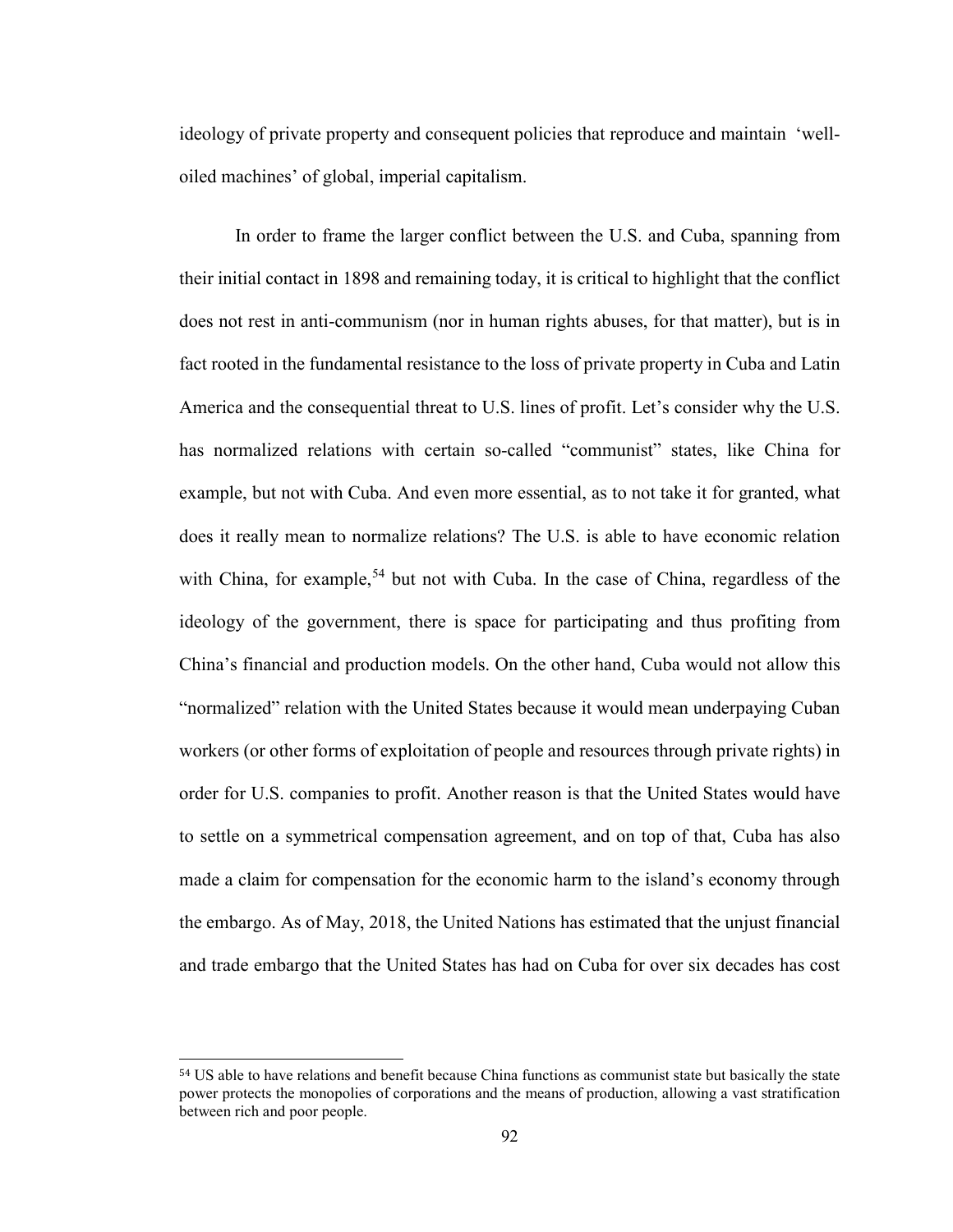the Cuban economy \$130 billion.<sup>[55](#page-97-0)</sup> But what exactly does "normalization of relations" entail for both countries?

After all, Cuba is not the first and only country to appropriate or nationalize property of U.S. companies, government and individuals. Mexico, for example, nationalized its land and resources from 1934-1940 under the Cardenas Administration, expropriating property from the United States.<sup>[56](#page-97-1)</sup> However, while the Mexican government never compensated the U.S. for the property expropriated, the geopolitical context was such that the the Cárdenas administration instead had a different point of interest to offer: labor force. At the time, leading up to World War II, Germany under Hitler's administration was asking the Mexico's President Cárdenas to become allies, so of course the U.S. would not choose to go to war with its neighboring state, Mexico. More critical for U.S. interests though, was the need for Mexican labor to replace those who had gone to war and to fuel the building and production of the massive industrial military complex, profiting from selling weapons to other countries long before the U.S. would send its own soldiers to war. And so, the 1942 Bracero Program, a bilateral migration and labor agreement between the U.S. and Mexico, paid to U.S. interests with workers what monetary compensation could not pay.

Cuba on the other hand, had no counter power to negotiate with when the U.S. put the embargo in place in 1962, a direct response to Cuba's nationalization of U.S.

<span id="page-97-0"></span> <sup>55</sup> Taken from: [https://www.reuters.com/article/us-cuba-economy-un/u-s-trade-embargo-has-cost-cuba-](https://www.reuters.com/article/us-cuba-economy-un/u-s-trade-embargo-has-cost-cuba-130-billion-u-n-says-idUSKBN1IA00T)[130-billion-u-n-says-idUSKBN1IA00T](https://www.reuters.com/article/us-cuba-economy-un/u-s-trade-embargo-has-cost-cuba-130-billion-u-n-says-idUSKBN1IA00T)

<span id="page-97-1"></span><sup>56</sup> And then of course that was only for 40 years, later the U.S. and Mexico put forward neoliberal policies and U.S. was again legally allowed to own Mexican land later – especially in 80s (1982-1994).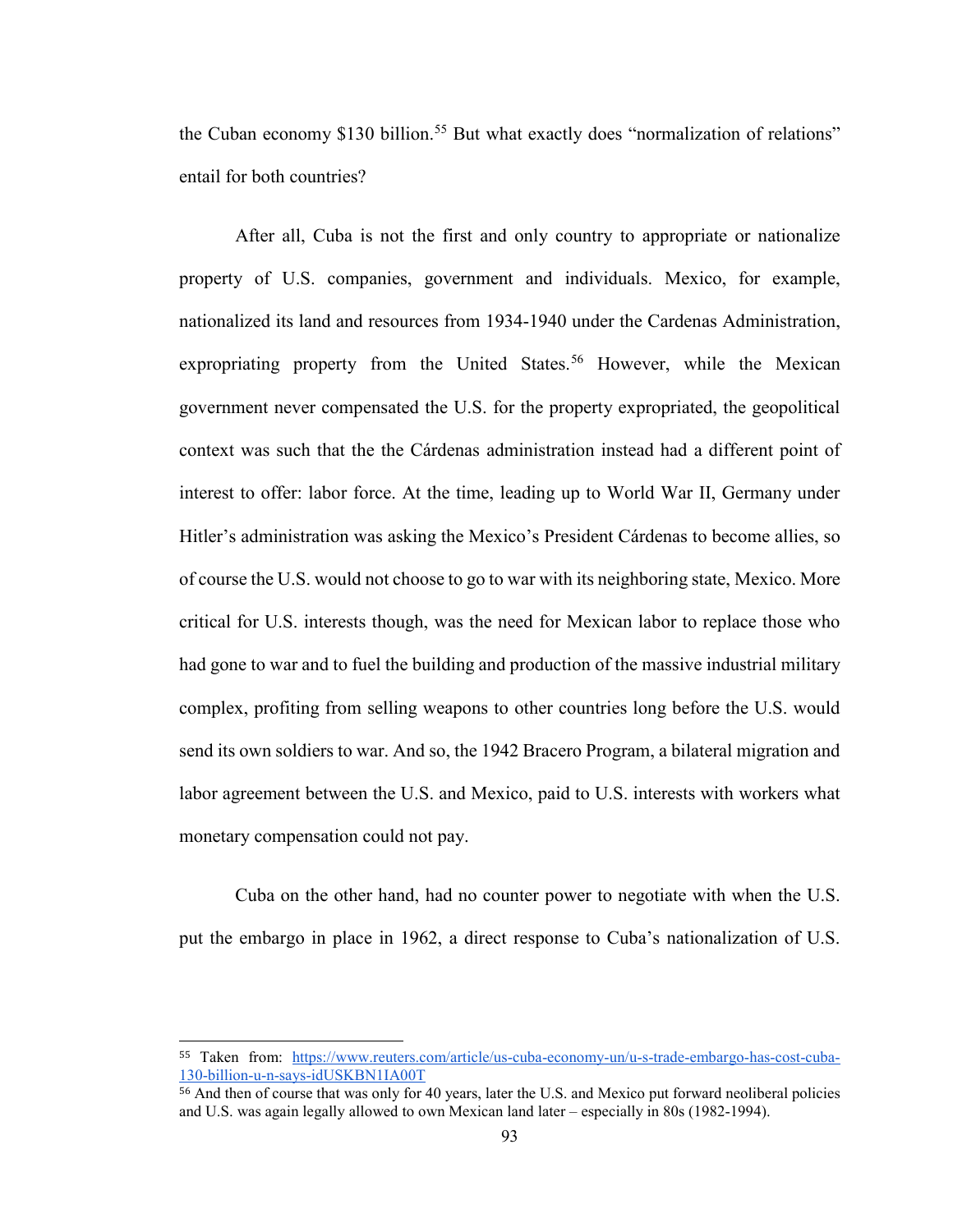private property in 1960.<sup>[57](#page-98-0)</sup> If we look to the example of countries like Chile that nationalized their land and property–expropriating it from the U.S.–in 1970 under the democratically elected socialist president, Salvador Allende, the U.S. did what it has attempted to do to the Cuban Communist Party over 163 times: invaded with a military coup d'état on September 11th, 1973 and instilled a repressive, fascist dictatorship lasting through 1990. Especially following the U.S. backed Batista dictatorship in Cuba from 1940-1958, this could easily be imagined as Cuba's reality.

So why is it that U.S. discourses of democracy, freedom, and anti-communism have been employed to overshadow decades of policies of economic violence? While the embargo remains in place, the Cuban economy and particularly the people of Cuba continue to struggle, and mass migration from the island pursues. While the impact of the economic and migration policies alike reach the level of individuals and families on the island as well as those who choose to migrate, the conflict between the two countries remains one over ownership of production and its profit. Therefore, the conflict between the United States and Cuba, causing a recent increase in migration in 2015, following many preceding migration movements before it, actually represents a threat the current world order: imperial capitalism.

After the nationalization of Cuban land in 1960, many countries that owned private property and production in the country were able come to agreements under

<span id="page-98-0"></span> <sup>57</sup> "Viewed from Washington, the nationalization of U.S. property in 1960 was the proximate cause for imposing the embargo, so it could not be lifted until the compensation issue was addressed. In practice, of course, the Cubans had been willing to discuss a range of bilateral issues including migration, hijacking, fishing, and maritime boundaries. But the Cuban precondition loomed as an obstacle to negotiations on normalizing relations." (LeoGrande and Kornbluh, 164).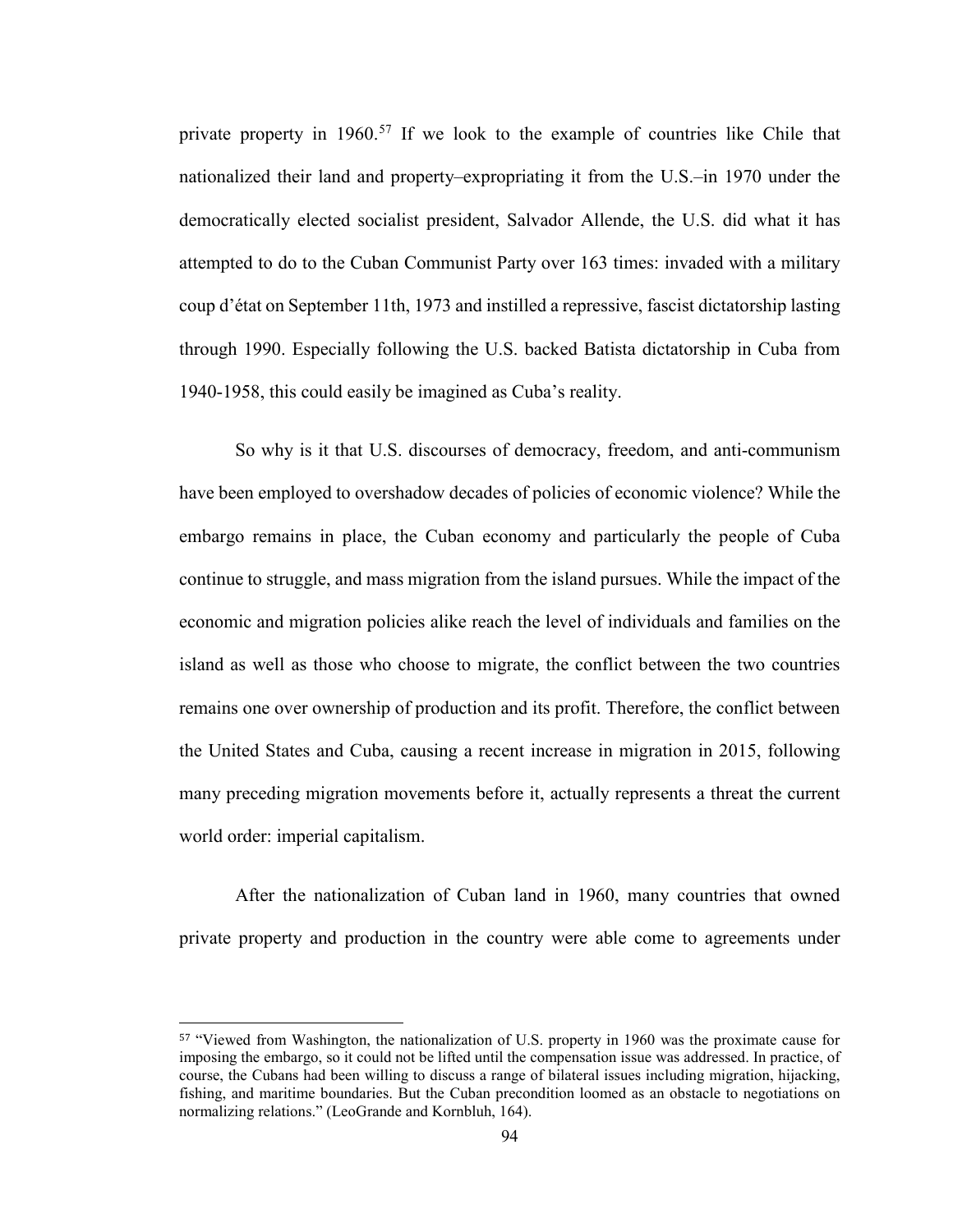international law for compensation plans for the land appropriated. Contemporarily, many of those same countries have continued relations and have even invested in Cuba, co-owning resorts on the island. Using what Cubans call "propiedad mixta" for hotels and resorts in places like Varadero, neither France nor Spain or whomever it may be, are the owners of the land. Their shared ownership cannot exceed 49%. The agreements allow such countries to profit from the island's tourism, while agreeing to the long-term plan under the Cuban model and its understanding of property, making it so that each year another additional percent of the profits moves from the foreign country to Cuba. This is an example of a model that centers Cuban autonomy and its choice of land use and its profit. Both of these are paths that the United States *could* have taken in the wake of the Cuban Revolution and the nationalization of previously U.S. owned land. However, the liberal and imperial ideology strongholds of the Platt Amendment, Roosevelt Corollary, Monroe Doctrine continue to justify U.S. government intervention in the region and in the island of Cuba. This is the same combined ideology logic that will maintain the embargo until alternative imaginations of property along with the relinquishing imperial control in the region are attempted and carried through.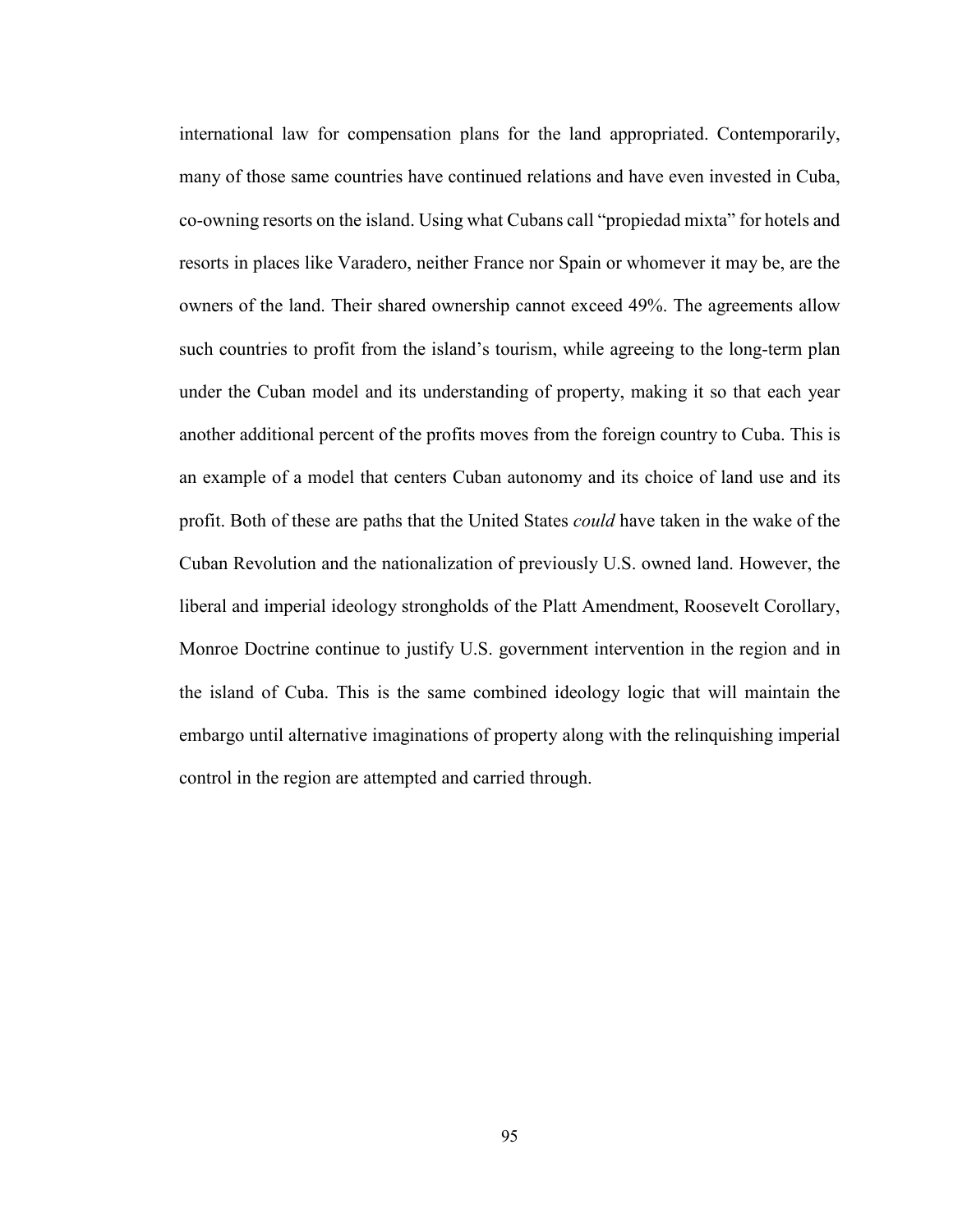# **Conclusion**

Throughout decades of policy negotiations, *immigration* was often the *only* issue of mutual and narrow interest that could be reached between the United States and Cuba. The issue of immigration policy was (and still is today) an issue that was consequential enough to impact both countries' interests. Thus, it was the topic most frequently discussed and changed through diplomacy (both overt and covert, and both mutual and exploitative). The full economic embargo on Cuba has been in place since 1962 and is still in place today in 2018.

United States domestic politics and elections have consistently been subject to the pressure of the Cuban American exile community as an economically and politically powerful group that–up until very recently when younger generations started participating in voting–has consistently pushed for conservative foreign policies. Particularly toward taking Fidel Castro and the revolutionary Cuban Communist Party out of power, holding "free" elections in Cuba, and receiving compensation<sup>[58](#page-100-0)</sup> for the land that was appropriated by the Cuban Revolution in 1960 are the issues that maintain their hold on United States government interest in regards to Cuba. Compensation remains contentious and motivates much of the political participation of older generations of Cuban Americans as an exile community.

Without idea of hell, heaven is pointless. As with any dichotomy, the U.S.-Cuba conflict is no exception. If the United States doesn't have the Cuban state of socialism

<span id="page-100-0"></span> <sup>58</sup> The process of expropriation was recognized as legitimate by the majority of all nations with assets in Cuba and the compensations offered were accepted. Agreements of compensation payment with France, the Helvetic Confederation, the United Kingdom, Canada and Spain were all accepted. Only the U.S. government rejected the compensation process (Lamrani, 22).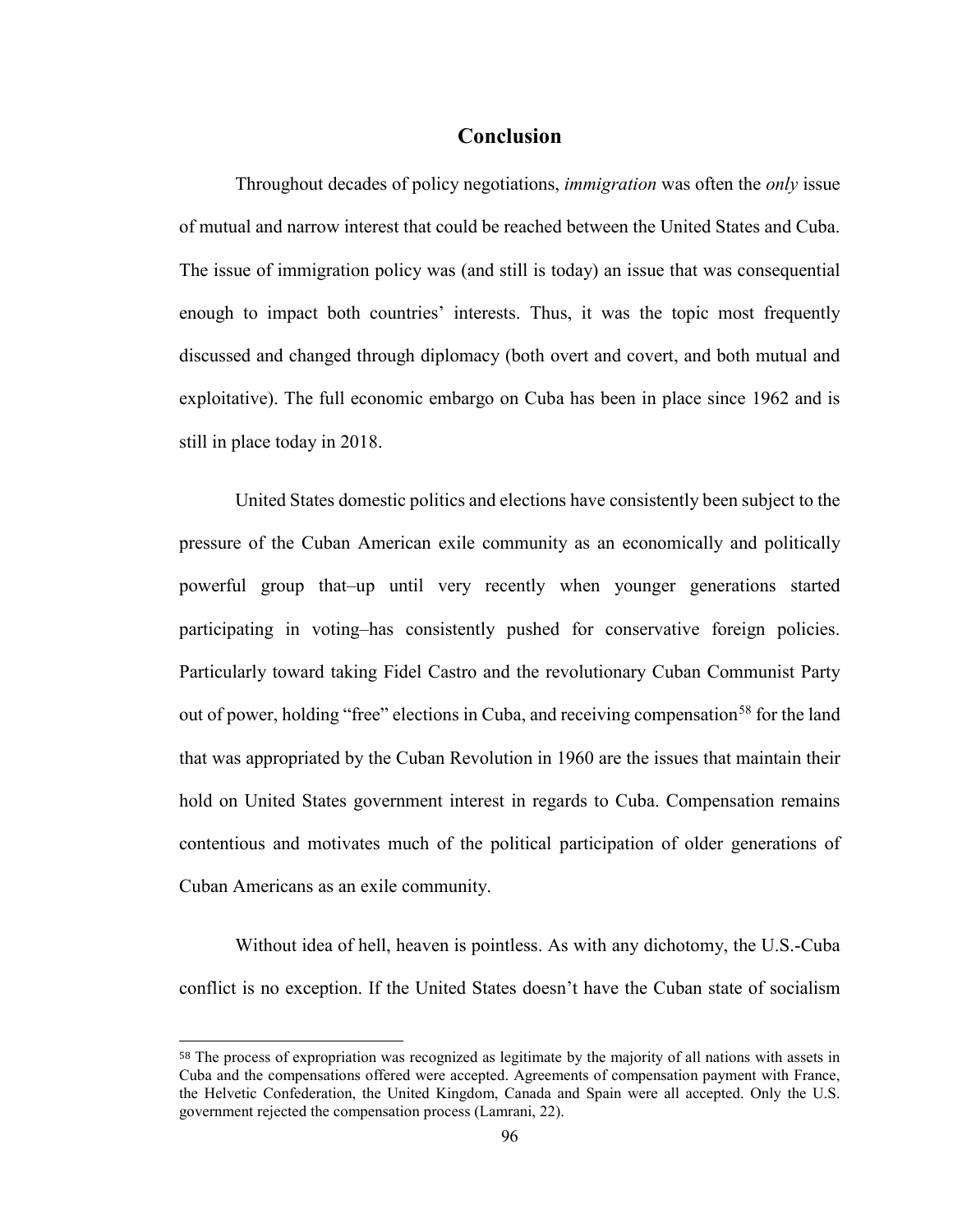that is failing, primarily because of the embargo, then there would be no example of what the United States *doesn't* want to be. It is critical for the United States project as a nationstate to keep this exact cycle of comparative conflict alive. The U.S. does not need Cuban migrants as workers, as it already has that from other countries like Mexico, and especially now as welfare policies continue to dissolve, the United States does not want to provide services to Cubans. Instead, the relationship through migration policy is looking how to control Cuban migrants, as it does with all other nations' migrants that seek opportunities in the United States.

After going through the process of deep historical analysis of the political, migration and economic relations that inform the migration of Cubans in 2014-2016, it is evident that new epistemologies of conflict resolution in regard to refugee policy need to be considered. As contradictory as it sounds, it is necessary to stop *only* thinking of solutions of how to protect those who are fleeing their countries, but to instead propose a progression of options beginning before one is forced to flee their country. Of course, those who are currently displaced and seeking asylum do need to be accepted and protected. But this reactionary solution will only continue unless a prevention approach is taken. Such prevention requires us to critically reflect on historical relations of power and violence, to question hegemonic and imperial structures of sovereignty and private property, and thus, to challenge the continued policies of neoliberalization by the United States in regions such as Latin America.

The United States has tried to make the point that Cuban migrants are leaving the island because of the failure of socialism, but actually, most are leaving because of the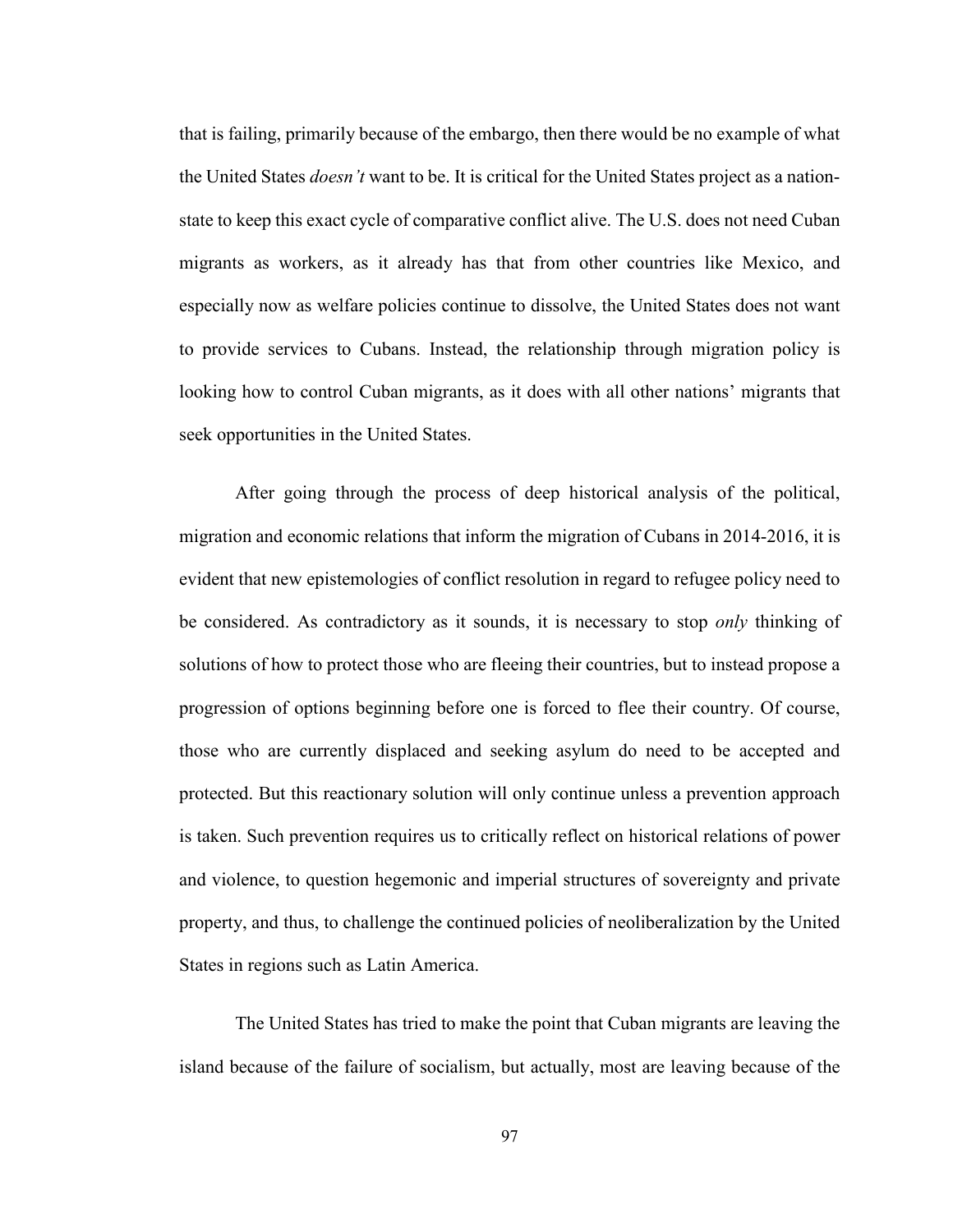violent effects of the embargo that systematically destroy *people* on the island, not the government. The embargo is not in place to merely show a failure of socialism, but to destroy socialism on the island.

This research started because of a variety of learning and conversations surrounding the violence that displaces millions of people throughout Latin America, particularly in Central America, and the violence that they face when crossing Mexico, when entering the United States and being detained, and when they are deported back to the violence in their home countries. I was concerned by the contradiction that Cuban migrants also passing through Mexico were welcomed with automatic refugee status along with many other benefits. Throughout the process of research it became clear that economic violence cannot be taken for granted in the context of Latin America and Cuba. Cuban and other Latin American migrants face various extensions of the United States immigration and neoliberalization project: they are displaced by economic circumstances largely created by interventions such as the U.S. embargo, there is a continuation of neoliberal policies and agreements in the region and on the island, the United States has outsourced and militarized Mexico's southern border, and there are additional threats of gang and mafia violence and extortion.

In future research, using a decolonizing methodology, I would like to look into how Cubans have reacted to all parts of the United States' extension of policies. From the conversations I have had with Cuban migrants and Cubans living on the island, I am continually reminded of their creative resilience in many aspects of their society. Since 1994, the Cuban government has made traveling from and even emigrating from the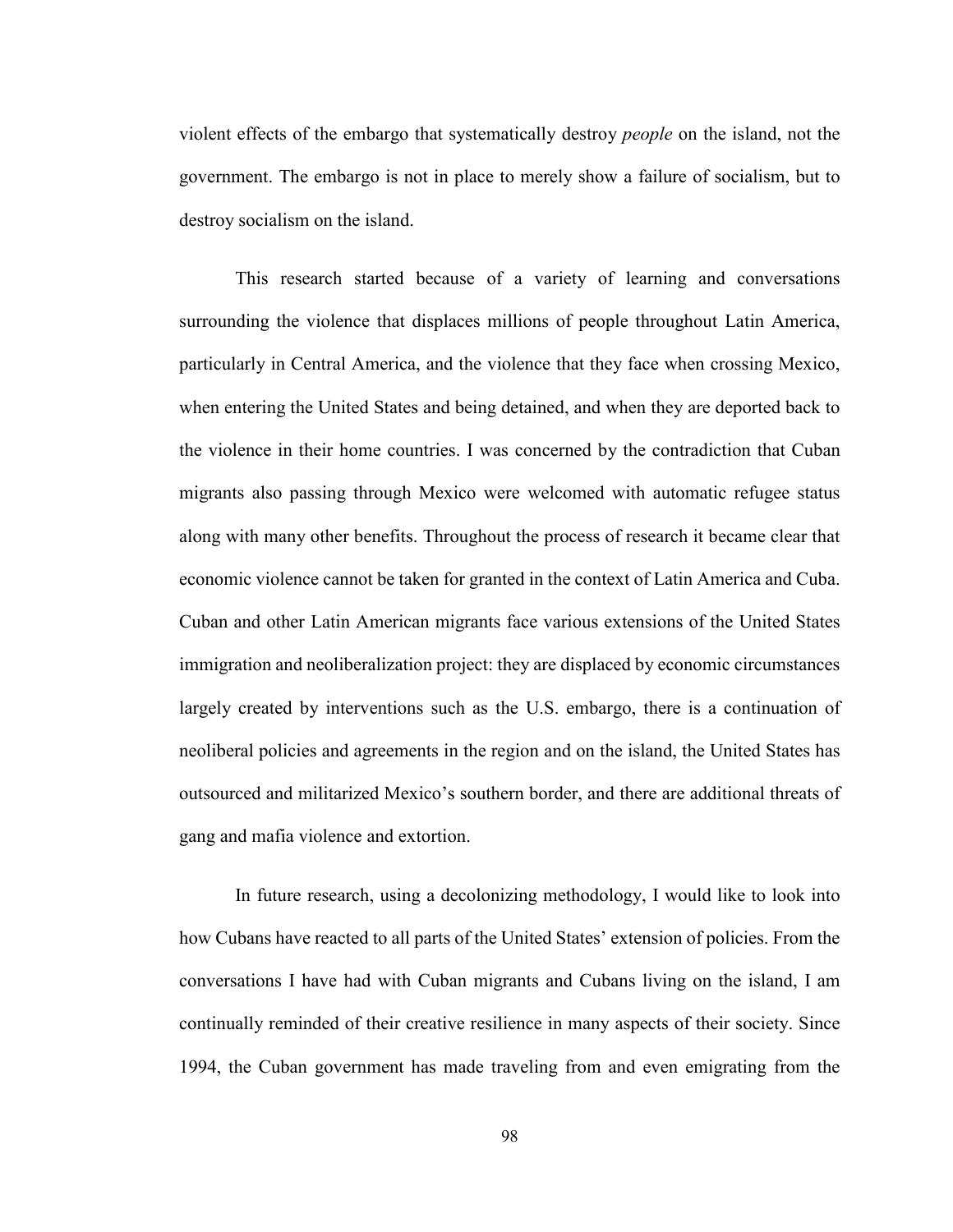island legal; however, if one wishes to maintain their Cuban citizenship, they must return to the island within 24 months of being abroad. However, in order to avoid the shame one might face by migrating to the United States (or even to Mexico) and finding the American Dream or the promised wealth of capitalism to be deceiving and in some cases non-existent or completely opposite, there are other tactics of taking advantage of the intentionally manipulative U.S.-Cuban migration laws. Once one has resided in the United States for more than one year and a day, they can start applying for U.S. citizenship; but they must return to Cuba before 24 months have passed in order to eventually have citizenship from both countries.

One example is Cubans that work around the migration policies of both of the governments, staying in the United States long enough to start their residency and citizenship process, but returning to the island before losing their Cuban citizenship and access to their national benefits such as free healthcare and education. Rather than blaming the individual for not contributing to their national taxes or for abandoning the revolutionary project on the island, I see this type of action as one of creative resilience, seeking economic opportunities that the island lacks and continuing to access things like education and healthcare that should be protected human rights and that the United States lacks.

The conflict over control of property and profit remains in deadlock, but individual Cuban migrants are rejecting the limitations of both nation-states. Cuban migrants are also maneuvering through countries like Mexico through their tight social networks. I would like to research potential projects such as radio programs, online blogs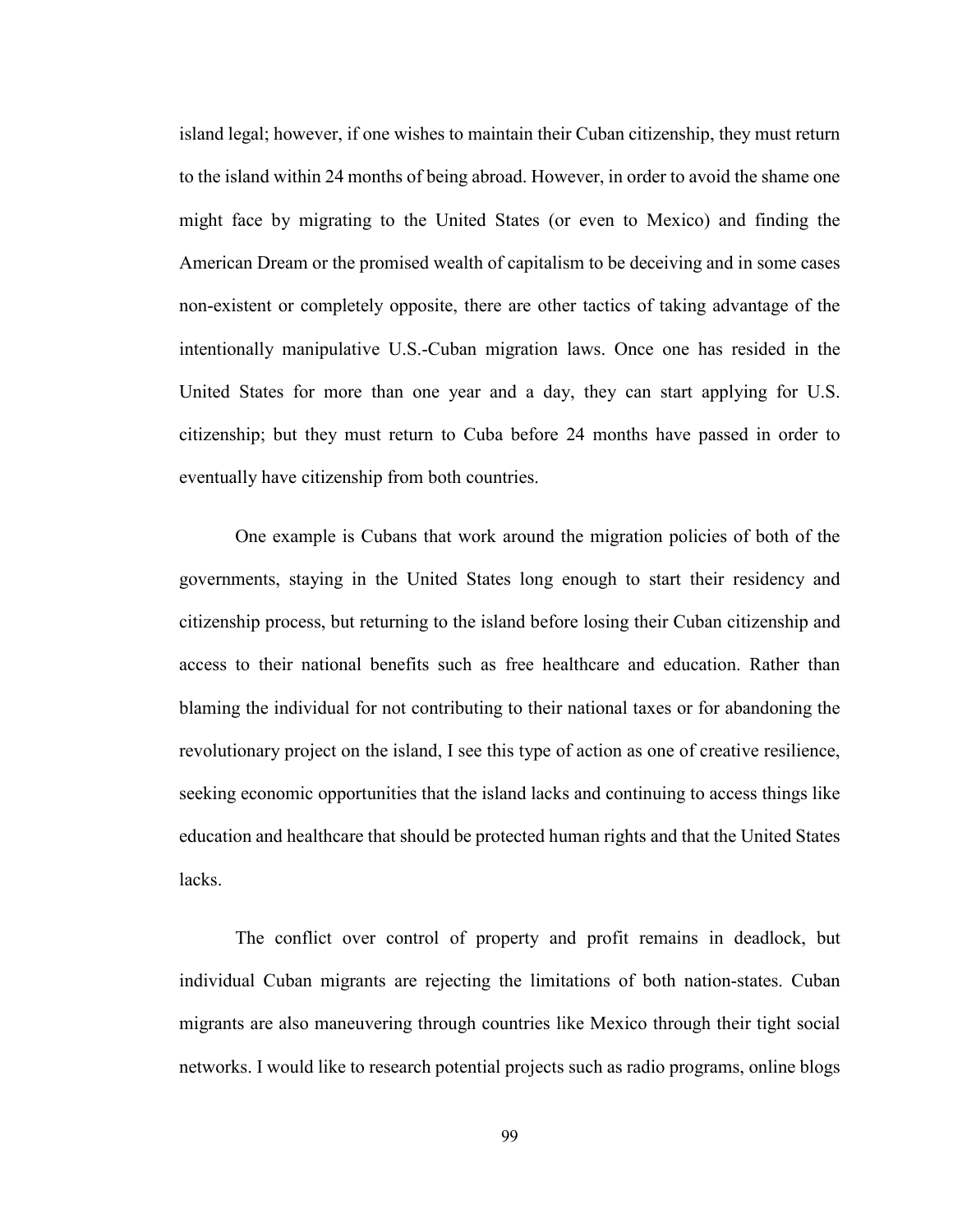and other systems of communication that use collective organizing and alternative epistemologies of creative resistance to navigate the various extensions of U.S. policies throughout Latin America. There are many Cuban and Mexican academics in a variety of fields and institutions that I plan to collaborate with in this future research.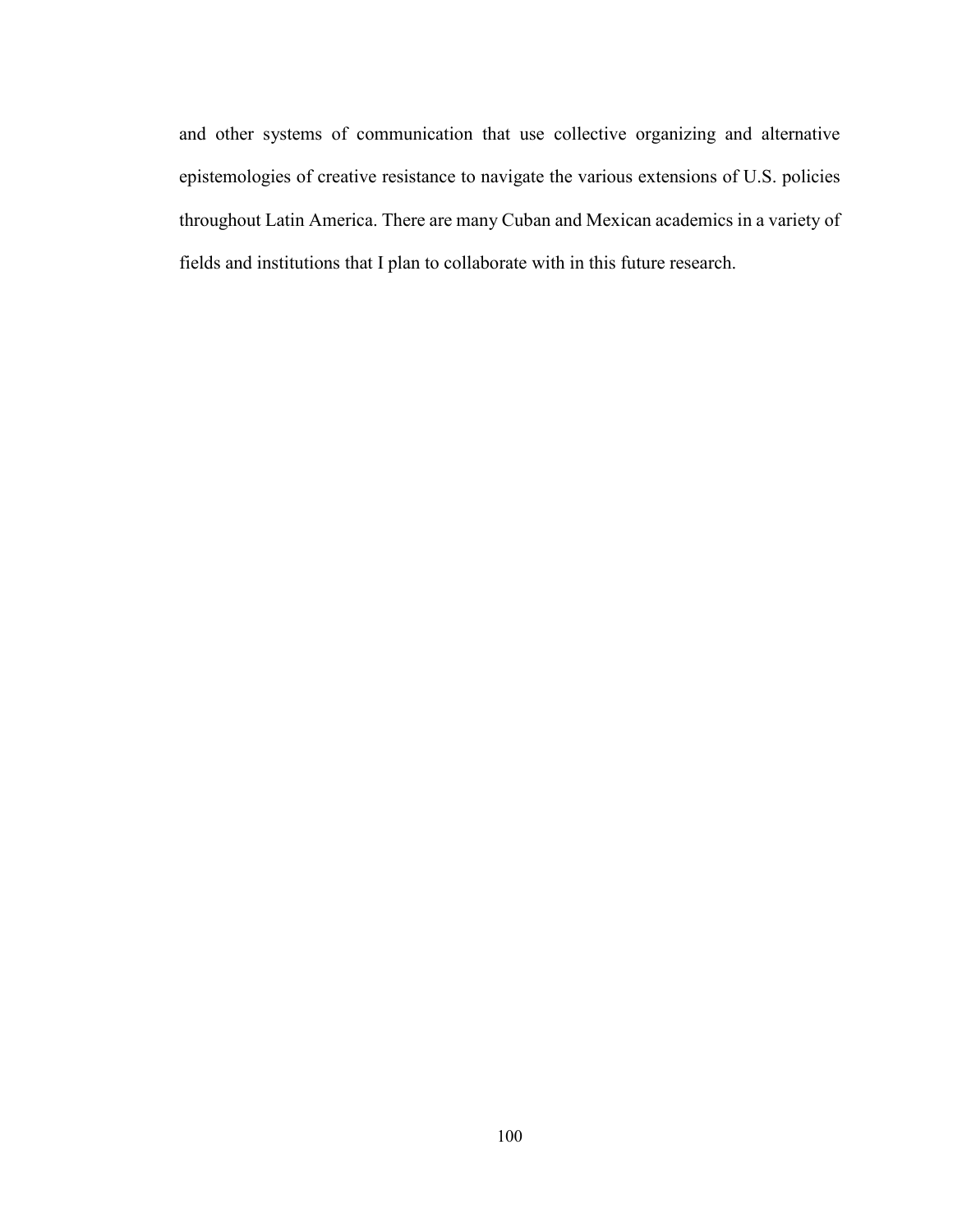# **Appendix**

#### **Transferable Anomalous Exceptions**

The logic driving U.S. refugee law is rooted in both the benevolent ideal that refugees are indeed the most necessitous and desperate strangers. Such that in the imagined nationhood of the United States, starting with discourse of the founding fathers that (genocide and displacement of indigenous nations aside) they themselves, as White, Anglo settlers and colonizers, were refugees fleeing political and religious persecution. Alongside the logic and imagined nationhood, the geopolitical reality is such that power and domination of global capitalism and genocide across the Americas is the context in which descendants of white, Protestant, European "immigrants" starting in the 15th century are today making policies about which groups of people will be extended rights to enter this imagined nation, the United States.<sup>[59](#page-105-0)</sup> I argue that these structures and patterns of inclusion and exclusion have been historically constructed not simply for reasons of identity, but rather with reproduction of economic power at stake. Behind historical migration policies and patterns stand economic policies that have exploited resources and people for asymmetrical gain; this historical violence is internalized by *people* who decide to migrate, whether by choice or by force. The act of migrating and migration policies throughout the Americas needs to be understood through the lens of economic conflict analysis. Both compose a conflict where a migrant experiences tangible – physical, emotional, sexual, economic – violence. Anti-immigrant laws and massive

<span id="page-105-0"></span> <sup>59</sup> Nations as imagined communities from Benedict Anderson's research.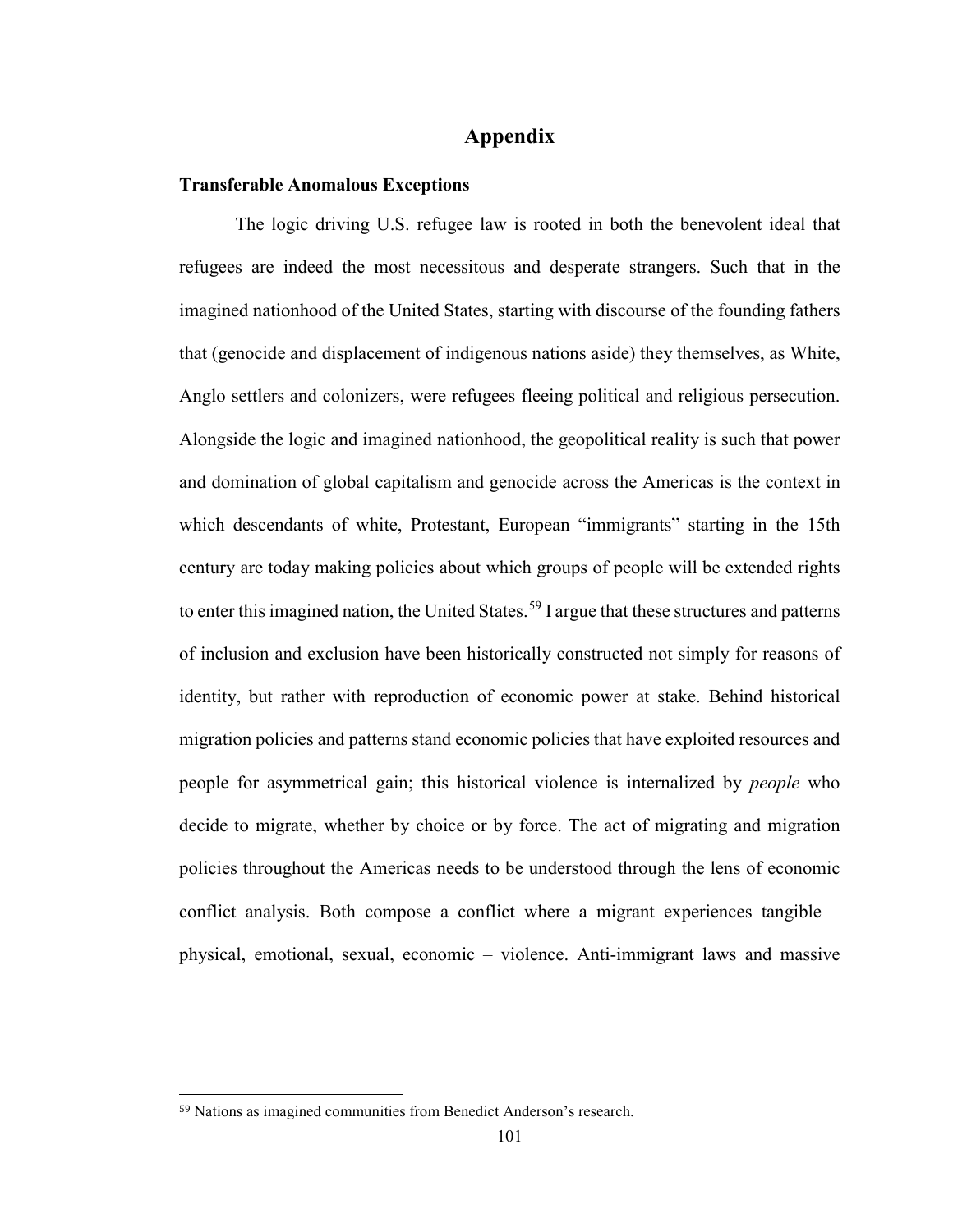deportation are on the one hand an economic project, but also keep White U.S. citizens compliant (Golash-Boza). This shows how violence is also internalized by U.S. citizens.

Using the term 'transferable' represents the shiftability in the 'anomalous exception' to those included and excluded as U.S. citizens. The racialized logic that once explained exploitation and reconciliation of a rupture between White landowners and White indentured servants, to instead *all* become landowners, and thus included citizens, can be seen again today in contemporary politics with explanations of dehumanized inferiority regarding racialized and criminalized undocumented migrants. These migrants, unlike White ones, are excluded from being imagined or integrated as citizens, much less property-owning, politically active citizens. The same way that Black Cuban migrants have historically *not* been accepted as Cuban refugees, as White Cuban migrants have been. The rationalized reconciliation of common exploitation for division by race in the American 16th century is repeated today through the rationalized reconciliation of accepting *certain* refugees and including them into the "American Dream." However, this inclusion is done under a disgustingly paternalistic guise. As if all of said refugees were poor farmers and not highly educated and valued professionals – or if they are in fact poor farmers, that it is happenstance that there are no longer conditions for them to survive as a farmer rather than historical economic violence that has created the very circumstances in which they are displaced – that without getting to the root of why they were displaced in the first place, does not equate, value or employ refugees as the CEO, doctor, lawyer, scientist *or* knowledgeable, self-sufficient farmer that they were in their home country, but rather conveniently for the reproduction of the U.S. liberal-capitalist model, they are relegated as a working body, as precarious and exploitable laborers.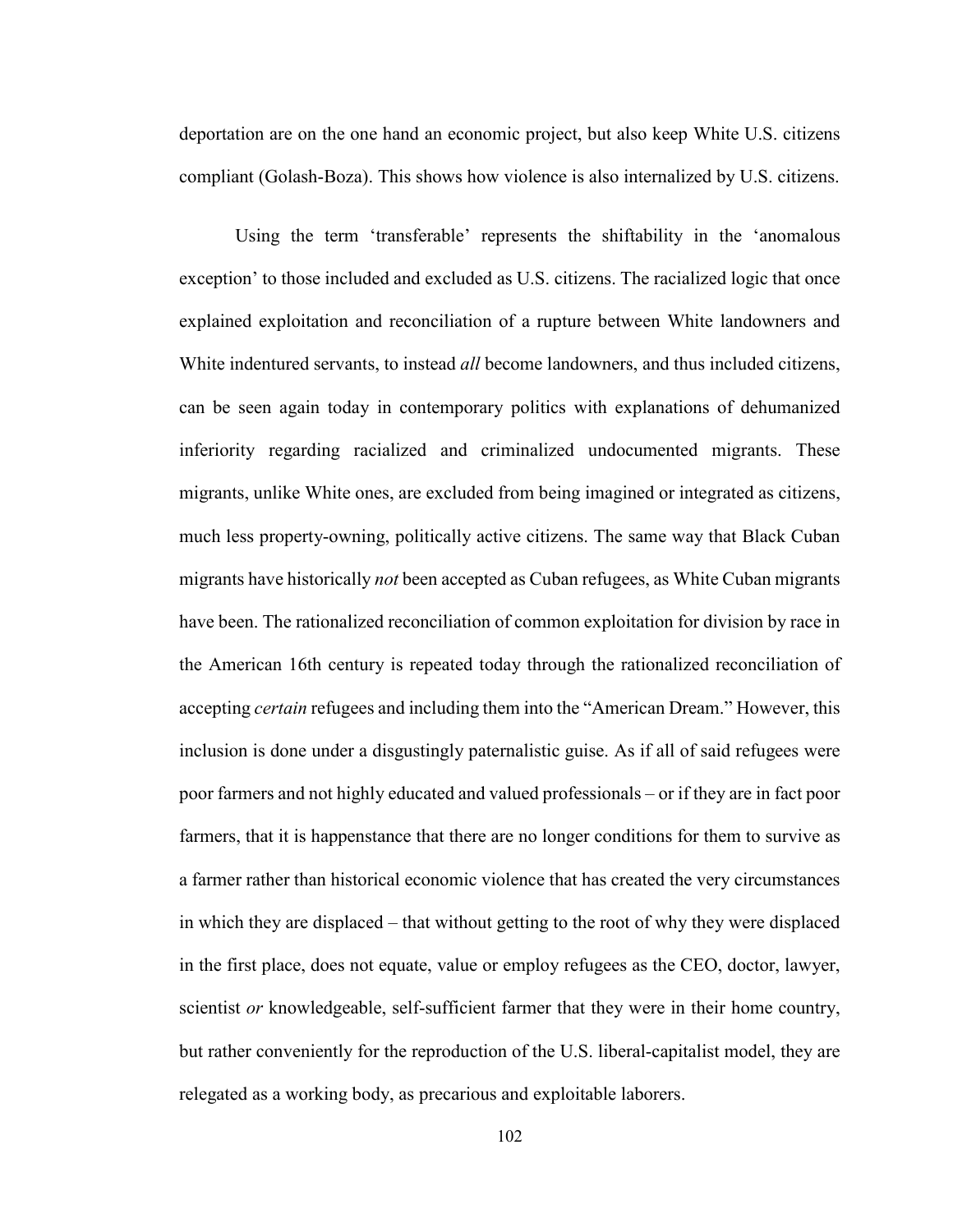This analysis illustrates a historical basis for the logic of a "transferable exception" under liberalism. Exceptions to the freedoms of the liberal project were black slaves or women or indigenous people in the 16th century. The exceptions are transferable today to those who are "non-citizen,"[60](#page-107-0) reproducing the U.S. capitalist-liberal project in refugee law.

<span id="page-107-0"></span> <sup>60</sup> While Black and Native indigenous people are still not accepted as "belonging" in the U.S. imagined community and the liberalism still does not include them fully, the immigrant and refugee population, especially from racialized and criminalized identities such as Spanish-speaking or Muslim people, are seen as non-citizens, non-American.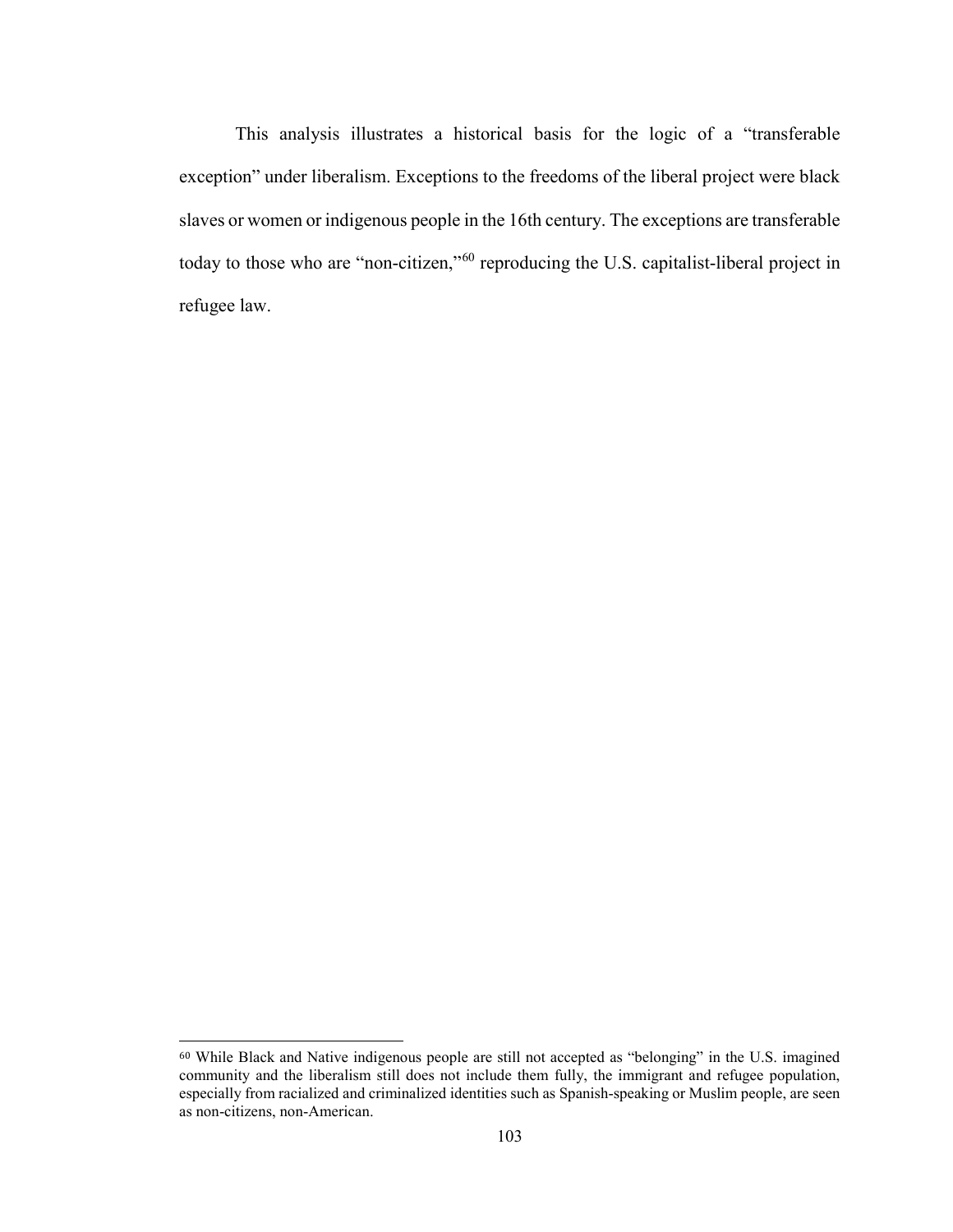## **Bibliography**

- Armijo, Natalia; Toussaint, Mónica. Centroamérica Después de la Firma de los Acuerdos de Paz, Violencia, Frontera y Migración. Instituto Mora.
- Balibar, Étienne, Mezzadra, Sandro, and Samāddāra, Raṇabīra. The Borders of Justice. Philadelphia: Temple UP, 2012. Print. Politics, History, and Social Change.
- Bobes, Velia Cecilia. Cuba: ?Ajuste o Transición? Impacto de la reforma en el contexto del restablecimiento de las relaciones con Estados Unidos.
- Brenner, Philip, Marguerite Rose Jiménez, John M. Kirk, and William M. LeoGrande. A Contemporary Cuba Reader: The Revolution Under Raúl Castro. N.p.: n.p., n.d. Print.
- Camacho Navarro, Enrique. Siete Vistas de Cuba, Interpretaciones de su Independencia. 2002. Print.
- Campa, Homero. La Conexión México La Habana Washington, Una Controvertida Relación Trilateral. 2014.
- Carbonnier, Gilles. Humanitarian Economics : War, Disaster and the Global Aid Market. Oxford ; New York: Oxford UP, 2015. Print.
- Carmen, Fought. "Balseros, Boteros, and El Bombo: Post-1994 Cuban Immigration to the United States and the Persistence of Special Treatment." Lat Stud Latino Studies 3.3 (2005): 393-416. Web.
- Centro Coordinador y Difusor de Estudios Latinoamericanos, Universidad Nacional Autónoma de México. México-Cuba, 1902-2002. 2003. Print.
- Fernández Menéndez, Jorge, Ronquillo, Victor. De los Maras a los Zetas, Los Secretos del Narcotráfico de Colombia a Chicago. 2006. Print.
- Fields, Barbara Jean, "Slavery, Race and Ideology in the United States of America," New Left Review 181 (June 1990): 95-118.
- Garrard-Burnett, Virginia, Lawrence, Mark, Moreno, E. Julio. Beyond the Eagle's Shadow, New Histories of Latin America's Cold War. University of New Mexico Press. 2013. Print.
- Golash-Boza, Tanya Maria. Deported : Immigrant Policing, Disposable Labor, and Global Capitalism. New York: New York UP, 2015. Print. Latina/o Sociology Ser.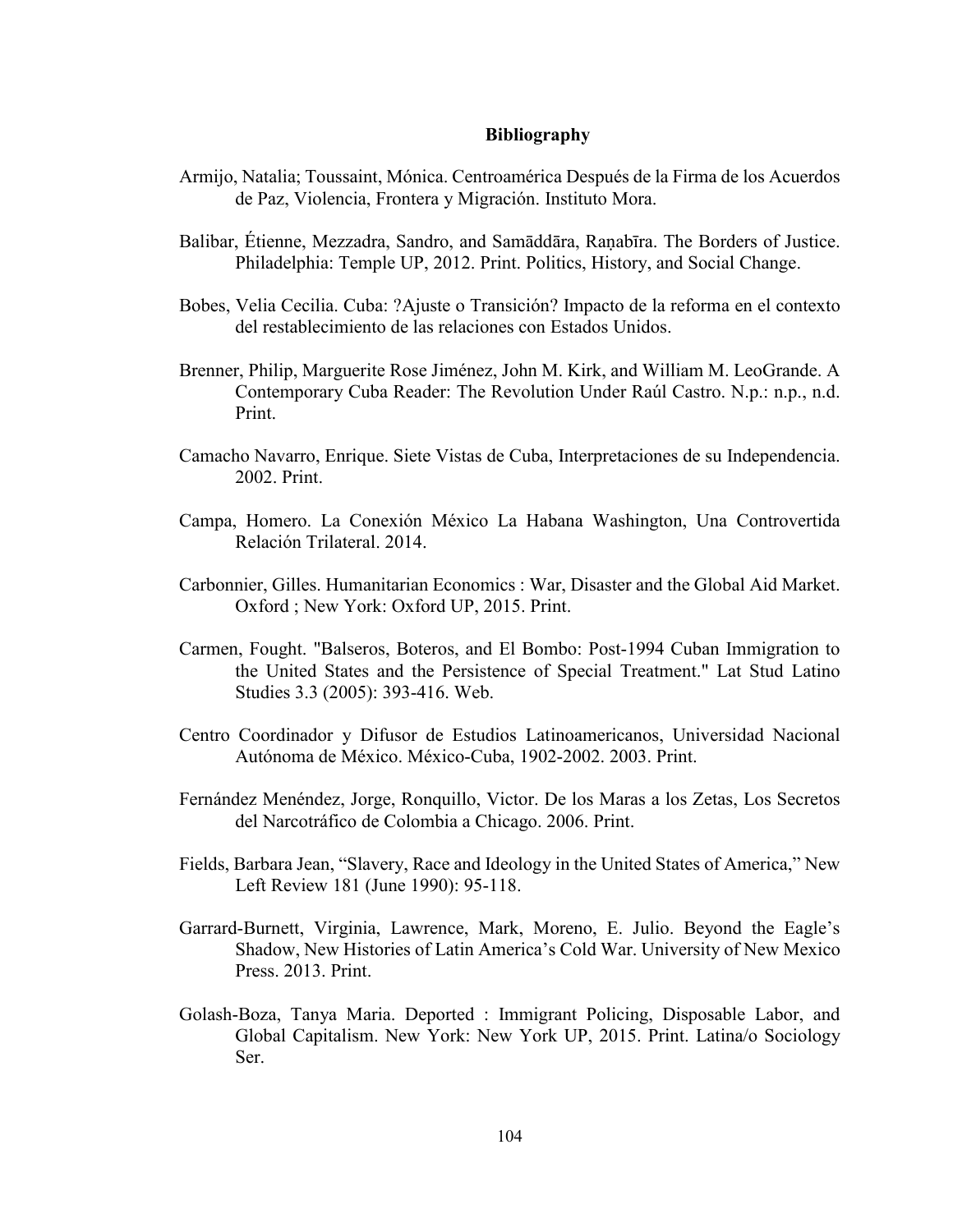- Golash-Boza, Tanya Maria. Immigration Nation : Raids, Detentions, and Deportations in Post-9/11 America. Boulder, Colo.: Paradigm, 2011. Print.
- González-Murphy, Laura V., and Rey Koslowski. "Understanding Mexico's Changing Immigration Laws." (2011): n. pag. Woodrow Wilson International Center for Scholars - Mexico Institute. Web. <https://www.wilsoncenter.org/sites/default/files/GONZALEZ%20%2526%20K OSLOWSKI.pdf>.
- González, Juan. Harvest of Empire: A History of Latinos in America. New York: Viking, 2000. Print.
- Hamlin, Rebecca. Let Me Be a Refugee, Administrative Justice and the Politics of Asylum in the United States, Canada, and Australia.
- Hernandez, Gladys, Personal interview, Havana, Cuba, July 2015. IDMC, Internal Displacement Monitoring Centre, "Global Report on Internal Displacement, Grid 2017," Norwegian Refugee Council.
- Jauberth, H. Rodrigo, Castañeda, Gilberto, Hernández, Jesús, Vuskovic, Pedro. The Difficult Triangle, Mexico, Central America and the United States. Westview Press, Inc. 1992. Print.
- Kimball, Ann. "The Transit State: A Comparative Analysis of Mexican and Moroccan Immigration Policies." (2007): n. pag. The Center for Comparative Immigration Studies University of California, San Diego. Web.
- Lamrani, Salim. The Economic War Against Cuba, A Historical and Legal Perspective on the U.S. Blockade. 2013. Print.
- LeoGrande, William; Kornbluh, Peter. Diplomacia Encubierta con Cuba, Historia de las Negociaciones entre Washington y La Habana. 2015.
- Loescher, Gil. Calculated Kindness, Refugees and America's Half-Open Door, 1945 to the Present.
- López Benítez Jazmín; Álvarez Martínez, Alejandro. Geopolítica, Actores Sociales y Flujos Comerciales en El Caribe. AMEC.
- Mares R., David. Latin America and the Illusion of Peace. 2012. Print. Martínez Pérez, Liliana. Cubanos en México, Orígenes, tipologías, y trayectorias migratorias. FLACSO 2015.
- Martínez Pérez, Liliana. Cubanos en México. Orígenes, tipologías y trayectorias migratorias. FLACSO. 2016.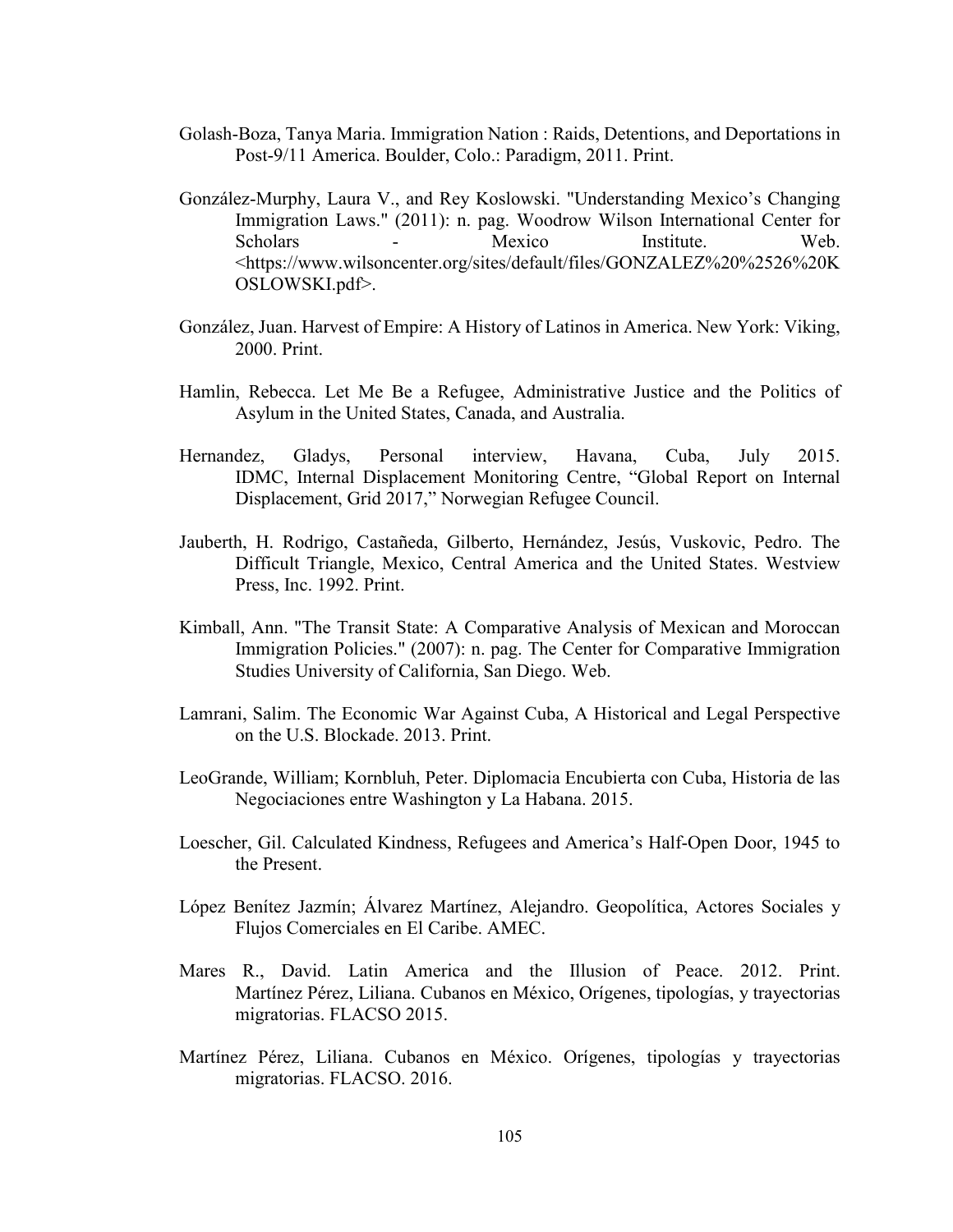Martínez, Óscar. The Beast. 2010. Print.

- Mellin, Marc W. & Spencer, David D., translators (2003) The Immigration Law of Mexico: Statute, Regulations, and Procedures Manual. First Edition. November, Latin American Translations, LLC.
- Menjivar, Cecilia. "Immigration Law Beyond Borders: Externalizing and Internalizing Border Controls in an Era of Securitization." *Annual Review of Law and Social Science* 10: 353-69. Web.
- Mezzadra, Sandro., and Neilson, Brett. Border as Method, Or, the Multiplication of Labor. Durham: Duke UP, 2013. Print. Social Text Books.
- Moreira Seijos, Onésimo Julián. México en el tránsito de la migración cubana hacia Estados Unidos: conjeturas para el análisis in: Moreira Seijos, Onésimo Julián. Migración internacionales en el mundo contemporáneo. Estudios de caso. México: CACEDG-UQROO-SITESA, 2010.
- Omatsu, Glenn. *The Four Prisons and the Movements of Liberation.* 1999.
- Pérez, Louis A., and Frank Virginia Williams Collection of Lincolniana. The War of 1898 : The United States and Cuba in History and Historiography. Chapel Hill: U of North Carolina, 1998. Print.
- Ramos, Adele. "Cuban Migrants in Crisis: Costa Rica Closes Doors and Withdraws from SICA's Political Bodies." Amandala Newspaper. Amandala Belize, 22 Dec. 2015. Web. 04 Oct. 2016. <http://amandala.com.bz/news/cuban-migrants-crisis-costarica-closes-doors-withdraws-sicas-political-bodies/>.
- Stavrianos, Leften Stavros. *Global Rift : The Third World Comes of Age*. 1st ed. New York: Morrow, 1981. Print.
- Tichenor, Daniel J. Dividing Lines : The Politics of Immigration Control in America. Princeton, N.J.: Princeton UP, 2002. Print. Princeton Studies in American Politics.
- Tinti, Peter, and Reitano, Tuesday. *Migrant, Refugee, Smuggler, Saviour*. London: C. Hurst & (Publishers), 2016. Print.
- UNHCR. "International Convention on the Protection of the Rights of All Migrant Workers and Members of Their Families." International Convention on the Protection of the Rights of All Migrant Workers and Members of Their Families. United Nations High Commissioner for Human Rights, 2003. Web. 20 Feb. 2016. <http://www2.ohchr.org/english/bodies/cmw/cmw.htm>.